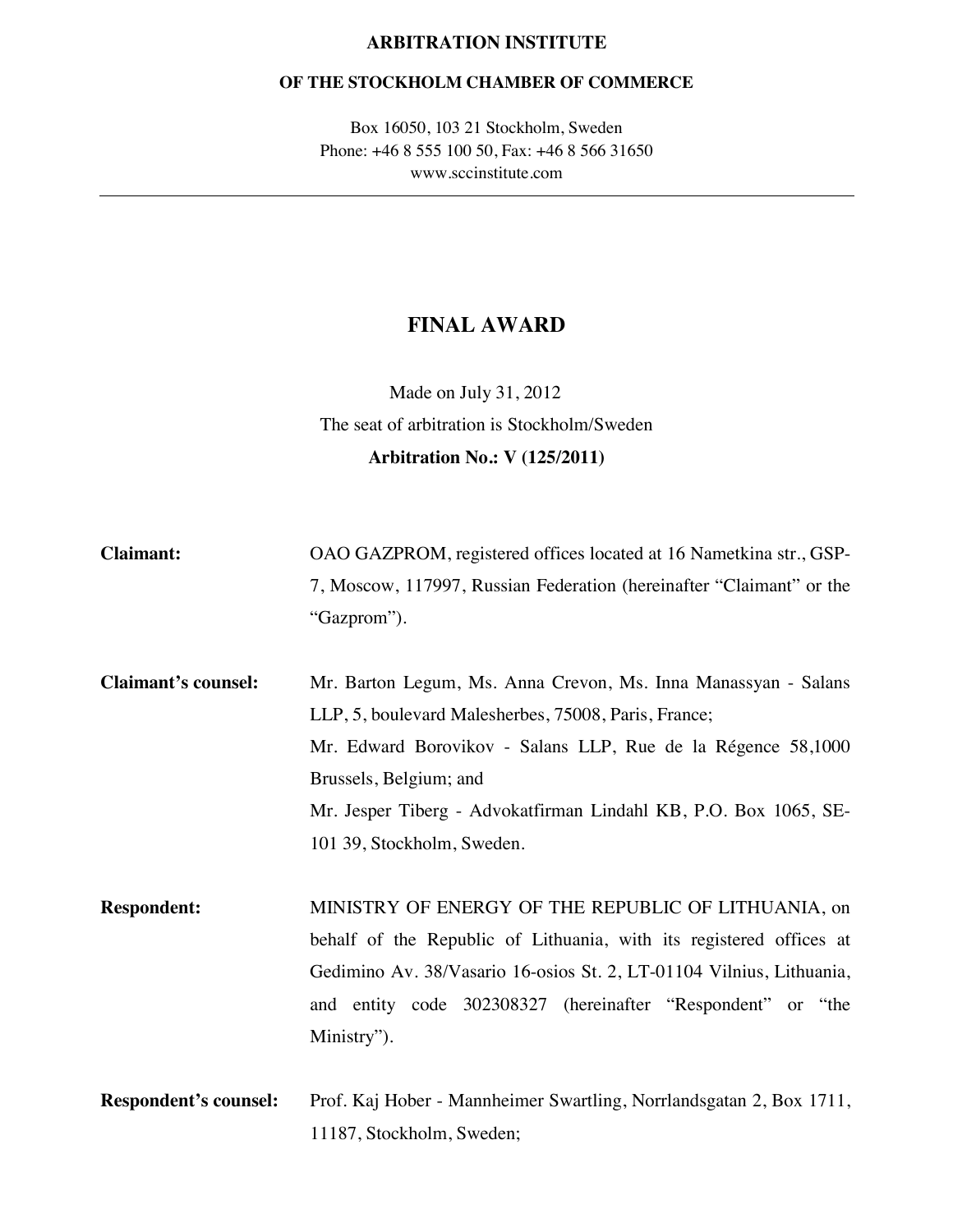Mr. Fredrik Andersson - Mannheimer Swartling, Ostra Hamngatan 16 Box 2235 403 14 Goteborg, Sweden; Mr. Vilius Bernatonis - Tark Grunte Sutkiene & Partners, Didzioji St. 23, LT-01128 Vilnius, Lithuania; and Mr. Andrius Smaliukas - Lawin Lideika, Petrauskas, Valiunas Ir Partneriai, Jogailos 9/1, Vilnius, LT-01116, Lithuania.

**Arbitral Tribunal:** Mr. Yves Derains (Chaiman), Derains & Gharavi, 25, rue Balzac, 75008 Paris, France; Ms. Sophie Nappert (Co-arbitrator), 3 Verulam Buildings Gray's Inn, London WC1R 5NT, UK; and Ms. Sophie Lamb (Co-arbitrator), Debevoise & Plimpton LLP, Tower 42, Old Broad Street, London EC2N 1HQ, UK.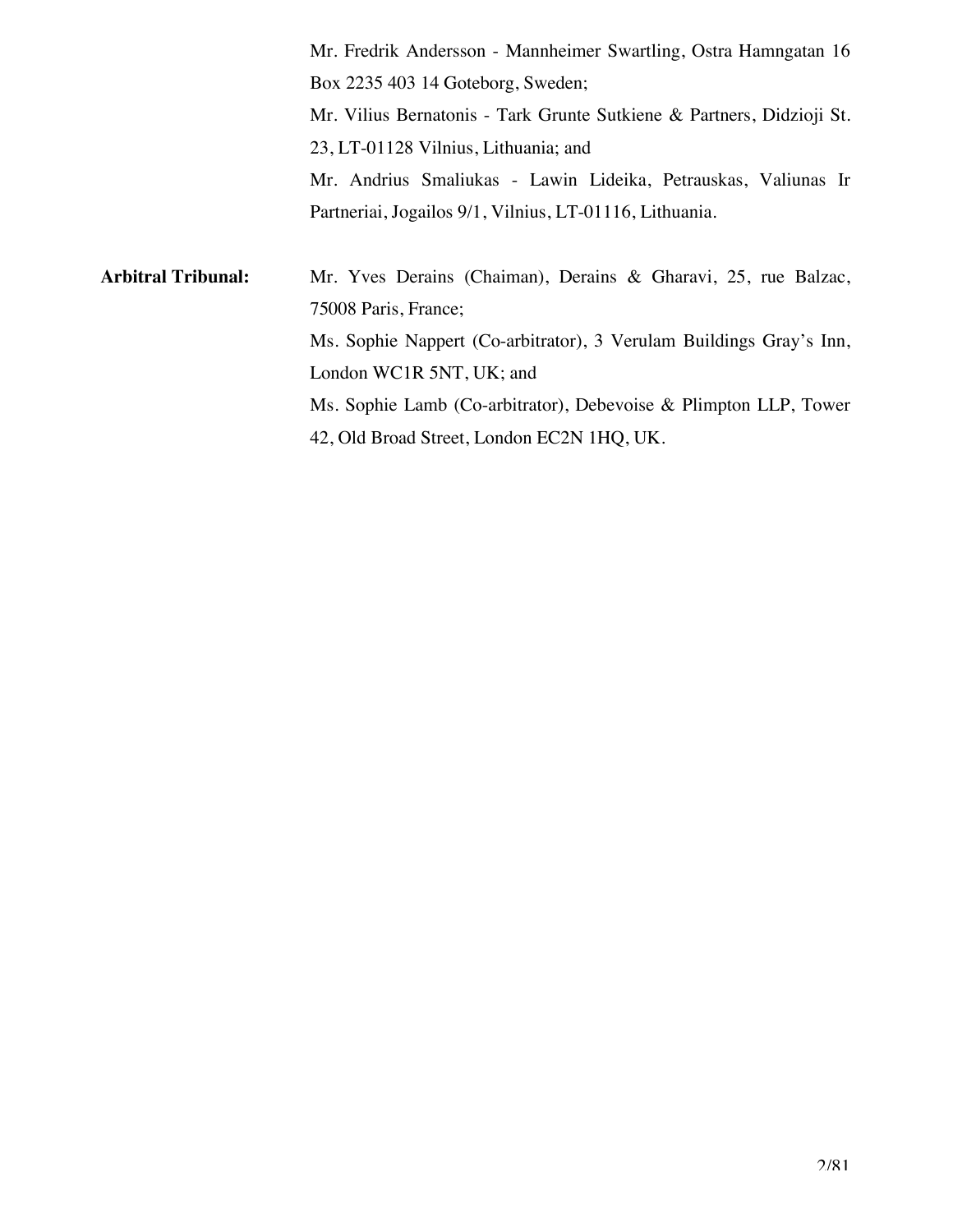## **TABLE OF CONTENTS**

| I.        |                                                                                               |  |
|-----------|-----------------------------------------------------------------------------------------------|--|
|           |                                                                                               |  |
|           | III. JURISDICTION OF THE ARBITRAL TRIBUNAL AND APPLICABLE LAW 12                              |  |
|           | IV. SUMMARY OF THE PARTIES' POSITIONS AND RELIEF SOUGHT  13                                   |  |
|           |                                                                                               |  |
| (1)       |                                                                                               |  |
| (i)       |                                                                                               |  |
| (ii)      |                                                                                               |  |
| (2)       |                                                                                               |  |
| (i)       | The Dispute pending before the Lithuanian Court falls within the Arbitration Agreement 21     |  |
| (ii)      | The court action does not fall within the exclusive jurisdiction of Lithuanian courts 30      |  |
| (3)       | The Ministry's Action Breaches the Substantive Obligations of the Shareholders'               |  |
|           |                                                                                               |  |
| (4)       | The Ministry Should Be Ordered to Terminate the Lithuanian Court Proceedings  35              |  |
|           | (5) Gazprom has Suffered Damages as a Result of the Ministry's Breach of the Arbitration      |  |
|           |                                                                                               |  |
| (6)       |                                                                                               |  |
| <b>B.</b> |                                                                                               |  |
| (1)       |                                                                                               |  |
| (i)       |                                                                                               |  |
|           |                                                                                               |  |
|           |                                                                                               |  |
| (2)       |                                                                                               |  |
| (i)       |                                                                                               |  |
|           | (ii) Public law nature: Investigation Proceedings differs from ordinary commercial disputes43 |  |
|           |                                                                                               |  |
|           |                                                                                               |  |
|           | (3) The Ministry has not breached the arbitration agreement by initiating the                 |  |
|           |                                                                                               |  |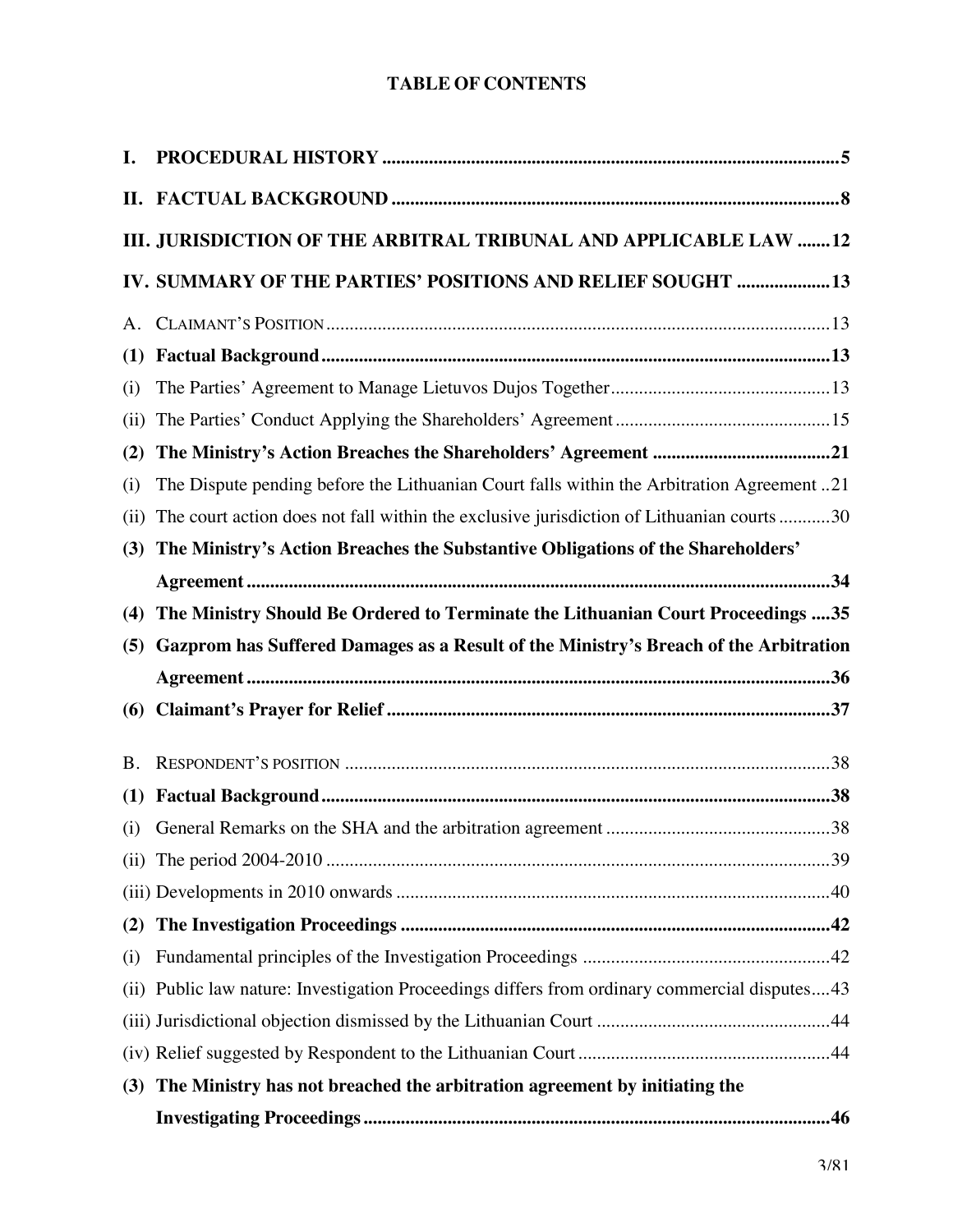|     | (4) The Ministry has not breached the SHA by initiating the Investigation Proceedings51   |  |
|-----|-------------------------------------------------------------------------------------------|--|
|     | (5) Response to Gazprom's claim for damages and specific performance 51                   |  |
|     |                                                                                           |  |
|     |                                                                                           |  |
|     | (1) Does the application for Investigation Proceedings pursuant to Article 2.124 of the   |  |
|     | Lithuanian Civil Code constitute a breach of the arbitration clause of the SHA? 54        |  |
|     | (2) Did the applications filed by Respondent breach the arbitration clause of the SHA? 60 |  |
| (i) |                                                                                           |  |
|     |                                                                                           |  |
|     |                                                                                           |  |
|     |                                                                                           |  |
|     |                                                                                           |  |
|     |                                                                                           |  |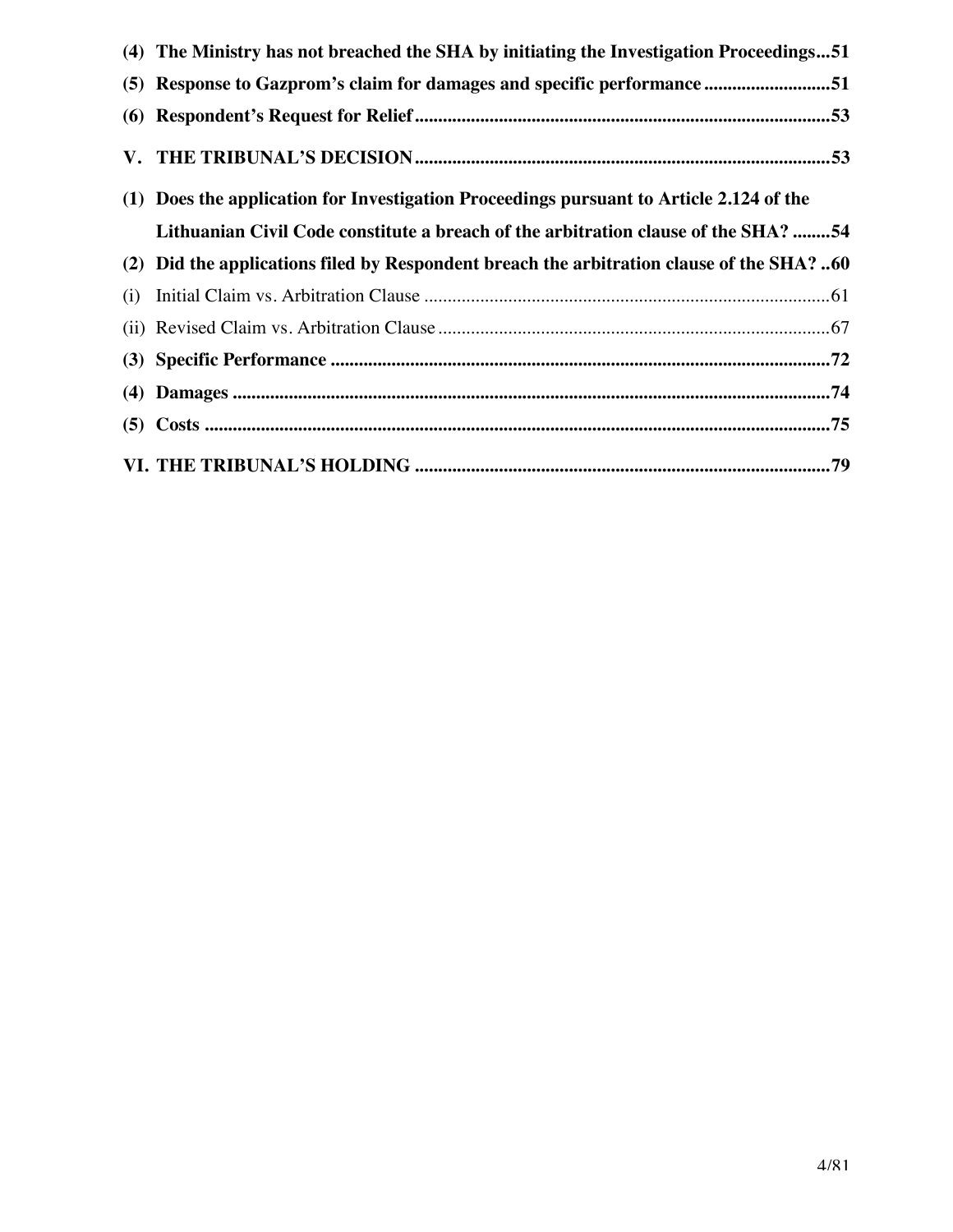## **I. PROCEDURAL HISTORY**

- 1. On August 29, 2011, Claimant filed its Request for Arbitration against Respondent ("Request") before the Arbitration Institute of the Stockholm Chamber of Commerce ("SCC"). The arbitration clause relied upon by Claimant provides that the dispute be settled by a three-member arbitral tribunal, and that all three arbitrators are to be appointed by the SCC.
- 2. By letter dated September 2, 2011, the SCC notified Respondent of the Request and, in accordance with Article 5 of the SCC Arbitration Rules ("Rules"), requested Respondent to submit an answer by September 16, 2011.
- 3. On September 16, 2011, Respondent filed its Answer to the Request ("Answer").
- 4. By letter of October 19, 2011, the SCC informed the Parties that it had appointed Ms. Sophie Nappert as co-arbitrator on behalf of Claimant, Ms. Sophie Lamb as co-arbitrator on behalf of Respondent and Mr. Yves Derains as chairman of the Arbitral Tribunal.
- 5. By letter of November 21, 2011, the SCC referred the case to the Arbitral Tribunal.
- 6. On December 5, 2011, a conference call was held between the Parties and the Arbitral Tribunal, when the organization of these proceedings was discussed. On the same day, the Arbitral Tribunal issued Procedural Order No.1, wherein the Provisional Timetable was established, as follows, and a copy of which was also sent to the SCC on that day:
	- "*1.1 The sequence and timing of the proceedings shall be the following:*

| $n^{\circ}$      | Date                     | Party      | Description                                         |
|------------------|--------------------------|------------|-----------------------------------------------------|
| $\left(a\right)$ | December 30, 2011        | Claimant   | Statement of Claim with Witness Statements          |
| (b)              | <i>February 17, 2012</i> | Respondent | <b>Statement of Defense with Witness Statements</b> |
| (c)              | March 16, 2012           | Claimant   | Statement of Reply to the Defense with              |
|                  |                          |            | Rebuttal Witness Statements if any                  |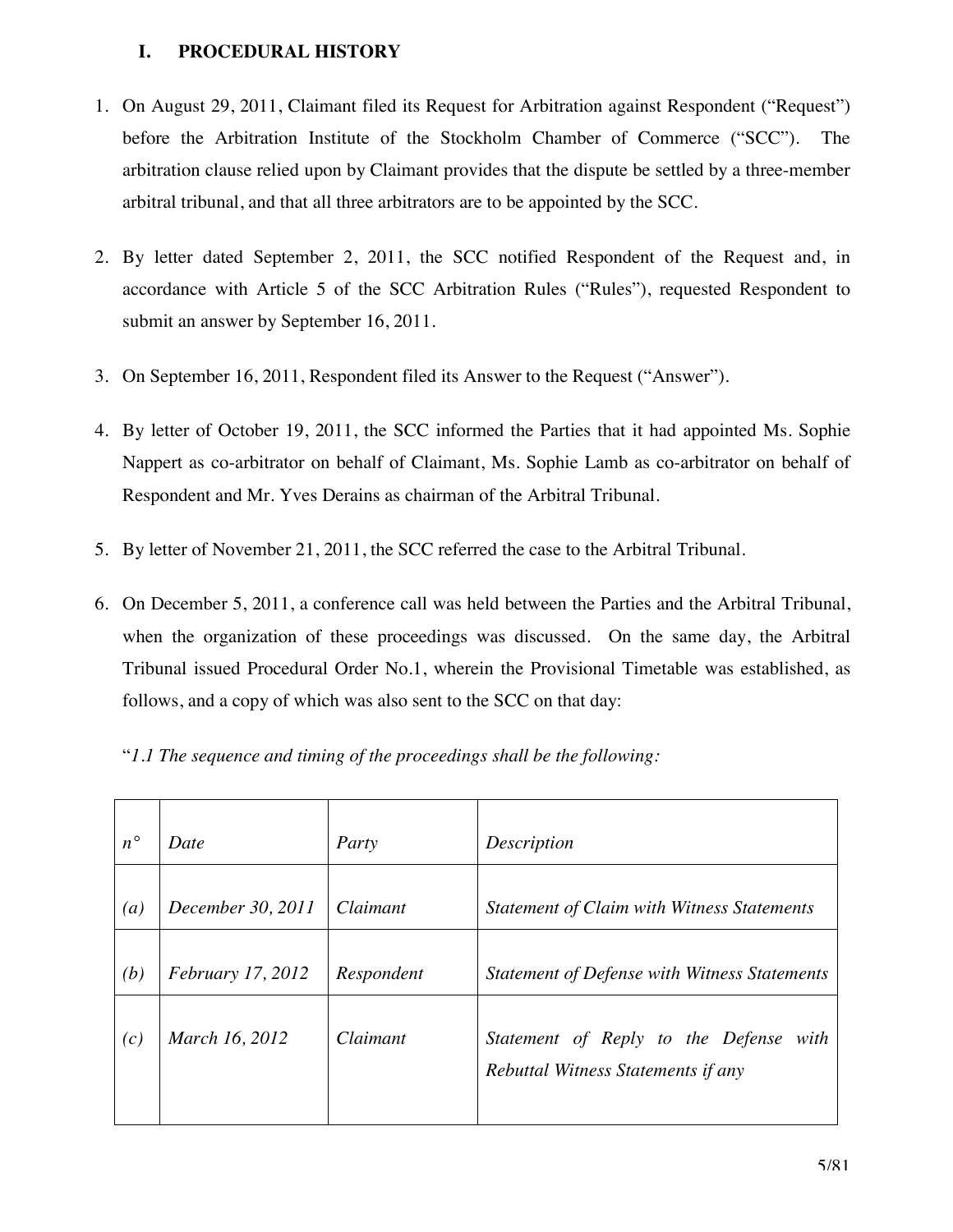| (d) | April 13, 2012         | Respondent              | Statement of Rejoinder with Rebuttal Witness<br>Statements if any                        |
|-----|------------------------|-------------------------|------------------------------------------------------------------------------------------|
| (e) | April 30, 2012         | Claimant/<br>Respondent | Cutting date for submitting new evidence<br>(that could not have been submitted earlier) |
| (f) | May 4, 2012            | Claimant/<br>Respondent | Notification of names of the witnesses to be<br>cross-examined                           |
| (g) | May 10, 2012           | All                     | Pre-hearing conference                                                                   |
| (h) | May 29-30, 2012        | All                     | <b>Evidentiary Hearing</b>                                                               |
|     | (with the possibility) |                         |                                                                                          |
|     | to fix a third day if  |                         |                                                                                          |
|     | necessary)             |                         |                                                                                          |

- 7. On December 29, 2011, Claimant filed its Statement of Claim ("SoC"), along with the Expert Opinions of Prof. Valentinas Mikelenas and Prof. Vytautas Nekrosius, and the Witness Statements of Mr. Eike Benke and Mr. Vladimir Obukhov.
- 8. On February 17, 2012, Respondent filed its Statement of Defense ("SoD"), along with the Expert Opinions of Dr. Irmantas Norkus and Prof. Lars Heuman, and the Witness Statements of Mr. Romas Svedas and Mr. Nerijus Eidukevicius.
- 9. On March 16, 2012, Claimant filed its Statement of Reply to the Statement of Defense ("Claimant's Reply"), along with the second Expert Opinions of Prof. Valentinas Mikelenas and Prof. Vytautas Nekrosius, and the second Witness Statements of Mr. Eike Benke and Mr. Vladimir Obukhov.
- 10. On April 13, 2012, Respondent filed its Statement of Rejoinder ("Respondent's Rejoinder"), along with the Second Expert Opinion of Dr. Irmantas Norkus, the Expert Opinion of Dr. Agne Tikniute, and the Second Witness Statement of Mr. Nerijus Eidukevicius.
- 11. On April 24, 2012, the SCC reminded the Arbitral Tribunal that the final award should be rendered by May 21, 2012.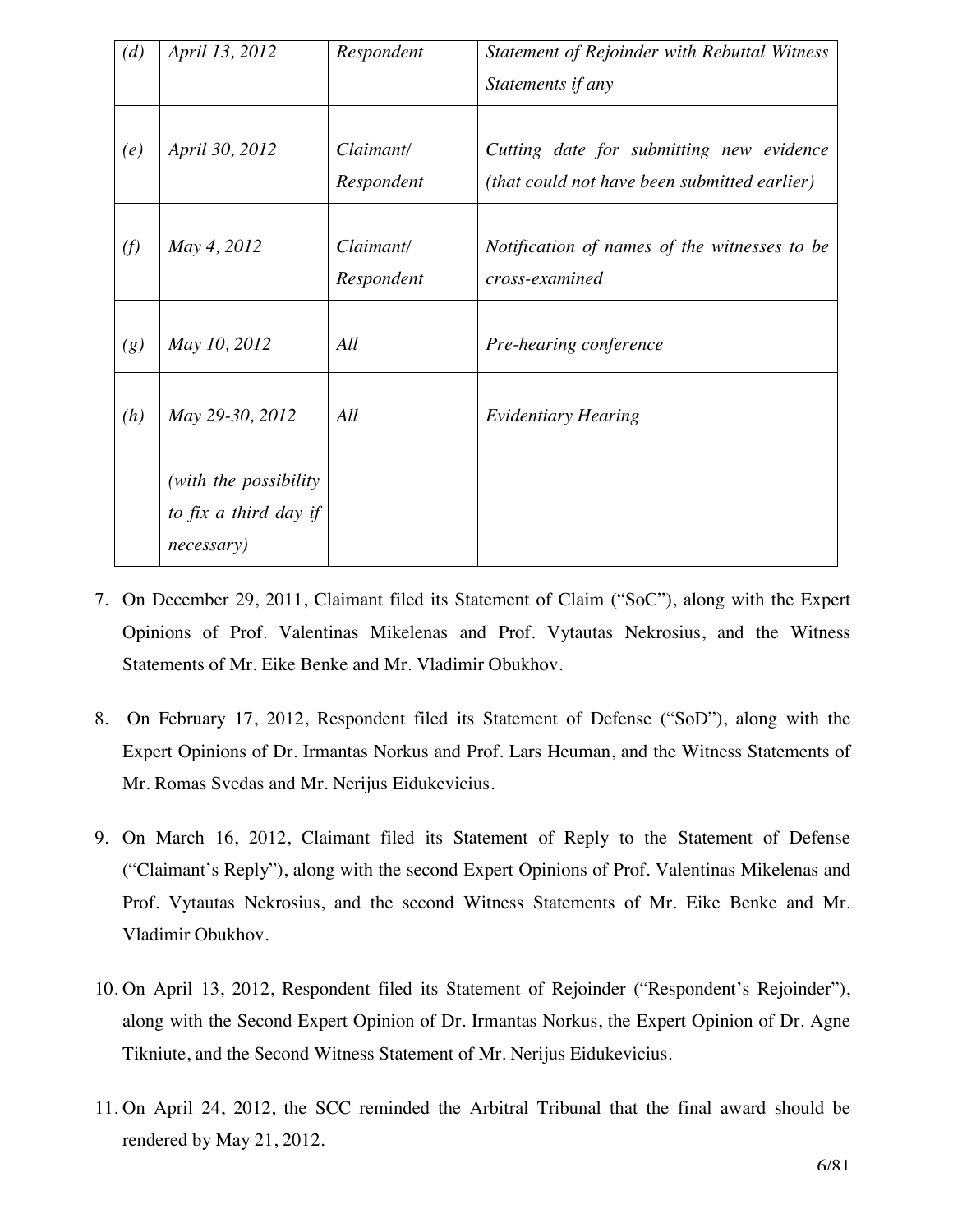- 12. On April 25, 2012, the Arbitral Tribunal informed the SCC, with the Parties in copy, that according to the Provisional Timetable, the evidentiary hearing would take place on May 29-30, 2012, making it impossible for the Arbitral Tribunal to render the final award by May 21, 2012. The Tribunal therefore requested that the deadline for the rendering of the final award be extended until September 2012.
- 13. On April 30, 2012, in accordance with item 1.1(e) of Procedural Order No. 1, which fixed the cut-off date for the submission of new evidence, Claimant submitted additional documents in support of its case.
- 14. On May 3, 2012, after consultation with the Parties, the SCC decided to extend the Tribunal's deadline for rendering the final award until September 14, 2012.
- 15. On May 4, 2012, the Parties informed the Tribunal of their agreement not to call witnesses or experts for cross-examination at the evidentiary hearing scheduled for May 29-30, 2012. They added that the Parties' decision not to call witnesses or experts should not be construed as agreement with the contents of the other side's witness statements or expert reports. They further advised that, given that the legal team representing Claimant did not include Lithuanian counsel, the Parties agreed that Prof. Mikelenas, who had submitted two expert reports on behalf of Claimant in this arbitration, would be allowed to be present at the hearing as an observer on Claimant's side.
- 16. On May 8, 2012, the Parties submitted a joint proposal regarding the organization of the hearing scheduled for May 29-30, 2012, including a provisional timetable.
- 17. On May 10, 2012, a pre-hearing conference call was held between the Parties and the Arbitral Tribunal, to discuss the organization of the hearing.
- 18. On May 29 and 30, 2012, the hearing was held in Stockholm, Sweden before the Arbitral Tribunal ("Hearing").
- 19. On July 4, 2012, the Parties submitted their respective Submissions on Costs.
- 20. On July 12, 2012, the Parties submitted their Comments on each other's Submission on Costs.
- 21. On July 13, 2012, the Arbitral Tribunal declared the proceedings closed, pursuant to Article 34 of the SCC Rules.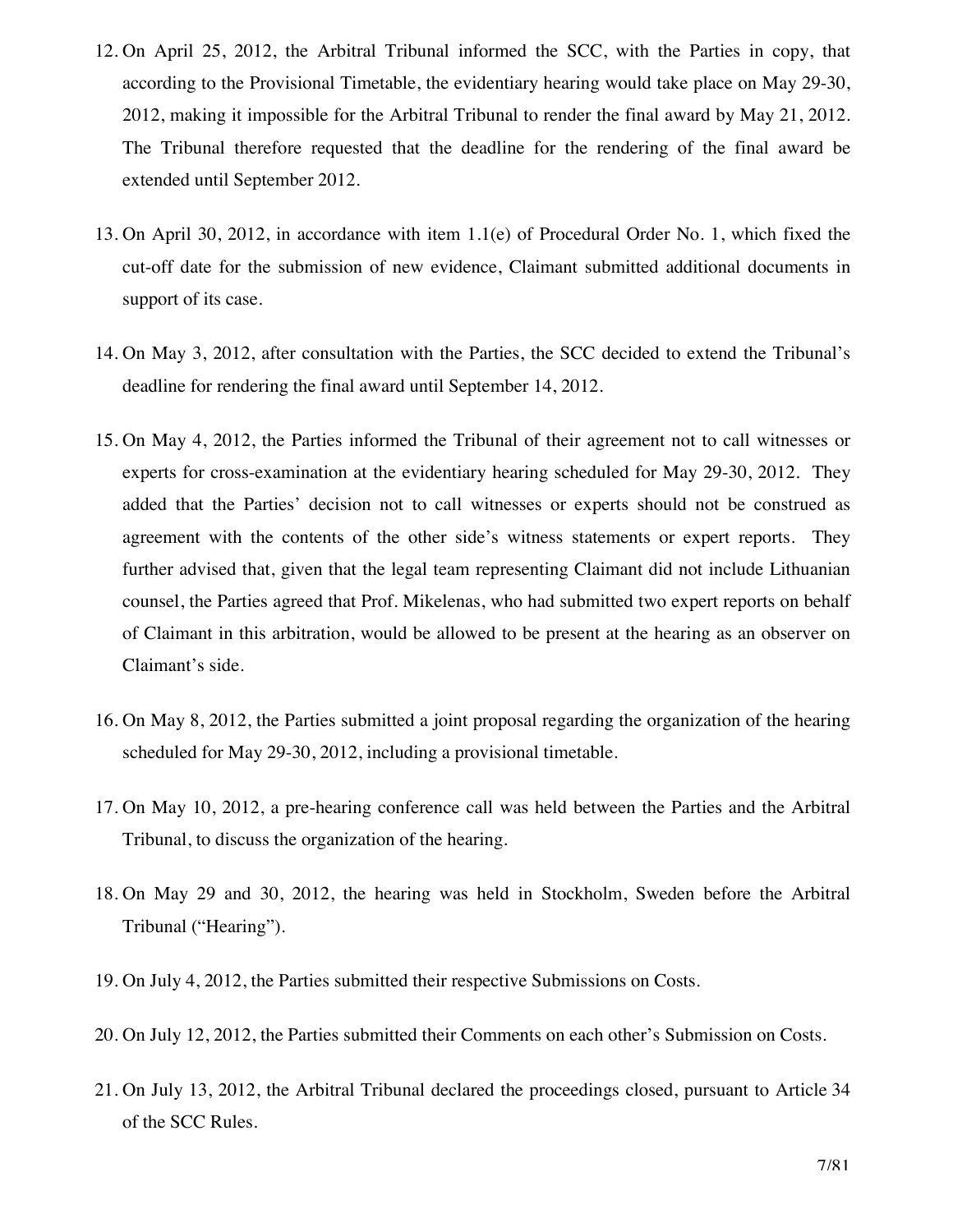#### **II. FACTUAL BACKGROUND**

- 22. AB Lietuvos Dujos ("Lietuvos Dujos" or "Company") is a limited liability company organized and existing under the laws of Lithuania and one of Lithuania's leading energy companies. Its shares are publicly traded on the NASDAQ OMX exchange. It engages in (i) natural gas purchase and sale to clients; (ii) transmission and distribution services, including operation of transmission and distribution pipelines; and (iii) transit of natural gas to the Kaliningrad Region of the Russian Federation. Lietuvos Dujos itself is not involved in exploration or production of natural gas, but purchases it from Gazprom.
- 23. In 1995, Lietuvos Dujos was registered by the Lithuanian State as a joint-stock company. It was then privatized in two stages through an international public tender. The first stage took place in 2002, when E.ON Ruhrgas Energy Beteiligungs AG ("Ruhrgas"), a German company and a major energy service provider, acquired 34% of the Company's shares. The second stage took place in 2004, when Gazprom acquired other 34% of the Company's shares.
- 24. Following subsequent modifications in the shareholding, the Company's current major shareholders are: (i) Ruhrgas - 38.91 %; (ii) Gazprom - 37.1 %; and (iii) Republic of Lithuania (through the Ministry of Energy) - 17.7 %.
- 25. On March 24, 2004, Gazprom, Ruhrgas, and the Republic of Lithuania (at the time through its State Property Fund, subsequently replaced by the Ministry of Energy) entered into the 2004 Shareholders' Agreement ("SHA").
- 26. The SHA reflects the intention of its parties to "*co-operate in the management of the Company*" and records "*the terms and conditions of their joint action in the management of the Company*."1 The SHA governs, *inter alia*, the election of the Company's managing bodies (Section 4.3) and the parties' obligations regarding the Company's business (Section 6).
- 27. According to Section 4.3(1) of the SHA, the Company's managing bodies shall consist of the General Meeting of Shareholders, the Company's Board and the Head of the Management (the General Manager).
- 28. Article 4.3(4) of the SHA, provides that the Company's Board shall consist of five members: (i) two members elected from the candidates nominated by Ruhrgas; (ii) two members elected from

**Exhibit C-2.**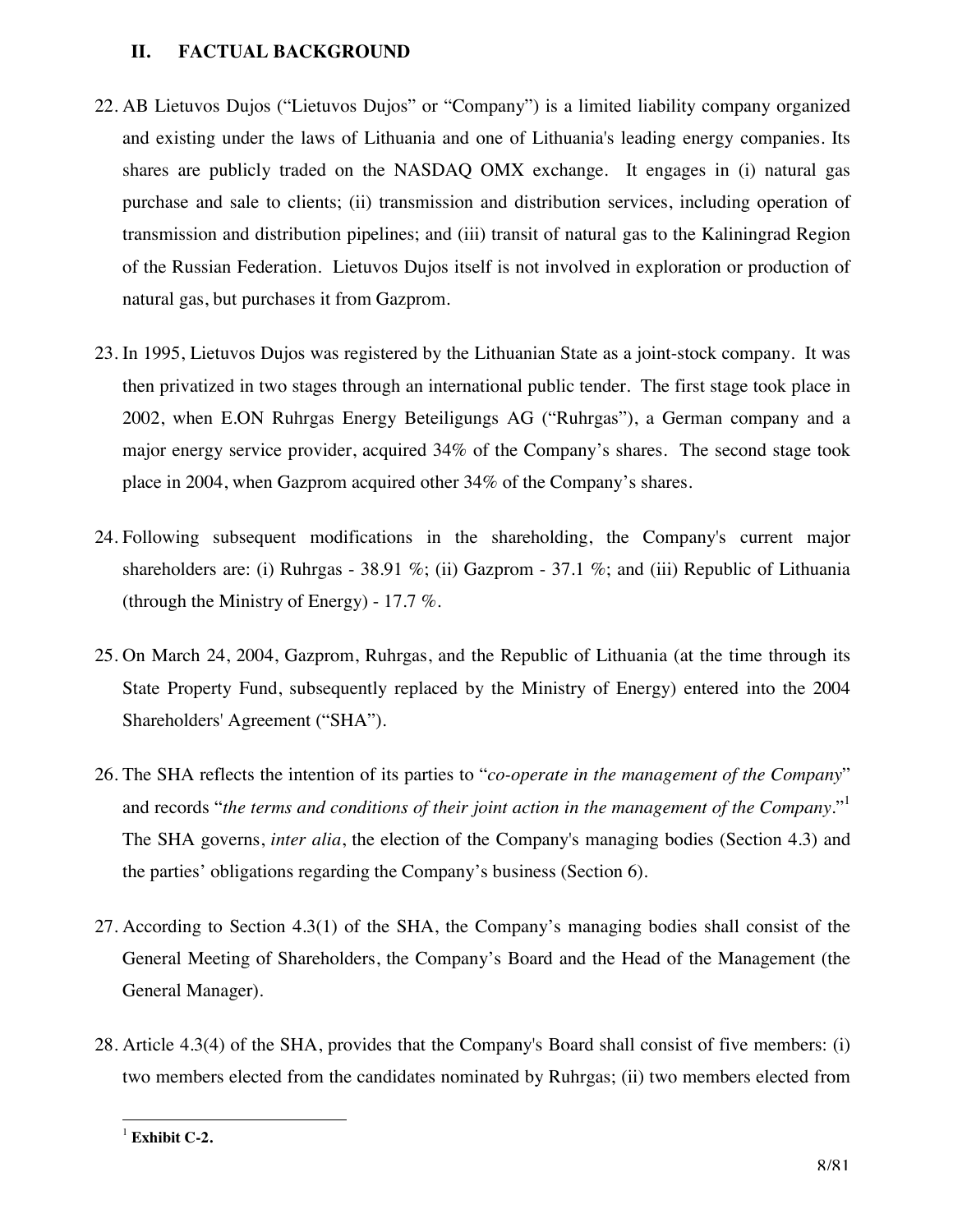the candidates nominated by Gazprom, and (iii) one member elected from the candidates nominated by the Ministry. The Chairman of the Board is elected for a period of two years, with the nomination alternating between Ruhrgas and Gazprom, the two largest shareholders of the Company.

- 29. Pursuant to Article 3.5 of the SHA, the parties will put all their efforts to ensure that their nominees elected to the Board of the Company will vote in order to achieve the objectives established in the SHA.
- 30. Article 4.3(8) of the SHA provides that the General Manager of the Company shall have at least two Deputy Managers, one responsible for gas purchase contracts (appointed from the nominees of Gazprom) and the other responsible for gas sale contracts (appointed from the nominees of Ruhrgas). Gas purchase contracts must be signed jointly by the General Manager and a Deputy General Manager (nominated either by Gazprom or Ruhrgas).
- 31. Finally, in accordance with Section 4.3(7) of the SHA, the resolutions of the Company's Board need to be approved by 4 out of the 5 members of the Board. A certain limited number of core issues, set forth in Section 3.1 of the SHA, require unanimous vote at the general meeting of the Company.
- 32. In 1999, prior to becoming a shareholder in the Company, Gazprom and the Company concluded a long-term agreement on the amounts and terms of supply of gas for the Republic of Lithuania for the years 2000 to 2015 ("Long-Term Agreement"). This Long-Term Agreement was retained when Gazprom became a shareholder in the Company, and continues to be amended and supplemented from time to time as the result of ongoing negotiations between Gazprom and the Company. In this connection, Section 6.1(1.9) of the SHA provides that the parties: "*… shall seek to ensure, and shall procure that the Company seeks to ensure ... safeguarding of, on terms and conditions mutually acceptable and beneficial for the Company and the Parties and on the basis of contractual obligations between the Company and the Supplier* [Gazprom]: (*i*) the long*term gas transit to the Kaliningrad oblast of the Russian Federation, ... (iii) the long-term gas supply to the Company.*" (Emphasis added)
- 33. Likewise, according to Section 6.1 (1.8) of the SHA, *"All agreements and transactions between the Company and the Parties, or any of the Parties, shall be at any time made on arm's length terms and conditions and subject to Board approval; in the event of the existence of several options for gas purchase by the Company, the Board, when making such decision on such*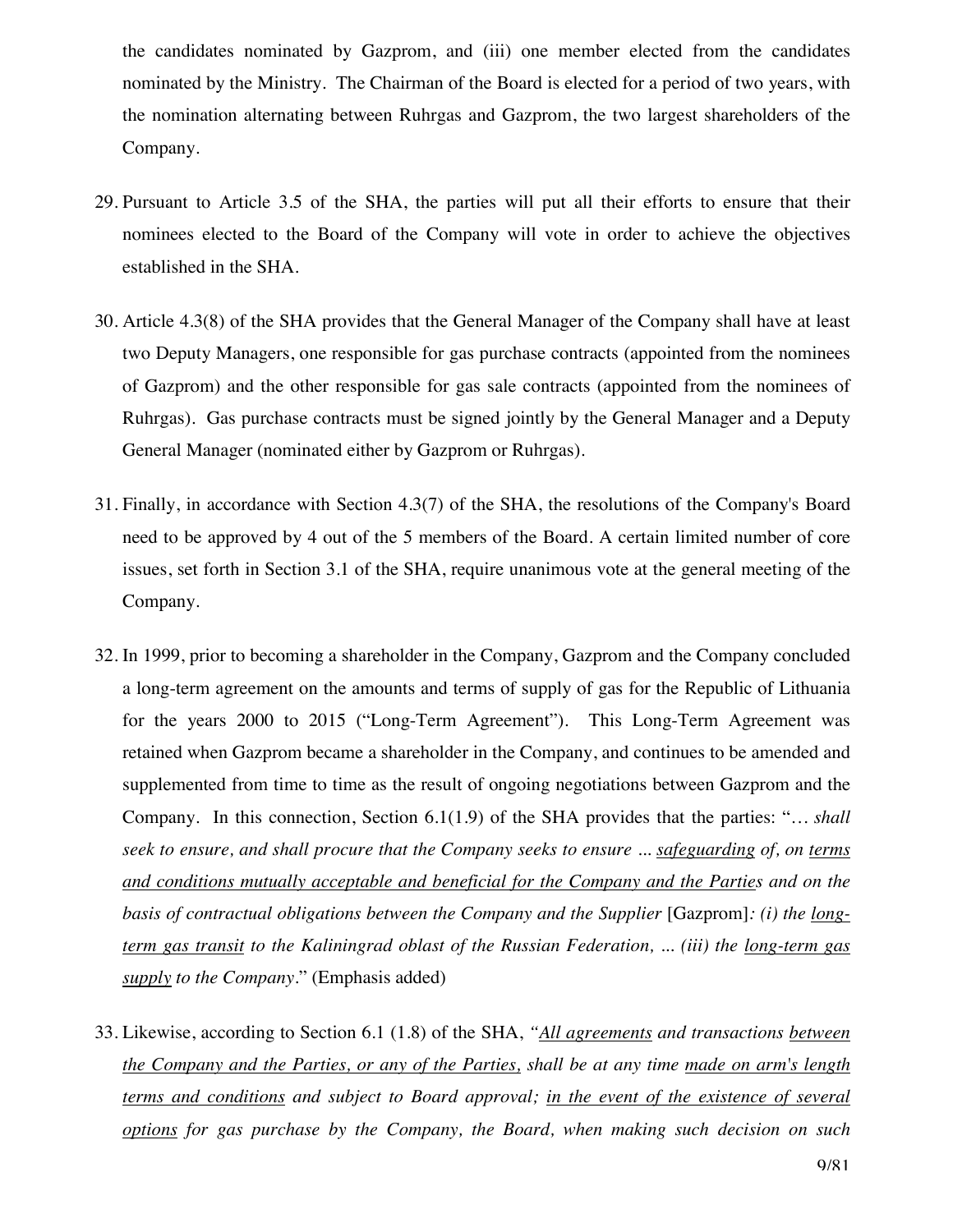*options, shall choose and approve the option which, judging by its terms and conditions, such as price, volume, duration, flexibility and reliability, is most favorable to the Company and its customers."*(Emphasis added)

- 34. In compliance with the provisions of the SHA concerning the composition of the Company's Board, the following five persons were members of the Lietuvos Dujos' Board as of late 2010: Mr. Valery Golubev and Mr. Kirill Seleznev (elected upon nomination by Gazprom); Mr. Peter Frankenberg and Mr. Uwe Fip (upon nomination by Ruhrgas); and Mr. Romas Svedas (upon nomination by the Ministry of Energy).
- 35. On December 17, 2010, Messrs. Golubev, Seleznev, Frankenberg and Fip voted in favor of a Board resolution that approved the signing of an addendum to the Long-Term Agreement, regarding the gas supply price for the year 2011 (i.e. Addendum No. 52). Although Mr. Svedas voted against this resolution,<sup>2</sup> it was adopted in accordance with Section 4.3(7) of the SHA, as it was approved by 4 of the 5 members of the Board.
- 36. On December 29, 2010, the relevant addendum was signed on behalf of the Company by its General Manager (Mr. Viktoras Valentukevicius) and Deputy General Manager (Mr. Joachim Hockertz), in accordance with Section 4.3(8) of the Shareholders' Agreement,<sup>3</sup> and on behalf of Gazprom, by its Deputy Chairman of the Board (Mr. Golubev).
- 37. Previously, on March 12, 2008, the Board of the Company had also approved the revised terms of gas transit, which were subsequently updated in an addendum to the Long-Term Agreement dated February 28, 2011. This addendum was executed on behalf of the Company by its General Manager (Mr. Viktoras Valentukevicius) and Deputy General Manager (Mr. Joachim Hockertz),<sup>4</sup> and on behalf of Gazprom by its Deputy Chairman of the Board (Mr. Golubev). The gas transit terms contained in the addendum were unanimously confirmed by the Company's Board by a resolution dated March 24, 2011, with the Ministry's nominated member of the Board, Mr. Svedas, also voting to confirm that resolution.<sup>5</sup>
- 38. On February 8, 2011, the Ministry issued a letter addressed to the Company, the Company's General Manager and Messrs. Golubev and Seleznev (as members of the Company's Board).

<sup>2</sup> **Exhibit C-4**.

<sup>3</sup> **Exhibit C-5.**

<sup>4</sup> **Exhibit C-7.**

<sup>5</sup> **Exhibits C-8** and **C-9**.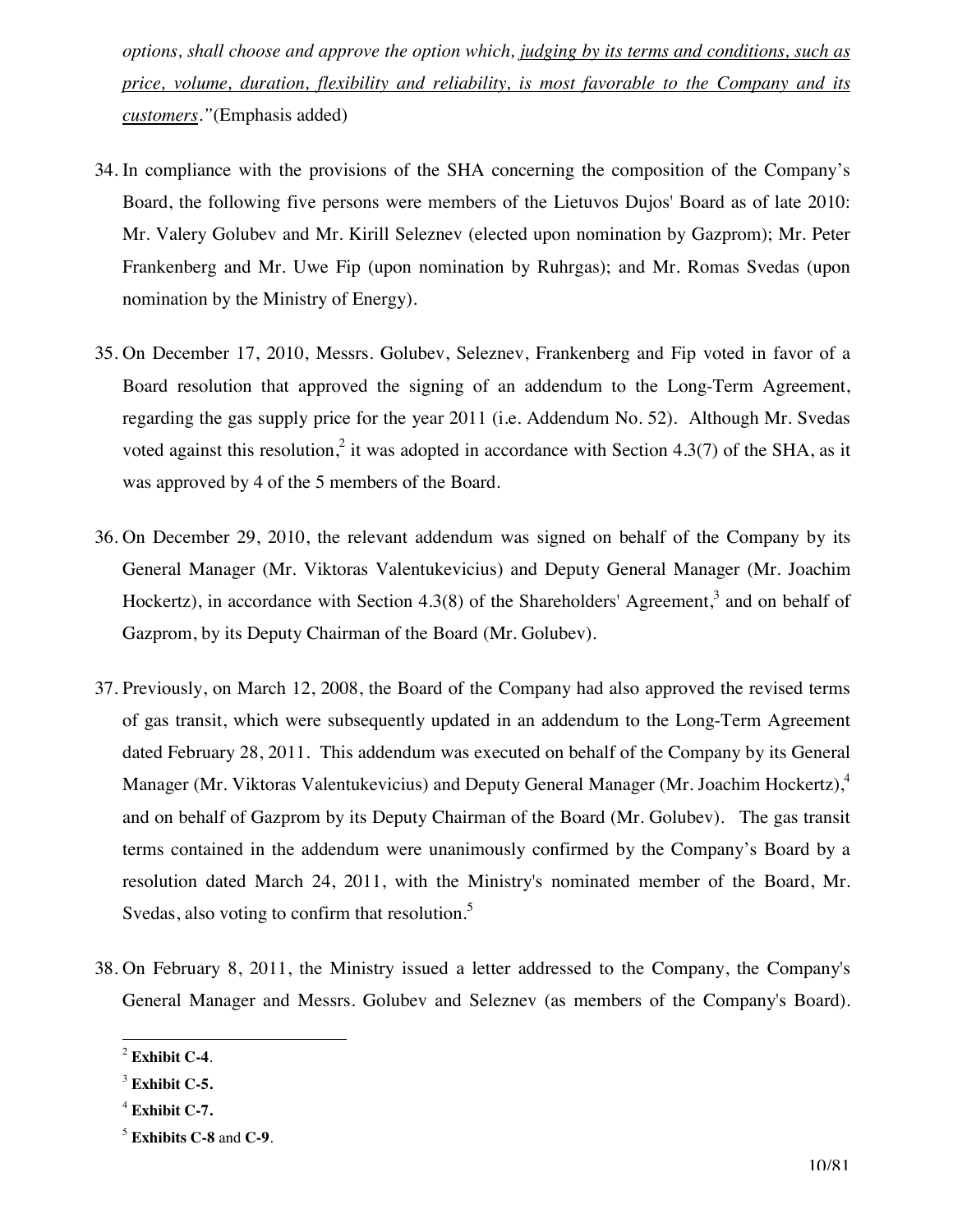The Ministry's letter, in summary, alleged that the Company's management and the two Board members appointed by Gazprom did not act in the Company's best interests when agreeing upon the price for gas supply for the year 2011, and when agreeing to provide natural gas transit services allegedly under non-market conditions.<sup>6</sup>

- 39. On March 3, 2011, Messrs. Golubev and Seleznev replied to the Ministry's letter above, refuting such allegations in their entirety.<sup>7</sup>
- 40. By letter of March 10, 2011, the Company also provided its refutations to the Ministry's allegations in this respect.<sup>8</sup>
- 41. On March 25, 2011, the Ministry filed an application for Investigation Proceedings before the *Vilnius Regional Court* in Lithuania (hereinafter "Lithuanian Court" or "Vilnius Court"), pursuant to Article 2.124 of the Lithuanian Civil Code, against the Company, Messrs. Golubev and Seleznev (members of the Company's Board nominated by Gazprom), and Mr. Viktoras Valentukevicius (the Company's CEO). In such court action, the Ministry requests the Lithuanian Court to appoint an expert to investigate whether the members of the Company's governing bodies indicated above acted appropriately and, if they acted inappropriately, to apply the measures and sanctions provided for at part. 1 of Article 2.131 of the Lithuanian Civil Code.<sup>9</sup>
- 42. In addition, the Ministry alleges that the Republic of Lithuania's interests as a shareholder in the Company were violated, and those of Gazprom unduly promoted when the Board approved, and the Company executed, the addenda to the Long-Term Agreement covering gas supply for 2011 and transit arrangements.<sup>10</sup> The Ministry accuses Messrs. Golubev and Seleznev, as alleged proxies of Gazprom, of "*inappropriate activity*", based on the Ministry's suspicions that they were not pursuing the Company's best interests, and alleges that the addenda concluded by the Company in that connection do not reflect a fair price for the supply and transit of natural gas.

 $\overline{a}$ <sup>6</sup> **Exhibit C-10**.

<sup>7</sup> **Exhibit C-11**.

<sup>8</sup> **Exhibit C-12**.

<sup>9</sup> Further updated on December 9, 2011 (**Exhibit C-52**).

<sup>10</sup> **Exhibit C-14**.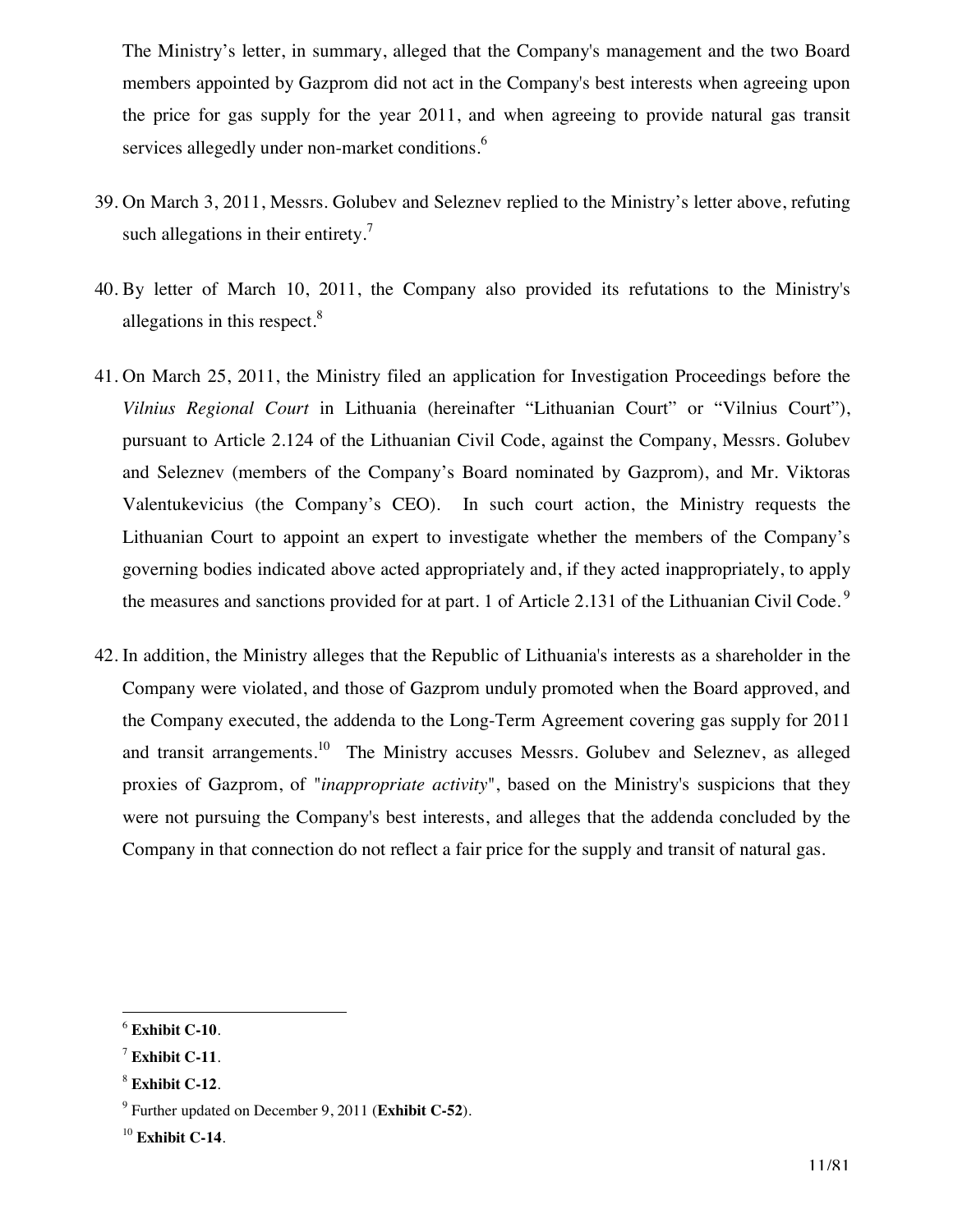- 43. Such action was still ongoing and no decision had been taken on the merits by the Lithuanian Court at time these proceedings were closed.<sup>11</sup>
- 44. A dispute arose between the Ministry and Gazprom under the SHA. In particular, the dispute refers as to whether the Ministry breached the arbitration agreement contained in the SHA by applying for the Investigation Proceedings described above before the Lithuanian Court.

#### **III. JURISDICTION OF THE ARBITRAL TRIBUNAL AND APPLICABLE LAW**

45. The jurisdiction of the Arbitral Tribunal stems from Article 7.14 of the SHA, which reads as follows:

"*Any claim, dispute or contravention in connection with this Agreement, or its breach, validity, effect or termination, shall be finally settled by arbitration in accordance with the Rules of the Arbitration Institute of the Stockholm Chamber of Commerce. The place of arbitration shall be Stockholm, Sweden, the number of arbitrators shall be three (all to be appointed by the Arbitration Institute) and the language of arbitration shall be English.*"

- 46. The Parties agree that the arbitration agreement stated in Section 7.14 of the SHA is governed by Swedish law.<sup>12</sup>
- 47. According to Section 7.14 of the SHA, this arbitration is governed by the *Rules of the Arbitration Institute of the Stockholm Chamber of Commerce* ("SCC Rules").
- 48. The substantive rights and obligations under the SHA are governed by the laws of the Republic of Lithuania, pursuant to Section 7.15 of the SHA.

<sup>&</sup>lt;sup>11</sup> Transcript of the Hearing, Day 1, 21:15-22: "[Claimant's Opening Statement]: *The Ministry's claim in Vilnius Court is proceeding. The court held multiple days of hearing in March and April; another day of evidentiary hearings will be held on Thursday of this week. The court is expected to rule in the coming months, although the next ruling should concern only whether the court will order an investigation and appoint experts. The conclusion of the proceedings is still far away*."

<sup>&</sup>lt;sup>12</sup> Claimant's Reply,  $\sqrt{96}$ ; SoD,  $\sqrt{972}$ .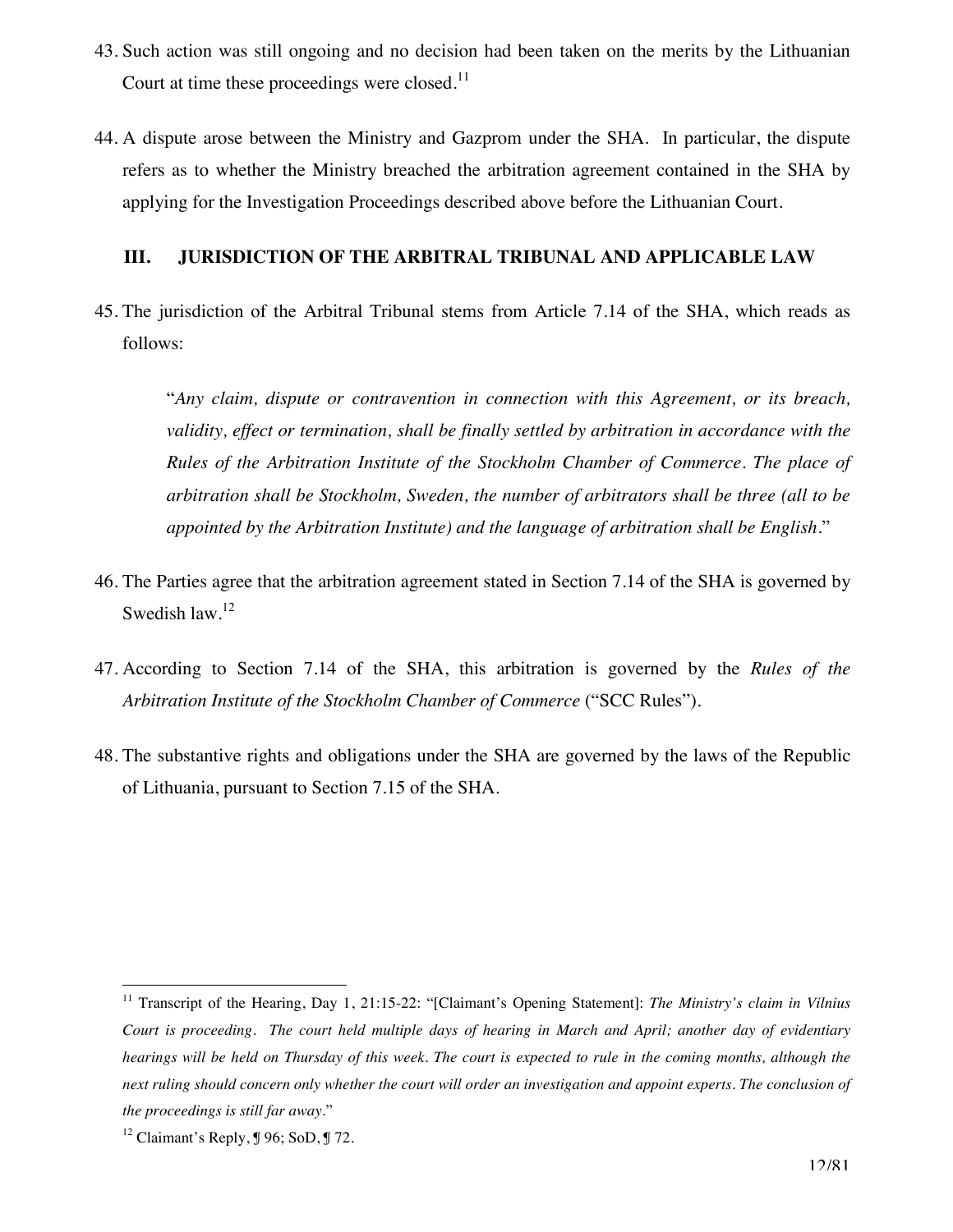#### **A. Claimant's Position**

#### **(1) Factual Background**

#### (i) The Parties' Agreement to Manage Lietuvos Dujos Together

- 49. Claimant states that the main provisions of the SHA are described in its Sections 3.1, 3.5, 4.3(4), 4.3(7), 4.3(8) and 6.1. It is Claimant's position that the above provisions reflect the Parties' understanding of the role to be played by each shareholder in Lietuvos Dujos' management and functioning. The nomination and voting process preserves the interests of all three main shareholders and guarantees the smooth operation of the Company in a context where Gazprom and Ruhrgas, but not the Ministry, are commercial companies with in-depth experience of operating and managing the gas purchase, supply and distribution business. $13$
- 50. Claimant alleges that the SHA also explicitly recognized and addressed the fact that as envisaged from the outset by the privatization program – Gazprom is at the same time both one of the Company's principal shareholders and also the Company's supplier of natural gas.<sup>14</sup> As an example, Claimant cites Article  $6.1(1.8)$  of the SHA,<sup>15</sup> to conclude that such provision acknowledges the existence of separate and sometimes differing interests to be reconciled in instances when Lietuvos Dujos and one of its shareholders enter into gas supply and transit agreements. The SHA does not exclude any member of the Board from voting on such agreements. Nor does it prohibit the Ministry's nominee from voting, despite the Ministry's significant political interest in such agreements, which does not always coincide with the interests of the Company or its shareholders.<sup>16</sup>

 $^{13}$  SoC, J 69.

 $14$  SoC, ¶ 70.

<sup>15 &</sup>quot;[6.1]*1.8 the Company shall treat the Parties on an equal basis. All agreements and transactions between the Company and the Parties or any of the Parties shall be at any time made on arm's length terms and conditions and subject to Board approval; in the event of the existence of several options for gas purchase by the Company, the Board, when making such decision on such options, shall choose and approve the option which, judging by its terms and conditions, such as price, volume, duration, flexibility and reliability, is most favourable to the Company and its customers*;"

 $16$  SoC, J 74.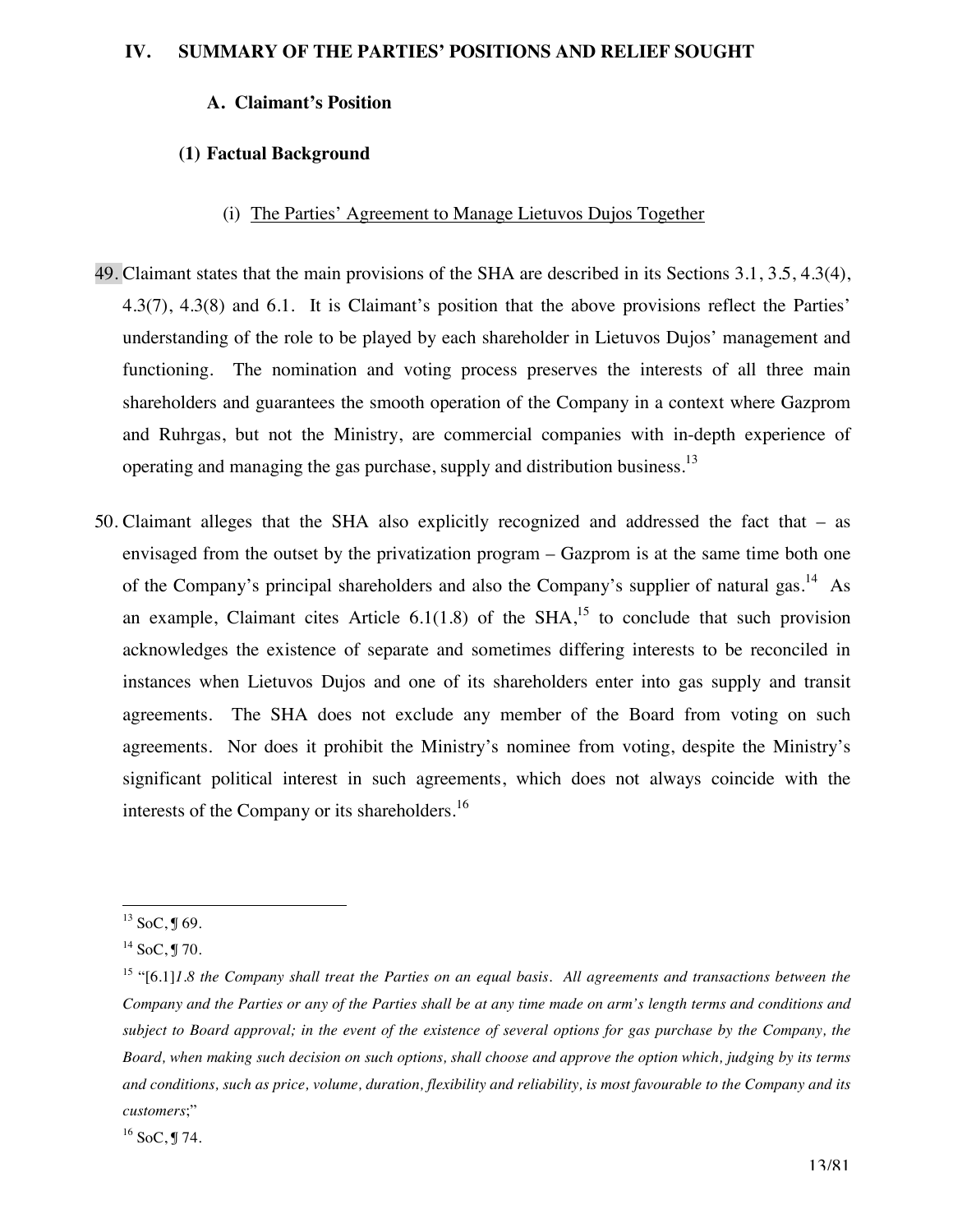- 51. Claimant points out that Mr. Eidukevicius, who represented the State Property Fund during the drafting and finalization of the SHA, confirms in his witness statement that "*(i) the Board was to consist of five members, (ii) the election of the Board members was to take place upon nomination of two members by the Strategic Investor, two members by the Gas Supplier and one member by the State Property Fund and (iii) any resolution would require a 4-vote majority*".17 Claimant alleges that the suggestion that such corporate governance structure was somehow a "*deviation*" from Lithuanian law is inaccurate.<sup>18</sup>
- 52. It is Claimant's position that the parties' agreement on the corporate governance structure of Lietuvos Dujos, reflected in particular in Sections 4.3(4) and 4.3(7) of the SHA, was in no sense a "*deviation*" from Lithuanian law. On the contrary, such a structure was explicitly authorized by Lithuanian law.<sup>19</sup>
- 53. Claimant relies on Article 33.2 of the Lithuanian Company Law, which stipulates that the "*number of Board members must be set in the Articles of Association of the company*" and that "*there must be at least 3 members of the Board,*" to conclude that Lithuanian law sets a minimum number of Board members, but does not preclude the parties from agreeing on a different number. $20$
- 54. Furthermore, it relies on Article 35.4 of the Lithuanian Company Law, which provides that the "[d]*ecision of the Board shall be adopted if more votes for than the votes against it are received, if the Articles of Association of the company do not require a larger majority of votes*", to conclude that, in order for Board resolutions to be valid, they must be adopted by at least a simple majority. However, the parties to the SHA had the right to provide for a different majority, including the 4-ou-of-5 member majority to which they ultimately agreed.<sup>21</sup>
- 55. More than TLT 1 billion (or approximately EUR 290 million) has been invested in Lietuvos Dujos since its privatization in 2002-2004. This investment was made primarily by the Company's two main shareholders, i.e. Ruhrgas and Gazprom, through reinvestment of Lietuvos Dujos' profits. Claimant argues that as a result of Gazprom's and Ruhrgas' substantial

 $17$  Claimant's Reply,  $\sqrt{9}$  12; Eidukevicius WS, para. 13.

 $18$  Claimant's Reply,  $\boxed{13}$ .

<sup>&</sup>lt;sup>19</sup> Claimant's Reply, **J** 16.

<sup>&</sup>lt;sup>20</sup> Claimant's Reply,  $\P$  14.

<sup>&</sup>lt;sup>21</sup> Claimant's Reply,  $\mathbb{J}$  15.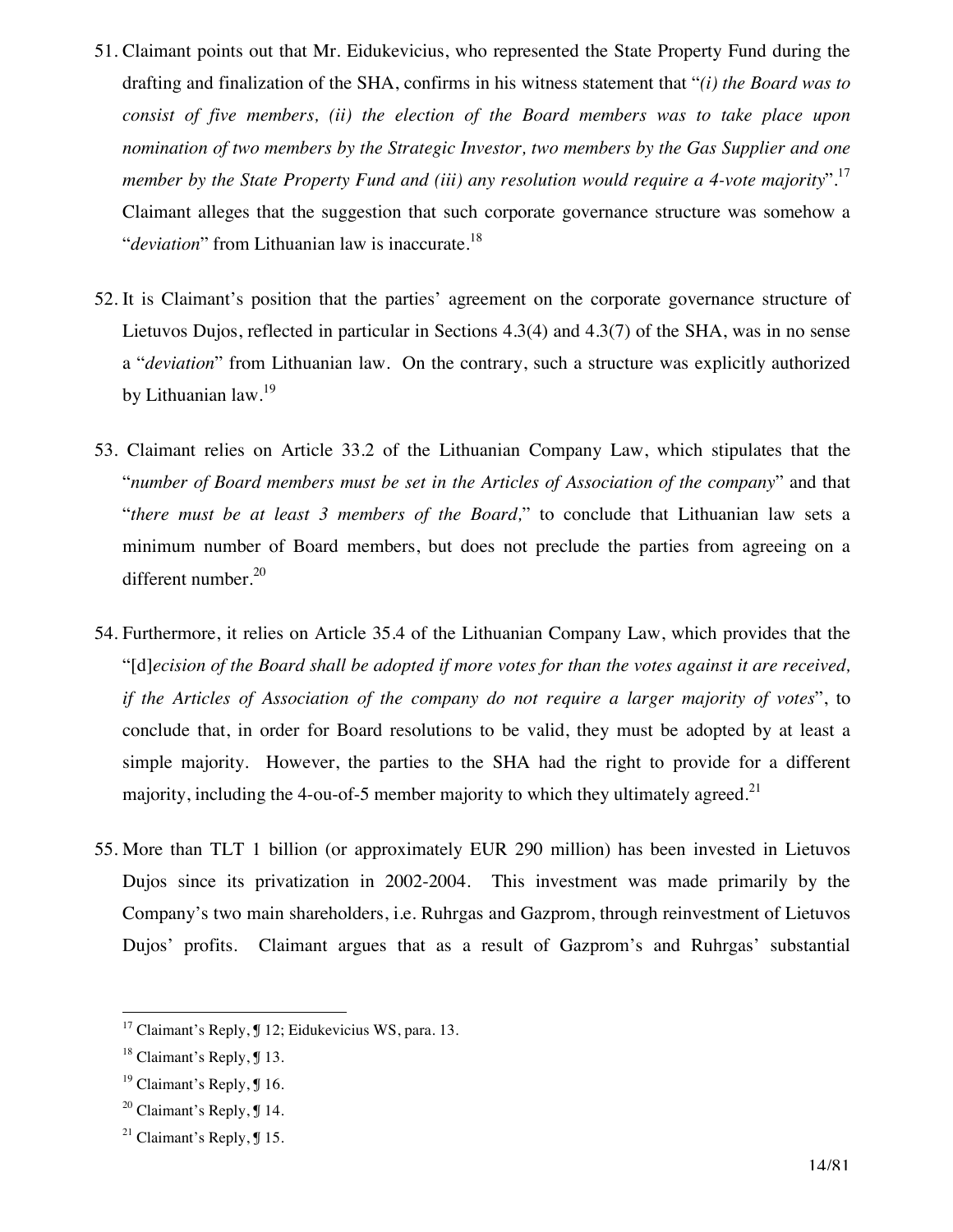investments in Lietuvos Dujo's natural gas infrastructure, the Company's value has grown significantly since 2004.<sup>22</sup>

## (ii) The Parties' Conduct Applying the Shareholders' Agreement

- 56. Claimant alleges that since 2004, the election and functioning of Lietuvos Dujos' Board of Directors complied with the SHA. However, in March 2011, the Ministry disputed the application of those provisions by filling and pursuing a legal action before the Lithuanian courts.23
- 57. According to Claimant, during the negotiations of the SHA, there was a general understanding between the parties that persons involved in the negotiation process on behalf of Ruhrgas and Gazprom would subsequently either be elected to the Board of Directors or exercise other management functions at Lietuvos Dujos.

### *(a) Election of Board Members pursuant to the provisions of the SHA*

58. Claimant states that, in compliance with the SHA, five persons were elected to Lietuvos Dujos' Board in April 2010: Mr. Golubev and Mr. Seleznev (elected upon nomination by Gazprom); Mr. Peter Frankenberg and Mr. Uwe Fip (upon nomination by Ruhrgas); and Vice Minister Mr. Svedas (upon nomination by the Ministry of Energy).<sup>24</sup> The Ministry voted in favor of the election of all these five members, including Messrs. Golubev and Seleznev.<sup>25</sup>

## *(b) Adoption of the disputed decisions by the Board of Directors of Lietuvos Dujos*

59. On December 17, 2010, Messrs. Golubev, Seleznev, Frankenberg and Fip voted in favor of a Board Resolution approving the signing of Addendum No. 52 to the Long-Term Agreement. This addendum stipulated the quantities of natural gas to be supplied by Gazprom to Lietuvos Dujos in 2011 and specified the gas price formula to be applied for the supply of gas in the same

 $\overline{a}$  $22$  SoC, J 83.

 $23$  SoC, ¶ 84.

<sup>24</sup> SoC, ¶ 89, **Exhibit C-46**.

 $25$  SoC, J 90.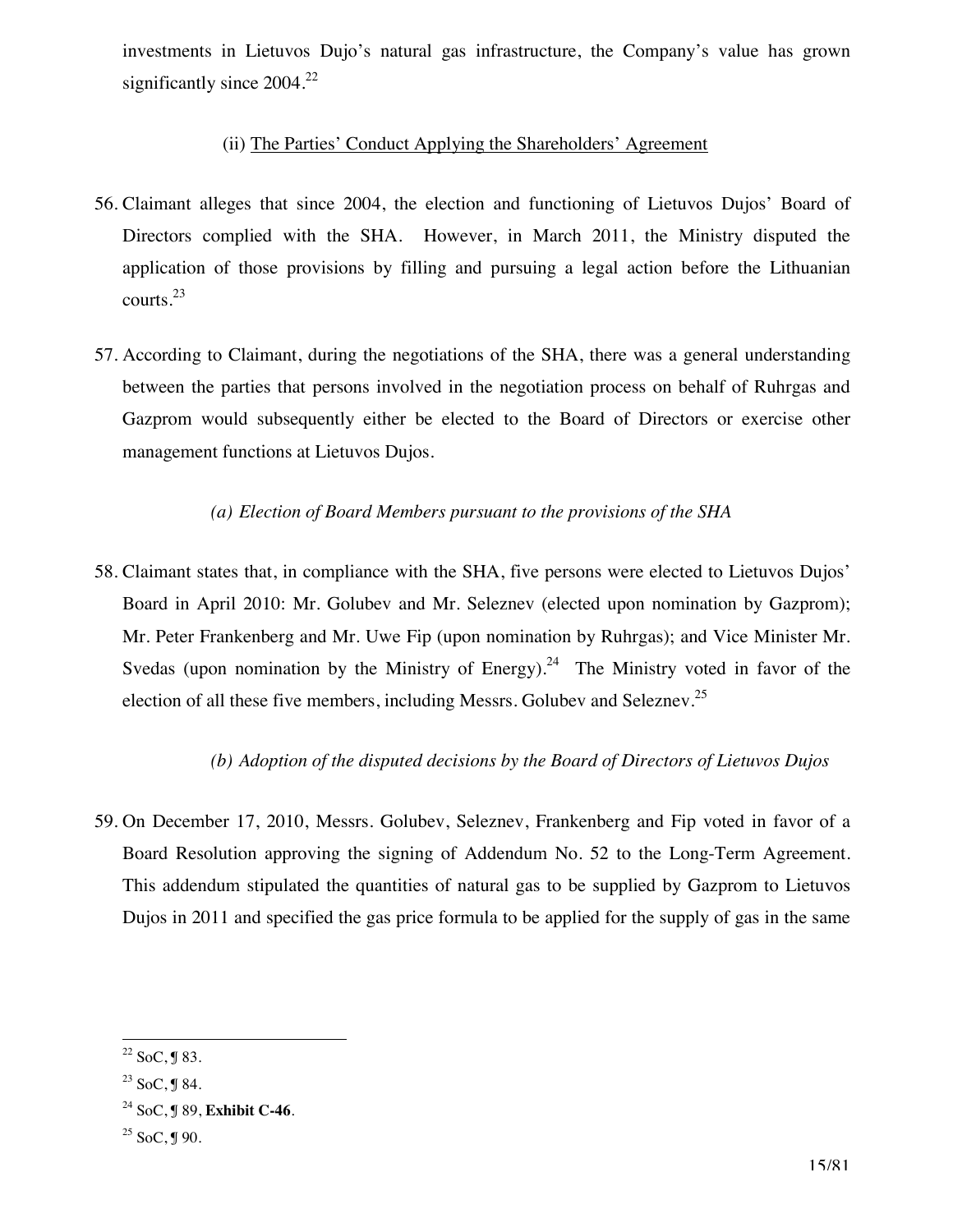period. As acknowledged by the Ministry, this formula set the same price as that applied to gas supply in the year 2010.<sup>26</sup>

- 60. Claimant further states that, although Mr. Svedas (member of the Board elected upon nomination by Respondent) voted against such Resolution, it was adopted in accordance with Section 4.3(7) of the SHA, as it was approved by 4 of the 5 members of the Board. The relevant addendum was signed on December 29, 2010 by the General Manager and the Deputy General Manager nominated by Ruhrgas, in accordance with Section 4.3(8) of the SHA.
- 61. Claimant objects to Mr. Svedas' witness statement, wherein he stated that his and the Ministry's opposition to the adoption of the disputed Resolution was prompted by his alleged surprise that the addendum would be "*signed by Mr. V.A. Golubev on the side of Gazprom*." According to Claimant, Mr. Golubev's affiliation to Gazprom was well known to the Ministry, whose representatives voted in favor of Mr. Golubev's appointment to the Board of Directors.<sup>27</sup> It further states that the SHA does not limit the rights of vote of party-nominated Board members.<sup>28</sup>
- 62. Furthermore, revised terms of gas transit were updated in an addendum dated February 28, 2011 to the Long-Term Agreement. The gas transit terms contained in such addendum were unanimously confirmed by the Board in its Resolution of March 24, 2011, with the Ministry's nominated member of the Board, Mr. Svedas, voting to confirm such resolution.<sup>29</sup>
- 63. Despite the fact that the above decisions and actions were taken by the Board of Directors and management of Lietuvos Dujos acting as provided by the SHA, the Ministry sought to challenge their implementation. It first sent a "*demand letter*" on February 8, 2011 to the Company and to the two members of the Board nominated by Gazprom, accusing the Company's management and these Board members of not acting in the Company's best interests when agreeing upon the price of gas supply for the year 2011, and of agreeing to provide natural gas transit services under non-market conditions.30
- 64. Claimant draws the Tribunal's attention to the fact that the two Board members nominated by Gazprom lacked the necessary quorum to take decisions under the SHA. Although the two

29 SoC, ¶ 93; **Exhibits C-6** to **C-9**.

 $\overline{a}$ 26 SoC, ¶ 91; **Exhibits C-5**, **C-14** and **C-11**.

<sup>27</sup> Claimant's Reply, ¶ 42; **Exhibits C-46** and **C-42**.

<sup>28</sup> Claimant's Reply, ¶ 44.

<sup>30</sup> SoC, ¶ 94; **Exhibit C-10**.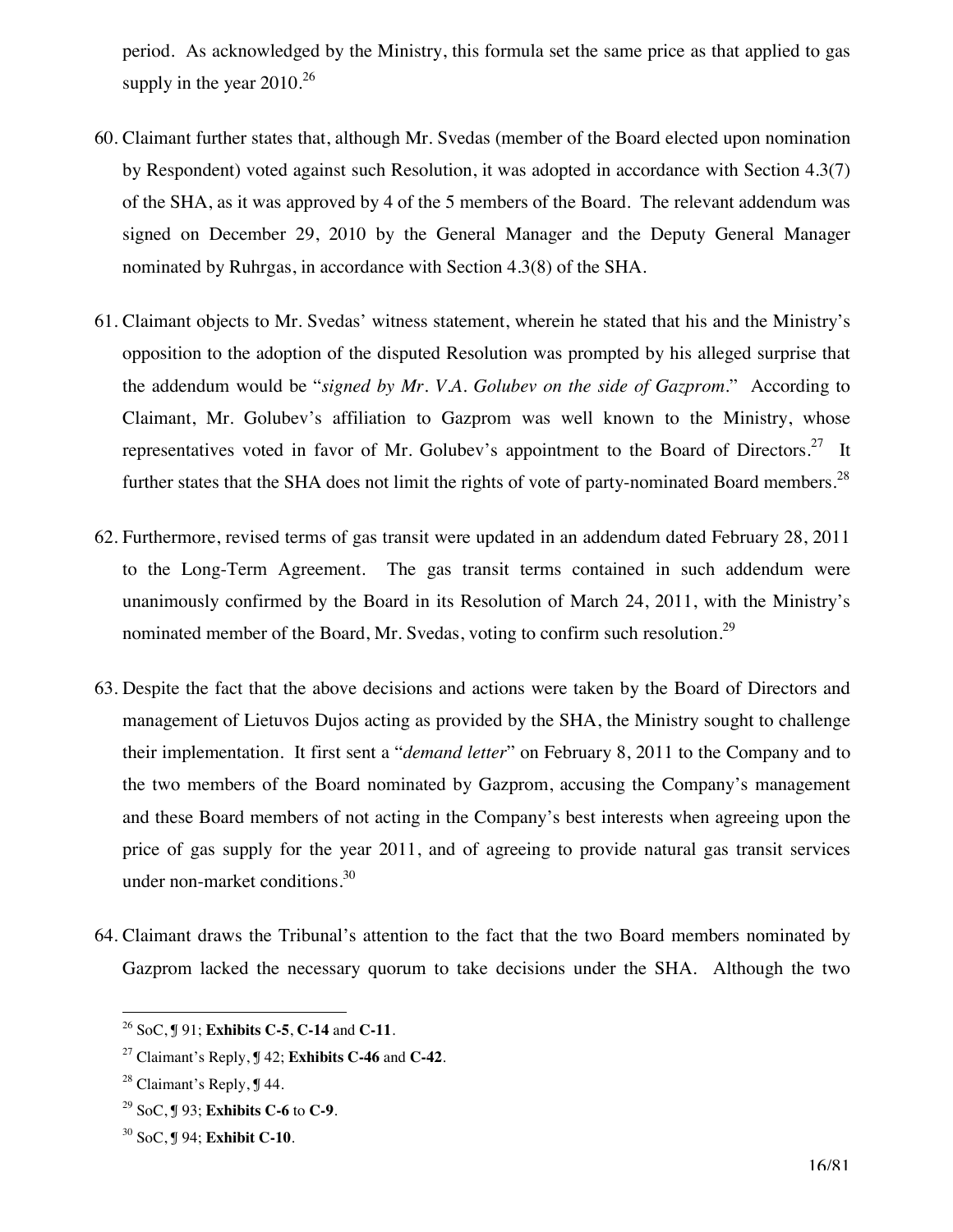Board members nominated by Ruhrgas also considered the pricing arrangements to be favorable to the interests of the Company and approved the provisions in question without reservation, the Ministry did not challenge their activity on the Board.<sup>31</sup>

- 65. According to Claimant, there is no independent Board member in Lietuvos Dujos. It points out that, if one were to consider that Messrs. Golubev and Seleznev have a conflict of interest due to their affiliation to Gazprom, the same reasoning should apply to the three remaining Board members.<sup>32</sup>
- 66. Claimant rejects the Ministry's suggestion that Mr. Golubev should have informed the Board of his potential conflict of interest and abstained from voting on the adopted resolution. In support of its position, Claimant argues that Article 2.87(6) of the Lithuanian Civil Code explicitly authorizes a member of the management body to "*enter into a contract with a legal person being in the capacity of a member of the said persons' body*." In such a case, this member has only to notify the other members of the management of this contract.<sup>33</sup> Similarly, Article 2.87(5) of the Lithuanian Civil Code requires a member of the legal person's management body to "*notify other members…about the circumstances [where his personal interests are contrary or may be contrary to the interests of the legal perso*n*]*."34 In the case at hand, all members of the Board were on notice of their respective affiliations to the three shareholders.<sup>35</sup>

#### *(c) The Ministry's filing and pursuing legal actions before Lithuanian courts*

67. In March 2011, the Ministry filed a claim before the Vilnius Regional Court, Lithuania, requesting an investigation of the Company's and Messrs. Golubev's and Seleznev's activities, alleging a violation of the Republic of Lithuania's interests as a shareholder in the Company, to the undue advantage of Gazprom's interests, when the addenda to the Long-Term Agreement covering gas supply for 2011 and the transit arrangements mentioned above were concluded.<sup>36</sup>

 $\overline{a}$  $31$  SoC, J 96.

<sup>&</sup>lt;sup>32</sup> Claimant's Reply, **J** 46.

<sup>33</sup> Claimant's Reply, ¶ 50; **Exhibit C-110**.

<sup>34</sup> Claimant's Reply, ¶ 51; **Exhibit C-110**.

<sup>35</sup> Claimant's Reply, ¶ 51; **Exhibit C-36**.

<sup>36</sup> SoC, ¶ 98.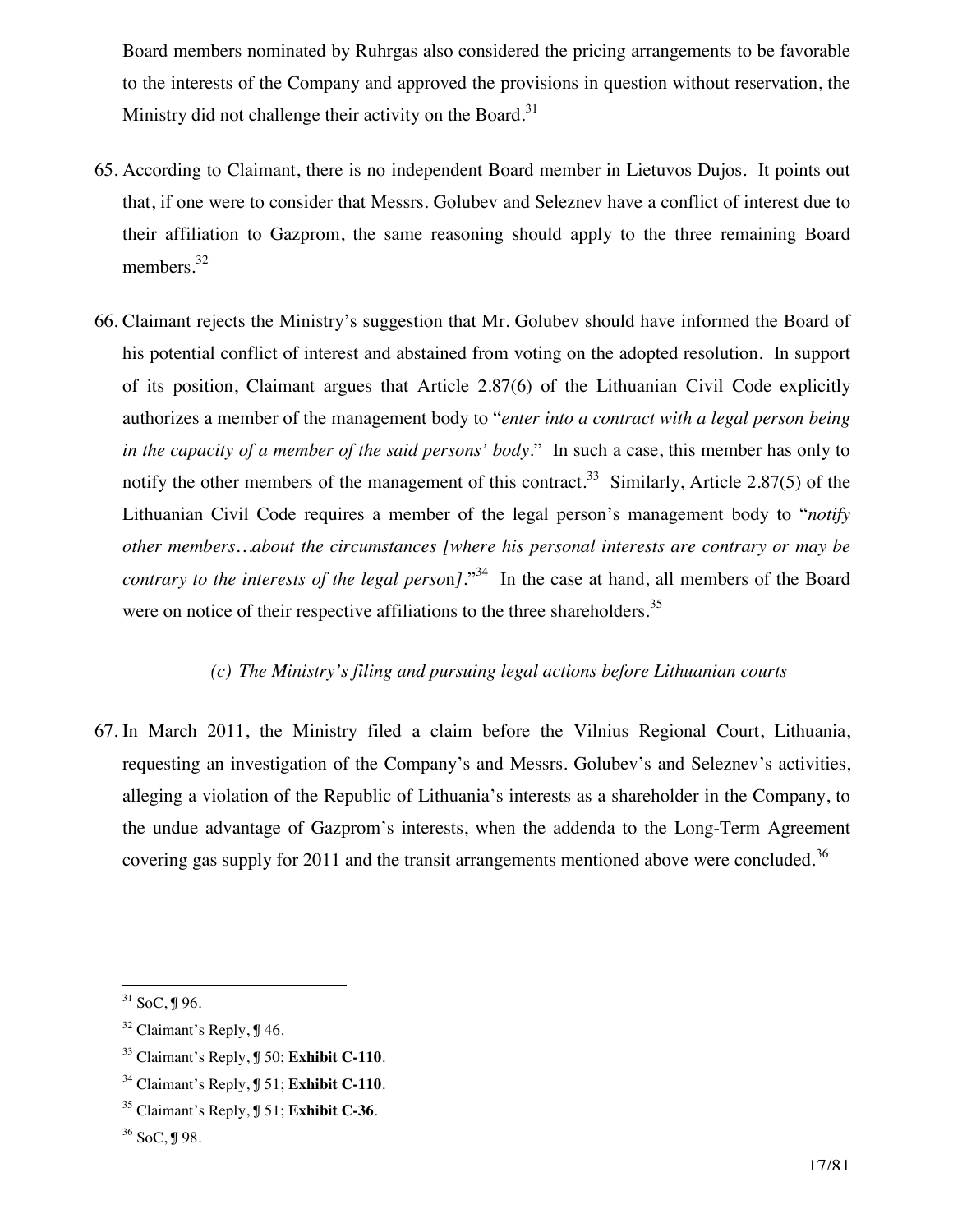- 68. According to Claimant, the Ministry did not substantiate its allegations or provided any supporting calculation. $37$
- 69. Moreover, Claimant states that the Ministry requested the Vilnius Court to "investigate" its claims, to conclude that the Ministry's suspicions were grounded and, as a consequence, to dismiss Messrs. Golubev and Seleznev from the Company's Board. It further requested that the Court dismiss the Company's General Manager, Mr. Viktoras Valentukevicius, and replace him with a person nominated by the Ministry of Energy. The Ministry also requested the Court to order the Company to renegotiate the terms of its gas supply and transit contracts with Gazprom.<sup>38</sup>
- 70. Claimant alleges that, although each of these issues were directly regulated by the SHA, the Ministry did not file any claim against Ruhrgas or Gazprom, or against any of the Ruhrgasnominated Board members, even though they cast precisely the same votes as their Gazpromnominated counterparts.<sup>39</sup>
- 71. Claimant states that a first preliminary hearing before the Vilnius Court took place on June 15, 2011, when the Court dismissed the jurisdictional allegation that the dispute was subject to arbitration under the SHA. A second preliminary hearing took place on September 28, 2011, when the Vilnius Court granted the Ministry's request and ordered Lietuvos Dujos to produce documents substantiating the gas supply prices during the period from May 2004 until the date of filing of the Ministry's claim, as well as agreements concluded between Lietuvos Dujos and Gazprom, by which Lietuvos Dujos provided natural gas transit services to the Kaliningrad Region, from May 2004 until the date of filing of the claim.
- 72. According to Claimant, the Court's imposition of such extensive document production was unusual, given that the Court had not, and still has not, taken a decision as to whether any investigation at all is merited.<sup>40</sup>

 $\overline{a}$  $37$  SoC, J 102.

 $38$  SoC, J 103.

 $39$  SoC, ¶ 104.

 $40$  SoC, J 107.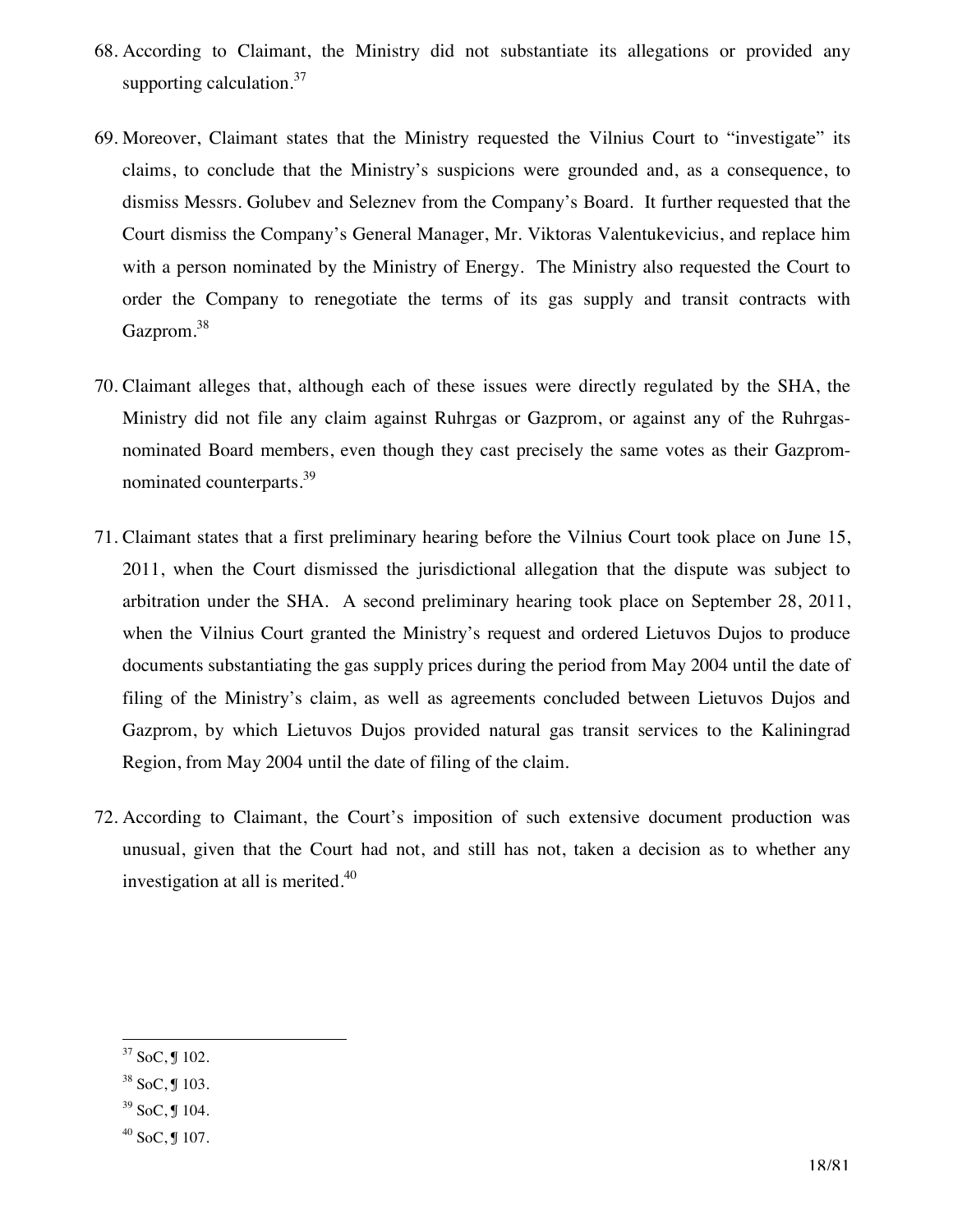#### *(d) Revisited Claim*

- 73. On December 9, 2011, the Ministry filed a Revised Claim before the Vilnius Court. It is Claimant's position that the revisions did not materially change the Ministry's position and that they call for a result essentially identical to the one contemplated in the initial claim. However, Claimant alleges that the Revised Claim appears to suggest that the Ministry no longer expressly requests the Court to dismiss the members of the Company's Board and to appoint as the Company's General Manager a person to be nominated by the Ministry of Energy.<sup>41</sup>
- 74. Claimant alleges that in the Revised Claim, the Ministry continues to insist that Messrs. Golubev's and Seleznev's activity should be investigated because they voted in favor or certain Board resolutions, neglecting that such resolutions were approved by a majority of four votes and that the votes of Gazprom-nominated members of the Board could not suffice for their adoption by the Company.42
- 75. According to Claimant, in the Revised Claim the Ministry requests the Court "*to apply other*  sanctions" provided in Article 2.131<sup>43</sup> of the Lithuanian Civil Code, allowing the Lithuanian Court to apply one of the following measures: <sup>44</sup>
	- 1) Revoke the decisions taken by the legal person's managing bodies;
	- 2) Suspend temporarily the powers of the members of legal person's managing bodies or exclude a person from legal person's managing body;
	- 3) Appoint provisional members of legal person's managing bodies;
	- 4) Authorize non-implementation of certain provisions of incorporation documents;
	- 5) To oblige making of amendments to certain provisions of incorporation documents;
	- 6) To transfer the legal person's right to vote to other person;
	- 7) To oblige a legal person to take or not to take certain actions;

 $\overline{a}$  $41$  SoC, J 111.

 $42$  SoC, ¶ 112.

<sup>43</sup> **Exhibit C-58**.

 $44$  SoC, J 113.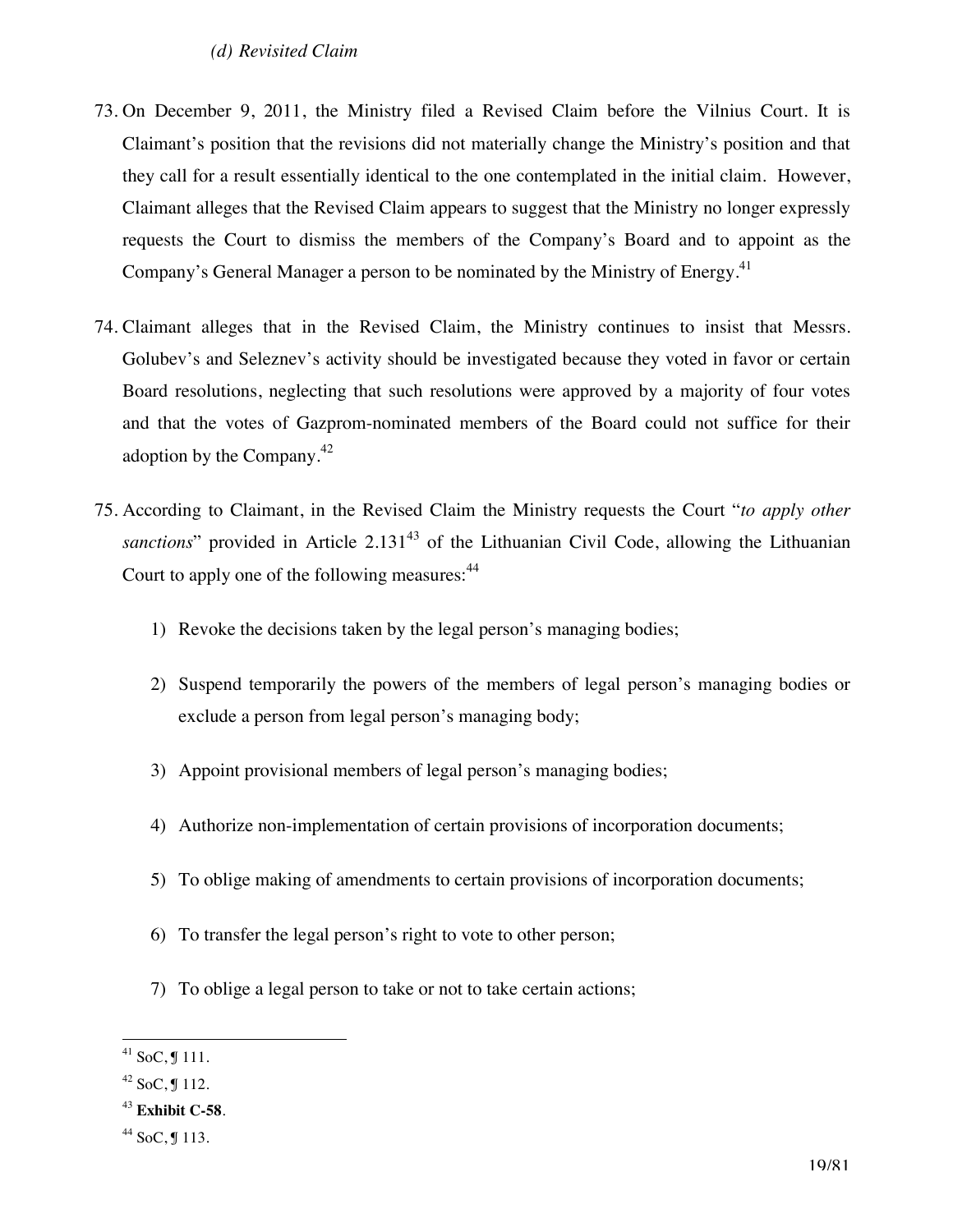- 8) To liquidate a legal person and appoint a liquidator.
- 76. Claimant alleges that the Ministry's request made by reference to Article 2.131, not only includes the initial request to dismiss Gazprom-nominated Board members, but also considerably broadens the scope of relief sough, as at present the Ministry requests the Court to apply any and all available measures that the Court would deem appropriate. $45$
- 77. On May 29, 2012, at the Hearing, Claimant stated that the action before the Vilnius Court was still ongoing and no decision had yet been taken on the merits.<sup>46</sup>

#### *(e) The Emergency Arbitrator Proceedings*

- 78. Claimant states that on June 13, 2011, in an attempt to preserve its right to have the dispute settled through arbitration, it initiated an Emergency Arbitrator proceeding under SCC Rules<sup>47</sup> pursuant to the arbitration agreement contained in the SHA. Gazprom requested that the Emergency Arbitrator order the Ministry of Energy to (i) move for a stay of the Initial Claim pending the rendering of a final award by the tribunal to be constituted pursuant to the SCC Rules to hear the present dispute, and (ii) refrain from any further actions before the Vilnius Court or any State Court in relation to the dispute described above pending the rendering of a final award by the tribunal to be constituted pursuant to the SCC Rules.<sup>48</sup>
- 79. It further states that, although Prof. Albert van den Berg, appointed as Emergency Arbitrator, declined to grant the relief sought by Gazprom "*mainly in light of the lack of urgency",* he found that "[…] *notwithstanding the fact that the Respondent has couched its Court Claim in terms of an alleged interest of the Company and an alleged violation of fiduciary duties of two Board members and is directed against the Company and the Board Members as well the CEO, the*

 $\overline{a}$  $45$  SoC, J 114.

<sup>46</sup> Transcript of the Hearing, Day 1, 21: 15-22: "[Claimant's opening statement]: *The Ministry's claim in Vilnius Court is proceeding. The court held multiple days of hearing in March and April; another day of evidentiary hearings will be held on Thursday of this week. The court is expected to rule in the coming months, although the next ruling should concern only whether the court will order an investigation and appoint experts. The conclusion of the proceedings is still far away*."

<sup>&</sup>lt;sup>47</sup> Appendix II to the SCC Rules.

 $48 \overline{\text{SoC}}, \frac{\pi}{9} 116.$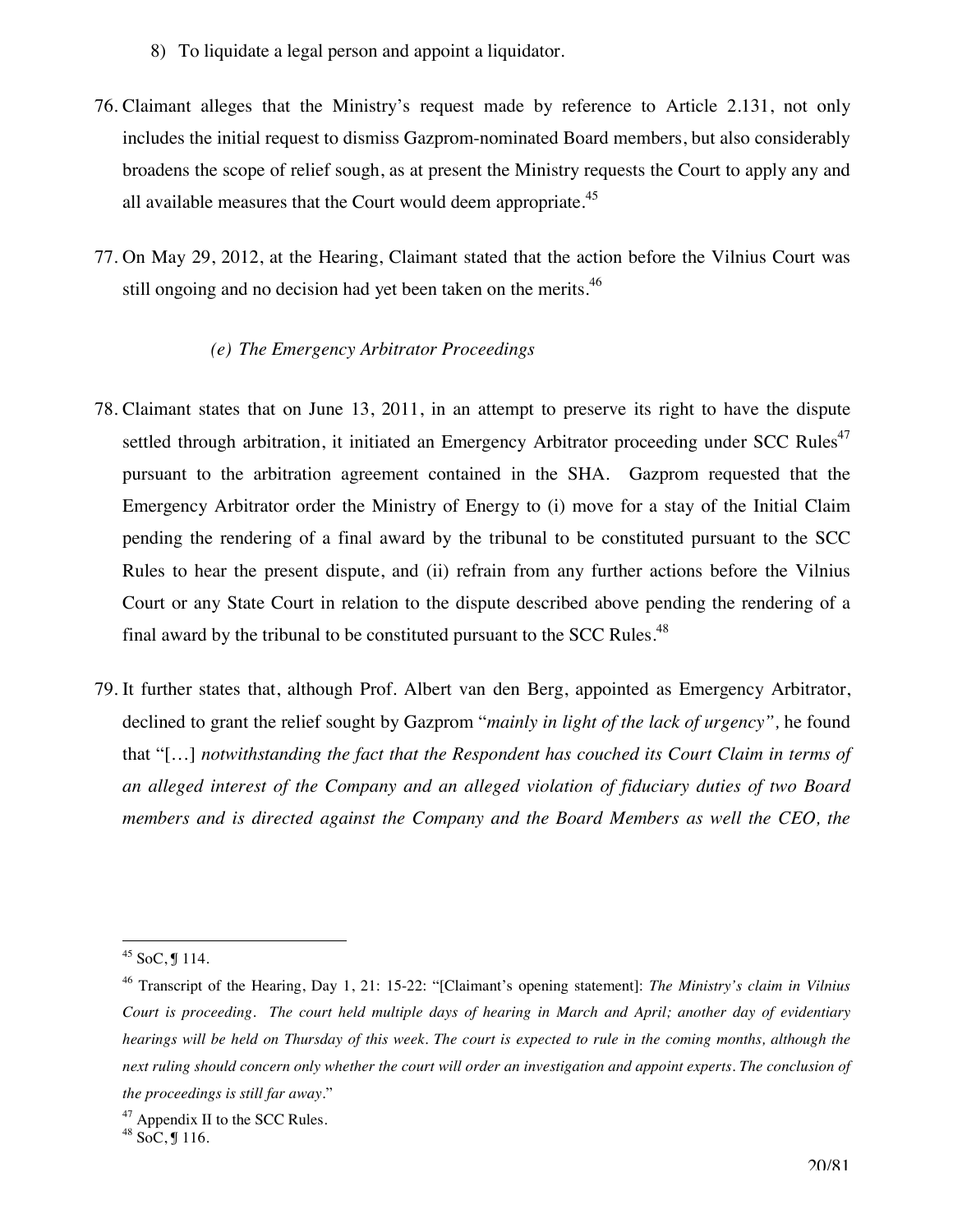*evidence submitted by Claimant*[…] *establishes that Claimant's claim has a reasonable possibility of success on the merits*."<sup>49</sup>

#### **(2) The Ministry's Action Breaches the Shareholders' Agreement**

- (i) The Dispute pending before the Lithuanian Court falls within the Arbitration **Agreement**
- 80. Claimant rejects the Ministry's allegations that the Lithuanian Court action does not fall within the scope of the arbitration agreement because*, inter alia*: (i) it involves other parties; (ii) it concerns a legal relationship other than the one specified in the arbitration agreement; and (iii) it falls within the exclusive jurisdiction of the Lithuanian courts. Claimant's position on these issues is summarized below.

# *(a) The Lithuanian court action presents a shareholders' dispute and is "in connection with" the SHA*

- 81. Preliminarily, Claimant states that the issue before the Arbitral Tribunal is whether the dispute brought by the Ministry before the Vilnius Court is "*in connection with*" the SHA. It is undisputed that Gazprom and the Ministry are bound by an arbitration agreement and there is no question here of binding non-signatories to such arbitration agreement.<sup>50</sup> However, like any other contract, an arbitration agreement must be performed in good faith and a party may not attempt to circumvent it through the artifice of adding non-party entities to a court claim that is in substance a dispute failing within the arbitration agreement.<sup>51</sup>
- 82. Claimant states that the Ministry initiated the court proceedings against Gazprom's nominees, rather than Gazprom itself, only to attempt an escape from the application of the arbitration clause in the SHA.52 Claimant gives as example the decision rendered by the Bermuda Supreme Court on the *IPOC vs. CTM* case, which issued an injunction restraining one party from pursuing

 $\overline{a}$ <sup>49</sup> **Exhibit C-49**.

 $50$  Claimant's Reply,  $\sqrt{9}$  73.

 $51$  Claimant's Reply,  $\sqrt{9}$  75.

 $52$  Claimant's Reply,  $\sqrt{9}$  77.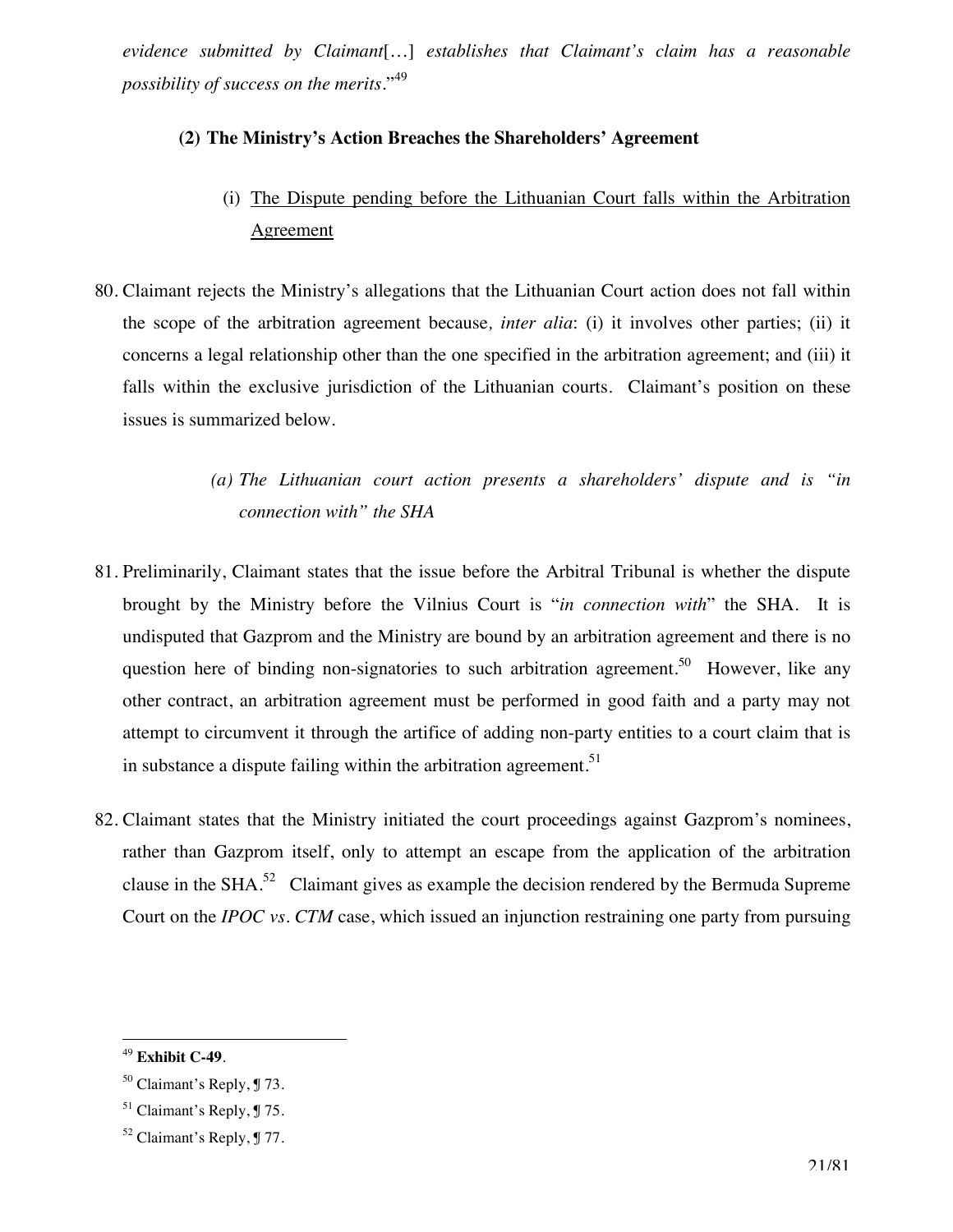court proceedings in breach of the arbitration clause, notwithstanding the fact that the Russian proceedings formally involved some parties who were not parties to the arbitration clause.<sup>53</sup>

- 83. Furthermore, Claimant alleges that Respondent's reliance on the SWEMAB case is unavailing. According to Claimant, in such case, neither the company of the shareholders argued that the dispute, which related to the embezzlement of funds, was covered by the arbitration clause. Unlike the SWEMAB case, Respondent requests the Lithuanian court to apply measures that are directly regulated by the SHA, such as removal of the Board members nominated by Gazprom.<sup>54</sup>
- 84. It is Claimant's position that the arbitration agreement provided in Section 7.14 of the SHA is framed in broad terms, as it covers "*any claim, dispute or contravention in connection with*" the SHA. It alleges that in the context of international arbitration, this phrase embraces not only contractual remedies, but also claims for damages based in tort.<sup>55</sup>
- 85. Claimant alleges that during the negotiation period of the SHA, Lithuania never requested for the arbitration agreement to be limited and never reserved the right to submit certain disputes to its domestic courts, including investigative proceedings, as confirmed by Mr. Eidukevicius in his witness statement.<sup>56</sup> Under these circumstances, Claimant alleges that it cannot be assumed that the Parties intended to exclude from arbitration the type of dispute currently pending before the Vilnius Court.<sup>57</sup>
- 86. Claimant argues that, were there any doubt as to whether the arbitration clause prohibits initiation of investigative proceedings in contravention to arbitration, such a doubt must be interpreted against the drafter of the clause, namely the State Property Fund and its successor, the Ministry of Energy.<sup>58</sup>
- 87. In addition, Claimant argues that the record does not support Respondent's allegation that Section 7.8 ("Waiver") of the SHA should be read to limit the application of the arbitration clause. On the contrary, it claims that such provision supports the opposite, as the SHA provides that all disputes in connection with the SHA be submitted to arbitration. It concludes that the

 $\overline{a}$ 53 Claimant's Reply, ¶ 76; **Exhibit C-120**.

<sup>54</sup> Claimant's Reply, ¶ 80; **Exhibit C-141**.

<sup>55</sup> SoC, ¶123.

<sup>56</sup> SoC, ¶124 ; Claimant's Reply, ¶ 20 ; Eidukevicius WS, para. 8.

 $57$  SoC,  $125$ .

<sup>58</sup> Claimant's Reply, ¶ 26.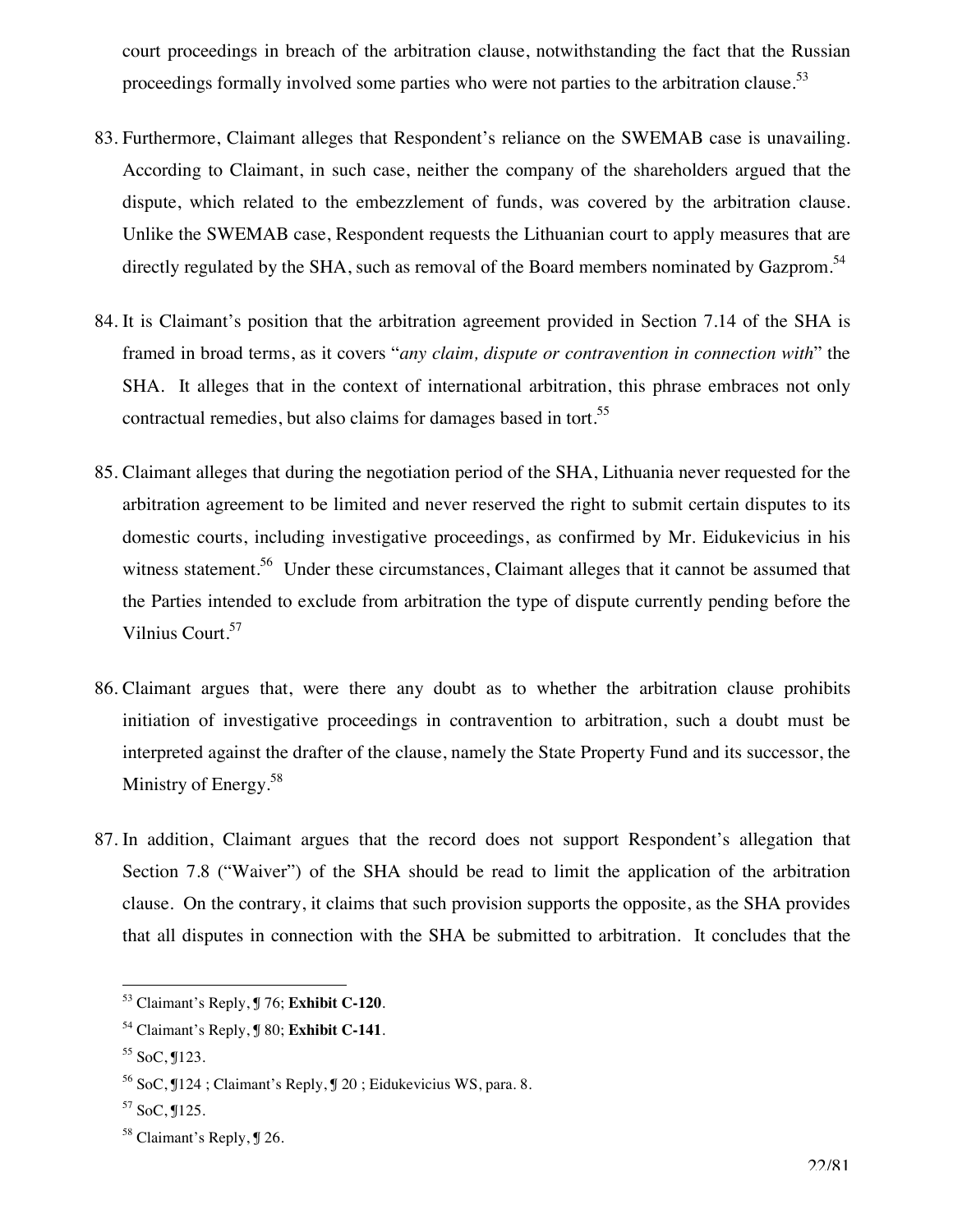reference in Section 7.8 to rights or remedies provided at law can be only viewed as emphasizing the authority of the arbitrators to order all available remedies, whether set out in the SHA or by the applicable law. $59$ 

88. Claimant further alleges that, when parties agree to settle their disputes through arbitration in the context of international commercial relations, there is a presumption in favor of "one-stop" dispute resolution. In support of this allegation, Claimant cites an excerpt of a decision from the Swedish Supreme Court dated June 14, 2007, which reads as follows<sup>60</sup>:

"*The arbitration clause may be understood to mean that all disputes with connection to the usufructuary agreement are to be determined by arbitrators. Although B.P. has alleged that the claim for compensation is not based on the agreement but is a claim founded on causation through a criminal act, the factual circumstances invoked are directly connected to the usufructuary agreement. In view hereof and as the two other grounds for the claim are to be tried by arbitrators as determined with finality, the third ground should also be deemed to be encompassed by the arbitration clause.*"

- 89. Claimant states that the Ministry's action before the Vilnius Court is founded on the notion that Gazprom-nominated directors should have no role in authorizing gas supply contracts between the Company and Gazprom. By doing so it seeks to undo and rewrite key corporate governance provisions of the SHA.<sup>61</sup>
- 90. Back in 2002, Ruhrgas made it clear that it would withdraw from negotiations unless an agreement guaranteed that the Strategic Investor and Gas Supplier together could name four out of the five directors, and that no less than four votes would be required for valid resolutions. It claims that this issue was specifically put to the Lithuanian Government, which specifically agreed to these governance arrangements.<sup>62</sup> Such critical arrangements were carried through to the SHA without material modification.<sup>63</sup>
- 91. Claimant argues that from the very beginning, the Parties contemplated that the Gas Supplier (i.e. Gazprom) would have both a significant role in managing the Company and engage in

<sup>&</sup>lt;sup>59</sup> Claimant's Reply, ¶ 26.

<sup>60</sup> SoC, ¶128 ; **Exhibit C-61**.

 $61$  SoC,  $\P$ 132.

 $62$  SoC,  $133$ ; Benke WS, paras. 19-22, 24.

<sup>63</sup> **Exhibit C-2**, Section 4.3(7).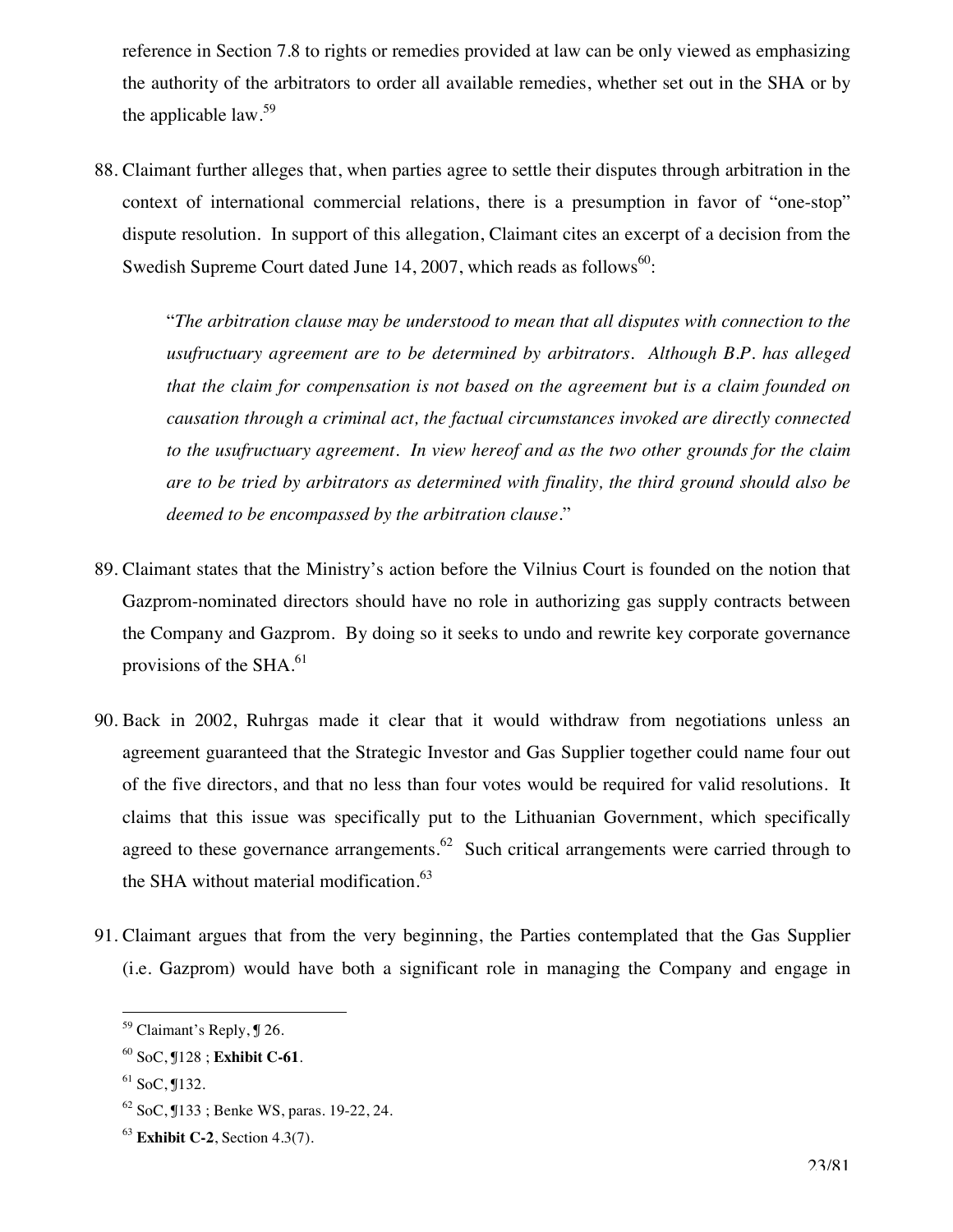substantial gas sale and transit contracts with the Company. It states that the whole point of the privatization program in this respect was to give the Gas Supplier (i.e. Gazprom) a stake, a voice and an interest in developing the Company, above and beyond its interests, as the Company's supplier and counterparty.<sup>64</sup>

92. Claimant draws the Tribunal's attention to the fact that, if Gazprom-nominated members of the Board were excluded from voting on gas supply and transit issues, as the Ministry argues in its Revised Claim, no contract could be signed by the Company for lack of the necessary four votes.<sup>65</sup>

#### *(b) The Ministry's action addresses issues governed by the SHA*

- 93. According to Claimant, which relies on Professors Mikelenas' and Nekrosius's expert opinions, the relief sought by the Ministry before the Lithuanian Court actually attempts to restrict Gazprom's rights under the SHA, not Messrs. Golubev's and Seleznev's rights as individuals. Furthermore, the Ministry's attempt to maintain its claims against Messrs. Golubev and Seleznev as "representatives" of Lietuvos Dujos is meritless, as it is the Company's General Manager and not the two out of five Board members who act as the Company's representatives.<sup>66</sup>
- 94. Claimant argues that the requests for relief sought by the Ministry before the Vilnius Court are governed by the SHA, as they focus on the method of appointment of the Company's governing bodies, and the manner in which those governing bodies exercised their duties when entering into amendments to the gas supply and transit agreements.<sup>67</sup>
- 95. Moreover, Respondent devoted three sub-sections of its Statement of Defence to a recital of grievances against Gazprom, taking issue with (i) Gazprom's supply monopoly; (ii) Gazprom's opposition to the implementation of the Third Gas Directive; and (iii) Gazprom's alleged decision to reduce gas supply prices to Latvia and Estonia, and not to Lithuania. It then argues that the Ministry's reference to these issues only confirms that the Vilnius Court action relates to Gazprom and its presence in Lithuania. According to Claimant, the investigative proceedings are a way to put pressure on Gazprom in furtherance of a political agenda entirely unrelated to

 $\overline{a}$  $64$  SoC, J134.

 $65$  SoC,  $135$ .

 $66$  SoC,  $\P$ 141.

<sup>67</sup> SoC, ¶150.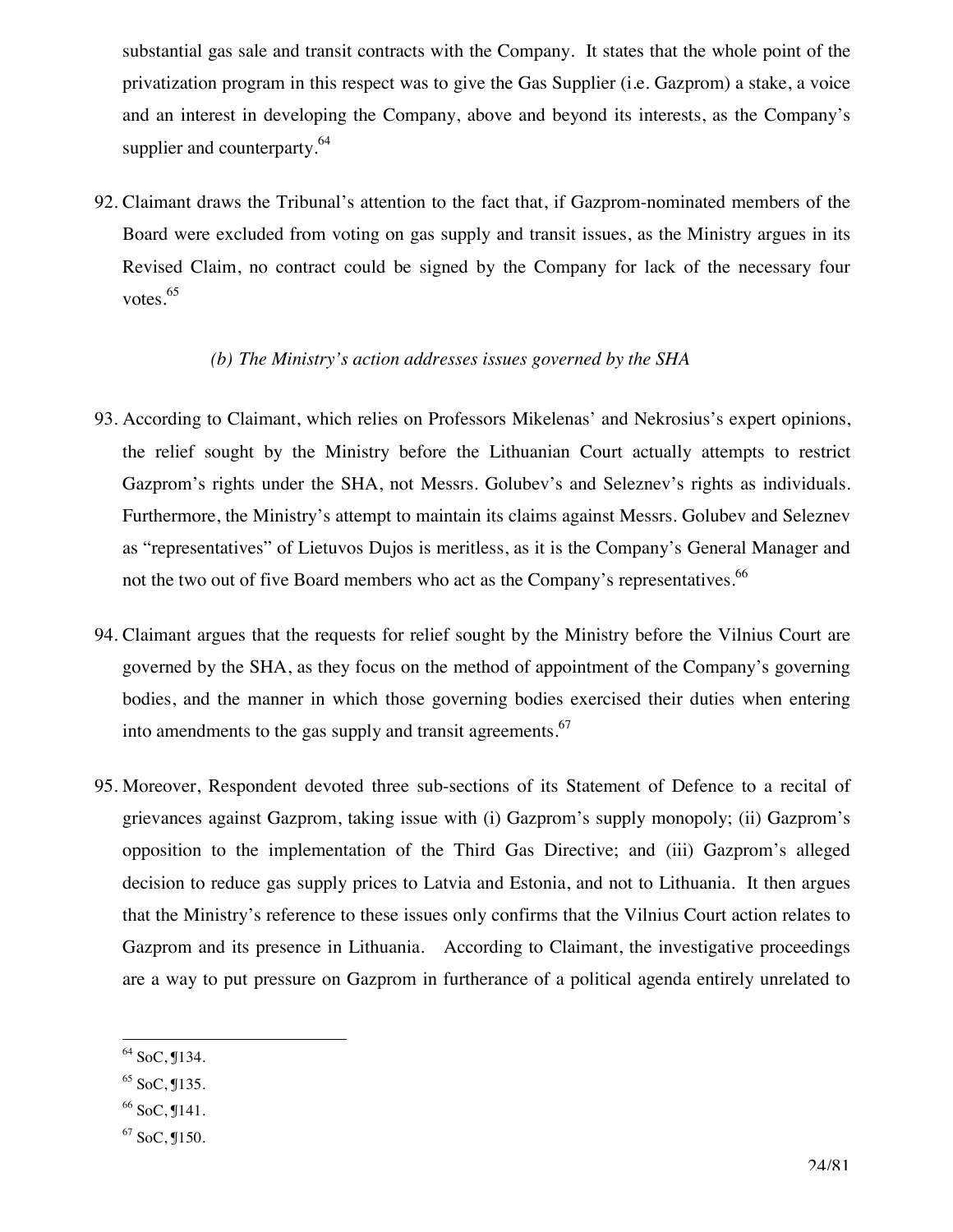any dispute with Messrs. Golubev and Seleznev in their capacity as individual members of the Board.<sup>68</sup>

- 96. As for the gas supply prices to neighboring countries, Lithuania's alleged discrimination at the hands of Gazprom is also unrelated to Messrs. Golubev's and Seleznev's actions as individual members of the Board of Lietuvos Dujos. Claimant states that those gas supply prices are negotiated between the relevant authorities of those countries and Gazprom, not Messrs. Golubev and Seleznev in their capacity as Lietuvos Dujos' Board members.<sup>69</sup>
- 97. Claimant states that the Ministry's claim of impropriety is that Gazprom-nominated Board members voted on a gas supply contract with Gazprom, which is the very heart of the arrangements contemplated by the SHA.70
- 98. According to Claimant, Sections 6.1 and 6.1.1.9 of the SHA provide that each of the parties to the SHA was obliged to ensure and procure that the Company ensure that the Company enters into long-term gas supply and gas transit contracts with Gazprom on terms mutually acceptable and beneficial to Gazprom and the Company. In addition, Section 3.5 required the parties to the SHA to use all their efforts to ensure that their nominees on the Board voted to achieve the objectives stated in Section 6. Claimant then states that the Ministry's claim before the Lithuanian Court is that the gas supply and transit contracts were not mutually acceptable and beneficial to the Company and its shareholders. The concern is that the parties to the SHA did not meet their obligation under Section 6.1 to seek to ensure and procure that the Company seeks to ensure that the contracts be entered into on the basis established in the SHA. As a consequence, the Ministry's concern is directly addressed in the SHA, falling within the scope of its arbitration clause. $71$
- 99. Claimant argues that, if Respondent felt that Gazprom was not being sufficiently cooperative with respect to the profits of the Company, the SHA provided means for Respondent to resolve this concern in its Section 6.1.1.7. It further alleges that, if Respondent felt that Gazprom's dealings with the Company were unfairly slanted towards Gazprom, this is addressed by Section

<sup>&</sup>lt;sup>68</sup> Claimant's Reply, ¶ 31.

<sup>69</sup> Claimant's Reply, ¶ 28.

 $70$  Claimant's Reply,  $$33$ .

 $71$  Transcripts of the Hearing, Day 2, pp.3-4.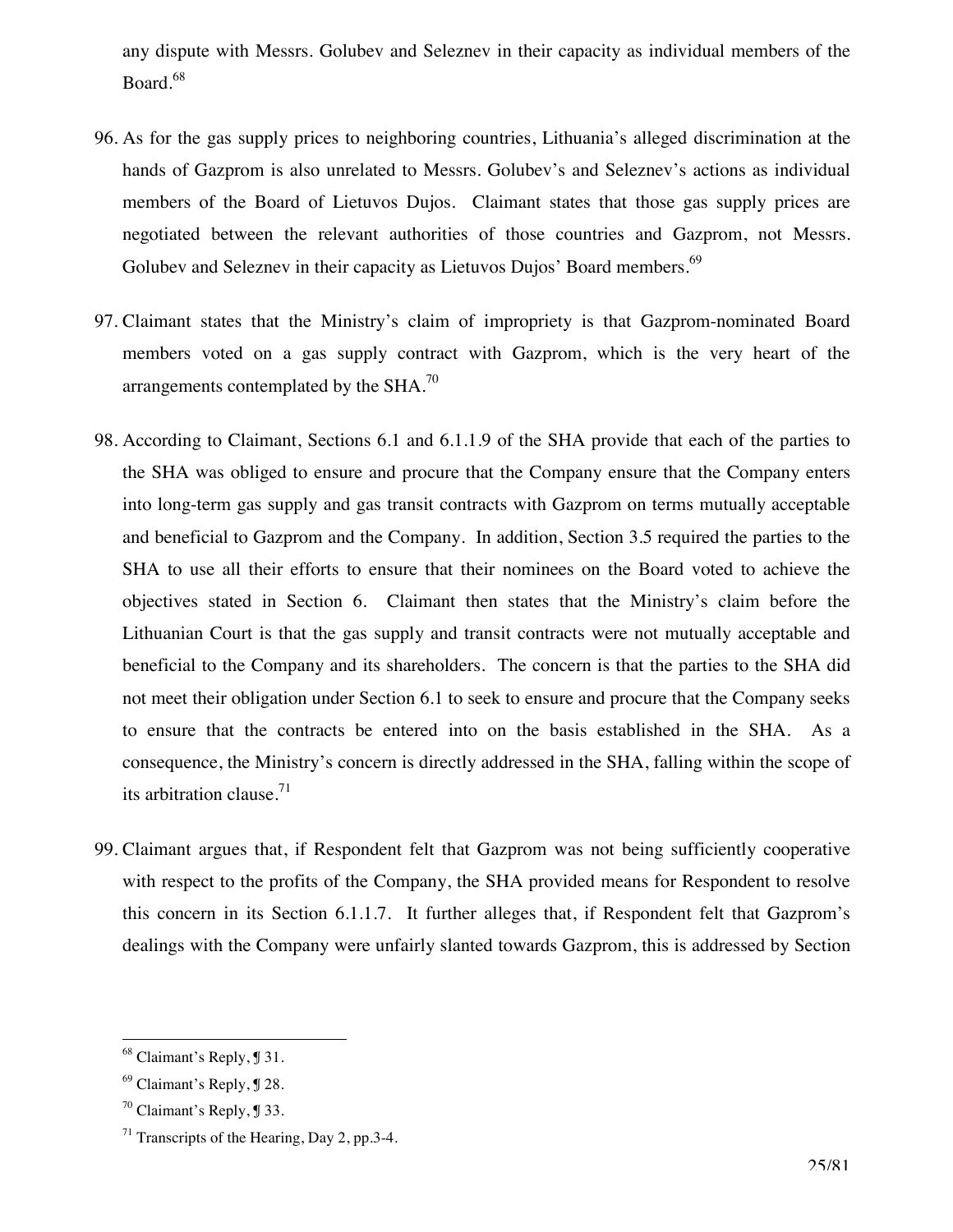6.1.1.8 of the SHA, and unequal treatment of the shareholders again falls within the arbitration clause.<sup>72</sup>

100. The table below summarizes Claimant's position in this regard:

| Description of the Ministry's request before<br><b>Vilnius Court</b> | <b>Related provisions in the SHA</b>                                 |
|----------------------------------------------------------------------|----------------------------------------------------------------------|
|                                                                      |                                                                      |
| Initial Claim: 1st and $2nd$ requests - Section 2.4(i)               |                                                                      |
| and (ii) of the Claim                                                | The appointment and dismissal of the members of                      |
| Relate to the dismissal of the members of the                        | the Board is specifically governed by Section 4.3                    |
| Company's Board and the appointment as the                           | <b>SHA</b> , and covered by the arbitration agreement. <sup>74</sup> |
| Company's General Manager of a person to be                          |                                                                      |
| nominated by the Ministry of Energy                                  |                                                                      |
| ** The fact that the Ministry, in its Revised Claim, no              |                                                                      |
| longer expressly requests to dismiss Messrs. Golubev                 |                                                                      |
| and Seleznev from the Board makes no material                        |                                                                      |
| difference, as the Ministry requests the Court to                    |                                                                      |
| apply any measure available under Article 2.131 of                   |                                                                      |
| the Lithuanian Civil Code, including the dismissal of                |                                                                      |
| Board members, that the Court deems appropriate. <sup>73</sup>       |                                                                      |
| Initial Claim: $3rd$ request - Section 2.4(iii) of the               | The issue of negotiating agreements between the                      |
| Claim                                                                | Company and Gazprom is governed by the SHA.                          |
| Relates to the renegotiation of the terms of the gas                 | In particular, Section $6.1(1.8)$ of the SHA requires                |
| supply contract with Gazprom.                                        | the Company's Board, when taking a decision to                       |
|                                                                      | approve a gas supply contract, to take into                          |
|                                                                      | consideration the terms and conditions of those                      |
|                                                                      | contracts, "such as price, volume, duration,                         |
|                                                                      | flexibility<br>and<br><i>reliability</i> ". The<br>Ministry's        |
|                                                                      | complaint as to the manner in which a gas supply                     |
|                                                                      | contract was negotiated and approved by the                          |

 $\overline{a}$  $72$  Transcripts of the Hearing, Day 2, p. 5.

 $73$  SoC,  $$147$ .

<sup>74</sup> SoC, ¶142.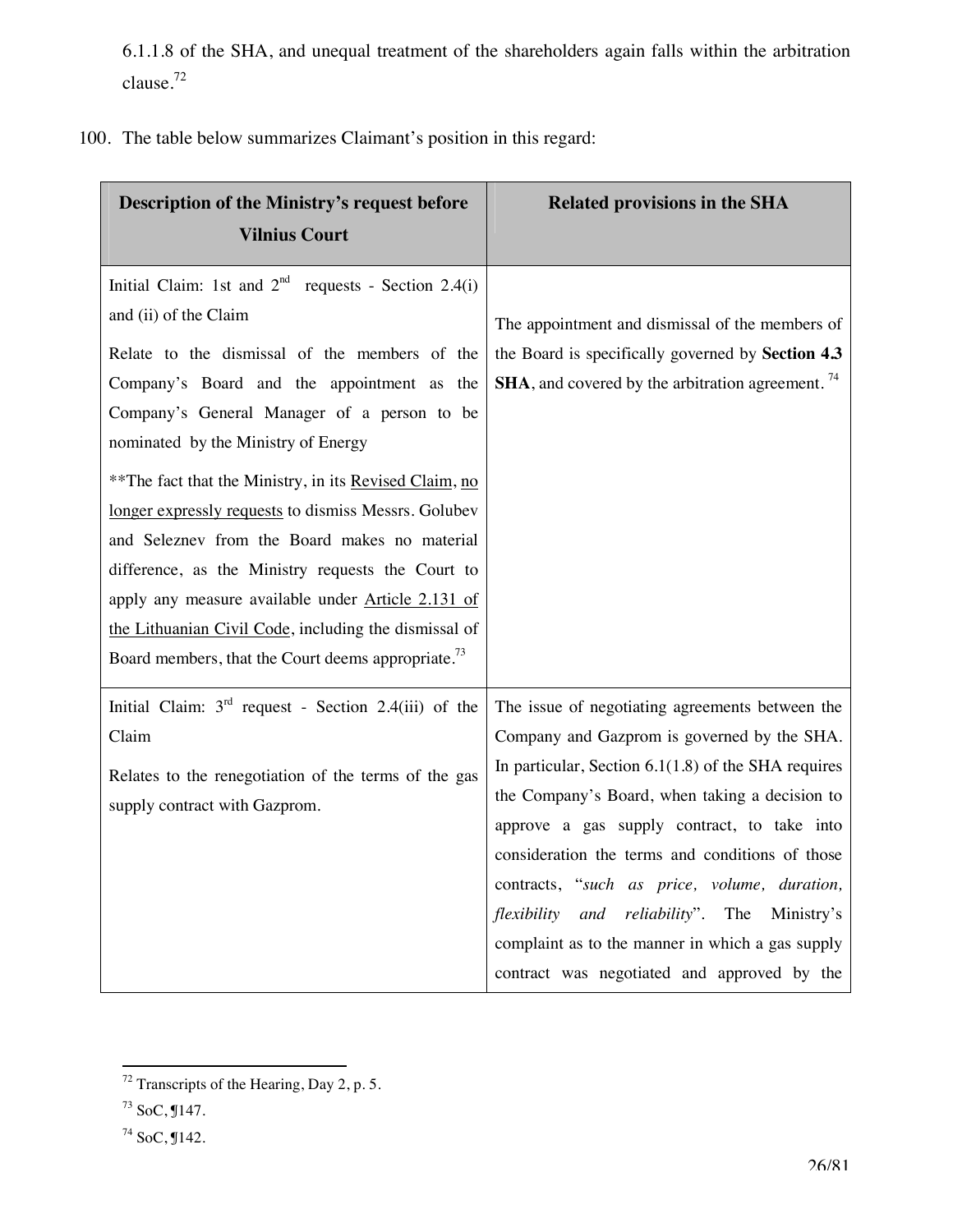|                                                           | Company's Board is a matter addressed by the           |
|-----------------------------------------------------------|--------------------------------------------------------|
|                                                           | SHA and shall be settled by arbitration. <sup>75</sup> |
|                                                           |                                                        |
| Initial Claim: $4th$ and $5th$ requests - Section 2.4(iv) |                                                        |
| and (v) of the Claim                                      | This issue is also governed by Section 6 of the        |
| Relate to the "transparency" of the Company's gas         | SHA. Thus, any dispute regarding an alleged            |
| transit activity, including the manner in which the       | violation of a shareholder's right by the Company      |
| Company negotiates and enters into gas purchase and       | and/or its management bodies in relation to the        |
| transit agreements.                                       | negotiation and/or execution of the Company's          |
|                                                           | gas transit obligations fall into the scope of the     |
|                                                           | arbitration agreement. <sup>76</sup>                   |
|                                                           |                                                        |
| Initial Claim: $6th$ request - Section 2.4(vi) of the     |                                                        |
| Claim                                                     | This issue is also specifically covered by Sections    |
| Relates to the procedure to be put in place for the       | 4.3 and 6 of the SHA. $^{77}$                          |
| purposes of gas purchase and transit negotiations and     |                                                        |
| the manner in which gas purchase and transit              |                                                        |
| agreements should be negotiated and approved by the       |                                                        |
| Company's representatives and management bodies           |                                                        |
|                                                           |                                                        |
|                                                           |                                                        |
|                                                           | Any of the measures provided for under Article         |
| REVISED CLAIM: Article 2.131 of the Lithuanian            | 2.131 would materially undermine and undo the          |
| Civil Code <sup>78</sup>                                  | Parties'                                               |
|                                                           | agreement to<br>co-operate<br>in<br>the                |
|                                                           | management of the Company as embodied in the           |
|                                                           | SHA.                                                   |
|                                                           |                                                        |

 $\overline{a}$  $75$  SoC,  $$143$ .

<sup>76</sup> SoC, ¶144.

 $77$  SoC,  $$145$ .

<sup>78</sup> **Exhibit C-58**, Article 2.131, Chapter X of the Lithuanian Civil Code ("Investigation of Legal Person's Activities") (the court may: "1) revoke the decisions taken by the legal person's managing bodies; 2) suspend temporarily the powers of the members of legal person's managing bodies or exclude a person from legal person's managing body; 3) appoint provisional members of legal person's managing bodies; 4) authorize non implementation of certain provisions of incorporation documents; 5) to oblige making of amendments to certain provisions of incorporation documents; 6) to transfer the legal person's right to vote to other person; 7) to oblige a legal person to take or not to take certain actions; 8) to liquidate a legal person and appoint a liquidator.").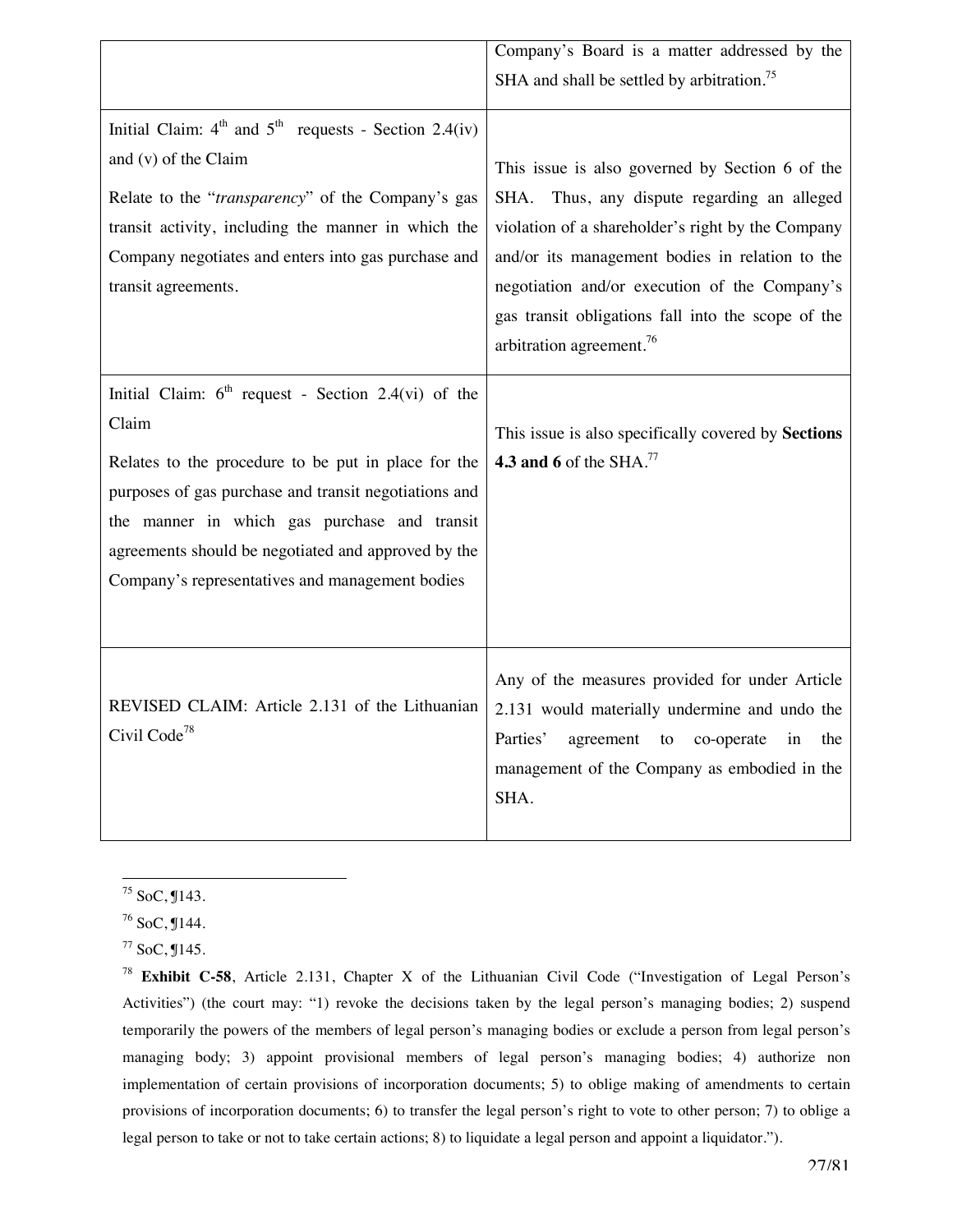101. Claimant alleges that the Vilnius Court can order any relief specified in Article 2.131 of the Lithuanian Civil Code, "*including by imposing restrictions on the exercise of the shareholders' rights even when such restrictions were not specifically requested*" by the parties to the investigative proceedings. It then refers to the ADUM case, in which the Supreme Court of Lithuania confirmed the powers of the Lithuanian courts to grant relief against the respondent's shareholders within the framework of the investigative proceedings, even when the claimant sought relief only against the respondent's general manager.<sup>79</sup>

### *(c) Negative effect of the Arbitration Agreement*

- 102. It is Claimant's position that, as a corollary of the obligation to submit disputes to arbitration, the parties are also under a duty not to submit such disputes to local courts. This duty, referred to as the negative effect of the arbitration clause, is undisputed in international arbitration. It argues that the obligation not to litigate disputes subject to arbitration is expressly provided in Section 4 of the Swedish Arbitration Act, pursuant to which "*a court may not, over an objection of a party, rule on an issue which, pursuant to an arbitration agreement, shall be decide by arbitrators*." Article 10 of the Law on Commercial Arbitration of the Republic of Lithuania, based on Article 8(1) of the UNCITRAL Model Law, also requires a court to decline to hear a dispute subject to an arbitration agreement. Claimant argues that this obligation is mandatory, and not a matter of discretion.<sup>80</sup>
- 103. It further alleges that, if Lithuania's Ministry of Energy were allowed to adjudicate the dispute before Lithuanian State courts, the arbitration clause set forth in Section 7.14 of the SHA would be optional.<sup>81</sup>
	- *(d) The Ministry's interpretation of the "legal relationship specified in the arbitration clause" is exceedingly narrow*
- 104. Claimant rejects the Ministry's allegation that Swedish law does not consider a non-contractual claim to fall within the scope of an arbitration clause in an international commercial agreement.

 $^{79}$  SoC, ¶149; Mikelenas Expert Opinion, paras. 33-35; Exhibit C-86, ruling of the Supreme Court of Lithuania dated June 28, 2010 (*ADUM* case).

 $80$  SoC,  $153-158$ ; Transcripts to the Hearing, Day 2, pp. 8-9.

 $81$  SoC, J156.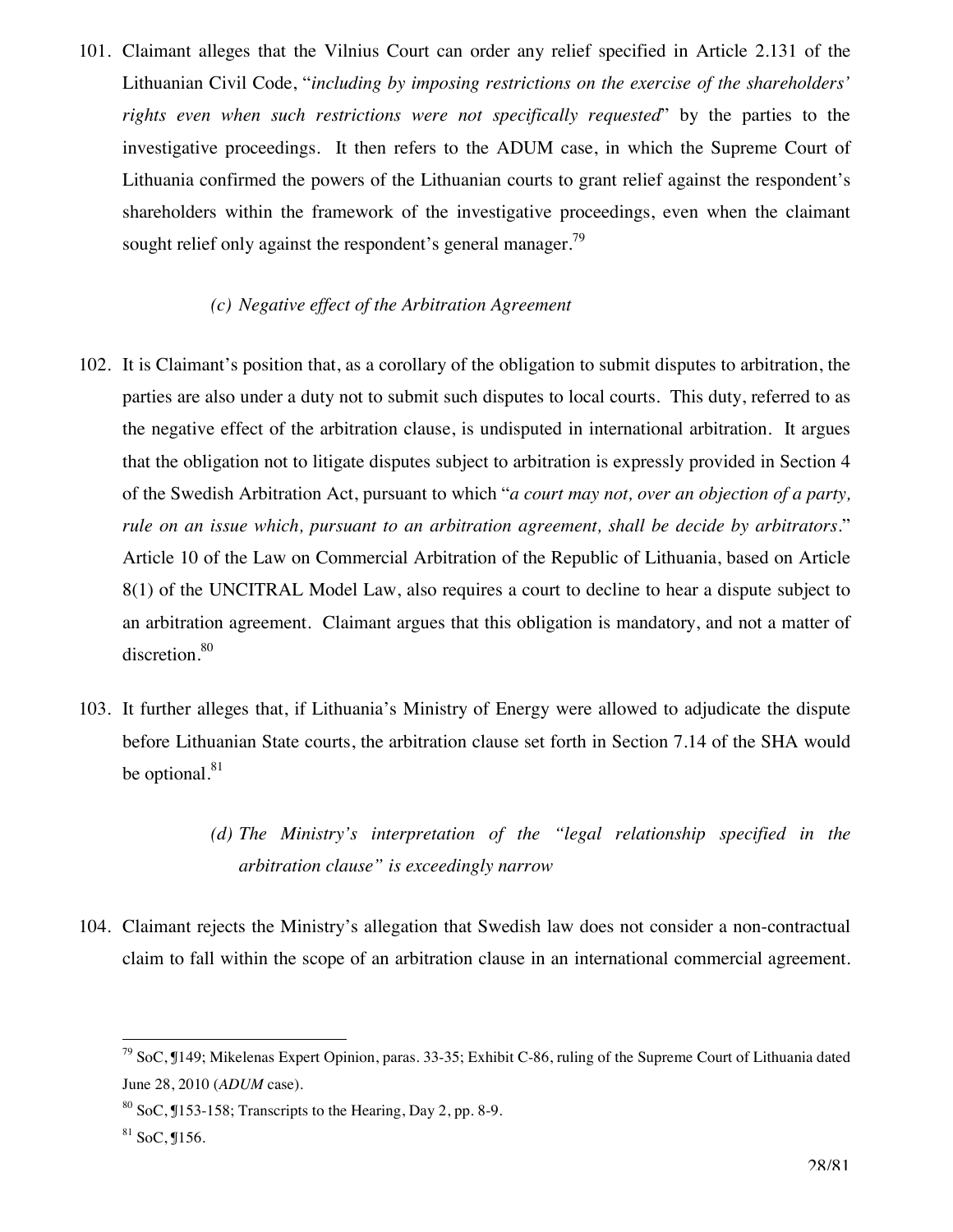According to Claimant, none of the case law relied upon by the Ministry supports such a narrow interpretation.<sup>82</sup>

- 105. According to Claimant, the case at hand would be similar to the *Sandip* case,<sup>83</sup> where the Swedish Supreme Court acknowledged that non-contractual claims closely related to the legal relationship defined in the arbitration clause should be settled by arbitration. $84$
- 106. Claimant explains, at pages 26-29 of its Reply, why the following cases are not applicable to this dispute: Tupperware case, Carmeuse case; *Ulla Folgerö* case and *Esselte Dymo* case.
- 107. Claimant states that the *Tupperware* case is not applicable, as it relates to the bankruptcy state's action to initiate claw-back recovery action in court, which is different from the situation at stake before this Arbitral Tribunal.<sup>85</sup>
- 108. Respondent's reliance on the *Carmeuse* case is also unavailing. In this case, the Swedish Supreme Court ruled that parties could not limit the right to mandatory redemption of shares. For this reason, a dispute relating to the mandatory redemption of shares was not governed by the shareholder's agreement and did not fall within the scope of the arbitration. However, in the present case, Respondent does not allege that the provisions of the SHA governing the election and operation of Lietuvos Dujos' Board are inoperative and should be disregarded.<sup>86</sup>
- 109. Claimant alleges that Respondent's reliance on the *Ulla Folgerö* case is also misplaced, as in that case, Ms. Folgero was allowed to pursue her court action because her claims pertained to fraudulent acts that occurred prior to the entry into force of the relevant shareholders' agreement. For this reason, her claims were not covered by the arbitration clause contained in the shareholders' agreement.<sup>87</sup>
- 110. Finally, Claimant argues that Respondent's reliance on the *Esselte Dymo* case is incorrect, as this case confirms that a court action may not be used to deprive an arbitration agreement "*of its effect as a bar to litigation*". The Swedish Court ruled that the District Court should have

<sup>&</sup>lt;sup>82</sup> Claimant's Reply, **J** 83.

<sup>83</sup> **Exhibit C-61**.

<sup>84</sup> Claimant's Reply, ¶ 88.

<sup>85</sup> Claimant's Reply, ¶ 86-87.

<sup>86</sup> Claimant's Reply, ¶ 90.

<sup>87</sup> Claimant's Reply, ¶ 91.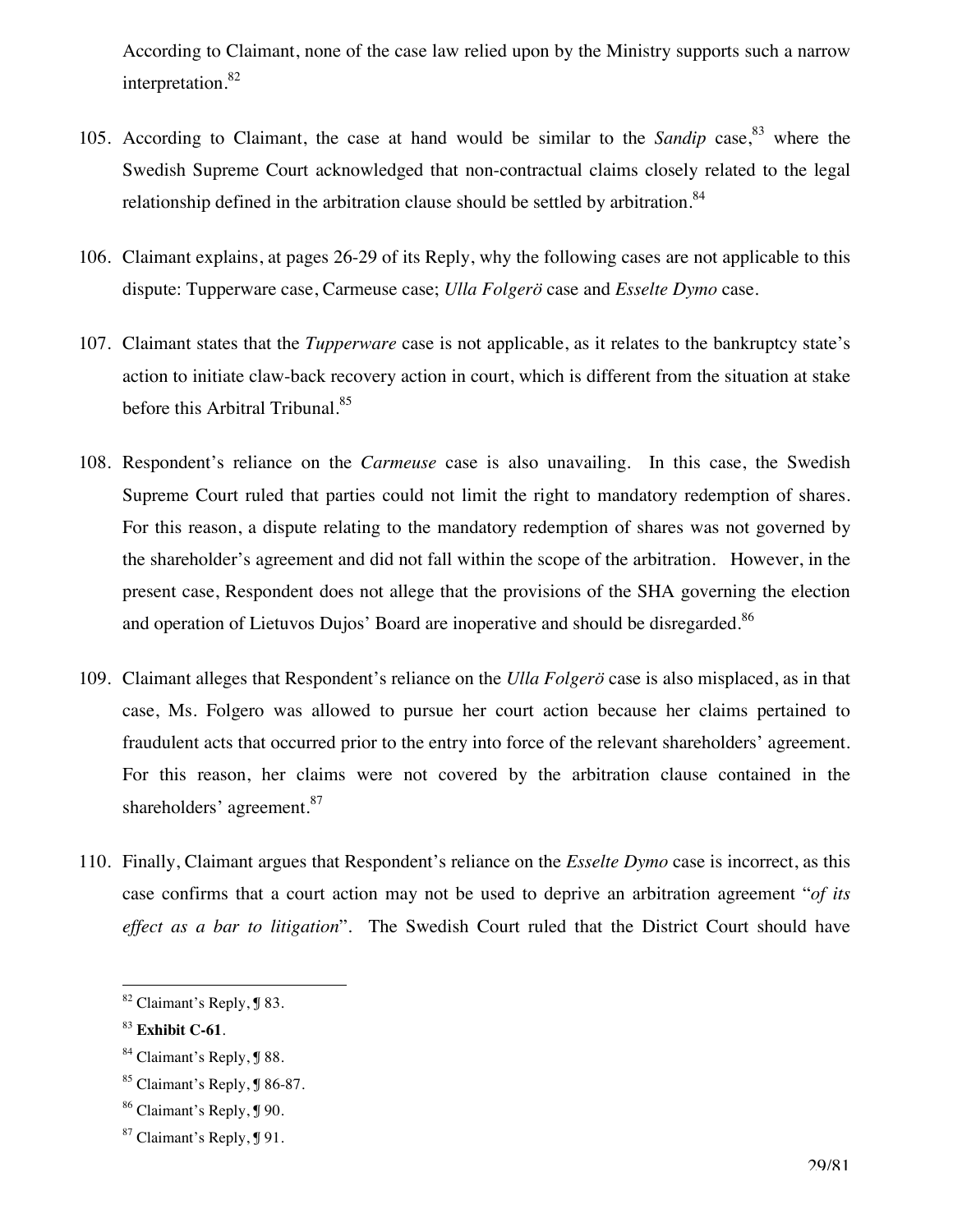ordered claimant "*to show that arbitration had commenced*" and, had this been the case, the District Court should have stayed the court proceedings.<sup>88</sup>

- (ii) The court action does not fall within the exclusive jurisdiction of Lithuanian courts
- 111. Claimant rejects the Ministry's allegation that the action before the Vilnius Court falls within the exclusive jurisdiction of the Lithuanian courts. The main support for the Ministry's allegation is the opinion of Dr. Norkus, who states that the investigative proceedings in general constitute "*special proceedings*" under Lithuanian law that "*have an element of public law*". Dr. Norkus concludes that claims brought in the investigative proceedings are not arbitrable and should be heard in Lithuanian courts regardless of the arbitration clause.<sup>89</sup> Claimant's rebuttal of these arguments is summarized below.
- 112. Preliminarily, Claimant alleges that the relevance of the arguments advance by Dr. Norkus above is of little relevance, as both Parties concur that the arbitration agreement stated in Section 7.14 of the SHA is governed by Swedish law, not Lithuanian law.<sup>90</sup>
- 113. Claimant recalls that there is no dispute that this Tribunal is competent to decide the issues before it, as the arbitrability under Lithuanian law of the dispute presented in the investigative proceedings is not in issue before this Tribunal. $91$
- 114. It is Claimant's position that, in any event, Dr. Norkus' arguments have no basis under Lithuanian law, as set forth below.
	- *(a) Investigative proceedings are not "special proceedings" that would preclude the application of the arbitration clause*
- 115. According to Claimant, as explained by Prof. Mikelenas, the remedies available within the framework of investigative proceedings correspond to those which are generally available under

<sup>88</sup> Claimant's Reply, ¶ 93; **Exhibit- C-116**.

<sup>89</sup> Claimant's Reply, ¶ 95.

<sup>90</sup> Claimant's Reply, ¶ 96.

 $91$  Claimant's Reply,  $$96$ .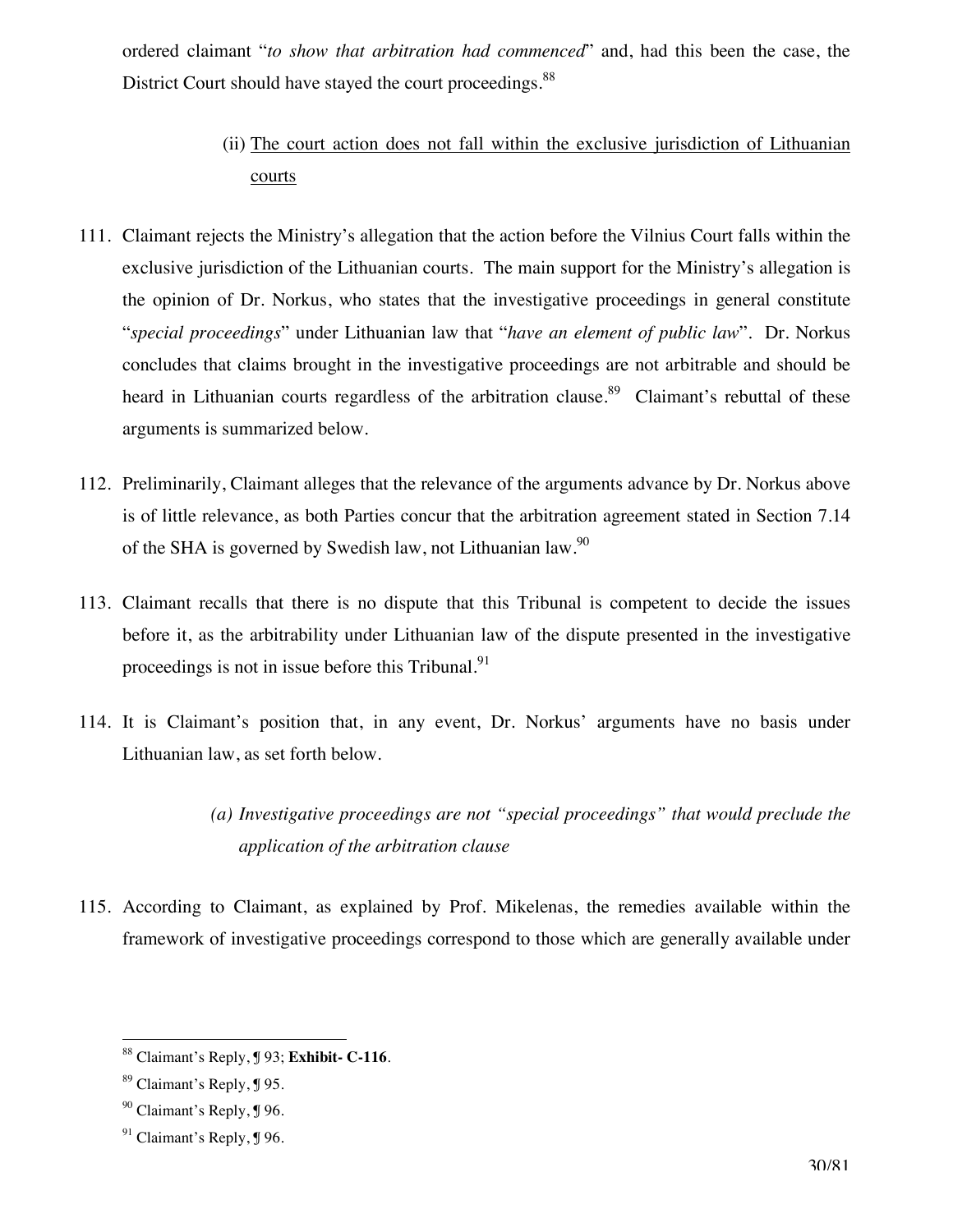Article 1.138 of the Lithuanian Civil Code. Those remedies do not render investigative proceedings "*specific*" as argued by Dr. Norkus.<sup>92</sup>

- 116. Furthermore, the mandatory participation of an expert does not render investigative proceedings different from other proceedings under the Civil Procedure Code. A court can appoint an expert or require the parties to provide expert evidence in any and all cases that "*require special knowledge in science, medicine, art, technology or crafts*<sup>", 93</sup> which does not render such court proceedings "*special*".<sup>94</sup> Claimant highlights that a court is not bound to follow an expert report in an investigative proceeding, as in any other court proceedings. Claimant concludes that Dr. Norkus' assertion that "*it is the body of qualified experts and not the court that assesses the appropriateness of the management of the company*" is meritless.<sup>95</sup>
- 117. Claimant alleges that the only redress that the Ministry unconditionally seeks at this stage of the Lithuanian proceedings is the appointment of an expert to conduct an investigation of the Ministry's suspicions and make a report. With respect to this redress, Section 7.14 of the SHA provides for arbitration under the SCC Rules. Under Article 29.1 of the SCC Rules, "[…] the Arbitral Tribunal may appoint one or more experts to report to it on specific issues set out by the Arbitral Tribunal in writing." Therefore, the SHA provides for the only redress unconditionally sought by the Ministry before the Lithuanian Court.
- 118. Also, the possibility to seek police assistance does not differentiate investigative proceedings from any other court proceedings under the Lithuanian Civil Code. Enforcement is always in the hands of the bailiff and the investigative proceedings are not different in this respect.<sup>96</sup>
- 119. Claimant alleges that mandatory assistance by a lawyer also does not render the investigative proceedings *sui generis*. The fact that the participation of a lawyer is required does not imply that the case deals with public interest.  $97$
- 120. In addition, the fact that a prosecutor is entitled to initiate investigative proceedings does not render such proceedings *sui generis*. A prosecutor acts only when he or she considers that public

 $92$  Claimant's Reply,  $101$ .

<sup>93</sup> Claimant's Reply, ¶ 102.

<sup>&</sup>lt;sup>94</sup> Claimant's Reply, ¶ 102.

 $95$  Claimant's Reply,  $\text{\textsterling}$  103.

<sup>96</sup> Claimant's Reply, ¶ 104.

 $97$  Claimant's Reply,  $\text{\ensuremath{\mathfrak{g}}}$  105.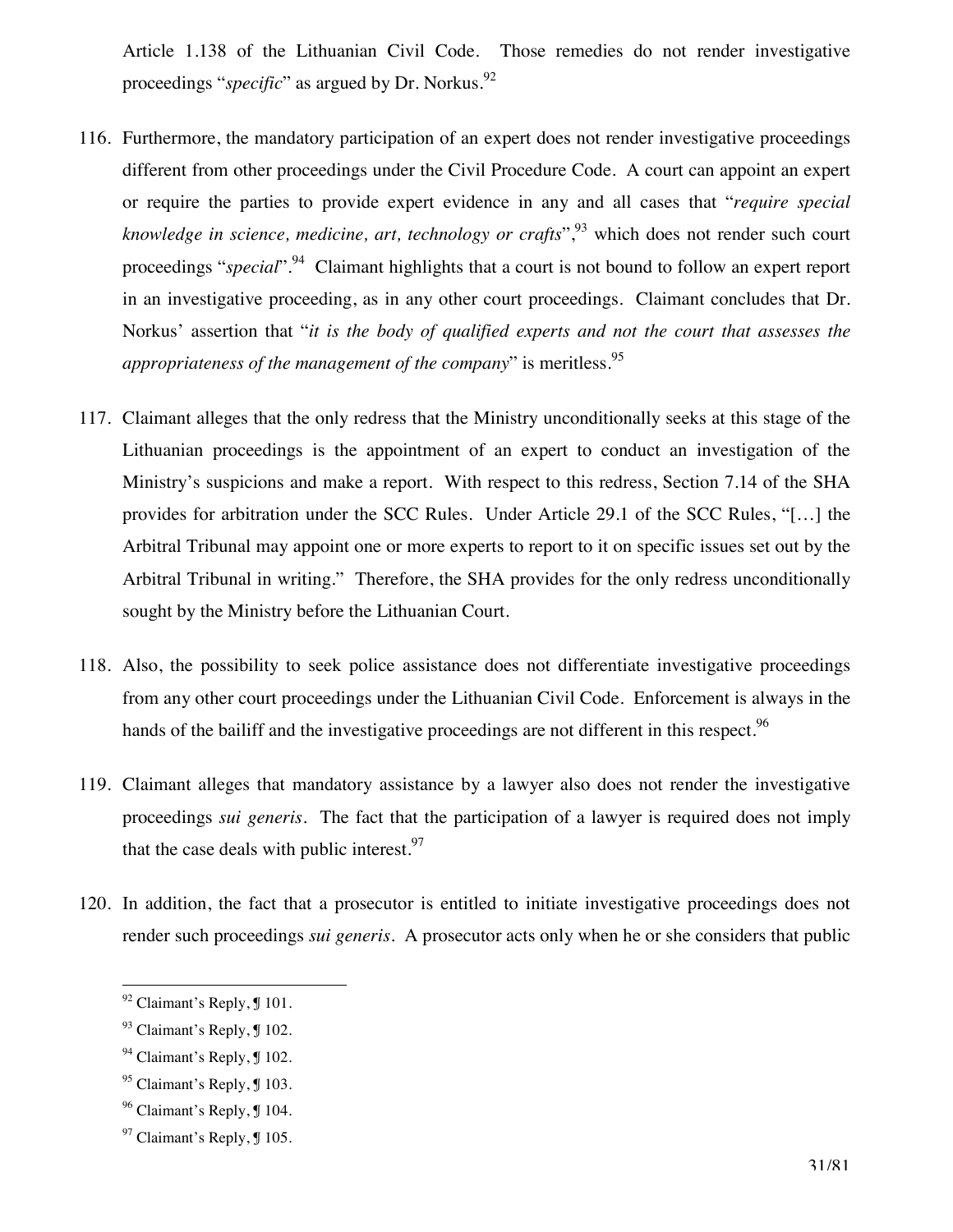interest so requires, and the final decision on the existence of public interest is taken by the court hearing the case initiated by the prosecutor.<sup>98</sup> Claimant draws the Tribunal's attention to the fact that the prosecutor did not initiate the investigative proceedings currently pending before the Vilnius court, but that Respondent did. The prosecutor does not take part in these proceedings.<sup>99</sup>

- 121. Finally, as for Dr. Norkus' suggestion that the investigative proceedings fall within the exclusive competence of Lithuanian courts because they must be brought by regional courts, Claimant alleges that Dr. Norkus conflates the question of arbitrability with that of attribution of subjectmatter jurisdiction. Claimant argues that Lithuanian law, as any modern system of law, provides for settlement of disputes in state courts and allocates subject-matter jurisdiction between the various tiers of State courts. However, these are standard provisions that do not preclude the parties from agreeing on the settlement of their dispute through arbitration.<sup>100</sup>
- 122. Claimant concludes that Dr. Norkus' allegations on the special nature of investigative proceedings are groundless.<sup>101</sup>
- 123. Claimant argues that the Ministry also conditionally seeks other redress before the Lithuanian Court. The condition attached to this redress is that the court ultimately finds, at a later point in the proceedings, that the challenged conducts were inappropriate. Claimant recalls that the SHA includes as parties shareholders holding together over 90% of the Company's shares. As a consequence, an arbitral tribunal constituted in a case that included all three parties to such agreement would have full authority to order the parties before it to take steps to remedy any breach that it found of the SHA. Given the parties' control over the Company, there is no apparent reason why an arbitral tribunal could not order the shareholders to cause the Company to act in a manner needed for a relief to be effective.<sup>102</sup>

#### *(b) The proceedings before the Vilnius court do not implicate public interest*

124. Claimant points out that the Lithuanian Supreme Court has emphasized that the concept of public interest should be interpreted "*narrowly and…should only cover certain exceptional* 

<sup>&</sup>lt;sup>98</sup> Claimant's Reply, ¶ 106.

<sup>99</sup> Claimant's Reply, ¶ 107.

<sup>&</sup>lt;sup>100</sup> Claimant's Reply, **J** 109.

 $101$  Claimant's Reply,  $\P$  110.

<sup>&</sup>lt;sup>102</sup> Transcripts of the Hearing, Day 2, pp. 6-7.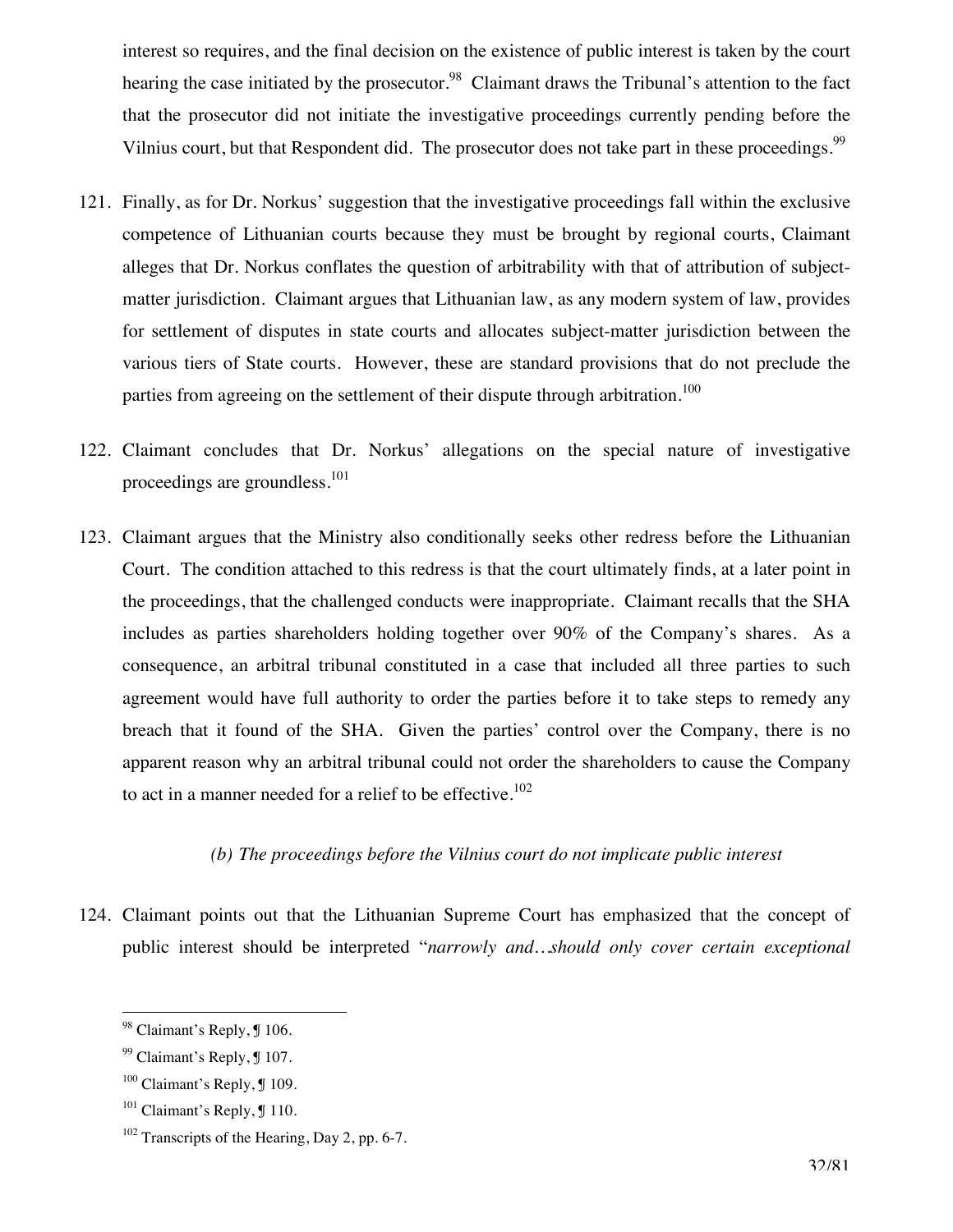*situations*" that address the "*well-being*" of the society as a whole.<sup>103</sup> For this reason, the existence of a public interest requiring special protection is always determined on a case-by-case basis.104 Claimant concludes that it is erroneous to assert, as Dr. Norkus does, that an investigative proceeding by its very nature deals with public interest.<sup>105</sup>

125. The increase of Lietuvos Dujos' profits is the stated goal of the Ministry's complaint in the investigative proceedings. The underlying issues in the proceedings deal with the private interests of a shareholder as regards the management of the company in which it hold shares. The dispute is of private nature and does not deal with any public interest within the meaning of Lithuanian law.<sup>106</sup> Finally, the fact that Lietuvos Dujos holds the status of an entity essential to safeguarding national security is immaterial. There is no national security issue at stake. The present dispute is one between shareholders concerning the Company's management.<sup>107</sup>

### *(c) The underlying dispute submitted before the Vilnius court is arbitrable*

- 126. Dr. Norkus, the legal expert assisting the Ministry in these proceedings, relies on the ruling of the Lithuanian Supreme Court of October 17, 2011 to support the Ministry's allegation that the dispute brought before the Vilnius Court is not arbitrable. However, that ruling dealt with the question of the arbitrability of disputes concerning specific features of public procurement contracts, not investigative proceedings. The Supreme Court expressly confirmed that Article 11 of the Lithuanian Law on Commercial Arbitration provided for an exhaustive list of matters that are not arbitrable under Lithuanian Law. Such provision references "*disputes arising from constitutional, employment, family, administrative legal relations, as well as disputes connected with competition, patents, trademarks and services marks, bankruptcy, and disputes arising from consumer contracts.*" 108
- 127. According to Claimant the investigative proceedings concern a civil law relationship, as opposed to a relationship governed by public (or administrative) law. The investigative proceedings

 $\overline{a}$ <sup>103</sup> Claimant's Reply, **J** 112.

<sup>104</sup> **Exhibit C-138**.

<sup>105</sup> Claimant's Reply, ¶ 103.

<sup>&</sup>lt;sup>106</sup> Claimant's Reply, **J** 116.

 $107$  Claimant's Reply, ¶ 119.

<sup>108</sup> Claimant's Reply, ¶ 123; **Exhibit C-105**.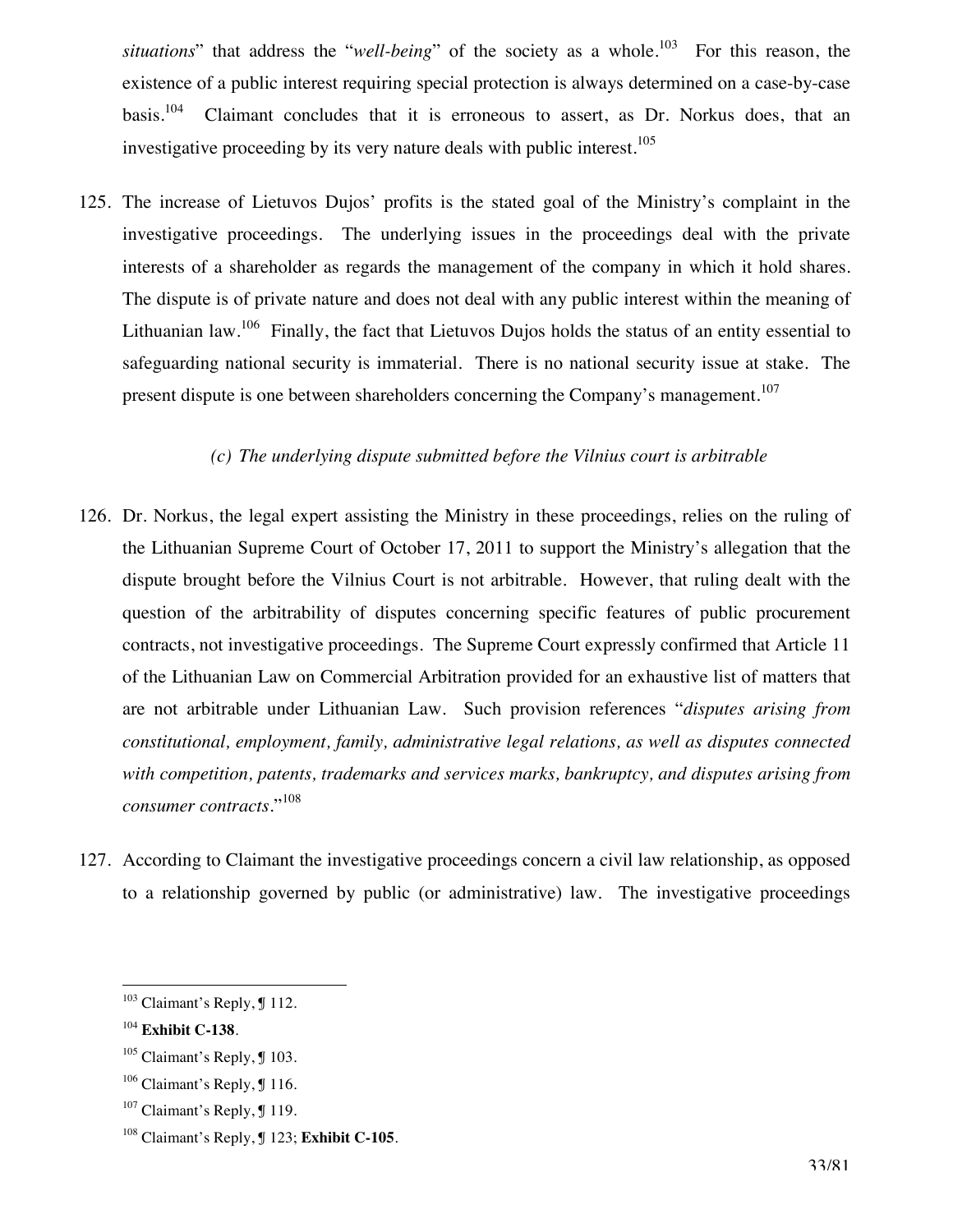initiated by the Ministry do not deal with a dispute regarding public law relations, government procurement, patent, bankruptcy or any other issue listed in Article 11 mentioned above.<sup>109</sup>

- 128. Dr. Norkus' suggestion that "*the legislator was not able to include* [investigative proceedings] *into the list of non-arbitrable disputes presented in Article 11*" because investigative proceedings were introduced into the Civil Code subsequent to the enactment of Article 11, is groundless. Had the legislature intended to include the investigative proceedings in the list of non-arbitrable disputes, it could easily have introduced the necessary changes in Article 11 when this Article was amended in 2001. Claimant also argues that the current draft of the amendments to be introduced to the Lithuanian Law on Commercial Arbitration also does not provide that the investigative proceedings are non-arbitrable.<sup>110</sup>
- 129. Swedish law, which is the law governing the arbitration clause before the Tribunal, similarly contains no provision that would find the proceedings before Vilnius court non-arbitrable.<sup>111</sup>
- 130. Moreover, the Svea Court of Appeal has specifically found that the arbitrability of international disputes dealing with issues of foreign law should be decided on a case-by-case basis, in such a way as to give full effect to the parties' agreement to arbitrate disputes "*regarding matters that they normally can freely agree upon without any restrictions*."112
- 131. Finally, Claimant concludes that, as the SHA regulates issues on which the Parties were free to agree, this dispute is arbitrable under Swedish law.<sup>113</sup>

## **(3) The Ministry's Action Breaches the Substantive Obligations of the Shareholders' Agreement**

132. According to Claimant, in addition to breaching the arbitration clause, the Ministry's action before the Vilnius Court also violates the substantive obligations of the SHA, which such legal action seeks to circumvent. Such breach constitutes an additional basis for awarding the reliefs sought by Claimant in this arbitration.<sup>114</sup>

<sup>&</sup>lt;sup>109</sup> Claimant's Reply, ¶ 125.

<sup>&</sup>lt;sup>110</sup> Claimant's Reply, **J** 126.

 $111$  Claimant's Reply,  $\text{\textsterling} 127$ .

<sup>112</sup> Claimant's Reply, ¶ 130; **Exhibit C-142**.

 $113$  Claimant's Reply,  $\text{\textsterling} 132$ .

 $114$  SoC, JJ 159-160.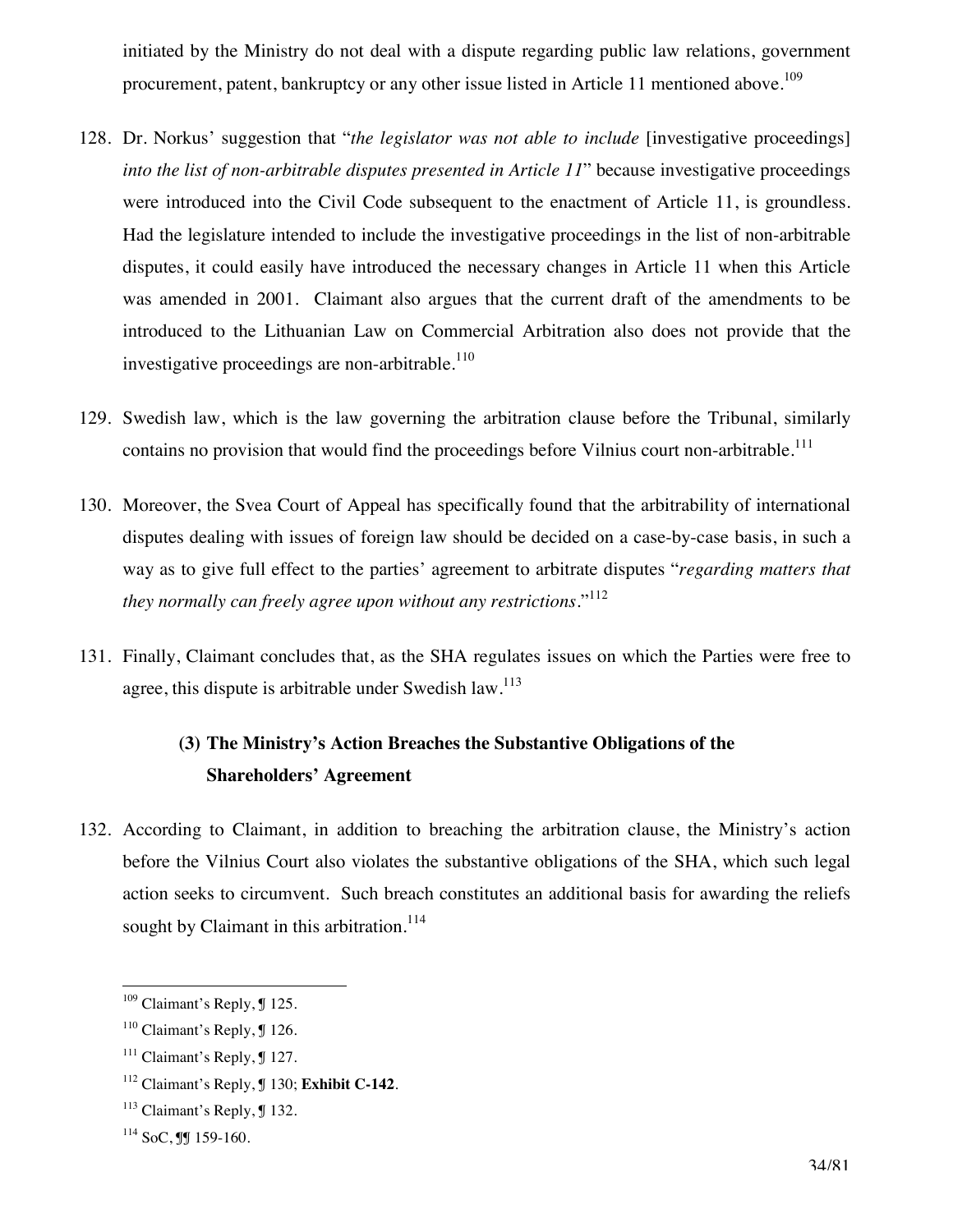133. Claimant alleges that in its Statement of Claim it addressed each of the requests submitted by the Ministry in its Initial Claim and its Revised Claim, and demonstrated that each of such requests was inconsistent with the provisions regulating the subject of the requests in the SHA.<sup>115</sup> Claimant concludes that the Ministry's suggestion that the Statement of Claim fails to specify which obligations under the SHA the Ministry is alleged to have breached is meritless.<sup>116</sup>

## **(4) The Ministry Should Be Ordered to Terminate the Lithuanian Court Proceedings**

- 134. Claimant argues that the Tribunal has the power to enforce the arbitration agreement and order the Ministry to terminate the court proceedings. It claims that specific performance is the most appropriate remedy in the event of a breach of an arbitration agreement, as if the only remedy for a party's refusal to perform an arbitration agreement were an award of damages, the arbitration agreement would be of little value.<sup>117</sup>
- 135. According to Claimant, Article 24(2) of the SCC Arbitration Rules required the Ministry in its Statement of Defense to state "*whether, and to what extent, the Respondent admits or denies the relief sought by Claimant*". It then notes that the Ministry does not deny that specific performance is an appropriate remedy if "*the Investigation Proceedings are covered by the arbitration agreement in the SHA*" and the Tribunal finds that an "*obligation,[] either under the arbitration agreement,[] or under the SHA, has been breached*."<sup>118</sup>
- 136. By citing as an example the ICSID case *ATA vs. Jordan*119, Claimant argues that it is wellestablished in international arbitration that arbitral tribunals have the power to enforce an arbitration agreement and order a party to refrain from initiating and/or pursuing litigation in violation of the arbitration agreement. This is so even if local courts disregard the arbitration agreement and proceed to hear the dispute subject to the arbitration clause.<sup>120</sup>

<sup>&</sup>lt;sup>115</sup> Claimant's Reply, ¶ 135.

<sup>&</sup>lt;sup>116</sup> Claimant's Reply, **J** 136.

<sup>117</sup> SoC, ¶162; **Exhibit C-69**.

 $118$  Claimant's Reply,  $\text{\degree}$  139.

<sup>119</sup> **Exhibit C-59**.

 $120$  SoC,  $165$ .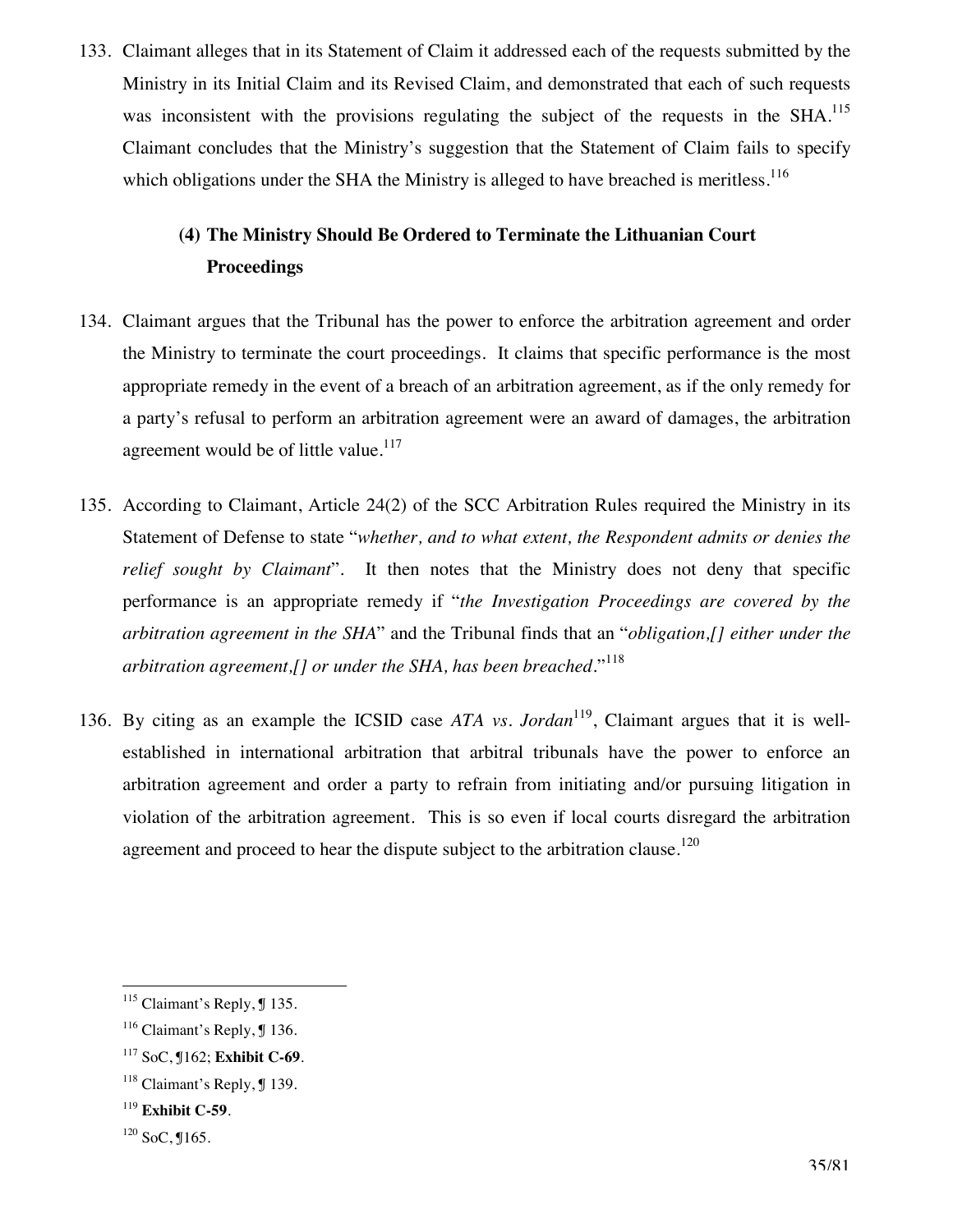137. Claimant alleges that an order to terminate the court action is the only remedy that will protect Gazprom from suffering irreparable injury. If the legal action is successful, it will lead to the definitive loss of Gazprom's right to have the dispute heard in arbitration.<sup>121</sup>

## **(5) Gazprom has Suffered Damages as a Result of the Ministry's Breach of the Arbitration Agreement**

- 138. Gazprom alleges that it has incurred legal costs as a result of the Ministry's violation of the arbitration agreement. While the main relief sought by Gazprom is specific performance, it is also entitled to compensation for these losses, like any other loss resulting from a breach of contract.
- 139. To date, the costs incurred by Gazprom on behalf of Messrs. Golubev and Seleznev in defending against the Ministry's action before the Lithuanian courts amount to EUR 39,683 (including VAT) in legal fees of Salans LLP, and EUR 21,164 (including VAT) in legal fees of Moteikaa ir Audzevicius.<sup>122</sup> Claimant submitted a spreadsheet summarizing further costs for counsel incurred as of April 30,  $2012$ .<sup>123</sup>
- 140. Furthermore, the costs incurred by Lietuvos Dujos in defending the Lithuanian court action amount to date to EUR 211,667, including (i) the costs of additional working hours of Lietuvos Dujos' employees required to collect documents, the production of which was ordered by the Court; (ii) the costs of translation and bookbinding services; (iii) legal fees; and (iv) management time spent defending Lietuvos Dujos against the Ministry's action in the Vilnius Court.<sup>124</sup>
- 141. Claimant highlights that the Ministry does not dispute that Gazprom has paid the amounts indicated above, nor does it question the calculation of damages.<sup>125</sup>
- 142. Claimant points out that the Ministry's main comment to Gazprom's claim for damages is that "*costs incurred by third parties in local court proceedings can and should be claimed as part of those proceedings*" and therefore "*the alleged loss has not yet matured*." The Ministry provides no evidence, information or even argument in support of its assertion that attorneys' fees and

 $\overline{a}$  $121$  SoC, J166.

<sup>122</sup> SoC, ¶170; **Exhibit C-57**.

<sup>123</sup> **Exhibit C-148.**

<sup>124</sup> SoC, ¶171; **Exhibits C-53** and **C-54.**

 $125$  Claimant's Reply,  $\text{\textsterling} 143$ .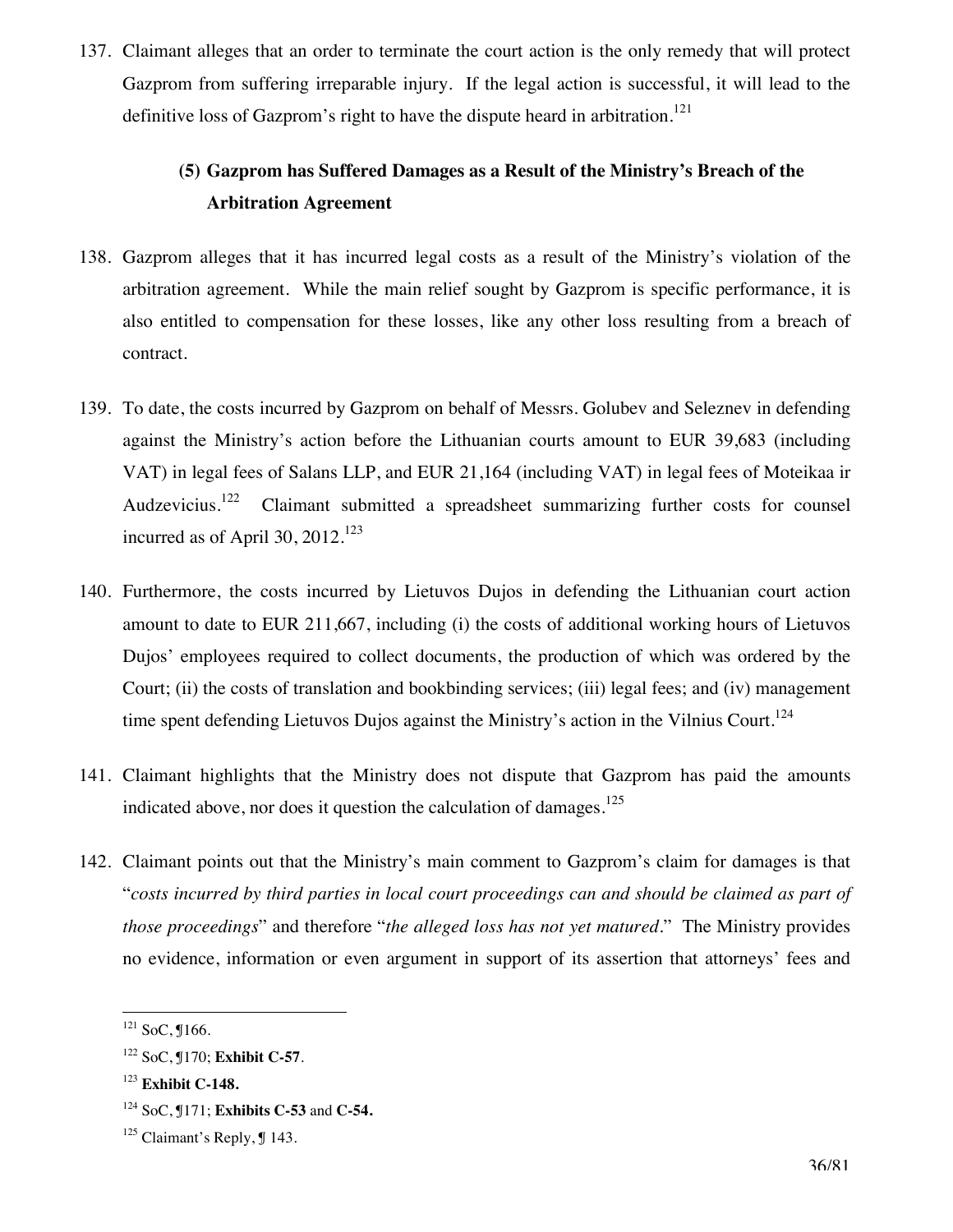other costs can be recovered in the Vilnius court action. It provides no information as to the conditions under which such costs could be recovered, if in fact it could. Nor does the Ministry provide any evidence that any party has in fact claimed costs in the Vilnius Court action.<sup>126</sup>

143. Furthermore, Claimant states that Respondent put forward two new arguments at the Hearing: $127$ (i) that the costs of Lietuvos Dujos are not Gazprom's costs; and (ii) that the documentary evidence offered by Gazprom does not provide sufficient supporting information. It further alleges that, if the Ministry questions the quality of the evidence submitted by Gazprom on damages, it should have raised this in its pleadings, which would have allowed Gazprom to submit the supporting invoices. Claimant argues that Respondent cannot raise new arguments on damages for the first time after the deadline for submitting evidence has passed, and in the middle of a hearing.

#### **(6) Claimant's Prayer for Relief**

144. As set forth in paragraph 145 of Claimant's Statement of Reply:

"*145. […]Gazprom requests the Arbitral Tribunal to:* 

- *(a) declare that the Ministry's initiation and prosecution of the Lithuanian court proceedings described above was in breach of the arbitration agreement contained in the Shareholders' Agreement, and that the Ministry is liable to compensate Gazprom for all damages suffered in consequence of such breach;*
- *(b) order the Ministry to discontinue the Lithuanian court proceedings forthwith and to refrain from any further actions in Lithuanian court in violation of the arbitration agreement contained in the Shareholders' Agreement;*
- *(c) order the Ministry of Energy to pay damages to Gazprom, resulting from the Ministry of Energy's violation of the arbitration agreement by submitting the present dispute to Lithuanian court, including without limitation costs incurred by Gazprom in connection with providing representation to Gazprom-nominated members of the Company's Board, presently estimated at approximately EUR 139,164, subject to further revision as the case may be;*

<sup>&</sup>lt;sup>126</sup> Claimant's Reply, ¶ 142.

 $127$  Transcripts of the Hearing (Day 1), pp. 95-96.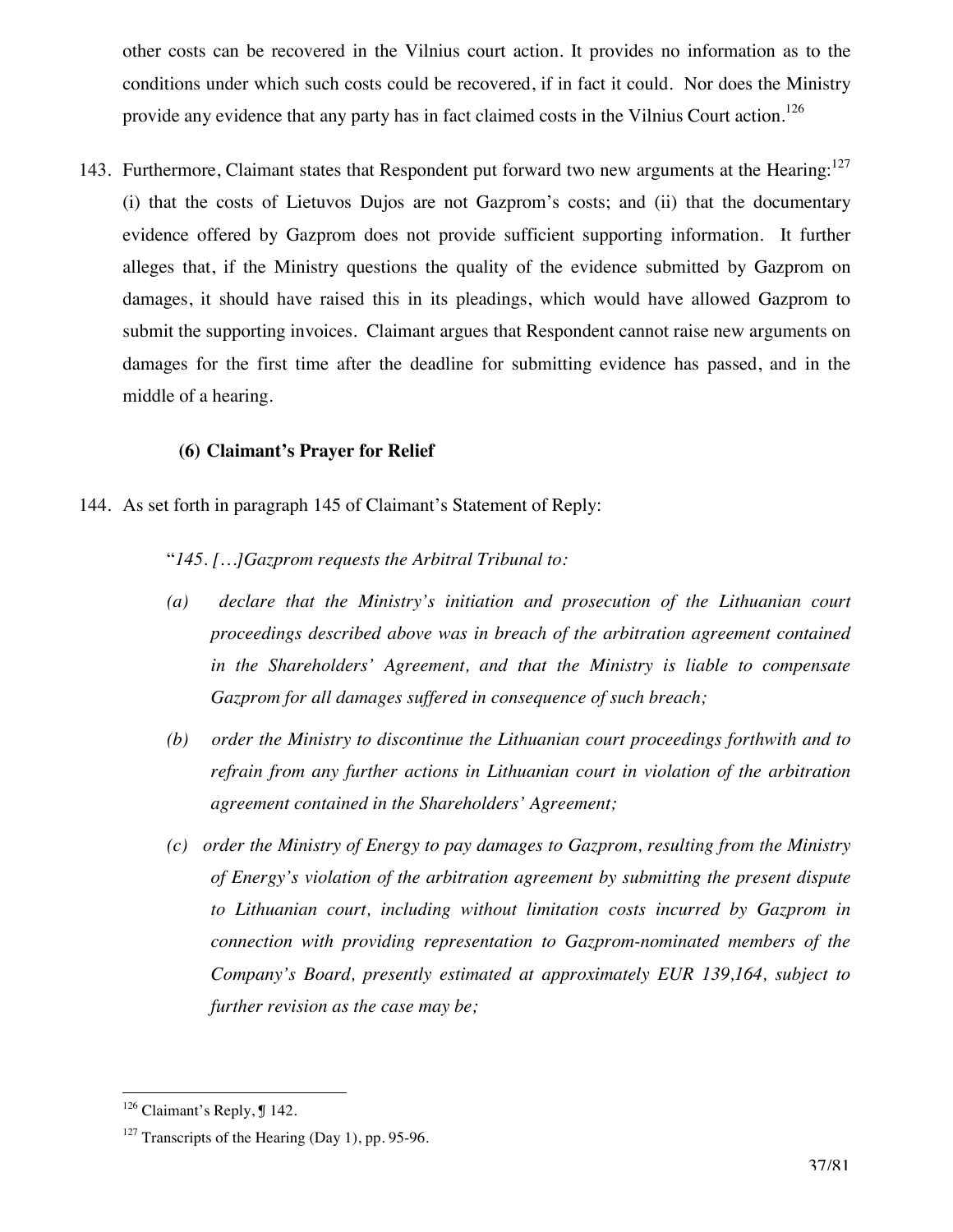- *(d) order the Ministry of Energy to pay costs of this arbitration, including all expenses that Gazprom has incurred or shall incur herein in respect of the fees and expenses of the arbitrators, the SCC, Gazprom's legal counsel, experts and consultants, as well as Gazprom's own internal costs and management time, in an amount to be quantified following the hearing on merits;*
- *(e) order the Ministry of Energy to pay post-award interest at a rate which by 8 percentage units exceeds the official reference rate as from time to time fixed by the Bank of Sweden, on the amounts awarded until full payment thereof; and*
- *(f) order such other relief as the Tribunal may deem just and proper.*"

## **B. Respondent's position**

## **(1) Factual Background**

## (i) General Remarks on the SHA and the arbitration agreement

- 145. Respondent states that the underlying facts in dispute are to a large extent non-contentious. It is not in dispute that the SHA includes an arbitration agreement covering disputes between the parties in connection with the SHA. Nor is contested that the SHA contains certain voting provisions, rules on election of Board members, or procedures for approval of decisions relating to gas supply contracts.<sup>128</sup>
- 146. However, it was never discussed or contemplated that the arbitration agreement was to bind Lietuvos Dujos or the Board of individual Board members, or that it would bar any party from invoking its statutory rights to apply for investigation of the activities of Lietuvos Dujos pursuant to Lithuanian Law.<sup>129</sup>
- 147. Respondent argues that, in order to understand the conditions under which the negotiations of the 2002 Shareholders Agreement took place, which were the basis for the SHA, it is important to note that the State Property Fund is a public law body whose civil law capacity is limited by authority expressly attributed to it by law. In such capacity, the State Property Fund was not in a position to waive or limit the State's rights under law without obtaining express authorization of

 $\overline{a}$  $^{128}$  SoD, J 5.

 $129$  SoD, J 20.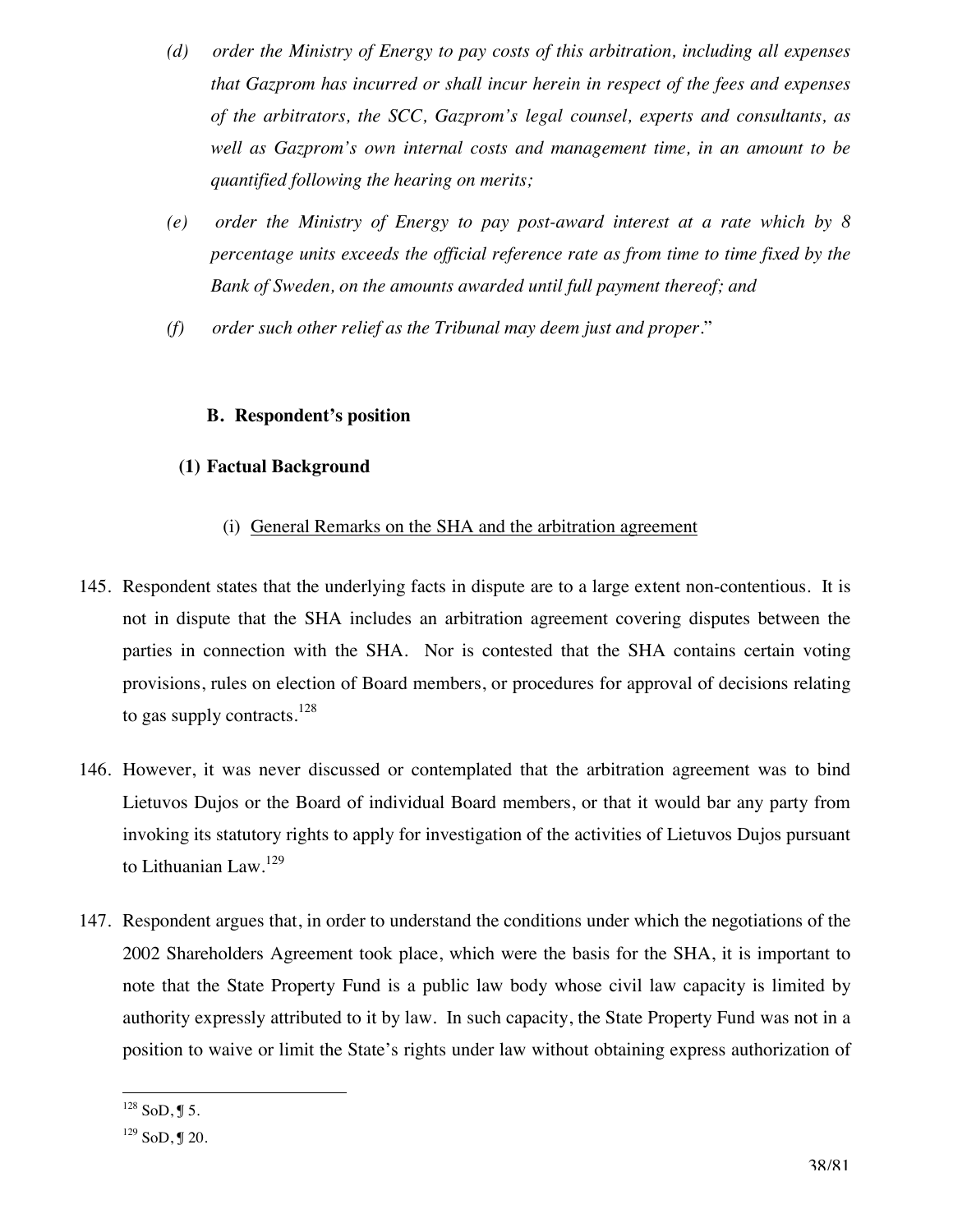the competent controlling institutions. Drafts of the 2002 Shareholders' Agreement had to be approved by the Government of the Republic of Lithuania and were commented in detail by a number of ministries and state institutions. It concludes that the 2002 Shareholders' Agreement was carefully assessed and scrutinized before being agreed and signed.<sup>130</sup>

- 148. Respondent states that the SHA essentially incorporated the terms and conditions of the 2002 Shareholders' Agreement, which is not contested by Claimant.<sup>131</sup> It was never indicated or discussed that rules other than the normal corporate standards of care and duties under Lithuanian law were to apply to the Board or individual Board members.<sup>132</sup>
- 149. Respondent alleges that the SHA contained certain deviations from the default rules of corporate governance of Lithuanian law, which were thoroughly considered before being accepted.<sup>133</sup> The hesitation of the State Property Fund to deviate from the Lithuanian Civil Code, as well as the importance of explicitly identifying any such deviations, is reflected in Section 7.8 of the SHA ("Waiver"). This Section emphasizes that no waiver of statutory rights, if even possible, was agreed by the parties. It further notes that the SHA contains a co-called "*entire agreement clause*" in its Section 7.4 which reads as follows: "*this [SHA] constitutes the entire agreement between the parties hereto with respect to matters dealt with therein and supersede any previous agreement between the parties hereto in relation to such matters…"<sup>134</sup>*

#### (ii) The period 2004-2010

150. Respondent states that prior to the initiation of these proceedings in 2011, the parties to the SHA never made any attempt to invoke the provisions of the SHA as a way to regulate the vertical relationship between the shareholders and Lietuvos Dujos or its management body.<sup>135</sup>

 $\overline{a}$  $^{130}$  SoD, J 21.

 $131$  SoD, J 23.

 $132$  SoD, J 25.

 $133$  Respondent's Reply,  $\P$  4.

 $134$  SoD, J 26.

 $135$  SoD, J 27.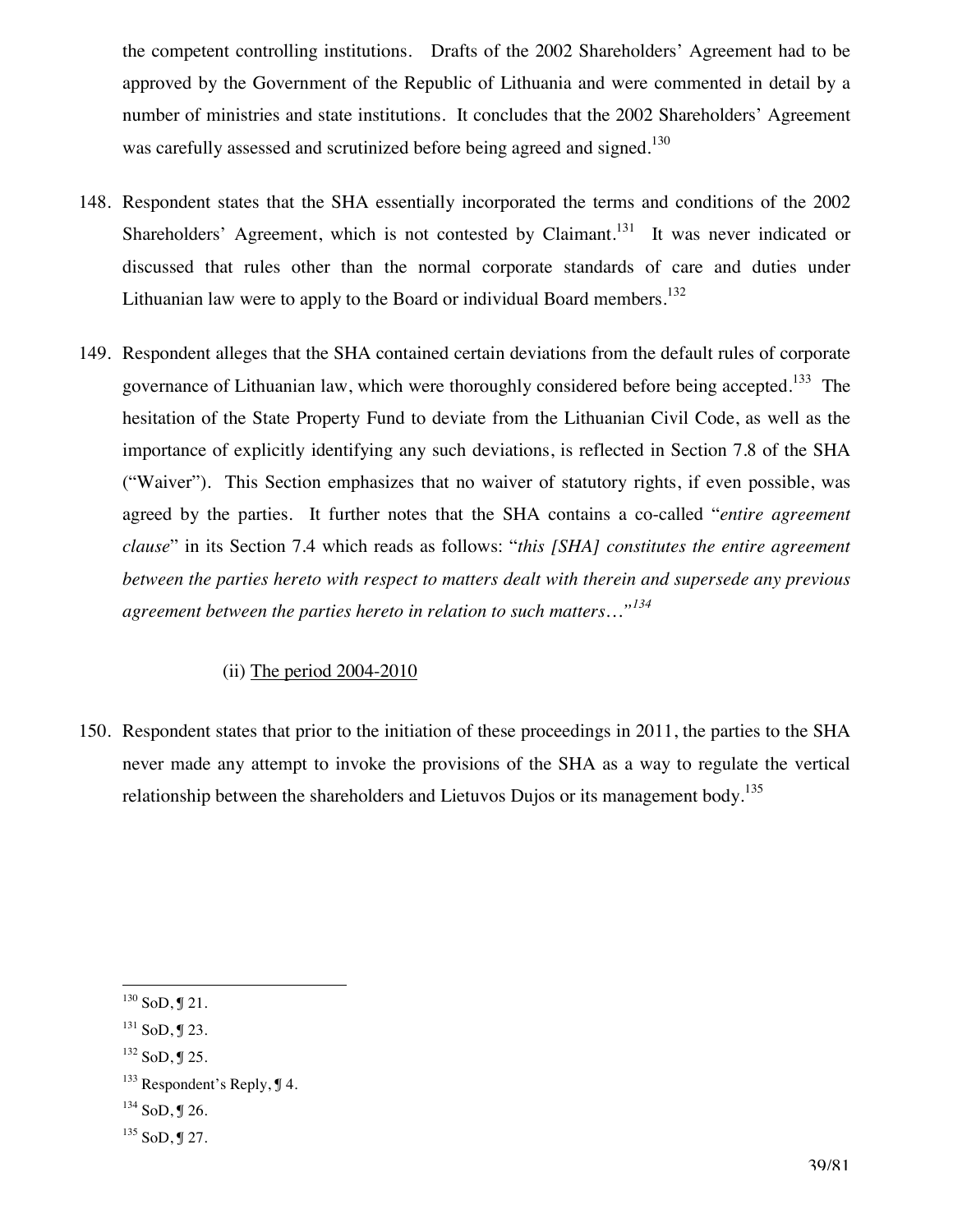### (iii)Developments in 2010 onwards

#### *(a) The implementation of the third gas package*

- 151. Since early 2010, Lithuania has been engaged in a review of its energy legislation, driven by the requirement to comply with and implement the directive 2009/73/EC of the European Parliament and of the Council 13 July 2009 concerning common rules for the internal market in natural gas and repealing Directive 2003/55/EC (the "Gas Directive"). Respondent states that the main purpose of the Gas Directive is to make the European gas markets more competitive, *inter alia*, by requiring energy companies to separate supply and production from transmission activities. At the heart of the Gas Directive lies the concept of "*unbundling*" of the operation of gas pipelines from the business of supplying gas.<sup>136</sup>
- 152. When the Republic of Lithuania declared its intention to implement the new law providing for ownership unbundling in accordance with the Gas Directive, Gazprom, seeking to safeguard its dominant position in the market, strongly objected. However, the Government of Lithuania, in order to comply with EU law and to protect the public interest, eventually enacted a new law on natural gas providing for ownership unbundling, which came into force on August  $1,2011$ .<sup>137</sup>

#### *(b) Gazprom's decision to reduce its gas price to neighboring countries*

- 153. Respondent states that at the end of 2010 it was announced by Gazprom that the Republic of Latvia and the Republic of Estonia were to be granted a 15% discount on the gas price in 2011, while the price for the Republic of Lithuania was to remain the same.<sup>138</sup> According to Russian media, in April 2011 the gas price (per cubic meter) for Latvia was USD 379 and USD 389 for Estonia, whereas Lithuania had to pay USD  $448.^{139}$
- 154. Even prior to such public announcement, Gazprom made no attempts to hide the fact that such price difference was based on political controversies. On several occasions, representatives of the Gazprom's management expressly stated that the "*discriminating treatment*" of Lithuania was related to the Lithuanian Government's decision to implement ownership unbundling in

 $136$  SoD, J 30- 31.

 $137$  SoD, J 32.

<sup>138</sup> SoD, ¶ 33; WS of Svedas, para. 10.

<sup>139</sup> SoD, ¶ 34; **Exhibit R-6**.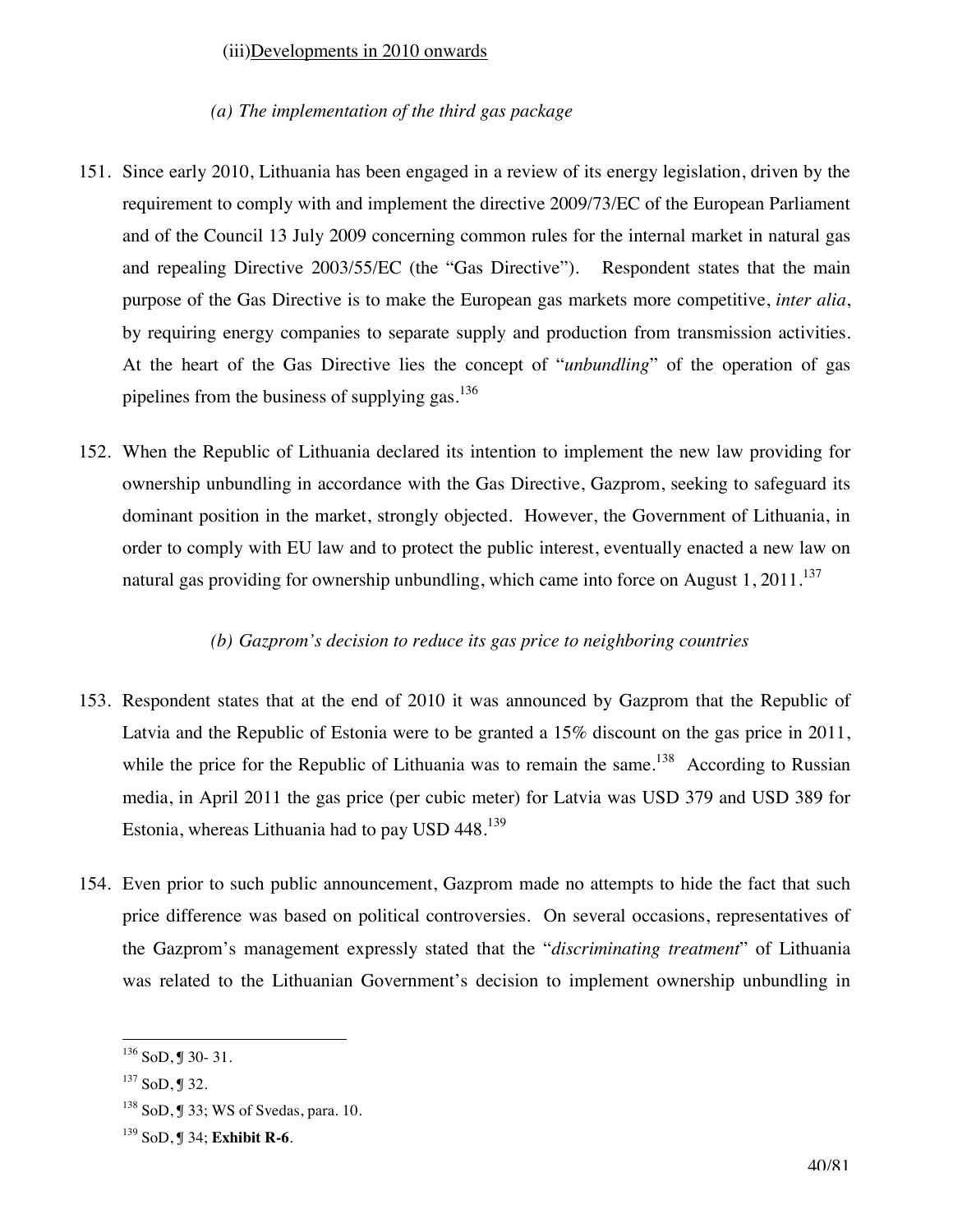accordance with the Gas Directive. Gazprom had officially stated that Lithuania's implementation of such reforms would lead to increases in the gas price for end consumers.<sup>140</sup>

155. On January 25, 2011, the European Commission was asked to investigate possible market abuse from Gazprom as a result of the politically motivated price discrimination. Gazprom recently reiterated that it might reduce the gas price for Lithuania, provided that Lithuania would abstain from implementing the Gas Directive.<sup>141</sup>

#### *(c) The December Board resolution - renewal of the supply contract*

- 156. According to Mr. Svedas, Board member in Lietuvos Dujos appointed by the Ministry at the time, the gas price to be applied between Gazprom and Lietuvos Dujos for the year 2011 was submitted for Board approval at the very last moment. In addition, by letter of December 15, 2011, Mr. Golubev (chairman of the Board), suggested to Mr. Valentukevicius (General Manager), under the heading "*Other questions*" on the Board meeting agenda, that the Board "*vote for the adoption of Addendum No. 52 to the agreement of gas supply to Lithuania about the prolongation of the existing conditions on 2011*". This addition to the agenda was made only two days prior to the voting and Mr. Svedas was only informed about this on the day the voting was to take place, *i.e.* December  $17, 2010$ .<sup>142</sup>
- 157. On this same day, Mr. Svedas sent a letter to Mr. Valentukevicius requesting additional information, as the resolutions were to be made *in capsulam*, with the effect that there would be no physical meeting at which the issue would be discussed. Mr. Svedas' attention was drawn to the fact that the Addendum No. 52 was signed by Mr. Golubev on behalf of Gazprom, which raised concerns regarding the potential conflicts of interest with respect to Mr. Golubev and whether the Addendum No. 52 had been properly negotiated on behalf of Lietuvos Dujos.
- 158. As Mr. Svedas' letter remained unanswered, he wrote a new letter to Mr. Golubev on December 27, 2010, which remained unanswered for several weeks.
- 159. In view of the foregoing, the Ministry had strong reasons to believe that the price agreed on the Gazprom long-term supply agreement was not commercially motivated and that members of the

 $\overline{a}$ 140 SoD, ¶ 36; **Exhibit R-7**.

<sup>141</sup> SoD, ¶ 36; **Exhibits R-8** and **R-6.**

<sup>142</sup> SoD, ¶ 38.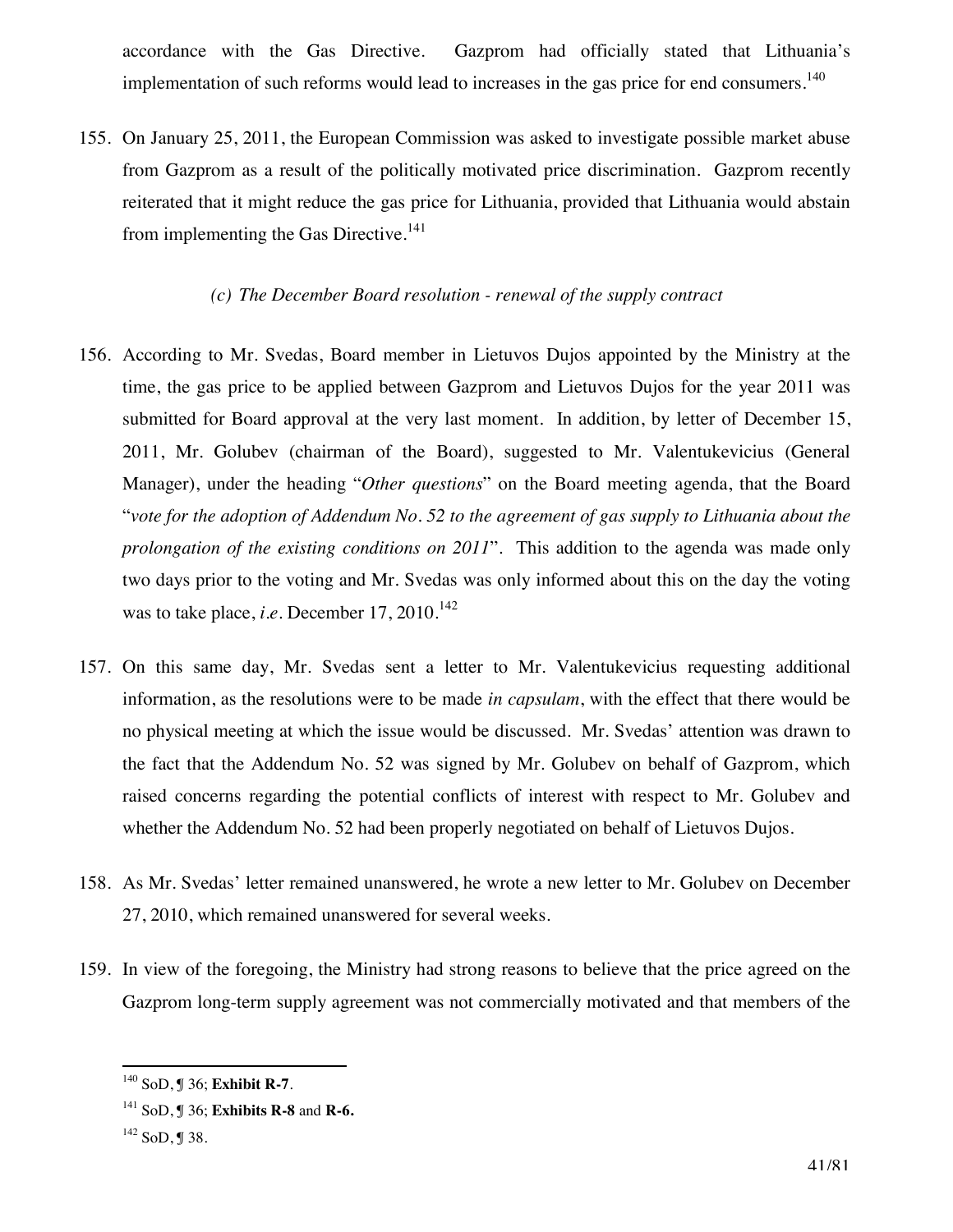Board and the General Manager of Lietuvos Dujos were not promoting the best interests of the Company.

### *(d) The Ministry's decision to initiate Investigation Proceedings*

160. Based on its suspicions of improper activities, and in accordance with the Lithuanian Civil Code, the Ministry submitted a notice to Lietuvos Dujos and its management requesting that Lietuvos Dujos "*discontinued its improper activities*..."<sup>143</sup> As such notice gave no results, the Ministry decided to make use of its statutory right as a minority shareholder to initiate Investigation Proceedings against the Company and its management.<sup>144</sup>

#### **(2) The Investigation Proceedings**

#### (i) Fundamental principles of the Investigation Proceedings

- 161. The right to initiate Investigation Proceedings is laid down in Articles 2.124 to 2.131 of the Lithuanian Civil Code. According to Respondent, the Investigation Proceedings are considered to be of public interest. They are designed for the protection of minority shareholders against unlawful and improper actions taken by the legal entity, its management bodies or members of the management bodies.<sup>145</sup> They are strictly limited to investigating the legal entity, its management bodies or members of the management bodies. Therefore, any shareholder owning no less than 10% of the share capital of a company is entitled to initiate Investigating Proceedings before the Lithuanian courts.<sup>146</sup>
- 162. Respondent states that, within the framework of Investigation Proceedings, it is not possible to investigate the activities of a shareholder who is not a member of the management body, its conduct towards the company or towards other shareholders.<sup>147</sup>
- 163. Furthermore, it alleges that in such proceedings, should the court find that the shareholder's doubt as to the activities of the legal entity may be justified, the court will initiate an investigation. In that case, the court will appoint an independent expert who will be authorized

 $146$  SoD, J 46.

 $\overline{a}$  $^{143}$  SoD, J 41.

<sup>144</sup> SoD, ¶ 42.

 $145$  SoD, J J 43-44.

 $147$  SoD, J 48.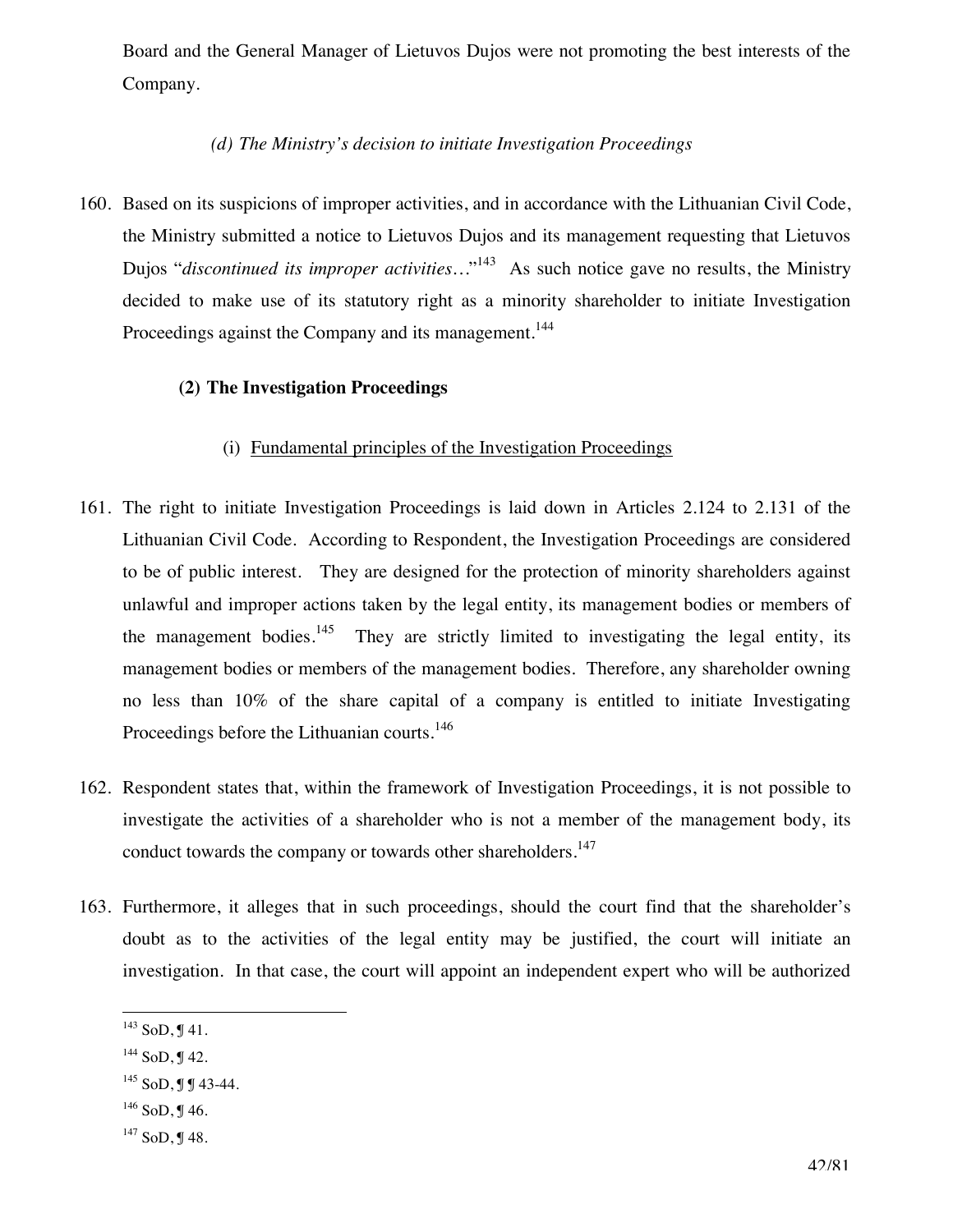to carry out the investigation. The independent expert will be appointed and his/her opinion assessed by the competent court at its discretion. While the parties have the right to make suggestions with respect to suitable experts and remedies to be applied, the court is not bound by any submissions of the parties, but will make its own determination.<sup>148</sup>

# (ii) Public law nature: Investigation Proceedings differs from ordinary commercial disputes

- 164. According to Respondent, the following specific features of the Investigation Proceedings differentiate it from ordinary commercial disputes:
	- The applicant in the Investigation Proceedings does not have the full burden of proof for the alleged misconduct. The role of the applicant is limited to convincing the court that the management may have acted inappropriately;  $149$
	- In order to facilitate the conduct of the investigation, the court may allow the expert to examine documents and interrogate individuals of legal entities other than the company subject to the proceedings. The court may also engage the police to assist the expert. Respondent highlights that all these measures can be decided *ex officio*; 150
	- The court is not bound by the prayers for relief submitted by the applicant. However the remedies available to the court may only be directed against the company which is under investigation. The court is not empowered to amend or disqualify the content of any shareholders' agreement; and
	- It is not possible to renounce the right to initiate Investigation Proceedings. Any agreement through which a person purports to waive the right to initiate Investigation Proceedings would be considered null and void.<sup>151</sup>

 $\overline{a}$  $148$  SoD, J 49.

 $149$  SoD, ¶ 50.

 $150$  SoD, ¶ 51.

 $151$  SoD, J 54.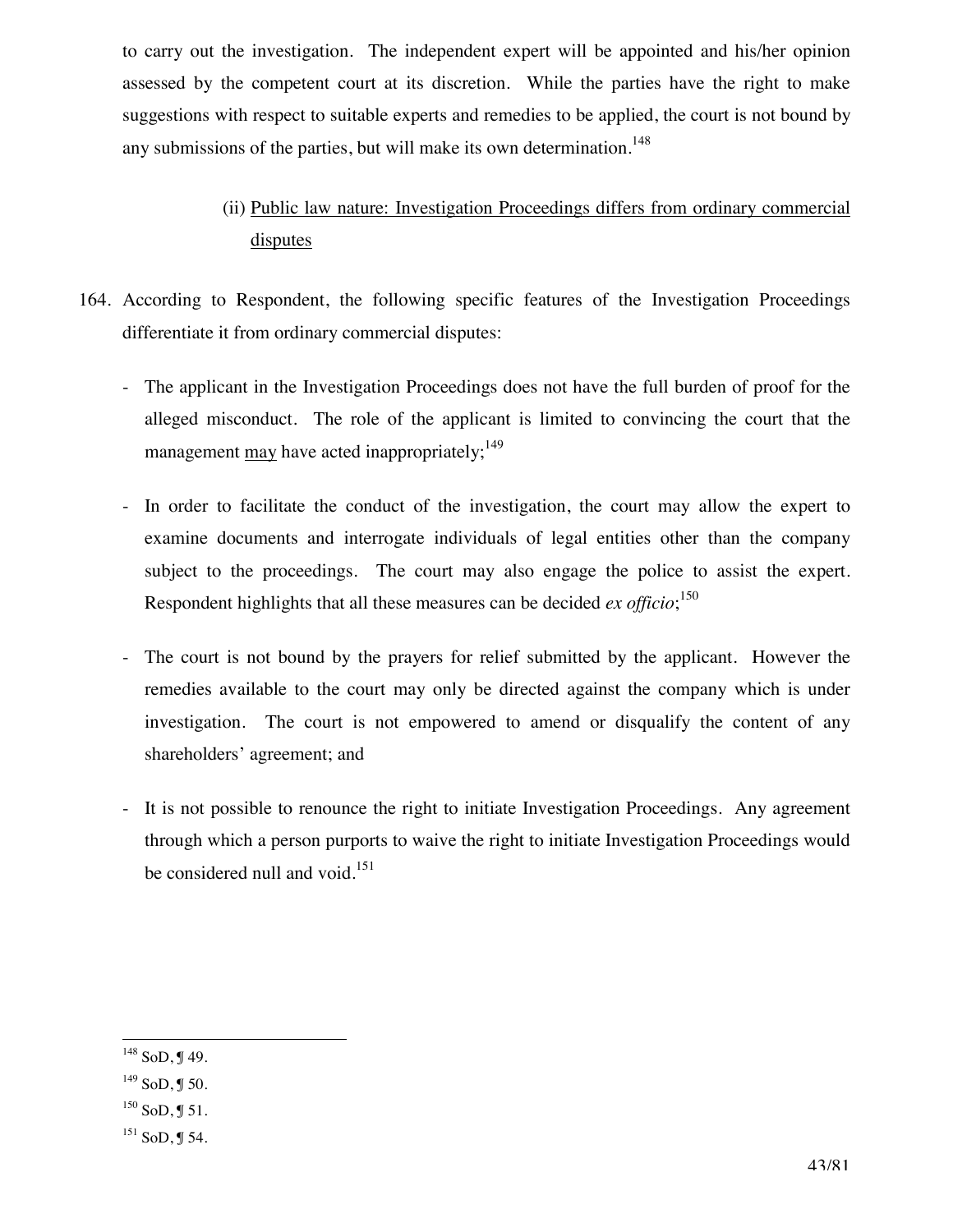165. Respondent states that Mr. Golubev and Mr. Seleznev raised a jurisdictional objection before the Lithuanian court, requesting the court to dismiss the application for the Investigation Proceedings due to the arbitration agreement in the SHA. The court dismissed the objection, concluding that "*[t]his case does not originate from contractual relations where, according to the presented [SHA], the shareholders included a commercial arbitration clause.*" 152

## (iv)Relief suggested by Respondent to the Lithuanian Court

- 166. According to Respondent, the Ministry has requested the court to initiate an investigation and proposed remedies in case the court or the expert found that improper acts have been committed. It alleges that the suggested remedies are only directed towards Lietuvos Dujos and that none of the suggested remedies will affect the SHA, as claimed by Gazprom.<sup>153</sup>
- 167. The remedies suggested by the Ministry, but subject to the discretion of the court, are:

*"1.1 to obligate AB Lietuvos Dujos no later than within 1 (one) month as of the effective date of the Court judgment to start negotiations with OAO Gazprom for setting a fair and just purchase price of natural gas and no later than within 3 (three) months as of the effective date of the Court judgment to present the Board of AB Lietuvos Dujos with newly negotiated conditions for purchase of natural gas from OAO Gazprom for approval;* 

*1.2 to obligate AB Lietuvos Dujos to announce information in its annual report about:* 

*1.2.1 income received by AB Lietuvos Dujos from the natural gas transit activities;* 

*1.2.2 expenses incurred by AB Lietuvos Dujos in relation to the natural gas transit activities;* 

*1.2.3 investments performed by AB Lietuvos Dujos in connection with the natural gas transit activities;* 

*1.2.4 the tariff for the natural gas transit services charged during the reporting period, indicating the method (formula) of calculation of this tariff and all its constituent parts;* 

 $\overline{a}$  $152$  SoD, J 60.

 $153$  SoD, J 62.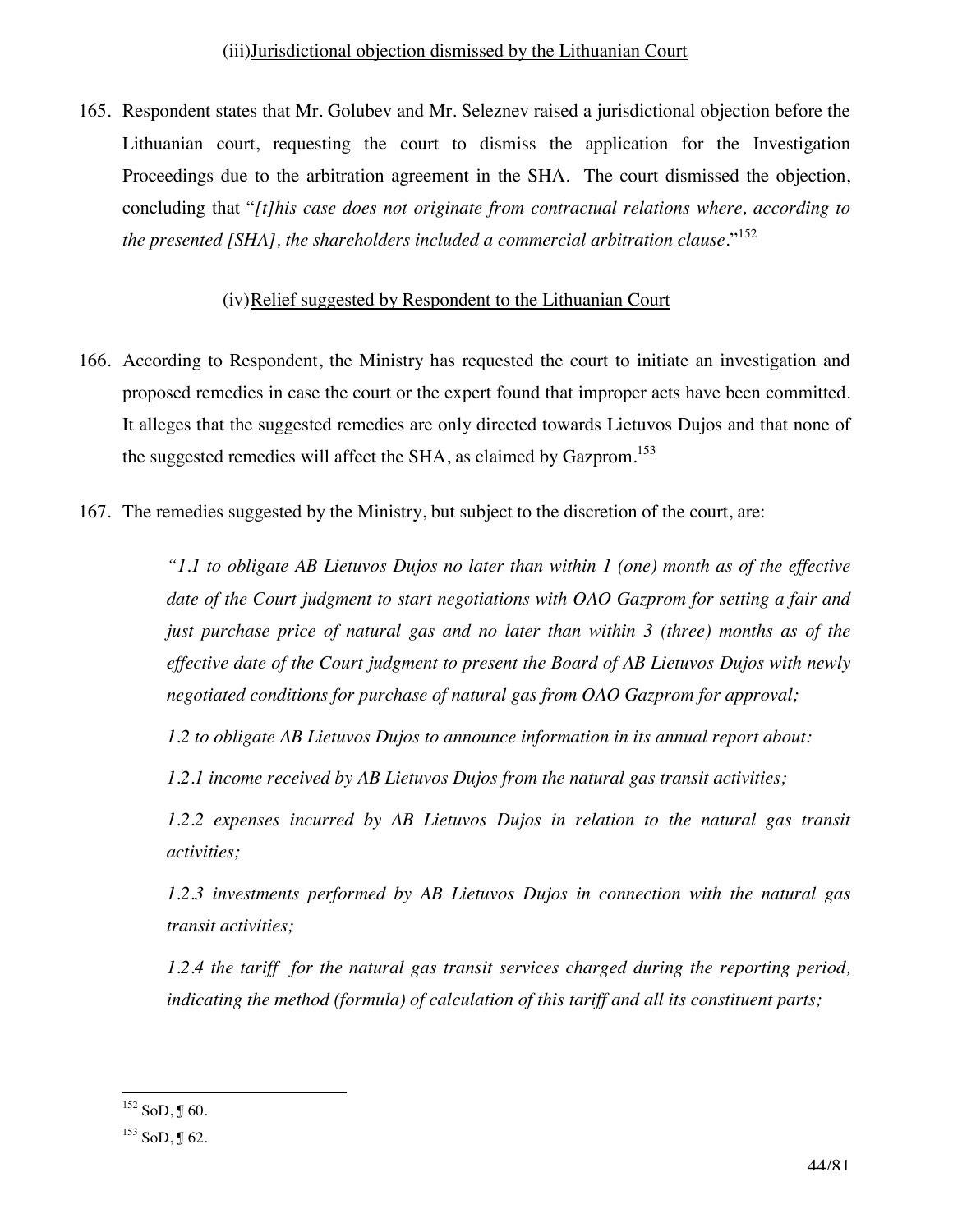*1.2.5 the purchasing price which was paid by AB Lietuvos Dujos during the reporting period, indicating the method (formula) of calculation of this price and all its constituent parts;* 

*1.3 to obligate AB Lietuvos Dujos to ensure that the negotiations on the terms of purchase of natural gas, as well as for the conditions of the provision of the natural gas transit service:* 

*1.3.1 be conducted in good faith, seeking the best supply conditions and the lowest supply price and the highest transit service price;* 

*1.3.2 be conducted after getting appropriately prepared for them and after having performed a full analysis before the negotiations, what negotiating argument the representatives of AB Lietuvos Dujos can use in the negotiations;* 

*1.4 to obligate AB Lietuvos Dujos to establish the procedure for adoption of decisions, which would ensure that the conditions for the purchase of natural gas and the conditions of provision of the natural gas transit services agreed by way of good faith negotiations be approved by a decision of the Board of AB Lietuvos Dujos no later than on 30 November of each year and in approval of such conditions the following information and documents be obligatorily presented to the Board of AB Lietuvos Dujos:* 

*1.4.1 indicate which actions were carried out by the representatives of AB Lietuvos Dujos during negotiations for the conditions of the purchase of natural gas and the conditions of providing the natural gas transit service, what arguments were prepared to be used in the negotiations;* 

*1.4.2 the reasons why the conditions of the purchase of natural gas and the conditions of providing the natural gas transit service, as presented for approval, are to be regarded the best conditions AB Lietuvos Dujos could negotiate;* 

*1.4.3 a written confirmation by the head of AB Lietuvos Dujos that the conditions presented for approval were set by way of good faith negotiations and that the conditions presented for approval are in accordance with the conditions in the market taking into account the volumes of natural gas transmitted by transit and the substitutability of the Company's services;* 

*1.5 to obligate AB Lietuvos Dujos to prepare and approve effective rules for avoiding conflicts of interest that would be in accordance with the international practices;*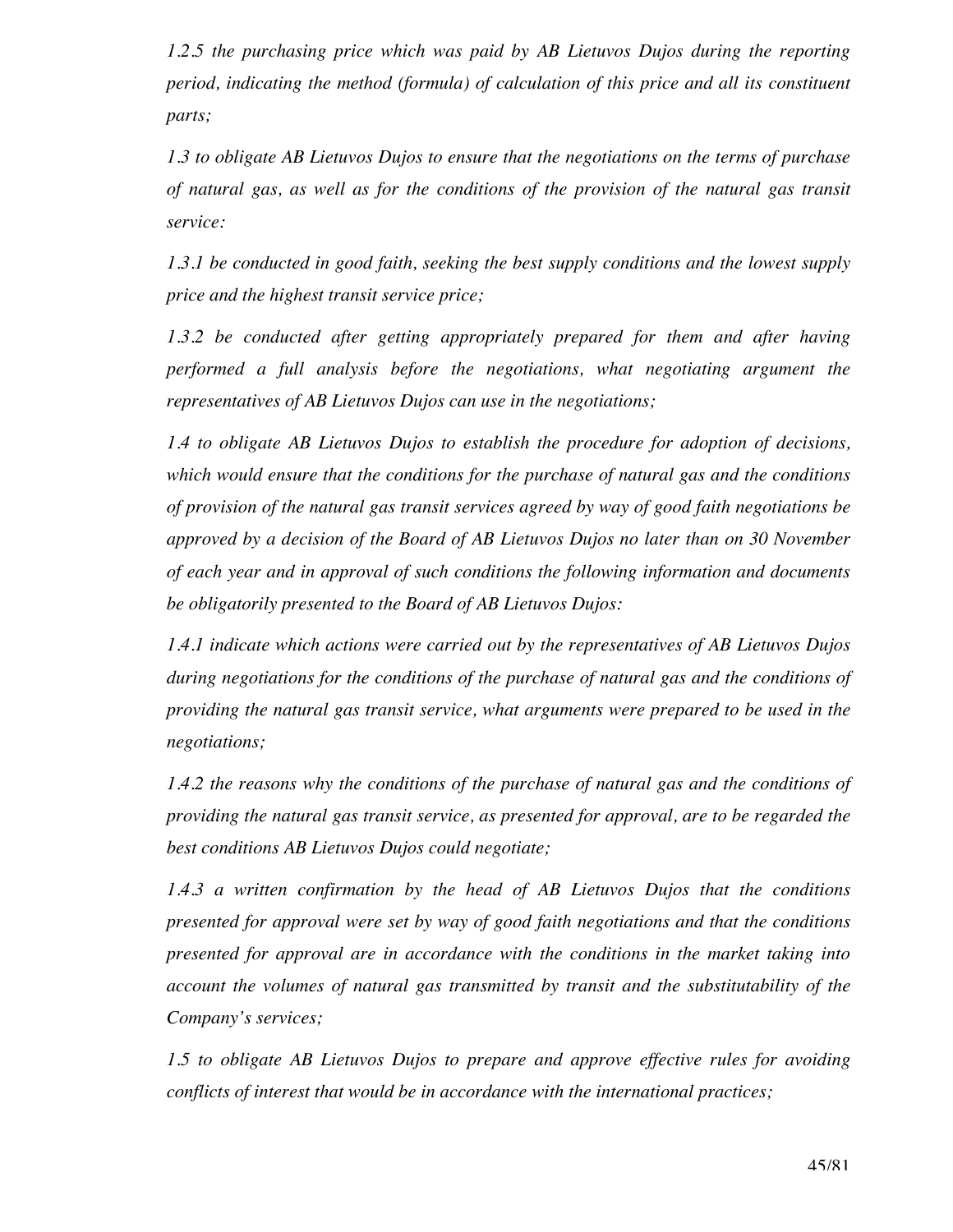*1.6 to impose other measures of impact indicated in paragraph 1 of Article 2.131 of the Civil Code, which, in the opinion of the court, would allow to ensure proper activities of AB Lietuvos Dujos and its Management Bodies (the Board and the head).*" 154

## **(3) The Ministry has not breached the arbitration agreement by initiating the Investigating Proceedings**

#### *(a) Interpretation of Swedish case law*

168. Respondent alleges that Gazprom has misunderstood how to read and interpret case law from the Swedish Supreme Court. It states that the Supreme Court only grants leave to try a case if it involves issues of general interest and there is a need to establish a precedent. The relevance of the Supreme Court decision is not limited to the specific facts of the particular case as Gazprom seems to be suggesting. A Supreme Court decision establishes a precedent as a general principle, unless the field of application has been explicitly limited by the court in its reasons, or by a subsequent decision. The attempt by Gazprom to distinguish on the facts the cases relied on by the Ministry is therefore not helpful to Gazprom's case.<sup>155</sup>

## *(b) The Investigation Proceedings involve different parties not bound by the arbitration agreement in the SHA*

- 169. The Ministry does not deny that it agreed to arbitrate disputes under the SHA with Gazprom and Ruhrgas, and that it was not going to bring such disputes before the Lithuanian courts. It says that it has not done so.<sup>156</sup>
- 170. According to Respondent, Gazprom confirmed that it is not part of its case that Lietuvos Dujos, or its management, is bound by the arbitration agreement in the SHA. Gazprom makes reference to the test of arbitrability under Swedish law, good faith and Bermudan case law, none of which is relevant for the determination of whether the Investigation Proceedings fall outside the arbitration agreement already because the parties are different.<sup>157</sup>

 $^{154}$  SoD, J 61.

 $155$  Respondent's Rejoinder,  $\sqrt{9}$  26.

 $156$  Respondent's Rejoinder,  $\sqrt{96}$ .

<sup>&</sup>lt;sup>157</sup> Respondent's Rejoinder, ¶ 28.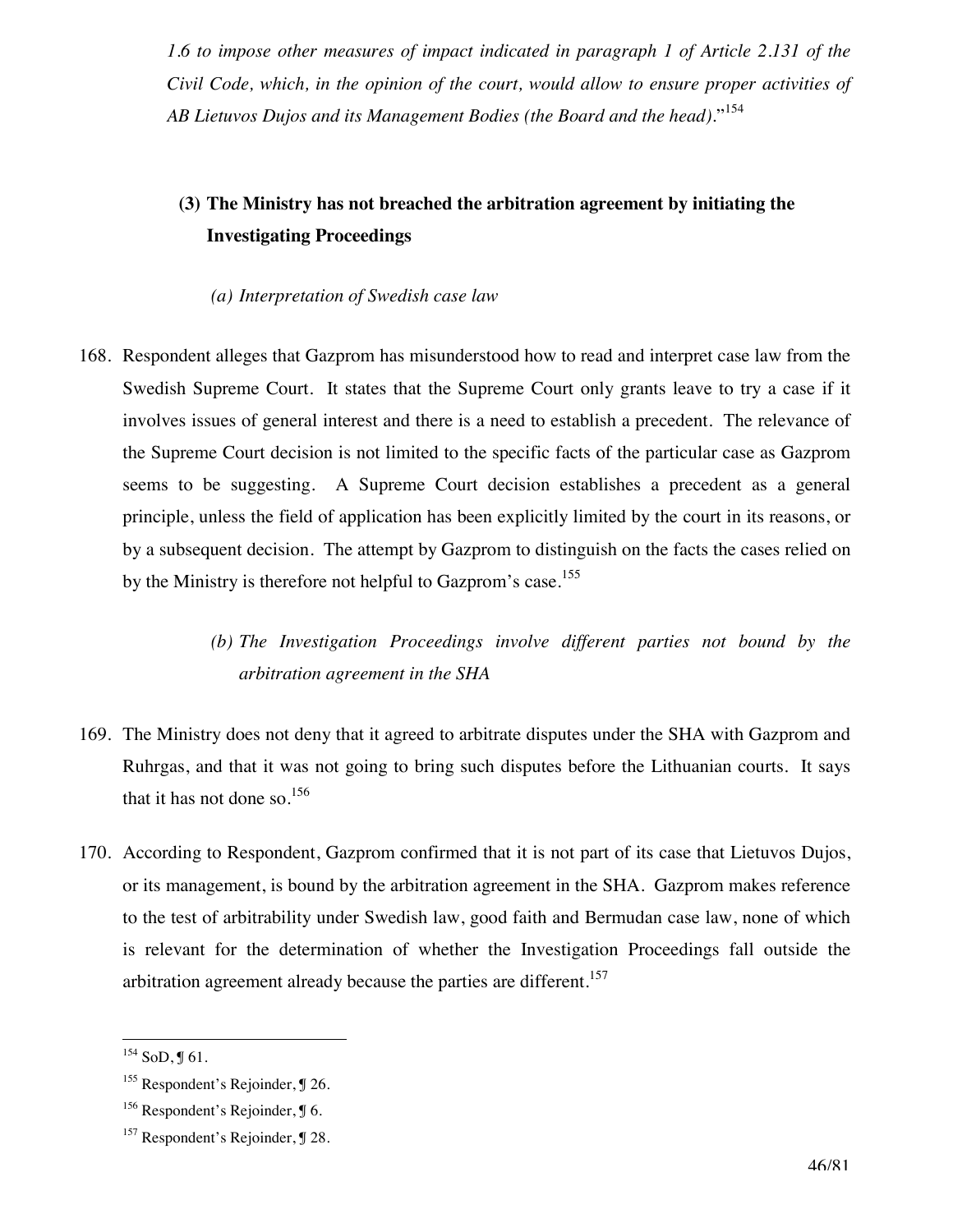- 171. It alleges that the core of Gazprom's argument is at paragraph 79 of its Reply, where Gazprom argues that "*[b]ecause the dispute pending in Lithuanian courts is in substance one between the Ministry and Gazprom, the Ministry's arguments that an arbitration clause is only binding on its signatories is of no help to the Ministry's case*". Respondent contends that the only relevant argument brought up by Gazprom is that the determination under Swedish law of whether a court procedure (between certain parties) falls under an arbitration agreement (between other parties), should be based on whether there is a dispute "*in substance*" between the latter parties.<sup>158</sup> It further alleges that there is no support in Swedish law for such an argument, as Swedish law does not accept that a court disregards the designated parties and instead bases its assessment on such vague criteria. Respondent states that even if the use of such a vague test was accepted, there is no dispute "*in substance*" between the Ministry and Gazprom. 159
- 172. Respondent further alleges that Swedish law bases the determination of whether or not a certain dispute falls within an arbitration agreement on the identity of the parties or on how the claims have been formulated for a number of good reasons. It then mentions that a court decision (or an arbitral award) only has *res judicata* effect with respect to the formally designated parties to the proceedings.160
- 173. Respondent relies on the SWEMAB case to point out that Swedish courts have already dismissed precisely the type of "*in substance*" arguments put forward by Gazprom in this arbitration, and based their decision on the conclusion that the arbitration agreement did not cover the disputes with third parties.<sup>161</sup>
	- *(c) The Investigation Proceedings concern a different cause of action and therefore a legal relationship other than the one specified in the arbitration agreement in the SHA*
- 174. Respondent alleges that, even if the parties would have been the same, under Swedish law an arbitration agreement cannot be extended to disputes that concern legal relationships other than the one identified in the arbitration agreement.<sup>162</sup>

<sup>&</sup>lt;sup>158</sup> Respondent's Rejoinder, ¶ 30.

<sup>&</sup>lt;sup>159</sup> Respondent's Rejoinder, ¶ 30.

<sup>&</sup>lt;sup>160</sup> Respondent's Rejoinder, J 31.

<sup>&</sup>lt;sup>161</sup> Respondent's Rejoinder, ¶ 32.

<sup>162</sup> Respondent's Rejoinder, ¶ 33.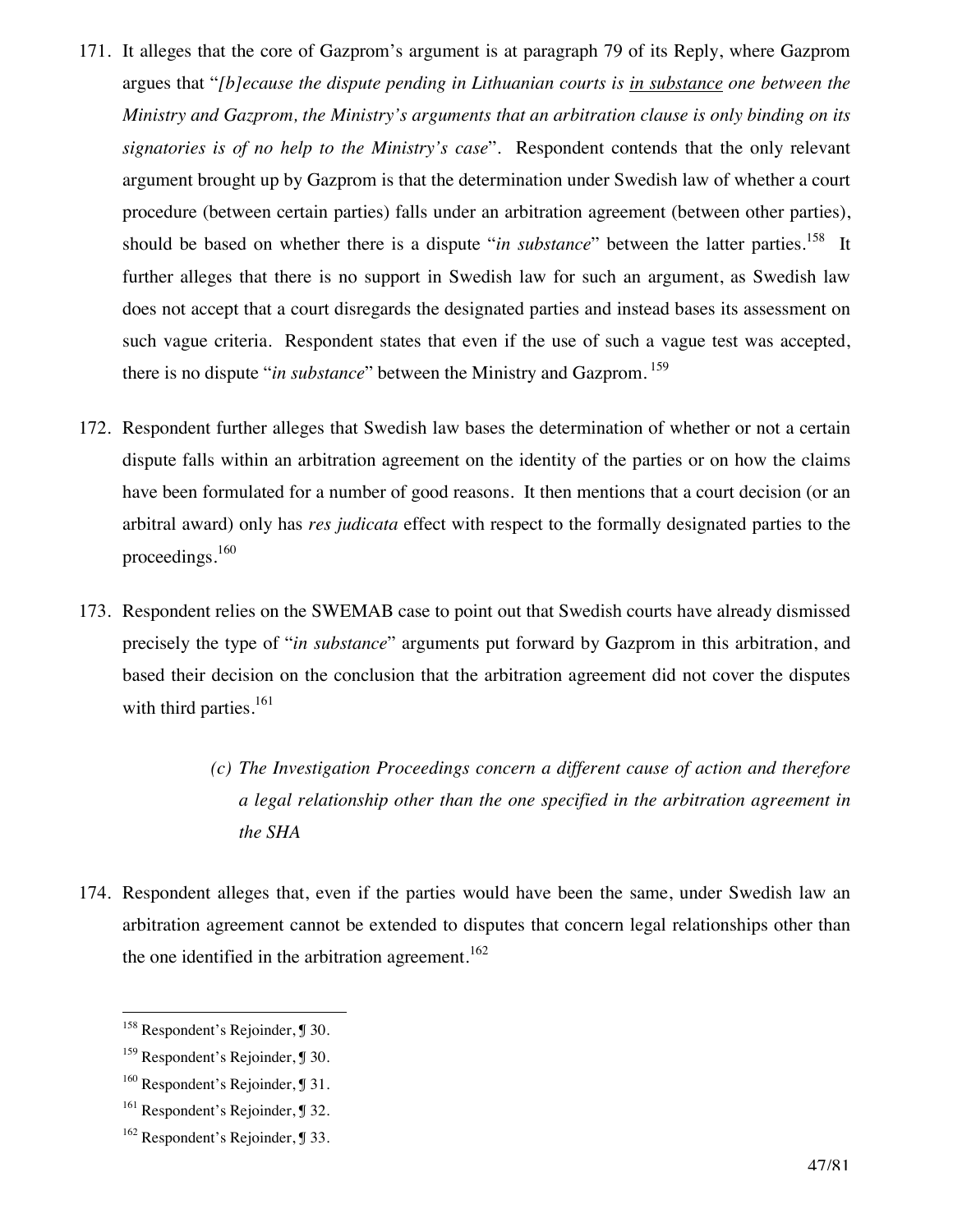- 175. The Investigation Proceedings not only involve other parties, but are also based on the Lithuanian Civil Code and concern an investigation of the activities of Lietuvos Dujos and fiduciary duties of its management. This is a cause of action which concerns a legal relationship completely different from that identified in the arbitration agreement in the SHA.<sup>163</sup> Respondent's concern when initiating the Investigation Proceedings was a breach of fiduciary duties by Mr. Golubev, Mr. Seleznev and Mr. Valentukevicius, which is related to the public interest. This is because the fiduciary obligations owed by members of management to the company are for the benefit of, *inter alia*, the company, its shareholders, creditors of the company, employees and consumers.<sup>164</sup>
- 176. Contrary to Gazprom's allegation, Respondent argues that it is well established by several court decisions that the legal relationship is indeed defined by how the claim is formulated.<sup>165</sup> The decisive factor is the legal basis invoked in support of the prayers for relief, and not primarily the prayers for relief. 166
- 177. Under Swedish law, a party is at liberty to frame its claim as it deems fit, and thereby determine the legal relationship forming the basis of a claim. 167 Respondent relies on the *Ulla Folgerö* case<sup>168</sup> in support of this argument. It alleges that, since the claimant in that case had formulated a claim as an action under the Swedish Company Act (personal liability for Board members), the court found that the claim was not based on the shareholders' agreement concluded by the parties, including the arbitration clause. Respondent concludes that the legal basis relied on by claimant was thus non-contractual and for this reason the court found that the arbitration agreement was not applicable.
- 178. Respondent argues that Gazprom's interpretation of the *Tupperware* case<sup>169</sup> is inconsistent with Swedish law. In the *Tupperware* case the Supreme Court explicitly confirmed the general principle that even though a legal relationship defined in an arbitration (or prorogation clause)

<sup>&</sup>lt;sup>163</sup> Respondent's Rejoinder, ¶ 33.

<sup>&</sup>lt;sup>164</sup> Transcripts of the Hearing, Day 2, pp. 48-49.

<sup>&</sup>lt;sup>165</sup> Respondent's Rejoinder, ¶ 35.

<sup>166</sup> Respondent's Rejoinder, ¶ 35.

<sup>&</sup>lt;sup>167</sup> Respondent's Rejoinder, ¶ 35.

<sup>168</sup> **Exhibit C-114** or **R-25**.

<sup>169</sup> **Exhibit C-144** or **R-23**.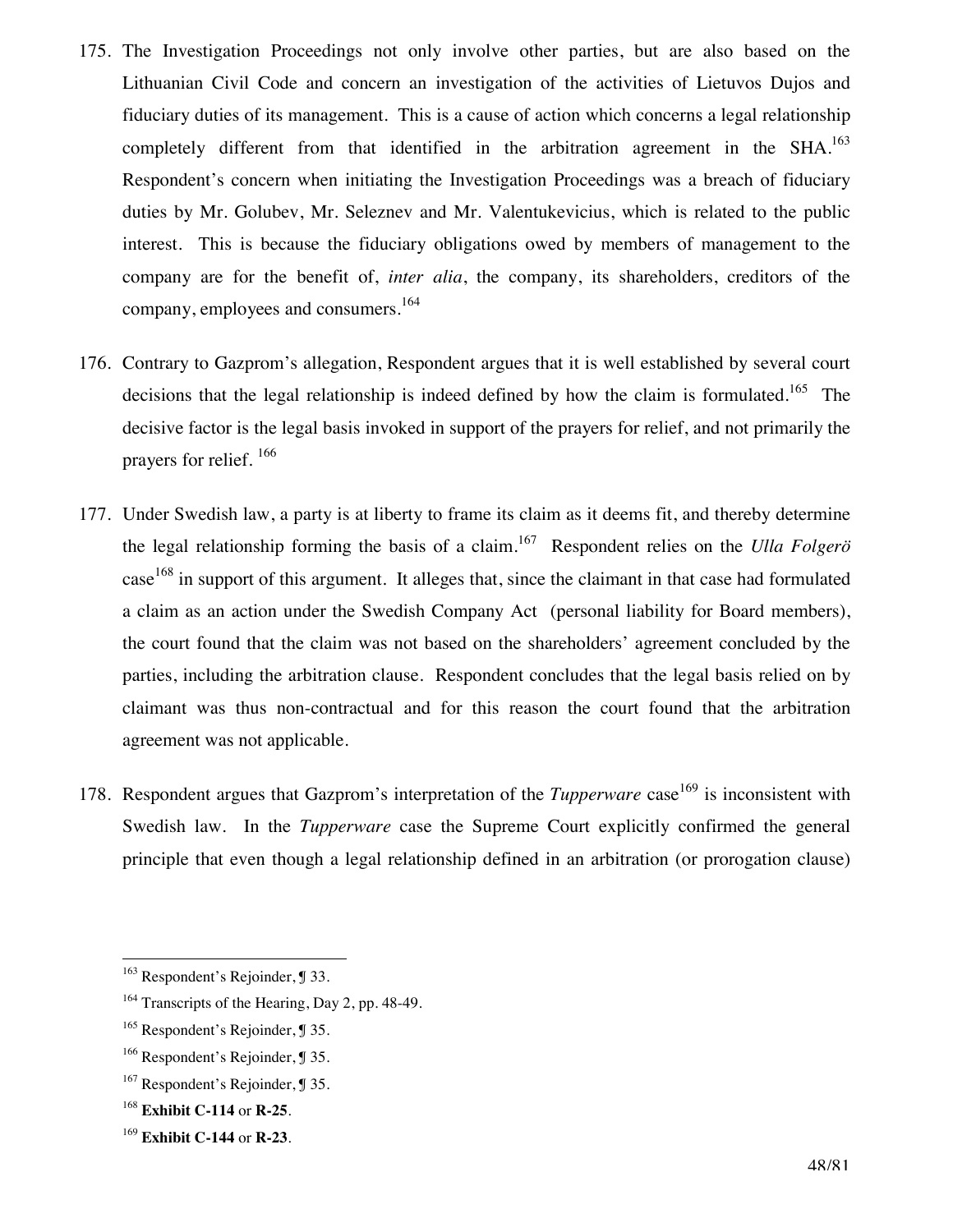might be related to another legal relationship invoked by one of the parties, an arbitration agreement cannot be extended so as also to cover this related legal relationship.<sup>170</sup>

- 179. Respondent also relies on the *Carmeuse* case, to illustrate that a contractual relationship based on a shareholders' agreement, which is binding on the parties, is a legal relationship separate from a legal relationship based on company law which is binding on the company and its organs.<sup>171</sup> Respondent further relies on the *Esselte Dymo* case to show the strict demarcation between noncontractual and contractual claims.172
- 180. According to Respondent, the *Sandpit* case relied on by Gazprom is not applicable to this case, *inter alia* because in that case there was undisputedly a binding arbitration clause between the parties to the dispute. It also mentions that the case was heavily criticized when first rendered.<sup>173</sup>
- 181. Finally, Respondent highlights that on the recent *Xcaret* case,<sup>174</sup> the Supreme Court confirmed that: (i) an arbitration agreement only covers the legal relationship specified in the agreement; and (ii) it is the legal basis relied upon by the claimant that determines which legal relationship the claim concerns and, thus, the applicability of any arbitration agreement.<sup>175</sup>

#### *(d) Exclusive jurisdiction of the Lithuanian courts*

- 182. It is Respondent's position that the Lithuanian courts have exclusive jurisdiction to hear applications for Investigation Proceedings, which means that, even had the parties been the same and the dispute deemed to be "*in connection*" with the SHA, this does not constitute a bar to initiating the Investigation Proceedings.<sup>176</sup>
- 183. Furthermore, Respondent alleges that under Lithuanian law it is not possible to validly waive the right to initiate investigation proceedings. Pursuant to Article 5, Section 2 of the Lithuanian Code of Civil Procedure, the waiver of the right to apply to court is null and void. In addition,

 $170$  Respondent's Rejoinder, J 39.

<sup>&</sup>lt;sup>171</sup> Respondent's Rejoinder, ¶ 42.

<sup>&</sup>lt;sup>172</sup> Respondent's Rejoinder, ¶ 44.

<sup>&</sup>lt;sup>173</sup> Respondent's Rejoinder, ¶ 47.

<sup>174</sup> **Exhibit R-107**.

<sup>&</sup>lt;sup>175</sup> Respondent's Rejoinder, ¶ 50.

<sup>176</sup> Respondent's Rejoinder, ¶ 51; SoD, ¶ 90; Prof. Heuman's Expert Opinion, ¶ 24.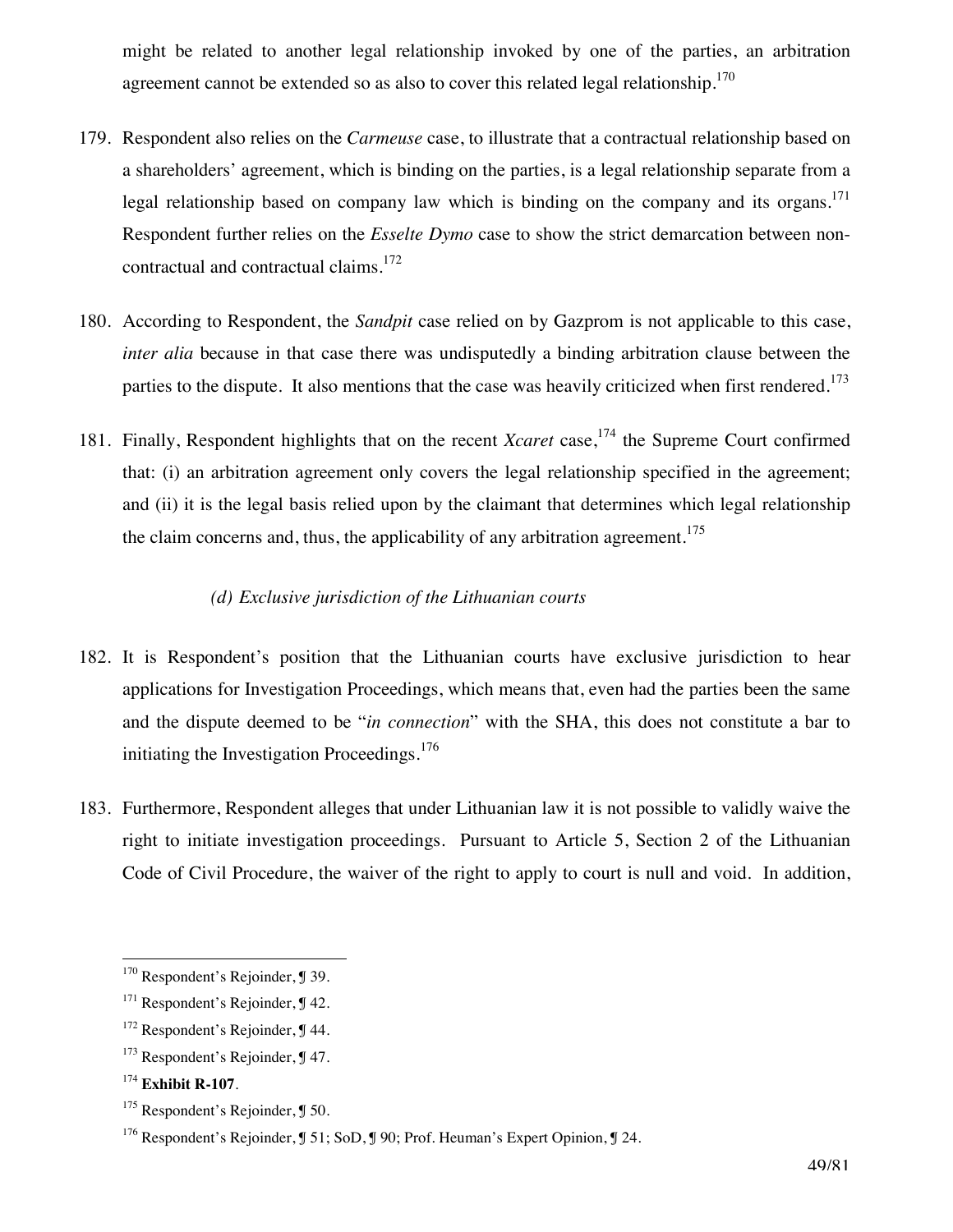Article 2.6 of the Civil Code provides that restriction of legal capacity, term which also covers contractual waiver of rights, may only be imposed by explicit provision of law.<sup>177</sup>

- *(e) The Investigation Proceedings are a special type of proceedings concerning public interest*
- 184. Respondent alleges that the Investigating Proceedings display a number of features of a public law nature, for example:
	- The fact that the procedure entails an assessment of the management's statutory duties, which are fiduciary in nature, cannot under Lithuanian law be excluded or modified by the shareholders through contract;<sup>178</sup> and
	- The fact that the Investigation Proceedings are designed not only to protect the interests of minority shareholders, but also the broader public interest of all stakeholders of a company.<sup>179</sup>
- 185. Respondent concludes that the protection of the interest of gas consumers of Lietuvos Dujos is likely to be regarded as public interest under the Lithuanian Civil Code.<sup>180</sup>
	- *(f) Could the Investigation Proceedings be conducted by an arbitral tribunal under the SHA?*
- 186. Respondent maintains that it would not have been possible for a tribunal constituted under the arbitration agreement in the SHA to decide and carry out an investigation of Lietuvos Dujos and its management pursuant to the Lithuanian Civil Code. This is not only because the parties to the proceedings are different, but also due to the fact that a tribunal would not have the authority under the arbitration agreement to exercise the *ex officio* powers vested with the court in Investigation Proceedings. Nor would the Tribunal have the authority to apply the remedies available to the court under the Lithuanian Civil Code, such as to order the liquidation of the company.<sup>181</sup>

<sup>&</sup>lt;sup>177</sup> Transcript of the Hearing, Day 2,75: 18-21.

<sup>&</sup>lt;sup>178</sup> Respondent's Rejoinder, ¶ 54.

 $179$  Respondent's Rejoinder,  $\sqrt{9}$  55.

<sup>180</sup> Respondent's Rejoinder, ¶ 57.

<sup>&</sup>lt;sup>181</sup> Respondent's Rejoinder, **J** 58.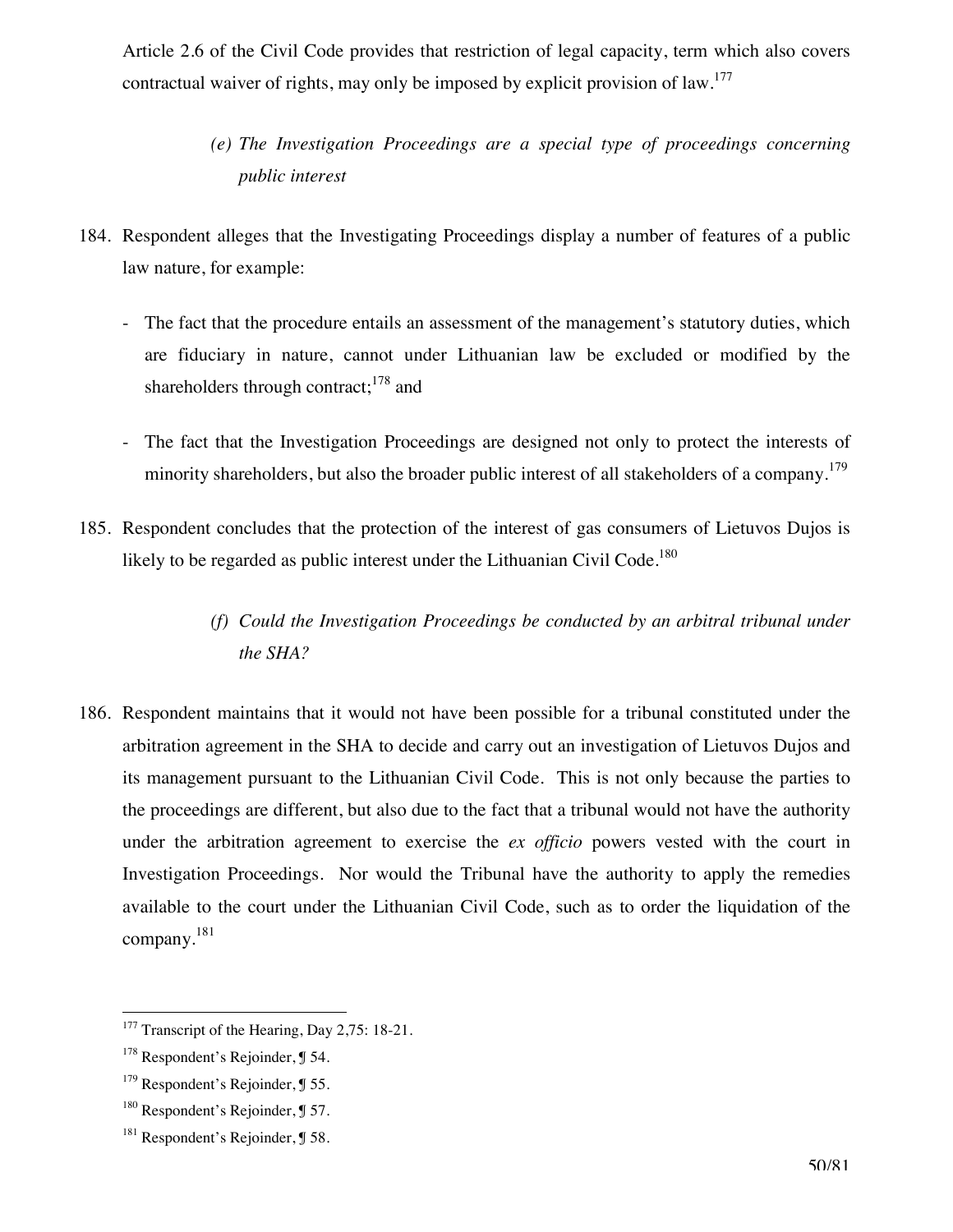187. Even if there were certain provisions in the SHA which would have given Respondent a possibility to redress its concern under the SHA, Respondent has no obligation to do so. <sup>182</sup> It alleges that neither the arbitration clause nor the SHA precludes the Ministry from choosing to redress its concerns regarding fiduciary duties before the Lithuanian courts.<sup>183</sup> In any event, Respondent would not have a practical choice to start arbitration against Gazprom, unless it created formal basis for a claim.184

# **(4) The Ministry has not breached the SHA by initiating the Investigation Proceedings**

- 188. Respondent points out that in its SoD, it requested Claimant to clarify its claim for breach of the SHA. It states that the relief sought by Gazprom does not contain any reference to a breach of the SHA, but only a breach to the arbitration agreement in the SHA.
- 189. Respondent alleges that Gazprom's references in its Reply that Respondent breached "*key provisions on governance of the Company set forth in the Shareholders' Agreement*" and its reference to Part IV A.4 and Part IV A.1-2 of its SoC does not clarify Gazprom's claim.
- 190. In any case, Respondent states that it has not breached any of the provisions of the SHA. Even had Respondent breached any provision of the SHA, the remedy available to Gazprom would be limited to seeking damages for breach of contract. The specific performance request to withdraw an action before the Vilnius Court is not a remedy for such a breach. Therefore, there is no causal link between the alleged breach and the remedy sought. Respondent concludes that Gazprom seems to agree with this position, as it has not linked any of its prayers for relief to the alleged breach of the SHA. $^{185}$

#### **(5) Response to Gazprom's claim for damages and specific performance**

191. Gazprom has requested that the Tribunal order the Ministry to withdraw its application in the Investigation Proceedings. The request assumes that the Investigation Proceedings are covered by the arbitration agreement in the SHA, which is not the case. The Tribunal, therefore, does not have jurisdiction to order specific performance. Even if the Tribunal had jurisdiction, there is no

<sup>&</sup>lt;sup>182</sup> Transcript of the Hearing, Day 2, 59: 21-25; 60: 1-2.

<sup>&</sup>lt;sup>183</sup> Transcript of the Hearing, Day 2, 60: 25; 61: 1-3.

<sup>&</sup>lt;sup>184</sup> Transcript of the Hearing Day 2, 66: 10-12.

 $185$  Respondent's Rejoinder,  $\sqrt{9}$  63.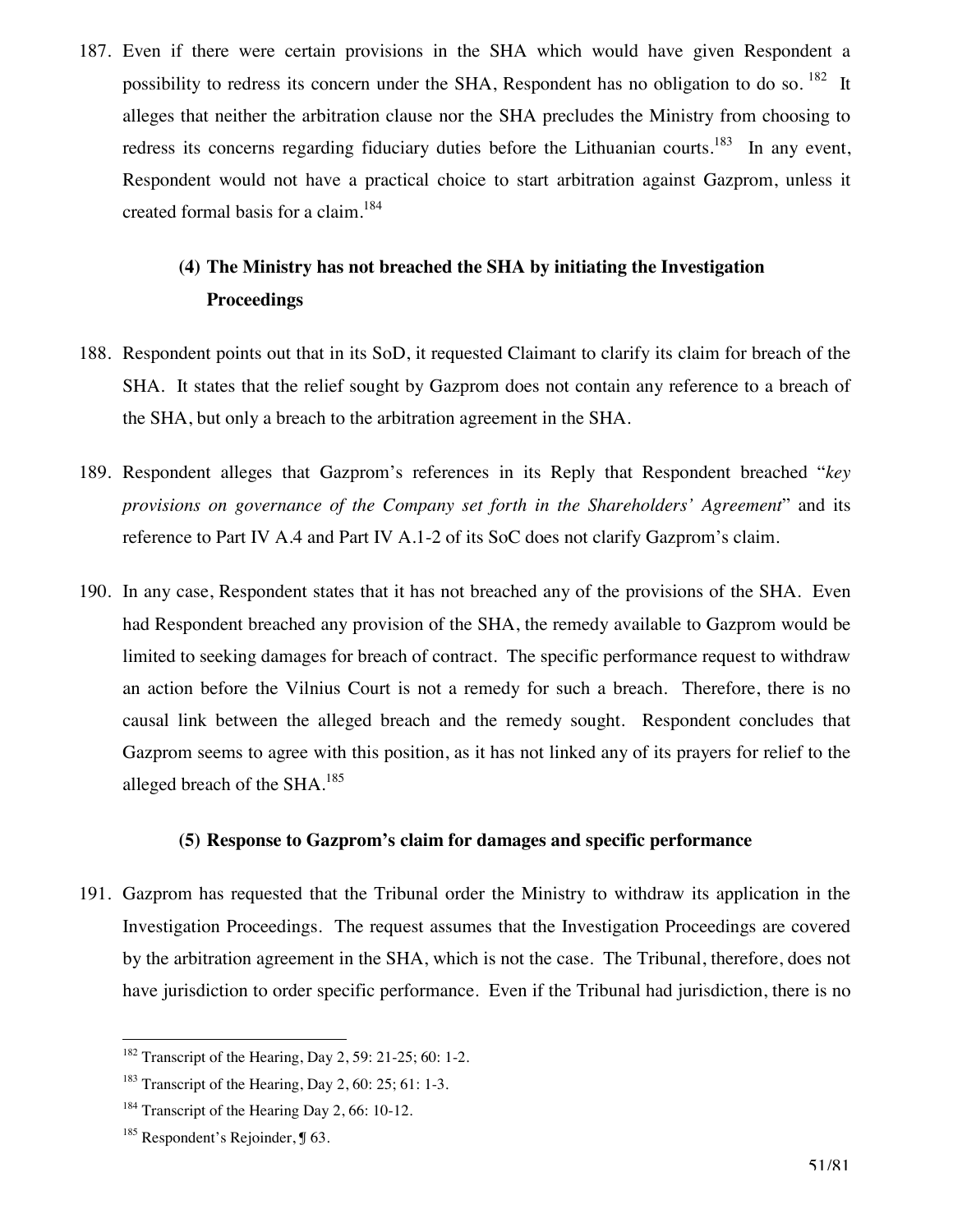legal basis for any specific performance order, as no corresponding obligation, neither under the arbitration agreement nor under the SHA, has been breached.<sup>186</sup>

- 192. As regards Gazprom's claim for damages, Respondent alleges that Gazprom incorrectly stated in its Reply that the Ministry does not dispute Gazprom's payment of the invoices, or its calculation of damages. Respondent clarifies that it has already stated in its SoD that no amounts were admitted. Respondent rejects Gazprom's claim on quantum in its entirety.<sup>187</sup>
- 193. Respondent alleges that costs incurred by third parties in local court proceedings can and should be claimed as part of those proceedings. As the Investigation Proceedings are still pending, the alleged loss has at any rate not yet matured.<sup>188</sup>
- 194. Furthermore, Respondent alleges that the evidence provided by Gazprom regarding its damages is remarkably poor. Respondent cites, for example, Exhibit C-148, which is a list of costs that Gazprom alleges to have incurred during the investigation proceedings on behalf of Mr. Golubev and Mr. Seleznev. It argues that it is impossible to see from this list what measures were taken, and points out that no supporting document is provided. There is not a single invoice or any other evidence that these costs have actually been paid. Respondent further notes that a substantial amount on this list refers to costs allegedly paid to Salans, while Salans is not acting as counsel in the Investigation Proceedings.<sup>189</sup>
- 195. Respondent also refers to Exhibit C-147, which it describes as a letter produced for the purposes of this arbitration and suggests that Lietuvos Dujos has incurred certain costs. In order for Gazprom to be successful, it has to demonstrate that its income was affected, which it has not done. Respondent alleges that, just because the Company has incurred costs, this does not mean that its shareholders will receive lesser dividends, for instance. Respondent concludes that the costs for which Gazprom is seeking compensation are attributable to third parties.<sup>190</sup>

 $186$  SoD, J 97.

 $187$  Respondent's Rejoinder, ¶ 65.

 $188$  SoD, J 99.

<sup>&</sup>lt;sup>189</sup> Transcript of the Hearing, Day 2, 81: 19-24.

 $190$  Transcript of the Hearing, Day 2, 83: 17-18.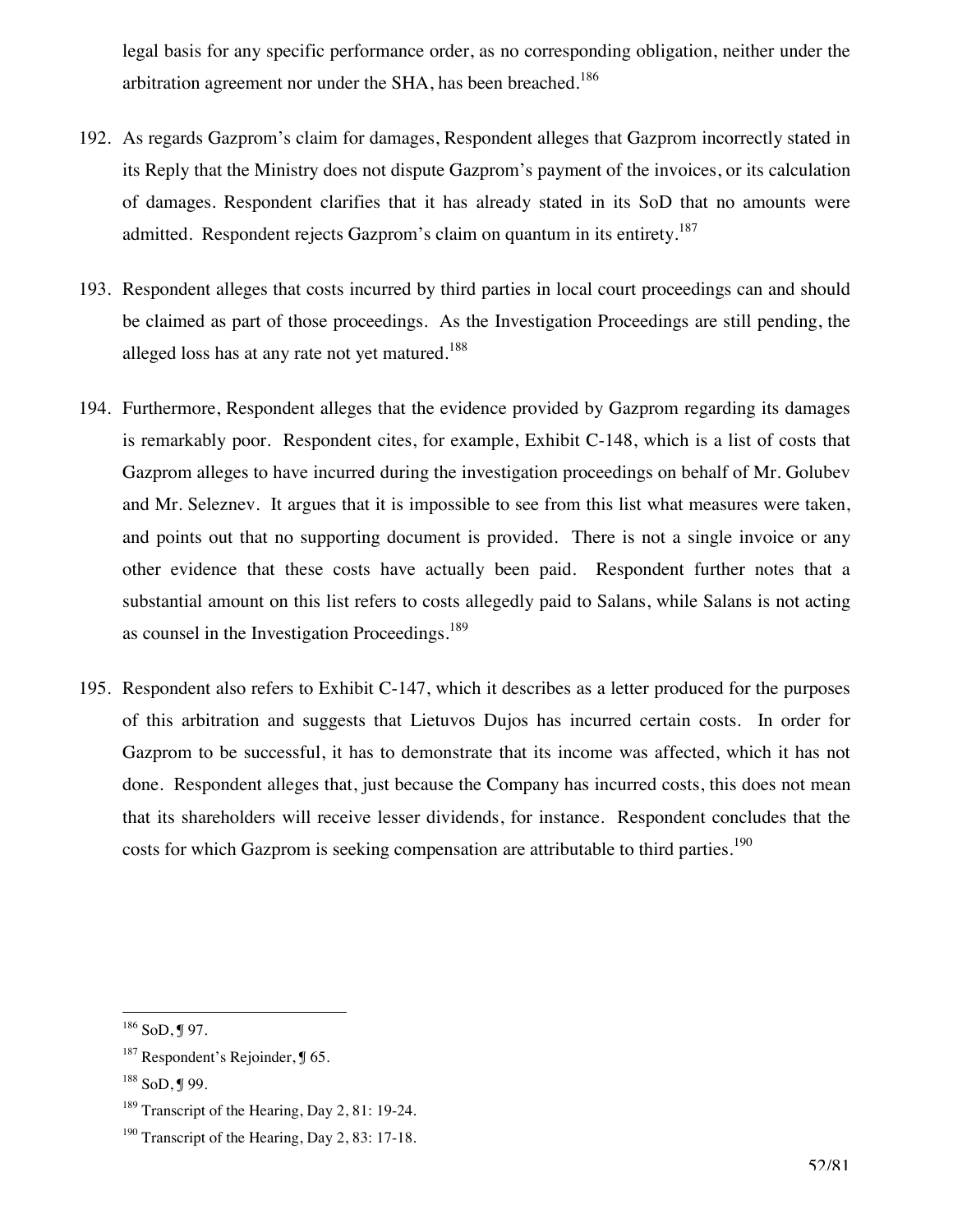#### **(6) Respondent's Request for Relief**

196. In its last submission, Respondent requests that the Arbitral Tribunal:<sup>191</sup>

"*(i) dismiss Gazprom's prayer for an order for 'such relief as the Tribunal may deem just and proper';* 

*(ii) dismiss due to lack of jurisdiction Gazprom's prayer for an order that the Ministry withdraws its application in the Investigation Proceedings, or alternatively, to reject this prayer on the merits;* 

*(iii) reject all other claims by Gazprom in their entirety;* 

*(iv) order Gazprom to compensate the Ministry for its costs of arbitration and the Emergency Arbitration proceedings together with interest thereon at a rate determined according to Section 6 of the Swedish Interest Act from the date of the Award until the date of full and final payment; and* 

*(v) order Gazprom alone to bear the fees and expenses of the arbitrators and the SCC*."

#### **V. THE TRIBUNAL'S DECISION**

197. The arbitration clause of the SHA is provided in its Article 7.1, which reads as follows:

"*Any claim, dispute or contravention in connection with this Agreement, or its breach, validity, effect or termination, shall be finally settled by arbitration in accordance with the Rules of the Arbitration Institute of the Stockholm Chamber of Commerce. The place of arbitration shall be Stockholm, Sweden, the number of arbitrators shall be three (all to be appointed by the Arbitration Institute) and the language of arbitration shall be English.*"

198. It is common ground between the Parties that the obligation to submit disputes to arbitration includes the duty not to submit such disputes to State Courts. This is the so-called negative effect of the arbitration clause, which is reflected in Section 4 of the Swedish Arbitration Act, pursuant to which "*a court may not, over an objection of a party, rule on an issue which, pursuant to an arbitration agreement, shall be decide by arbitrators*." Article 10 of the Law on

<sup>&</sup>lt;sup>191</sup> Respondent's Rejoinder, p. 28.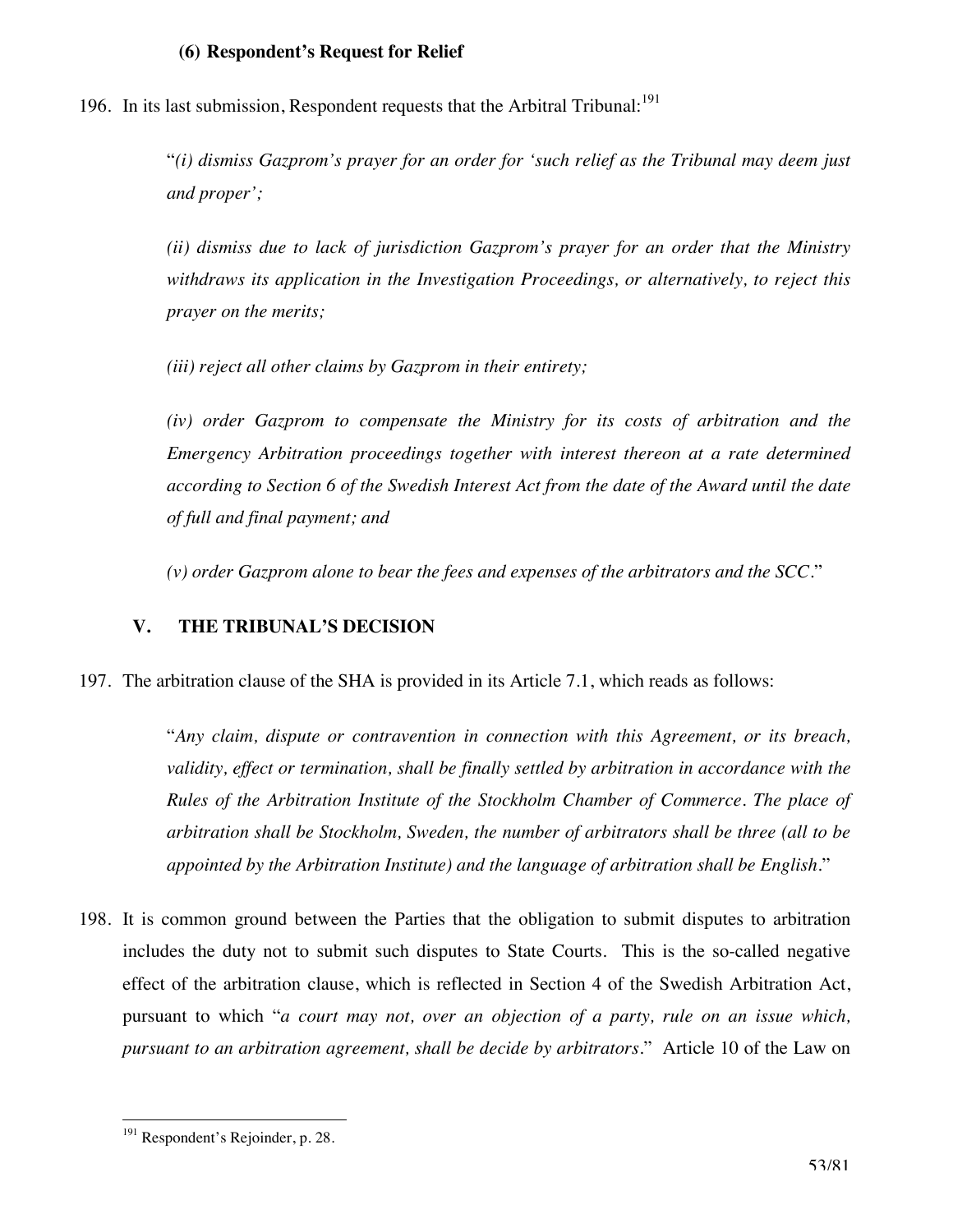Commercial Arbitration of the Republic of Lithuania leads to the same conclusion, as it requires a court to decline to hear a dispute subject to an arbitration agreement.

- 199. Likewise, it is common ground that bringing disputes which fall under the scope of an arbitration clause before State Courts constitutes a breach of such arbitration clause, and that an arbitral tribunal has jurisdiction to find that such a breach has occurred and to draw the legal consequences arising therefrom.
- 200. What is in dispute in the present case is whether an application for Investigation Proceedings before the Lithuanian Court, pursuant to article 2.124 of the Lithuanian Civil Code, amounts to bringing to State Courts a dispute which falls within the scope of Article 7.14 of the SHA. This is the first issue to be decided by the Arbitral Tribunal (1). Then, if the answer is in the affirmative, the Arbitral Tribunal has to find whether the actual applications filed by Respondent before the Lithuanian Court are such disputes falling within the scope of Article 7.14 of the SHA (2) and, if so, whether Claimant is entitled to specific performance of the arbitration clause (3) and/or damages (4). Finally, the Arbitral Tribunal has to allocate the costs of these arbitration proceedings between the Parties (5).

## **(1) Does the application for Investigation Proceedings pursuant to Article 2.124 of the Lithuanian Civil Code constitute a breach of the arbitration clause of the SHA?**

- 201. According to Article 2.124 of the Lithuanian Civil Code, several categories of persons, including any shareholder who holds shares amounting to no less that 1/10 of the authorized capital of a company, and the Public Prosecutor, are entitled to "*request the court to appoint experts who have to investigate whether a legal person or, legal person's managing bodies or their members, acted in proper way, and in the event that improper actions are established, to apply measures specified in Article 2.131 of the given code* [Lithuanian Civil Code]".
- 202. The measures specified in Article 2.131 of the Lithuanian Civil Code are very broad. Pursuant to this provision, the Court may, *inter alia*:
	- 1) Revoke the decisions taken by the legal person's managing bodies;
	- 2) Suspend temporarily the powers of the members of the legal person's managing bodies or exclude a person from the legal person's managing body;
	- 3) Appoint provisional members to the legal person's managing bodies;
	- 4) Authorize the non-implementation of certain provisions of the incorporation documents;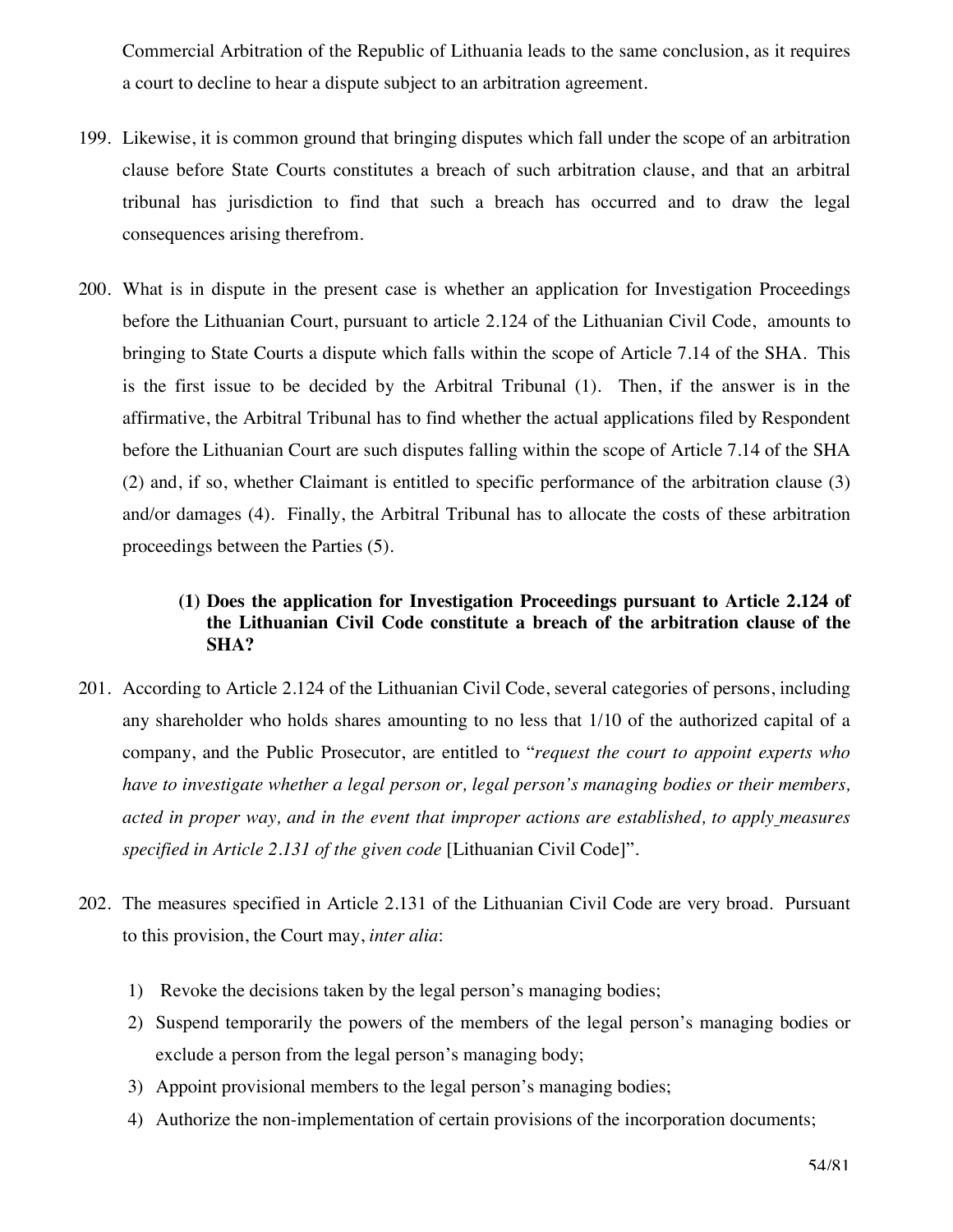- 5) Require the amendment of certain provisions of the incorporation documents;
- 6) Transfer to other persons the legal person's right to vote;
- 7) Require a legal person to perform or not to perform certain actions; and
- 8) Liquidate a legal person and appoint the liquidator.
- 203. At first glance, one might conclude that there is no relation whatsoever between the arbitration clause of the SHA and an application for Investigation Proceedings under Article 2.124 of the Lithuanian Civil Code. The former covers disputes between shareholders. The latter contemplates an action opened to several categories of persons, including (but not limited to) shareholders holding at least 1/10 of the authorized capital, in order to obtain that the company, its managing bodies or their members, be investigated by a court expert, and that appropriate measures be taken by the court in case it concludes that improper actions occurred.
- 204. As pointed out by Professor Mikelénas, an expert proffered by Claimant, "*the aim of the Investigative Proceedings is to grant legal measures to the shareholders of a company in order to allow them to assess whether the company is managed according to the governing principles of the company established by the law, whether there have been a misconduct in the management of the company and whether the company is managed for the benefit of all the shareholders.*" 192 Professor Mikelénas adds that "*there are three possible areas of investigations: actions and activities of the legal person, actions and activities of the management of the legal person and actions and activities of the members of management body of the legal person.*" <sup>193</sup>
- 205. A shareholder who is not part of the management body cannot be investigated, according to Dr. Norkus, an expert proffered by Respondent, a view shared by Professor Mikelénas.<sup>194</sup> Consequently, when an application for Investigation Proceedings under article 2.214 of the Lithuanian Civil Code is made by one shareholder, it is not the actions of other shareholders as such which are to be investigated, but the actions of the company itself, its governing bodies or members of its governing bodies. The actions of a shareholder that is not part of the governing bodies, even if it has the right to appoint members of the governing bodies, cannot by investigated in such proceedings.

<sup>&</sup>lt;sup>192</sup> Prof. Mikelénas' Expert Opinion of December 23, 2011, at n°7 p. 4. . Dr. Norkus, an expert proffered by Respondent expresses a similar opinion at n° 23-24, pp. 8-9 of his expert opinion of February 13, 2012.

<sup>&</sup>lt;sup>193</sup> Prof. Mikelénas, *op. cit.* p. 5. As a matter of fact Prof. Mikelénas points out such similarity of views in his opinion of March 15, 2012, at n° 5 p.4

<sup>&</sup>lt;sup>194</sup> Dr. Norkus, expert opinion of February 13, 2012 at n° 55, p. 19. Prof. Mikelénas, at n° 30, p. 10 of his opinion of March 15, 2012.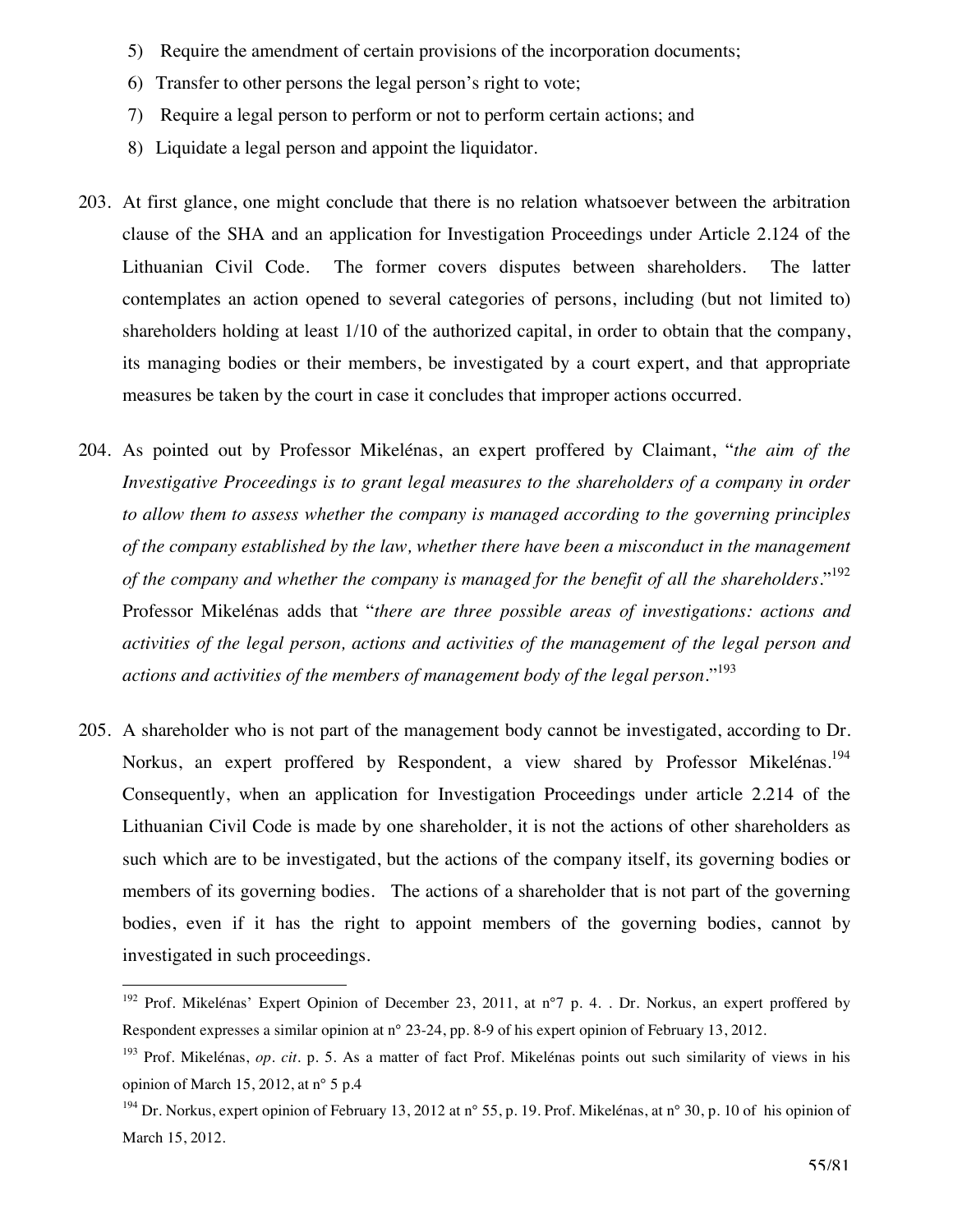- 206. The object of the investigation is not whether the provisions of a shareholders' agreement, if any, have been respected by the other shareholders. The remedies available to the judge are not those afforded in case of contractual breach, pursuant to the law applicable to the shareholders' agreement. The obligations at stake are not those defined by any shareholders' agreement, but the legal fiduciary duty owed by any member of a managing body to a company, including the duty to act fairly, prudently and loyally towards the company. It is noteworthy that there is apparently no fundamental disagreement on that issue between Prof. Mikelénas and Dr. Norkus.<sup>195</sup> The only divergences between the two experts are (i) whether the duty of loyalty could be an arbitrable issue, and (ii) whether the management body of a company should act only in the interest of the company or also in the interest of the shareholders.
- 207. Irrespective of the answer to be given to those disputed questions, it remains that the obligations at stake in the Investigation Proceedings, whatever their scope and their arbitrability, are duties resulting from the law and not defined by a contractual agreement between shareholders.
- 208. To sum up on this point, the applicant to the Investigation Proceedings and the person to be investigated may be shareholders, but the legal relationship involved in the Investigation is not grounded in the shareholders' agreement to which they are parties. To use the terminology rightly used by Counsel for Respondent, the legal relationship at stake in the Investigation Proceedings is on a vertical level (i.e. between a shareholder on the one hand, and the company and/or its officers and managers on the other hand), while the contractual legal relationship in a shareholders' agreement is on a horizontal level (i.e. between shareholders of equal rights).<sup>196</sup>
- 209. On the basis of the above observations, it seems that the application for Investigation Proceedings under Article 2.214 of the Lithuanian Civil Code could never result in the breach of an arbitration clause included in a shareholders' agreement. However, this may be a superficial view, and Claimant submits several contrary arguments in the instant case.
- 210. Claimant first stresses that in this case the arbitration clause is very broad and covers "*Any claim, dispute or contravention in connection with this Agreement, or its breach, validity, effect or termination…*" Thus, there would be a breach of the arbitration clause should it be found that the dispute brought by the Respondent before the Lithuanian Court is "*in connection with*" the SHA.

<sup>&</sup>lt;sup>195</sup> See Dr. Norkus' expert opinion of February 13, 2012 at n° 44-51 and Prof. Mikelénas' expert opinion of March 15, 2012 at n° 26-29, pp.9-10.

<sup>&</sup>lt;sup>196</sup> Transcript, Day 2, 118: 1-5.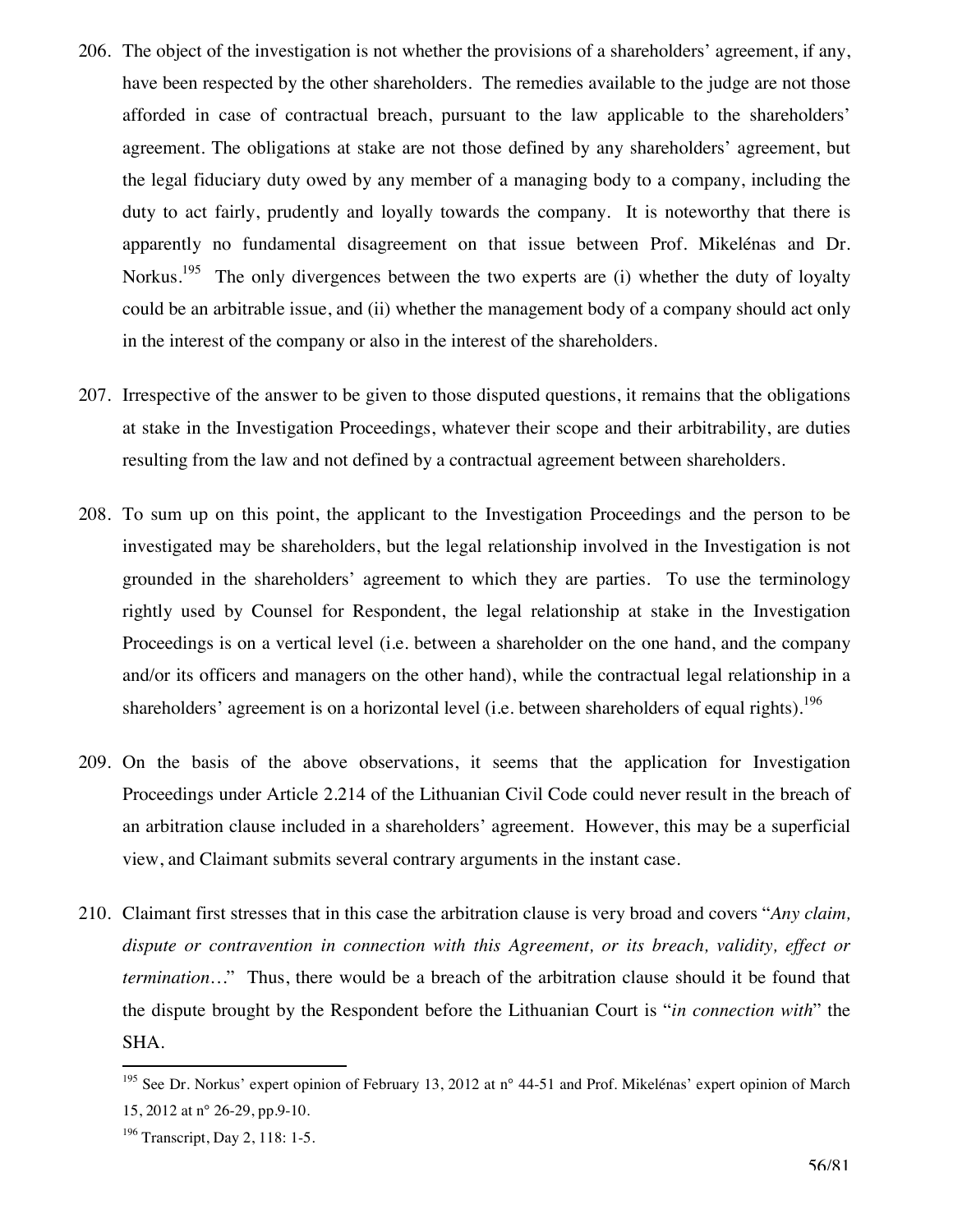- 211. Moreover, Claimant points out that an arbitration agreement must be performed in good faith and a party may not attempt to circumvent it through the artifice of adding non-party entities to a court claim that is, in substance, a dispute falling within the arbitration agreement.<sup>197</sup> Claimant states that Respondent initiated the court proceedings against Gazprom's nominees, rather than Gazprom itself, for the sole purpose of attempting to circumvent the arbitration clause in the SHA.<sup>198</sup> It underscores that Respondent requests the Lithuanian Court to apply measures that are directly regulated by the SHA, such as the removal of the Board members nominated by Gazprom.<sup>199</sup> Claimant alleges that during the negotiation period of the SHA, Respondent never suggested that the arbitration agreement be limited and never reserved the right to submit certain disputes to its domestic courts, including investigative proceedings, as confirmed by Mr. Eidukevicius in his witness statement.<sup>200</sup>
- 212. Under these circumstances, Claimant alleges that it cannot be assumed that the Parties intended to exclude from arbitration the type of dispute currently pending before the Vilnius Court.<sup>201</sup> If there were any doubt in this respect, the principle of interpretation *contra proferentem* finds application to support the Claimant's views, given that the drafters of the SHA were the State Property Fund and its successor, the Ministry of Energy.<sup>202</sup>
- 213. In addition, Claimant submits that the statement in Section 7.8 of the SHA ("*Waiver*") that "*The rights or remedies provided in this Agreement are cumulative and not exclusive of any rights or remedies otherwise provided by law*" can be only viewed as emphasizing the authority of the arbitrators to order all available remedies, whether set out in the SHA or by the applicable law.<sup>203</sup>
- 214. The Arbitral Tribunal finds the above arguments of the Claimant have unequal value. The reference to Section 7.8 of the SHA is of no avail as it begs the question submitted to the Arbitral Tribunal. Although Claimant is right when it stresses that this Section confirms the authority of the arbitrators to order all the remedies available at law, and not only those existing under the SHA, the arbitrators do not have such authority if the application for Investigation Proceedings

 $197$  Claimant's Reply,  $\sqrt{9}$  75.

<sup>&</sup>lt;sup>198</sup> Claimant's Reply, ¶ 77.

<sup>199</sup> Claimant's Reply, ¶ 80; **Exhibit C-141**.

<sup>200</sup> SoC, ¶124 ; Claimant's Reply, ¶ 20 ; Eidukevicius WS, para. 8.

 $201$  SoC,  $125$ .

 $202$  Claimant's Reply,  $\square$  26.

<sup>&</sup>lt;sup>203</sup> Claimant's Reply,  $\P$  26. Respondent draws the opposite conclusion that this Section emphasizes that no waiver of statutory rights, if even possible, was agreed by the parties, in SoD, ¶26.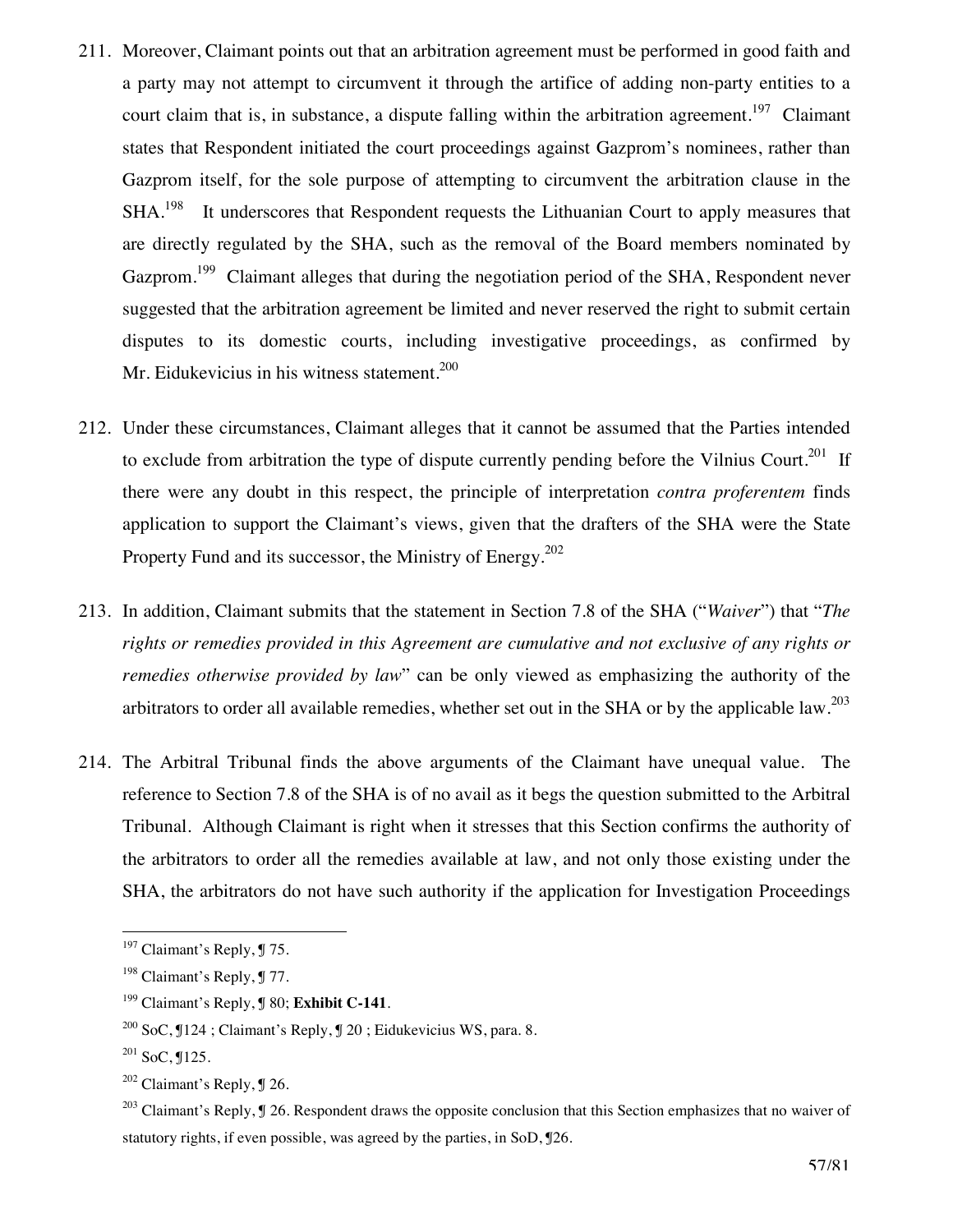does not fall within the scope of the arbitration clause, which is the issue to be decided in these proceedings.

- 215. Likewise, Mr. Eidukevicius' witness statement and the *contra proferentem* principle of interpretation do not help Claimant. Assuming that the parties never had the intent to exclude from the scope of the arbitration clause any type of dispute covered by this clause - an assumption that the Arbitral Tribunal has no difficulty to make in light of the wording of the arbitration clause - the issue whether the application for Investigation Proceedings amounts to such a dispute remains to be decided.
- 216. The Arbitral Tribunal is satisfied that two of Claimant's arguments deserve particular consideration.
- 217. First, it cannot be seriously disputed that the scope of the arbitration clause of the SHA is especially broad. The reference to "*Any claim, dispute or contravention in connection with this Agreement, or its breach, validity, effect or termination…*" is a clear expression of the intent of the Parties that all disputes between them in connection with the SHA are to be resolved by arbitration, be those disputes contractual or non-contractual. The *Ulla Folger*ö case,<sup>204</sup> referred to by Respondent in support of its argument that a non-contractual dispute falls outside of the scope of the arbitration clause, is not relevant to the matters at hand. In that case, the claimant had initiated an action under the Swedish Company Act (personal liability for board members not as shareholder), a legal basis unconnected to the obligations of the shareholders' agreement between the parties, which contained the arbitration clause. Moreover, Ms. Folgero was allowed to pursue her court action because her claims pertained to fraudulent acts that occurred prior to the entry into force of the relevant shareholders' agreement. For this reason, her claims were not covered by the arbitration clause contained in the shareholders' agreement.
- 218. Second, the Arbitral Tribunal is also satisfied that good faith does not allow a party to an arbitration agreement to resort to legal artifice in order to circumvent it and submit to a State Court a dispute the substance of which falls within the scope of the arbitration clause. Good faith is not foreign to Swedish law and there is authority to the effect that "*a party which enters*

 $\overline{a}$ <sup>204</sup> **Exhibit C-114** or **R-25**.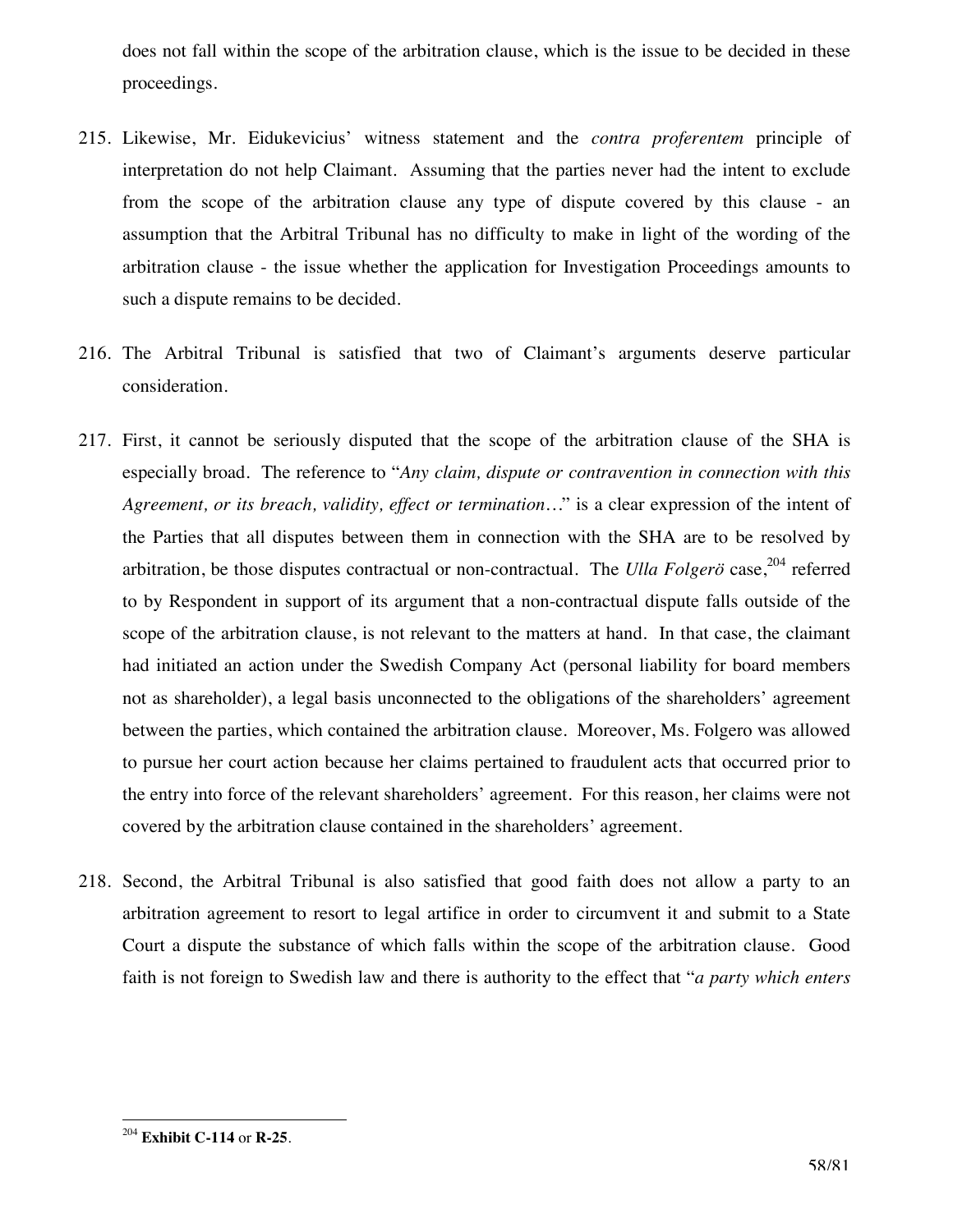into an arbitration agreement should have a far-reaching duty to act loyally with the contents of *the agreement.*" 205

- 219. Reference to good faith in this case leads the Arbitral Tribunal to find that when a shareholder signs an arbitration agreement included in a shareholders' agreement, it undertakes to resort to arbitration to resolve all the disputes between the shareholders relating to or, as pointed out in the arbitration clause at issue in this arbitration, "*in connection"* with the shareholders' agreement. As a consequence, a shareholder using the Investigation Proceedings against another shareholder to enforce its rights under the shareholders' agreement would breach its obligation to perform the arbitration clause in good faith.
- 220. However, this does not mean that, by entering into the arbitration clause, the parties to the SHA undertook not to resort to Investigation Proceedings, pursuant to Article 1.124 of the Lithuanian Civil Code, as the Claimant seems to imply. For an application for Investigation Proceedings to constitute a breach of the arbitration clause, two cumulative conditions must be met.
- 221. The first is that the petitioner requests a relief that could modify the SHA or affect the rights of the shareholders under the SHA, which is the realm of the arbitration clause. The second is that the party requesting the Investigation could have obtained in arbitral proceedings, pursuant to the arbitration clause of the SHA, the relief it is seeking through the Investigation. If it could not so obtain through arbitration proceedings the relief it pursues in the Investigation Proceedings, it cannot be the case that the Investigation circumvents the arbitration clause agreed upon by the shareholders.
- 222. In order for the Tribunal to make a determination in this respect, the substance of the dispute submitted before the Lithuanian Court has to be taken into consideration, as suggested by Claimant. However, contrary to Claimant's view, the Tribunal considers that the identity of the parties may not be ignored or conflated, although the Respondent's reference to the SWEMAB case, in support of its contention that an arbitration agreement did not cover disputes with third parties, is misplaced.<sup>206</sup> The question is not whether arbitration may be brought against third parties, but whether requesting the investigation of third parties will necessarily jeopardize the rights of other shareholders under the SHA.

<sup>205</sup> Lindskog, Skijeforfarande. En Kommentar, 2006, p. 127 (**Exhibit C-122**). Although it is not applicable to this case, it is worth recalling that article 1.5 (1) of the Lithuanian Civil Code requires the parties to perform their duties according to the principles of justice, reasonableness and good faith (**Exhibit C-110**).

<sup>206</sup> Respondent's Rejoinder, ¶ 32.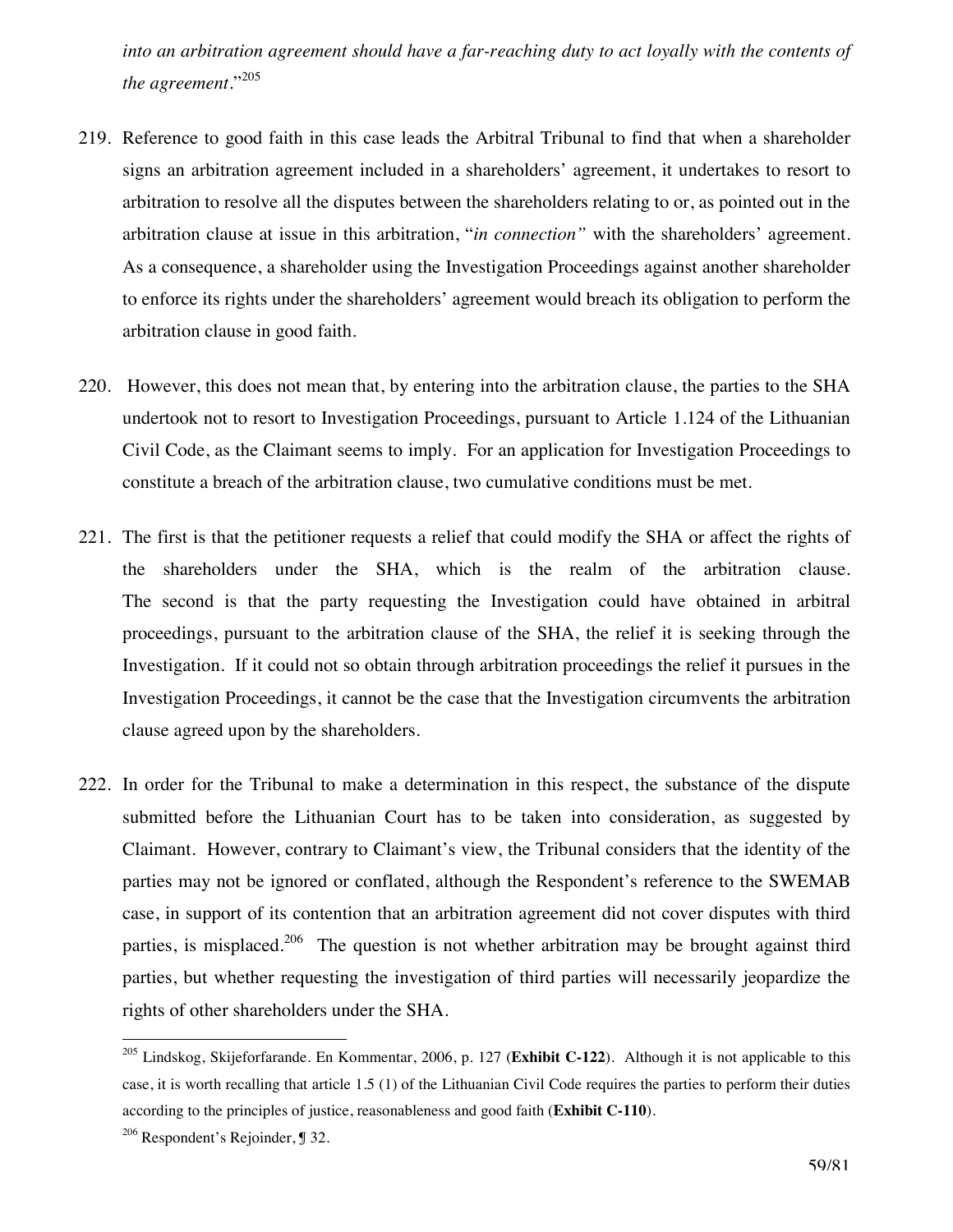- 223. Respondent's argument with respect to the alleged exclusive jurisdiction of the Lithuanian courts to decide on Investigation Proceedings is not relevant to the present case. Indeed, if a request is within the exclusive jurisdiction of the Lithuanian courts, filing such request does not circumvent the arbitration clause, because the remedies sought could not be obtained through arbitration. The issue that the Tribunal has to consider is that of remedies requested before the State court that are obtainable through arbitration. *Mutatis mutandis,* the same observation applies to the Parties' discussion relating to the arbitrability of the issues in front of the Lithuanian Court and to the public interest involved therein.
- 224. On the above basis, the Arbitral Tribunal is satisfied that an application before the Lithuanian courts for investigation pursuant to article 2.124 of the Lithuanian Civil Code may in principle, under the two aforementioned conditions, amount to bringing to Lithuanian State Court a dispute which falls within the scope of Article 7.14 of the SHA, and therefore constitutes a breach thereof. Consequently, the Arbitral Tribunal must decide whether such was the case for the actual applications filed by Respondent.

## **(2) Did the applications filed by Respondent breach the arbitration clause of the SHA?**

- 225. Respondent alleges that the remedies requested before the Lithuanian State Court are directed solely towards Lietuvos Dujos, two of its managing members and its CEO, and that none of the remedies would affect the SHA. This is contested by Gazprom. The Tribunal therefore has to analyze whether any of the remedies requested by Respondent before the Lithuanian Court could affect the shareholders' rights and obligations under the SHA, and whether such remedies could have been obtained by resorting to arbitration pursuant to the SHA.
- 226. As stated above, on March 25, 2011, Respondent filed its Initial Claim<sup>207</sup> before a Lithuanian Court requesting appointment of experts to investigate whether the members of the Company's governing bodies and the Company's CEO acted appropriately and, if the Court concludes that they acted inappropriately, to apply certain measures provided under Article 2.31 of the Lithuanian Civil Code.
- 227. Subsequently, on December 9, 2011, Respondent filed its Revised Claim, whereby it reformulated its request for relief submitted in the Initial Claim, alleging that there was a risk that some of the sanctions specified therein, by the time the judgment entered into force, might

<sup>207</sup> See **Exhibit C-14,** Respondent's Initial Claim, dated March 25, 2011.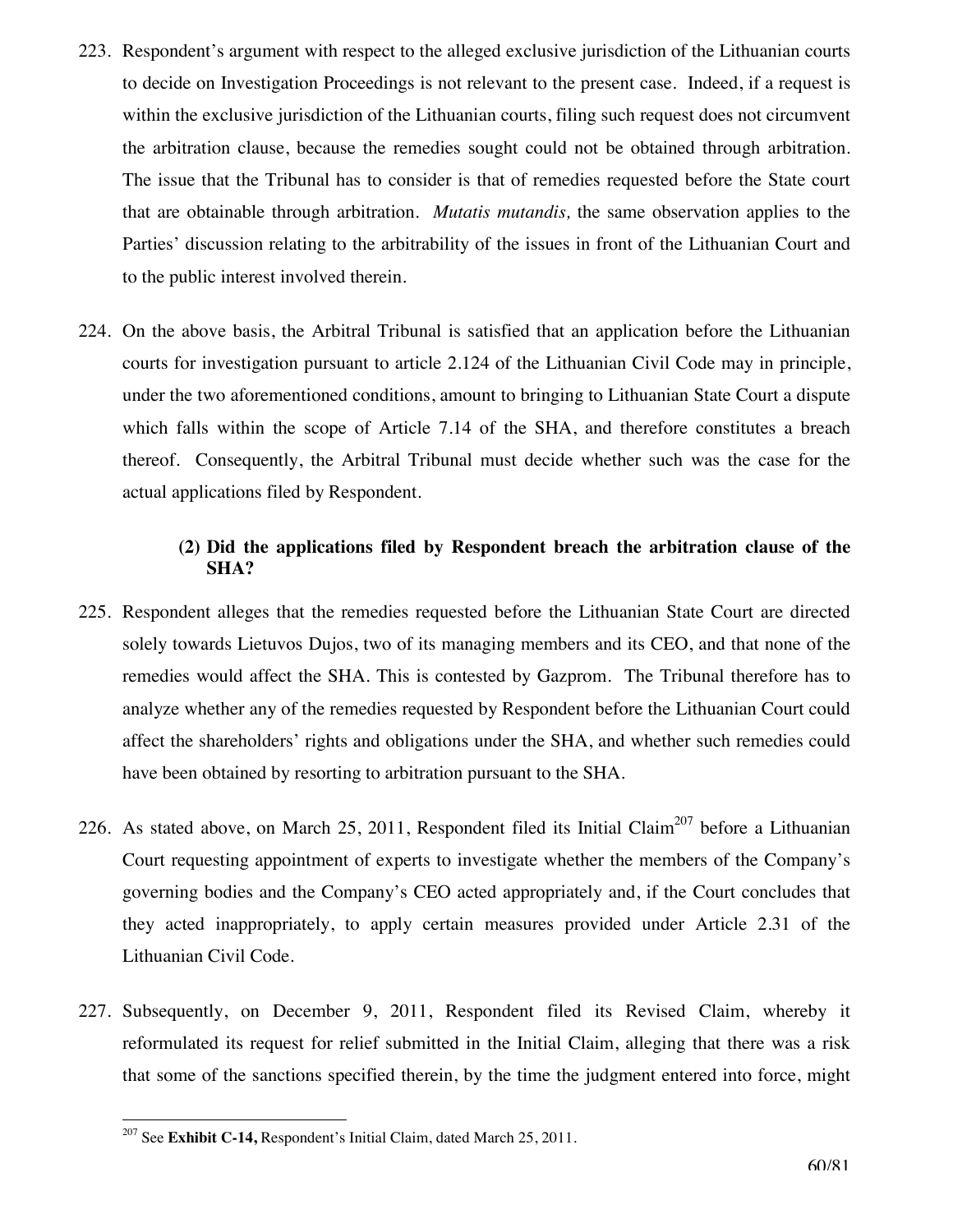be inapplicable due to a change of circumstances. For instance, the term of office of the members of the governing bodies of the Company will expire in 2013. In light of this, Respondent "*without changing its position regarding the merits of the claim, without abandoning or narrowing the requests raised* [in the Initial Claim]*, for the sake of economy and expedition of the process, reformulates and simplifies the proposal presented in the* [Initial] *Claim regarding the sanctions, at this point in time specifying exclusively such sanction that may be implemented independently of the time the judgement enters into force*".<sup>208</sup>

228. The Tribunal therefore first analyses below the relief sought by Respondent in the Initial Claim, comparing it to the provisions of the SHA, in order to determine whether such relief, if granted, would necessarily jeopardize rights and obligations under the SHA, and whether it was available through arbitration proceedings (i). This will be followed by the same analysis with respect to the Revised Claim (ii).

## (i) Initial Claim vs. Arbitration Clause

229. The remedies requested by the Ministry in its Initial Claim before the Lithuanian Court are as follows:

## "[…] *Plaintiff hereby is requesting the Court:*

- *1. To initiate the investigation of the activity of AB Lietuvos Dujos (identification number 120059523, the address of the registered office: Aguonu St. 24, Vilnius), and, if it will be proved that the activity of AB Lietuvos Dujos and / or the members of its governing bodies Valery Golubev, the date of birth: 14 June 1952, Kirill Seleznev, the date of birth: 23 April 1974, and / or Viktoras Valentukevičius, personal identification number 35410170018, is inappropriate:* 
	- *1.1. To dismiss the aforementioned persons from their positions in the governing bodies of AB Lietuvos Dujos – to dismiss Valery Golubev, the date of birth: 14 June 1952, from the position in the Company's Board, to dismiss Kirill Seleznev, the date of birth: 23 April 1974, from the position in the Company's Board, and to dismiss Viktoras Valentukevičius, personal identification number: 35410170018, from the position of the Company's CEO;*
	- *1.2. Prior to the first meeting of the Company's Board which would be attended by the new members of the Board elected by the general meeting of AB Lietuvos Dujos instead of the Members of the Board dismissed by the Court, to temporarily appoint the person nominated by the Plaintiff, whose candidature will be presented to the Court prior to proceeding with the consideration of the case per se, to the position of the Company's CEO;*

 $\overline{a}$ <sup>208</sup> **Exhibit C-52,** p. 18.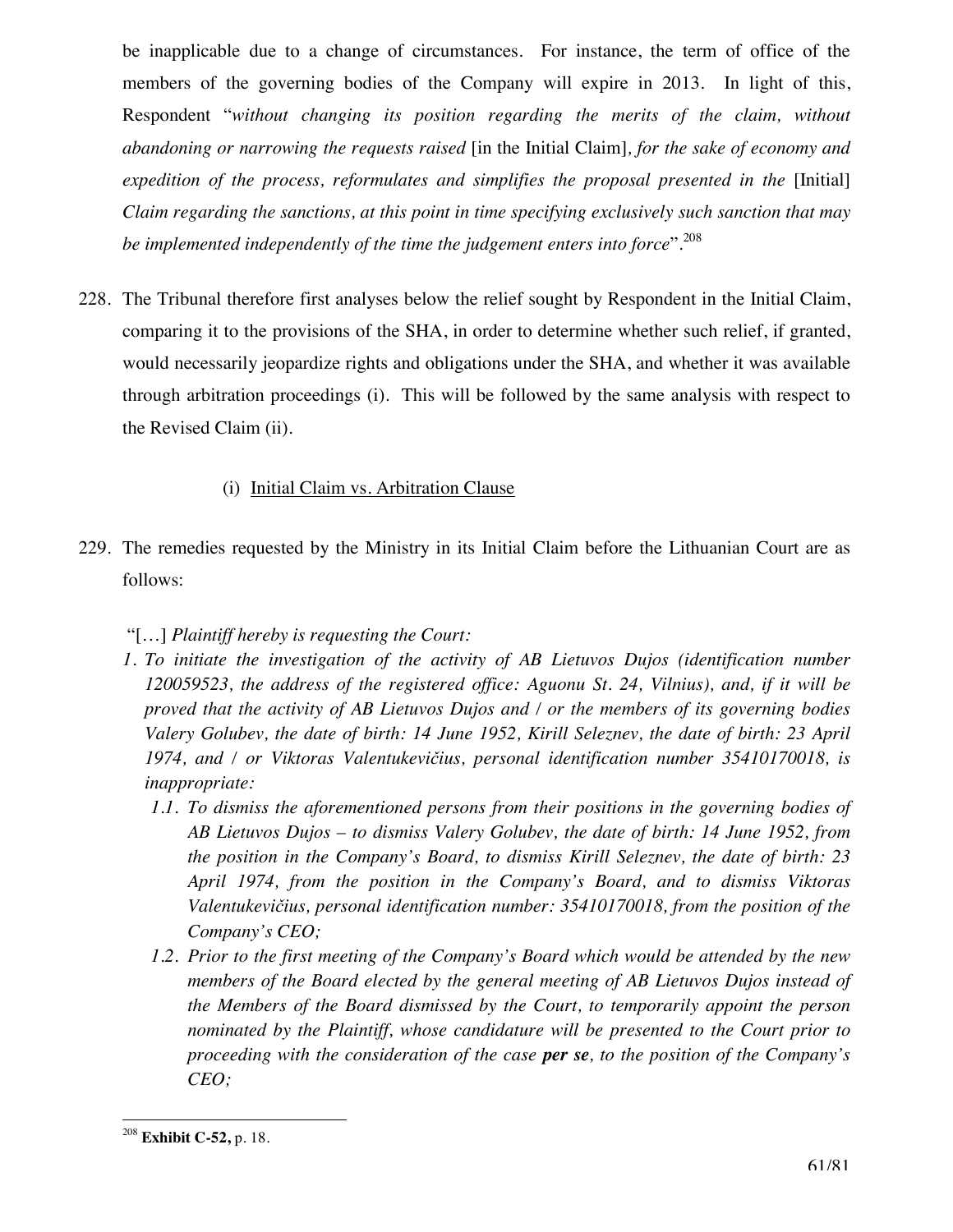- *1.3. To obligate AB Lietuvos Dujos, no later than within 1 (one) month of the date of validation of the Court judgement, to initiate negotiations with OAO Gazprom on setting a fair and correct price for the purchase of natural gas and, no later than within 3 (three) months of the date of validation of the Court judgement, to submit to the Board of AB Lietuvos Dujos for approval the new terms on the purchase of natural gas from OAO Gazprom agreed upon through negotiations;*
- *1.4. To obligate AB Lietuvos Dujos to announce in its annual report information about:*

*1.4.1. The revenue received by AB Lietuvos Dujos from the natural gas transit activity; 1.4.2. The expenses connected with the natural gas transit activity, which are borne by AB Lietuvos Dujos;* 

*1.4.3. The investments connected with the natural gas transit activity, which are implemented by AB Lietuvos Dujos;* 

*1.4.4. The tariff of gas transit services applied for the reporting period, indicating the methodology (formula) for the calculation of this tariff and all component elements;* 

*1.4.5. The price for the purchase of natural gas, which was paid by AB Lietuvos Dujos for the reporting period, indicating the methodology (formula) for the calculation of this price and all component elements;* 

*1.5. To obligate AB Lietuvos Dujos to secure that negotiations on the terms of purchase of natural gas and the terms of rendering the natural gas transit service:* 

*1.5.1. Would be conducted in good faith, aiming at the best terms of supply and the least supply price and the highest transit service price;*

*1.5.2. Would be conducted after duly preparing for these negotiations and, prior to negotiations, analyzing in detail what arguments may be used by the representatives of AB Lietuvos Dujos during negotiations;* 

*1.6. To obligate AB Lietuvos Dujos to establish the procedure for the adoption of resolutions which would secure that the terms of purchase of natural gas and the terms of rendering the natural gas transit service agreed upon through fair negotiations are to be adopted by the resolution of the Board of AB Lietuvos Dujos no later than on 30 November of each year and that to adopt these terms the Company's Board must be provided with the following information and documents:* 

*1.6.1. Indicating which actions were carried out by the representatives of AB Lietuvos Dujos during negotiations on the terms of purchase of natural gas and the terms of rendering the transit service, what arguments were prepared for negotiations;* 

*1.6.2. Indicating why the terms of purchase of natural gas and the terms of rendering the transit service presented for adoption should be considered as the best possible terms for AB Lietuvos Dujos that could be achieved through negotiations;* 

*1.6.3. The written confirmation of the CEO of AB Lietuvos Dujos that the terms that are being submitted for approval have been set through fair negotiations and that the terms that are being submitted for approval are in line with the market conditions taking into*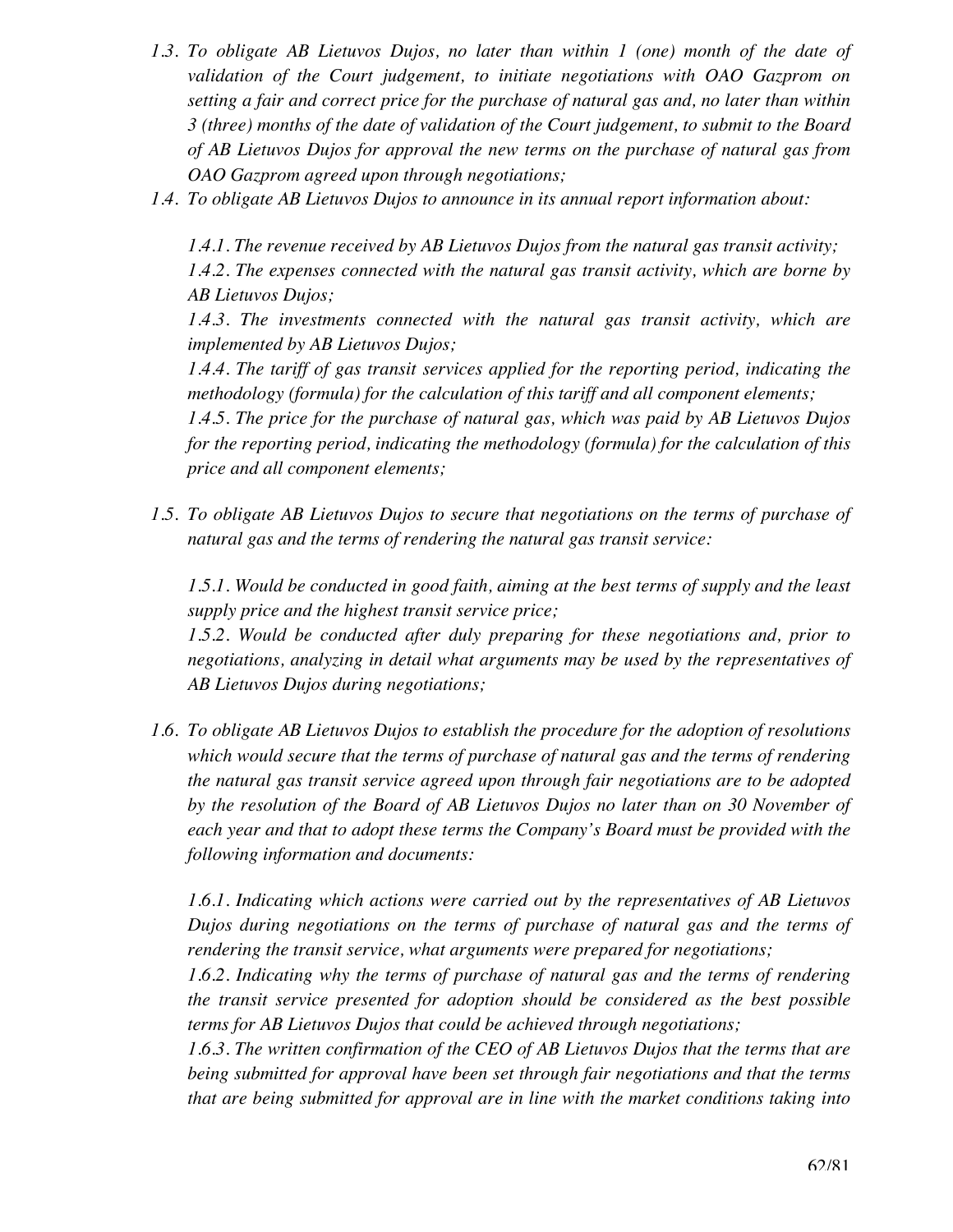*account the volumes of gas transported by transit and the possibilities of replaceability of services of AB Lietuvos Dujos;* 

- *1.7. To obligate AB Lietuvos Dujos to draw up and adopt effective rules for avoiding the conflict of interests that would be in line with the international practice. […]*" 209
- 230. Claimant states that the Ministry's requests under points 1.1 and 1.2 above relate to the dismissal of members of the Company's Board and the appointment of a person to be nominated by the Ministry of Energy as the Company's General Manager. It then alleges that the appointment and dismissal of the members of the Board is specifically governed by Section 4.3 of the SHA, and that the Ministry's requests before the Lithuanian Court are an attempt to circumvent the arbitration clause.<sup>210</sup> Respondent contends, *inter alia*, that the Investigation Proceedings does not fall within the scope of the arbitration clause, as it involves different parties and a different legal relationship from that specified in the SHA.
- 231. Section 4.3 of the SHA, termed "*Election of managing bodies*", establishes, among other things, the composition of the managing bodies of the Company and the election of their members (Section 4.3(4)).211 In addition, Section 4.3(5) provides that "*Any Party may propose that any member of the Board nominated by such Party be removed with or without cause at any time, and the Parties agree to vote at the nearest General Meeting of Shareholders for the removal and replacement of such member of the Board with another member of the Board nominated by the removing Party.* […]". However, the Tribunal notes that there is no provision for the removal of the members of the Board nominated by any party other than the party having nominated such member, whatever the reason for such removal.

 $\overline{a}$ <sup>209</sup> **Exhibit C-14**, pp. 19-21.

 $210$  SoC, ¶ 142.

<sup>211</sup> Section 4.3(4) of the SHA reads as follows: "*Pursuant to the Articles of Association of the Company, the Company's Board shall consist of 5 members. In this regard the Parties agree that 2 (two) members of the Company's Board shall always be elected from the candidates nominated by the Strategic Investor* [Ruhrgas], *1 (one) member of the Company's Board – from the candidates nominated by the VTF* [State Property Fund, succeeded by the Ministry], and 2 (two) – from the candidates nominated by the Supplier [Gazprom]. The Parties *agree to cast their votes at the General Meeting of Shareholders in such a manner that the provisions of section 4.3 thereof is* [sic] *fulfilled. For the purpose of paragraph 4 of this section 4.3, the Shareholders agree that when electing members of the Board, the Parties shall distribute their votes at the General Meeting of Shareholders for each of the candidates nominated by the Party under paragraph 4 of this section 4.3. The Chairman of the Board shall be elected for a period of 2 (two) years. The nomination right shall alternate between the Strategic Investor and the Supplier. Each Party shall procure that the Board member nominated by it shall vote for the election of the chairman of the Board nominated in accordance with the preceding sentence*."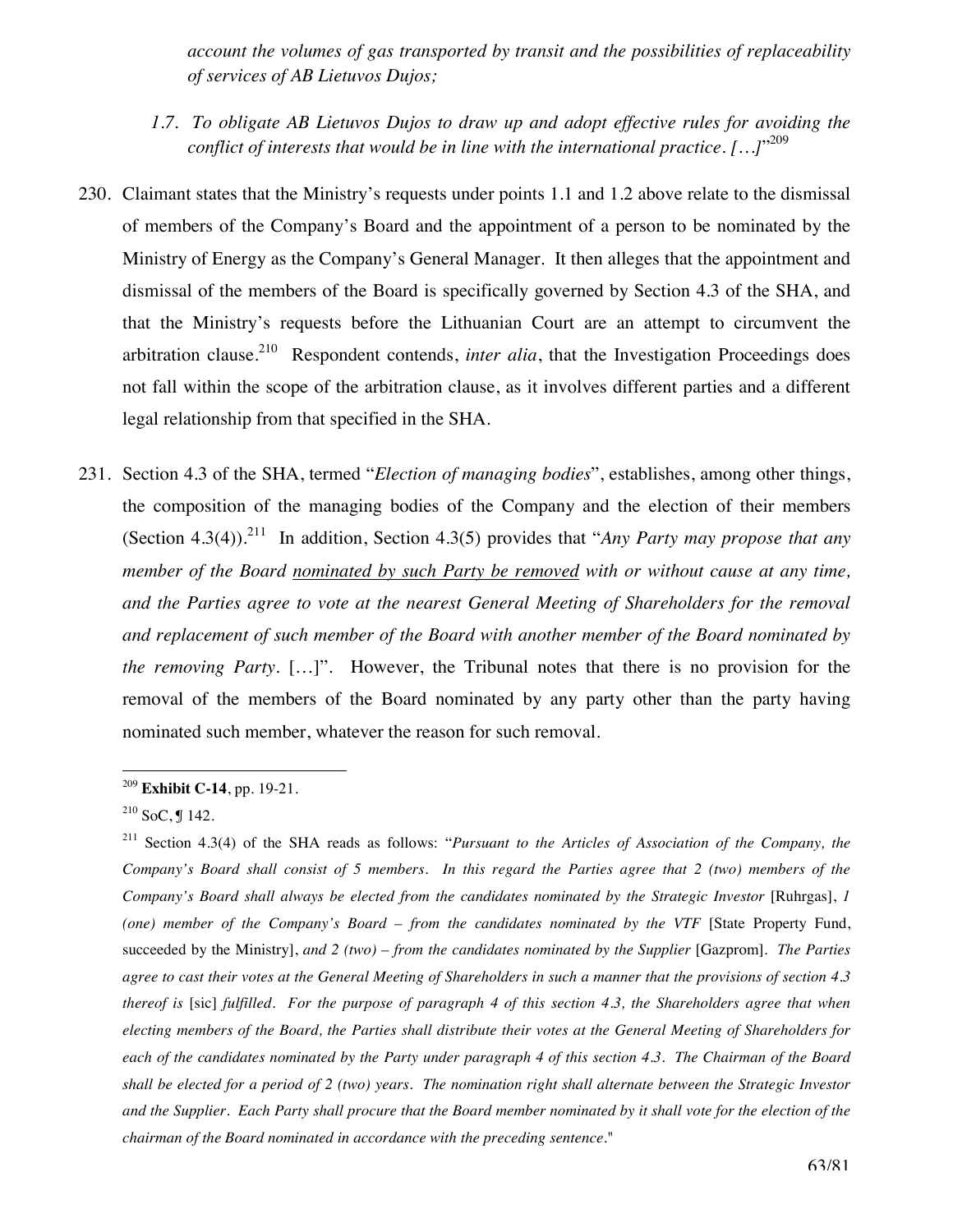- 232. The Tribunal finds that, if the Lithuanian Court considers that the members of the Company's Board acted inappropriately towards the Company, the removal of such members would not jeopardize the rights and obligations agreed in the SHA. Particularly, Section 3.5 of the SHA provides that "*The parties will put all their efforts to ensure that their nominees elected to the Board of the Company will vote in order to achieve objectives established by this Agreement and Share Sale and Purchase Agreements and provisions of privatization of the Company established by the Government of the Republic of Lithuania*." Consequently, should the Lithuanian Court conclude that the members of the Board were exercising their functions inappropriately, Gazprom could even be in breach of the SHA if it tried to prevent their removal, having as it does an obligation to put all its efforts to ensure that its nominees will vote towards achieving the objectives of the SHA. In addition, should its nominees be in breach of their fiduciary duties towards the Company, no provision of the SHA would protect the other shareholders, let alone the Company.
- 233. The Tribunal also notes that Respondent requests the Lithuanian Court that, in case it determines that the Company's CEO be removed, "*to temporarily appoint the person nominated by the Plaintiff* [the Ministry]*, whose candidature will be presented to the Court prior to proceeding with the consideration of the case per se, to the position of the Company's CEO;*" (emphasis added)*.* Again, the Tribunal finds that granting such a request would not interfere with the rights and obligations established in the SHA, as any necessary temporary appointment of a successor to the removed CEO is an emergency measure which is a natural consequence of the Court's decision to remove the CEO.
- 234. The Tribunal now turns to point 1.3 of Respondent's Initial Claim, requesting the Lithuanian Court to order the Company to initiate negotiations with Gazprom "*on setting a fair and correct price for the purchase of natural gas and, no later than within 3 (three) months of the date of validation of the Court judgement, to submit to the Board of AB Lietuvos Dujos for approval the new terms on the purchase of natural gas from OAO Gazprom agreed upon through negotiations*;".
- 235. It is Claimant's position that the negotiation of agreements between the Company and Gazprom is governed by the SHA, and therefore covered by its arbitration clause. It points out that, in particular, Section 6.1 (1.8) of the SHA requires that the Company's Board, when deciding on the approval of a gas supply contract, take into consideration the terms and conditions of those contracts "*such as price, volume, duration, flexibility and reliability*".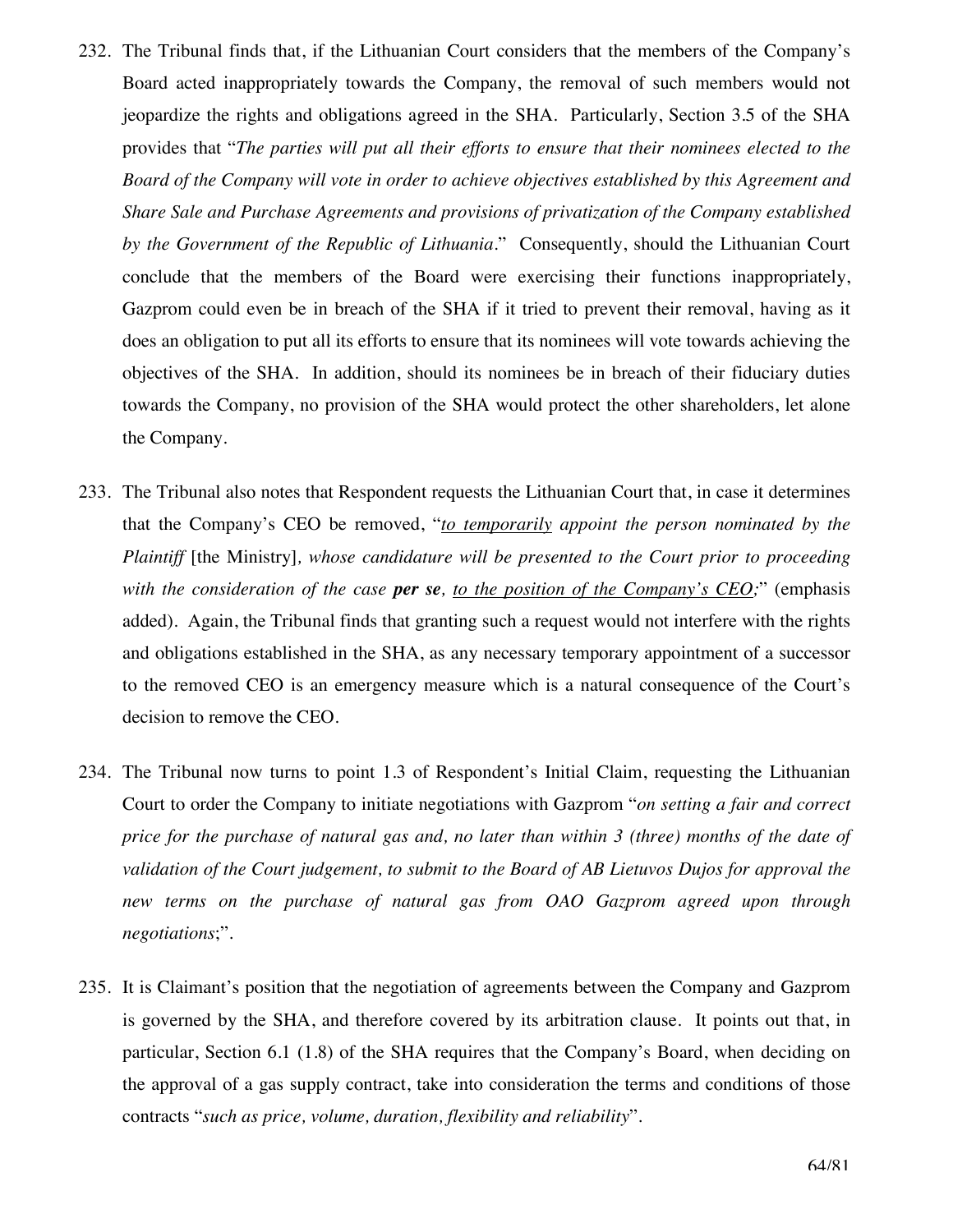#### "*Section 6. THE COMPANY'S BUSINESS*

*1. Except as the Parties may otherwise agree in writing or save as otherwise herein provided, the Parties shall seek to ensure, and shall procure that the Company seeks to ensure the following*: […]

*1.8*. *the Company shall treat the Parties on an equal basis. All agreements and transactions between the Company and the Parties or any of the Parties shall be at any time made on arm's length terms and conditions and subject to the Board approval; in the event of the existence of several options for gas purchase by the Company, the Board, when making such decision on such options, shall choose and approve the options which, judging by its terms and conditions, such as price, volume, duration, flexibility and reliability, is most favourable to the Company and its customers;*" (emphasis added)

- 237. The Tribunal finds that the procedure for the negotiation of agreements to be entered into between the Company and a party to the SHA (i.e. the Ministry, Gazprom or Ruhrgas) is governed by the SHA. As a consequence, a decision from the Lithuanian Court ordering the renegotiation of such agreement would affect the rights of the Parties to the SHA to have the disputes "*in connection with*" the SHA settled by arbitration. Therefore the Tribunal finds that Respondent cannot resort to State Courts to order the Company to renegotiate the terms agreed with Gazprom on the purchase of natural gas. If Respondent believes that, in breach of the fiduciary duties of the Company's members of the Board (nominated by Gazprom), the contract concluded between the Company and Gazprom was not entered into in the Company's best interests, it has to bring this matter to an arbitral tribunal constituted in accordance with the arbitration clause of the SHA. The Company, which is not a signatory to the SHA, would not have to be a party to such arbitration, as its three main shareholders (all parties to the SHA) can define the interests of the Company.
- 238. As for Respondent's claim under point 1.4 of its Initial Claim, it refers to Respondent's request to the Lithuanian Court "*to obligate AB Lietuvos Dujos to announce in its annual report information about: 1.4.1. The revenue received by AB Lietuvos Dujos from the natural gas transit activity; 1.4.2. The expenses connected with the natural gas transit activity, which are borne by AB Lietuvos Dujos; 1.4.3. The investments connected with the natural gas transit activity, which are implemented by AB Lietuvos Dujos; 1.4.4. The tariff of gas transit services*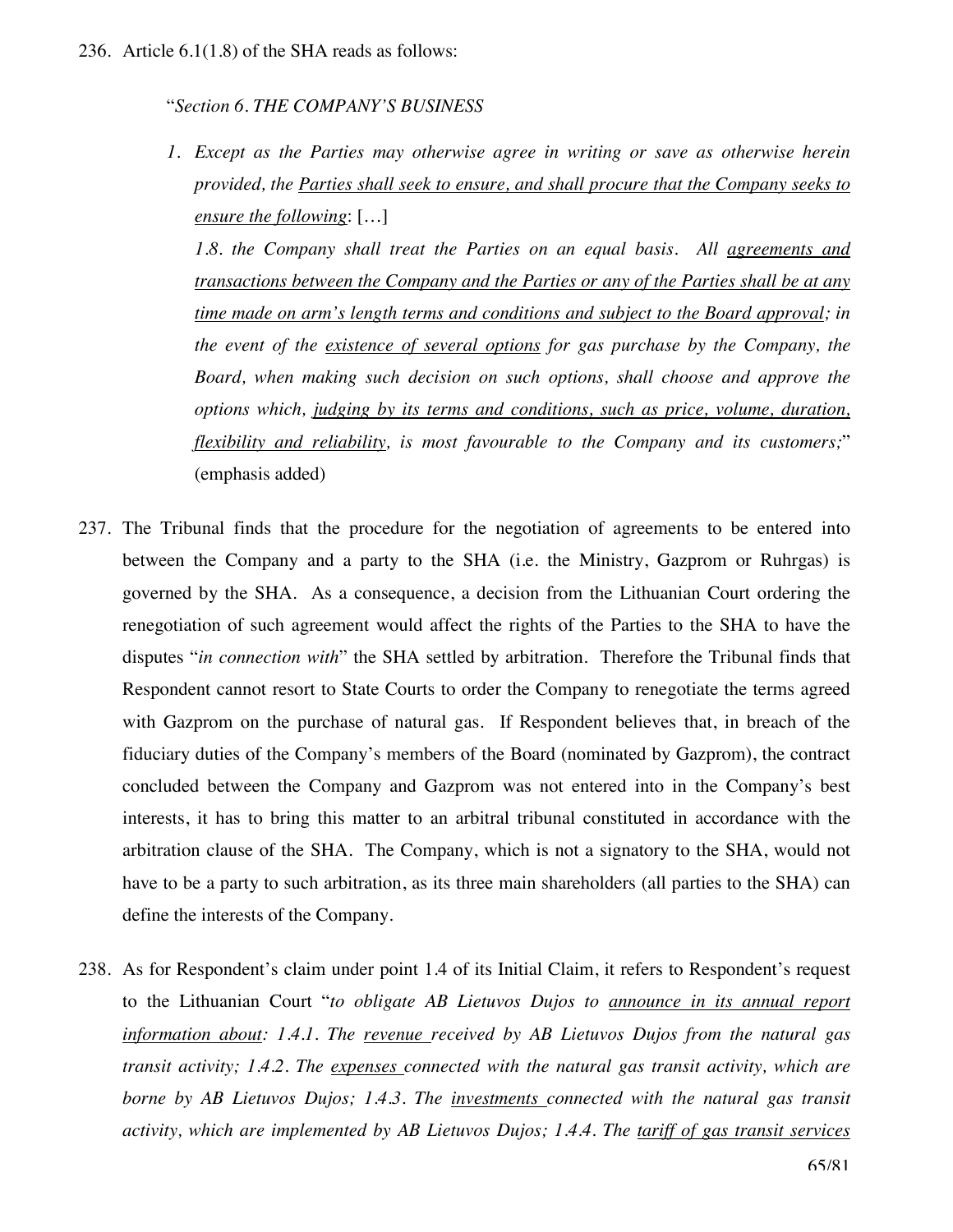*applied for the reporting period, indicating the methodology (formula) for the calculation of this tariff and all component elements; 1.4.5. The price for the purchase of natural gas, which was paid by AB Lietuvos Dujos for the reporting period, indicating the methodology (formula) for the calculation of this price and all component elements;*" (emphasis added)

- 239. The Tribunal finds that Respondent's request above, regarding the information that the Company's annual report should contain, is not governed by the SHA, and therefore is not covered by its arbitration clause.
- 240. As for Respondent's claims under points 1.5 and 1.6 of its Initial Claim, they refer to the requests to the Lithuanian Court to *"*[1.5] *obligate AB Lietuvos Dujos to secure that negotiations on the terms of purchase of natural gas and the terms of rendering the natural gas transit service: 1.5.1. Would be conducted in good faith, aiming at the best terms of supply and the least supply price and the highest transit service price; 1.5.2. Would be conducted after duly preparing for these negotiations and, prior to negotiations, analyzing in detail what arguments may be used by the representatives of AB Lietuvos Dujos during negotiations;"* and *"*[1.6] *To obligate AB Lietuvos Dujos to establish the procedure for the adoption of resolutions which would secure that the terms of purchase of natural gas and the terms of rendering the natural gas transit service agreed upon through fair negotiations are to be adopted by the resolution of the Board of AB Lietuvos Dujos no later than on 30 November of each year and that to adopt these terms the Company's Board must be provided with the following information and documents:* […]" (emphasis added)
- 241. The Tribunal finds that both of the above-mentioned requests relate to the procedure to be put in place for the purposes of gas purchase and gas transit negotiations and the procedure for their approval by the Company's management bodies, and that these issues are governed by Sections 4.3 and 6 of the SHA. Any modification to such provisions by a State Court would result in an amendment to the SHA at the initiative of the Ministry, through its domestic courts, and a circumvention of the arbitration clause, since the same result could be obtained through arbitration under the SHA.
- 242. For the above reasons, the Tribunal finds that Respondent cannot request State courts to require the Company to establish new rules related to the procedure to be put in place for the purposes of gas purchase and transit negotiations, and the manner in which they should be approved by the Company's management bodies, as indicated in Respondent's requests 1.5 and 1.6 above.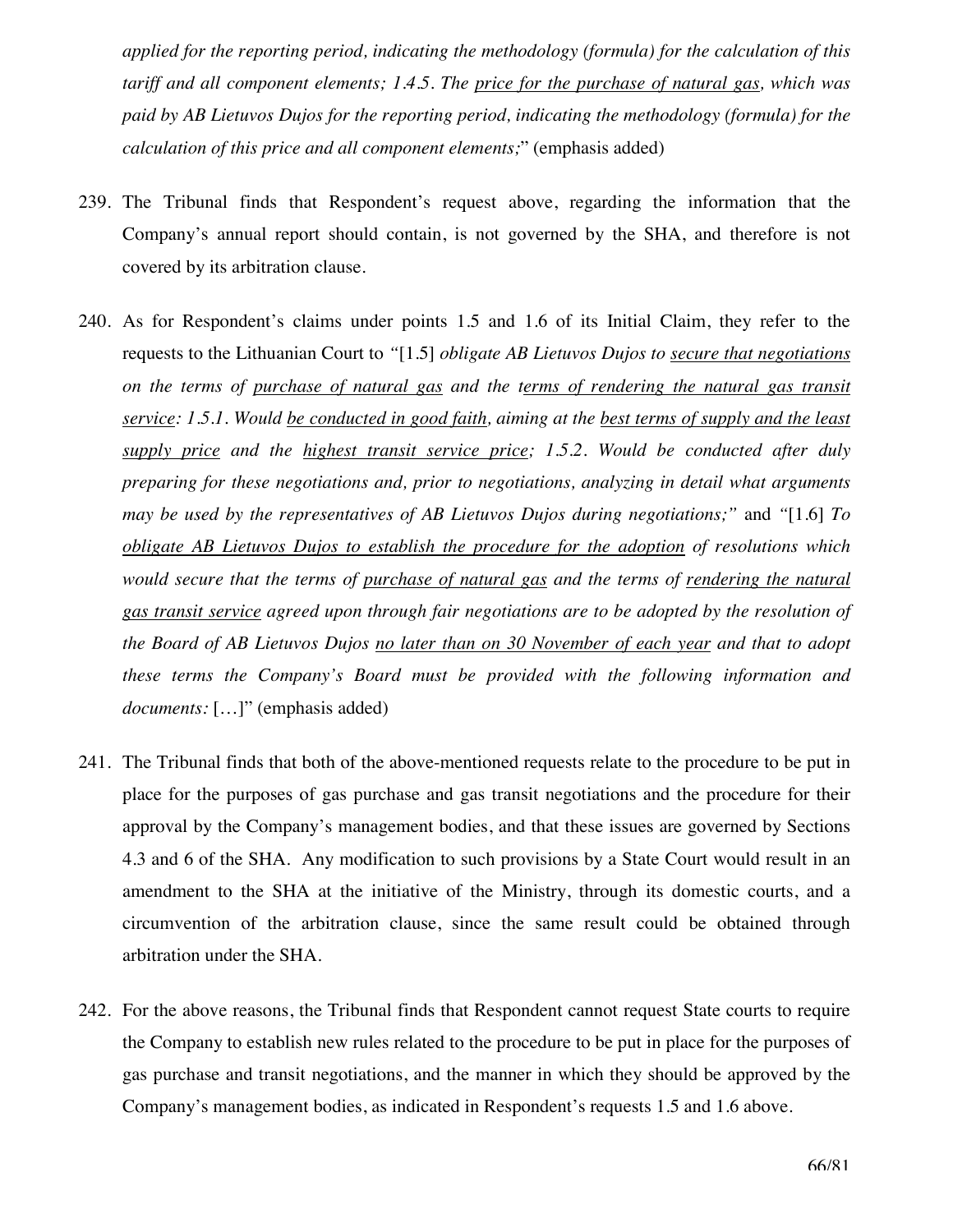- 243. As for Respondent's claim under point 1.7 of its Initial Claim, it refers to the request to the Lithuanian Court to "*obligate AB Lietuvos Dujos to draw up and adopt effective rules for avoiding the conflict of interests that would be in line with the international practice.* […]".
- 244. The Tribunal finds that Respondent cannot be prevented from requesting the Lithuanian Court to require the Company to adopt rules for avoiding conflicts of interests in line with international practice, provided that such new rules do not jeopardize the rights and obligations established in the SHA. This would only be the case if the rules are found to be in breach of Lithuanian law.
- 245. The Tribunal now turns to the analysis of Respondent's Revised Claim.

## (ii) Revised Claim vs. Arbitration Clause

- 246. By way of reminder, on December 9, 2011, Respondent filed its Revised Claim before the Lithuanian Court. In the Revised Claim, Respondent reformulated its request for relief, as it alleged that some of the sanctions specified in the Initial Claim might turn out to be inapplicable due to a change of circumstances by the time the judgment enters into force.
- 247. The remedies suggested by the Ministry in its Revised Claim read as follows:

"1. *To initiate an investigation of the activity of AB Lietuvos Dujos (identification number 120059523, head office address: Aguonu St. 24, Vilnius), and should the activity of AB Lietuvos Dujos and / or the members of its Governing Bodies Valery Golubev born on 14 June 1952, Kirill Seleznev born on 23 April 1974, and / or Viktoras Valentukevičius, personal identification number 35410170018, be proved to be inappropriate:*

*1.1 to obligate AB Lietuvos Dujos no later than within 1 (one) month of the date the Court judgment enters into force to initiate negotiations with OAO Gazprom on setting a fair and correct price for the purchase of natural gas and, no later than within 3 (three) months of the date the Court judgment enters into force, to submit newly negotiated terms of the purchase of natural gas from OAO Gazprom to the Board of AB Lietuvos Dujos for its approval;* 

*1.2 to obligate AB Lietuvos Dujos to announce in its annual report information on the following :* 

*1.2.1 the revenue received by AB Lietuvos Dujos from natural gas transit activity;* 

*1.2.2 the expenses related to natural gas transit activity, which are borne by AB Lietuvos Dujos;* 

*1.2.3 the investments connected with natural gas transit activity, which are implemented by AB Lietuvos Dujos;* 

*1.2.4 the tariff of gas transit services applied for the reporting period, indicating the methodology (formula) for the calculation of this tariff and all constituent parts;*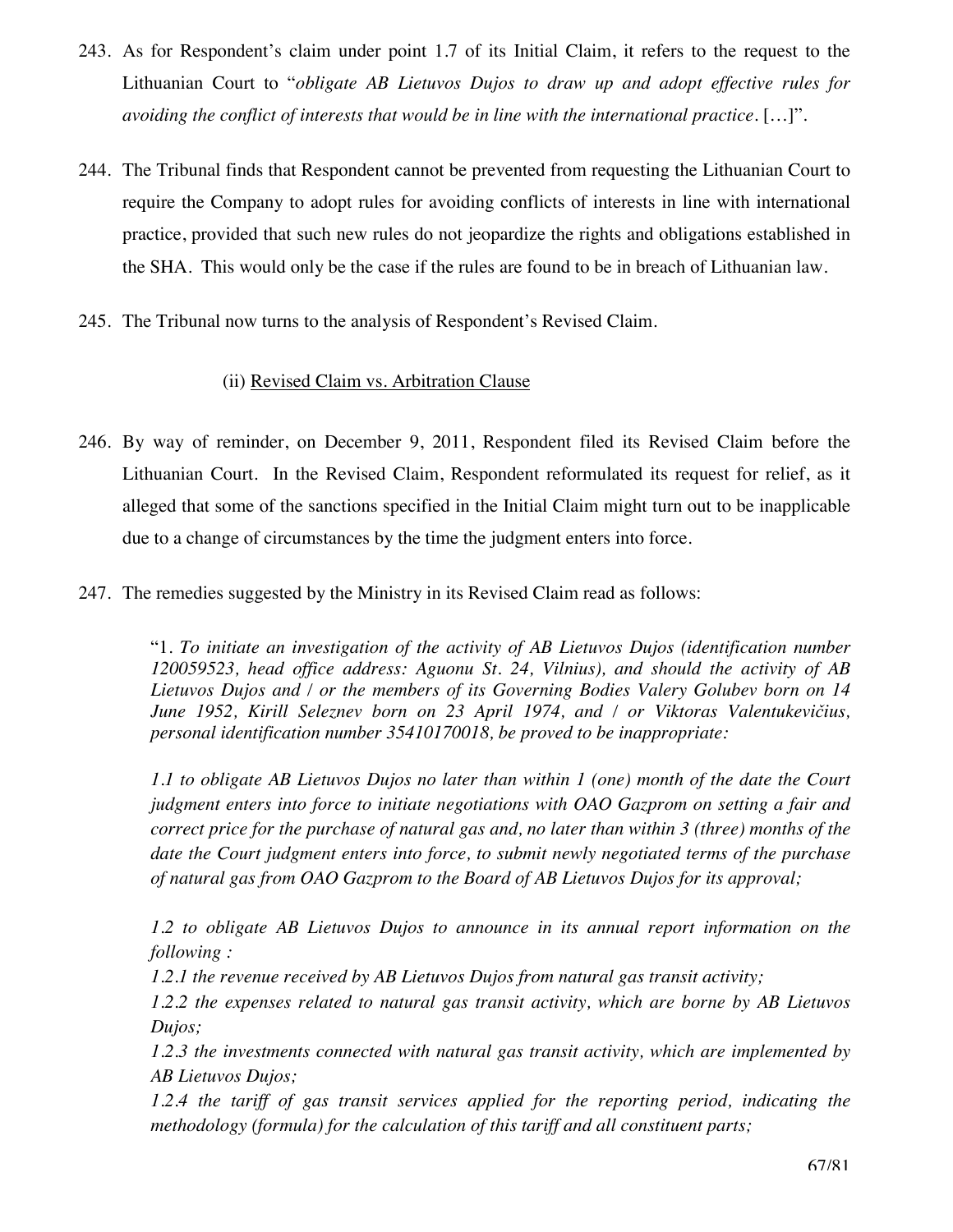*1.2.5 the purchasing price of natural gas, which was paid by AB Lietuvos Dujos for the reporting period, indicating the methodology (formula) for the calculation of this price and all constituent parts;* 

*1.3 to obligate AB Lietuvos Dujos to ensure that the negotiations on the terms of purchase of natural gas and the terms of providing the natural gas transit service:* 

*1.3.1 are conducted in good faith, aiming at the best terms of supply and the lowest supply price and the highest transit service price;* 

*1.3.2 are conducted after due preparation for the negotiations and that detailed analyses are conducted prior to negotiations based on which representatives of AB Lietuvos Dujos will argue during negotiations;* 

*1.4 to obligate AB Lietuvos Dujos to establish a decision-making procedure which would secure that the terms of purchase of natural gas and the terms of rendering the natural gas transit service agreed upon through fair negotiations are to be adopted by resolution of the Board of AB Lietuvos Dujos no later than on 30 November of each year and that to adopt these terms the Company's Board must be provided with information and documents:* 

*1.4.1 indicating which actions were carried out by the representatives of AB Lietuvos Dujos during negotiations on the terms of purchase of natural gas and the terms of rendering the transit service, and what arguments were prepared for the negotiations;* 

*1.4.2 reasoning why the terms of purchase of natural gas and the terms of rendering the transit service presented for adoption should be considered as the best possible terms for AB Lietuvos Dujos that could be achieved through negotiations;* 

*1.4.3 written confirmation from the CEO of AB Lietuvos Dujos that the terms that are being submitted for approval have been set through fair negotiations and that the terms that are being submitted for approval are in line with the market conditions taking into account the volume of gas transmitted by transit and the possibility of replacing the services of AB Lietuvos Dujos;* 

*1.5 to obligate AB Lietuvos Dujos to draw up and adopt effective rules for avoiding a conflicts of interest that would be in line with the international practice;* 

*1.6 to apply other sanctions provided by the CC Article 2.131 part 1 which in the opinion of the court would be instrumental in securing the proper activities of AB Lietuvos Dujos and its governing Bodies (the Board of Directors and the CEO).*" 212

248. The Tribunal notes that Respondent's Revised Claim, as compared to its Initial Claim, contains the following two differences: (a) Respondent no longer expressly requests the dismissal of Mr. Valery Golubev and Mr. Kirill Seleznev from their respective positions on the Company's Board, or the dismissal of Mr. Viktoras Valentukevičius from his position as the Company's CEO; nor (b) the temporary appointment of a new person in replacement of the Company's

 $\overline{a}$ <sup>212</sup> **Exhibit C-52**, pp. 21-22.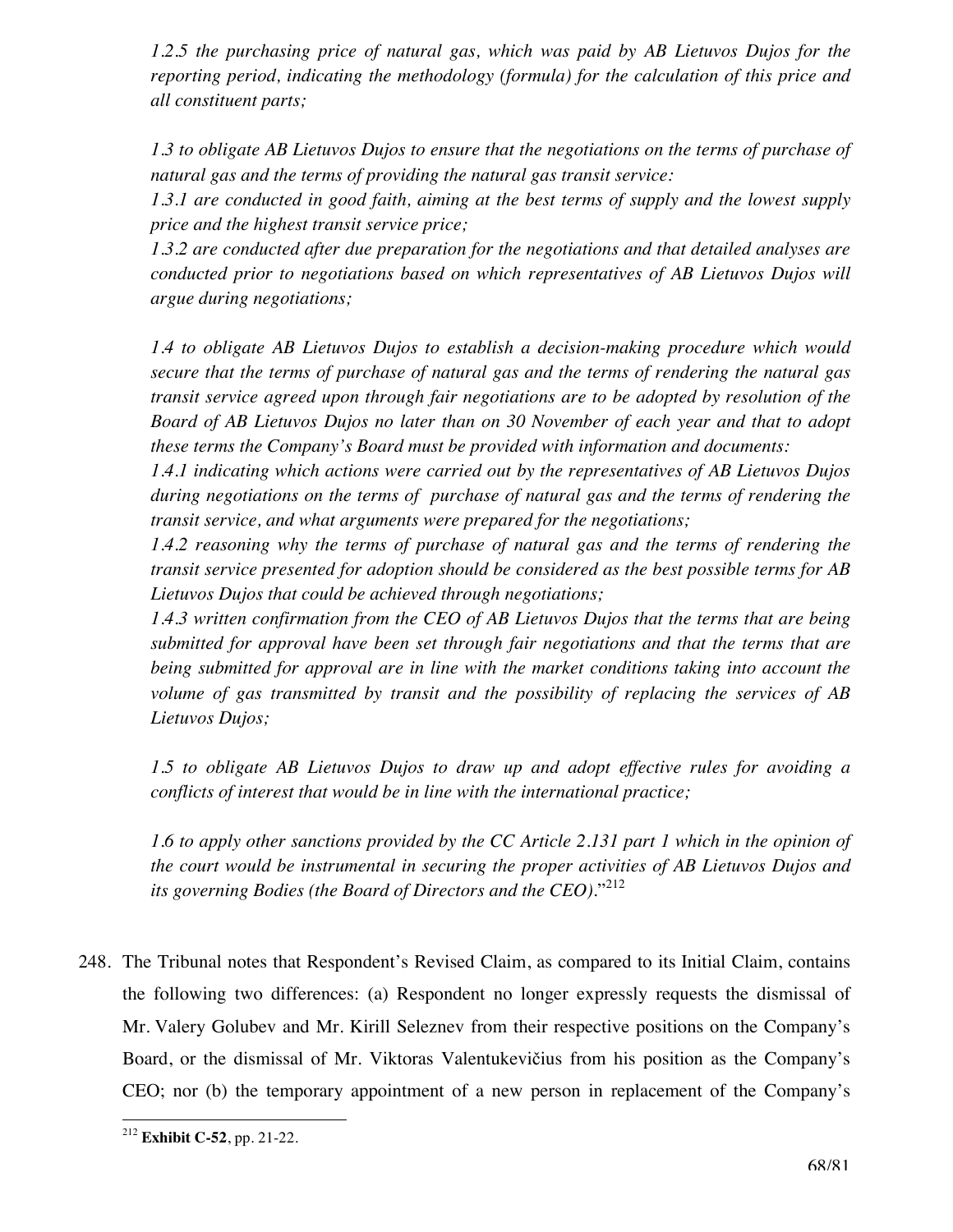CEO; but rather (c) adds a general claim that the Lithuanian Court "*apply other sanctions provided by the CC Art. 2.131 part 1 which in the opinion of the court would be instrumental in securing the proper activities of AB Lietuvos Dujos and its governing bodies (the Board of Directors and the CEO)*."

- 249. The Tribunal notes that Respondent's request under point 1.1 of its Revised Claim is the equivalent of Respondent's request under point 1.3 of its Initial Claim and, therefore, the Tribunal's finding stated at paragraphs 234-237 above equally applies in this respect.
- 250. As for Respondent's request under point 1.2 of its Revised Claim, it is the equivalent of Respondent's claim under point 1.4 of its Initial Claim and, therefore, the Tribunal's finding stated at paragraphs 238-239 above equally apply in this respect.
- 251. As for Respondent's requests under points 1.3 and 1.4 of its Revised Claim, they are the equivalent of Respondent's claims under points 1.5 and 1.6 of its Initial Claim and, therefore, the Tribunal's finding stated at paragraphs 240-242 above equally applies in this respect.
- 252. As for Respondent's request under point 1.5 of its Revised Claim, it is the equivalent of Respondent's claims under point 1.7 of its Initial Claim and, therefore, the Tribunal's finding stated at paragraphs 243-244 above equally applies in this respect.
- 253. Finally, Respondent's request under point 1.6 of its Revised Claim, which is a general request that the Lithuanian Court "*apply other sanctions provided by the CC* [Lithuanian Civil Code] *Art. 2.131 part 1 which in the opinion of the court would be instrumental in securing the proper activities of AB Lietuvos Dujos and its governing bodies (the Board of Directors and the CEO)*" (emphasis added), has no equivalent in Respondent's Initial Claim, and will be analyzed below.
- 254. By way of reminder, Article 2.131, part 1, chapter X (termed "*Investigation of Legal Person's Activities*") of the Lithuanian Civil Code reads as follows:

 "*1. In the event that the expert's report points out that legal person's (legal person's managing bodies or their members) activities are inappropriate and the court approves the said conclusion, the court may, upon receipt of opinions of the parties and public institutions mentioned in Article 2.130 of the given Code, apply one of the following measures:*

*1) revoke the decisions taken by the legal person's managing bodies;*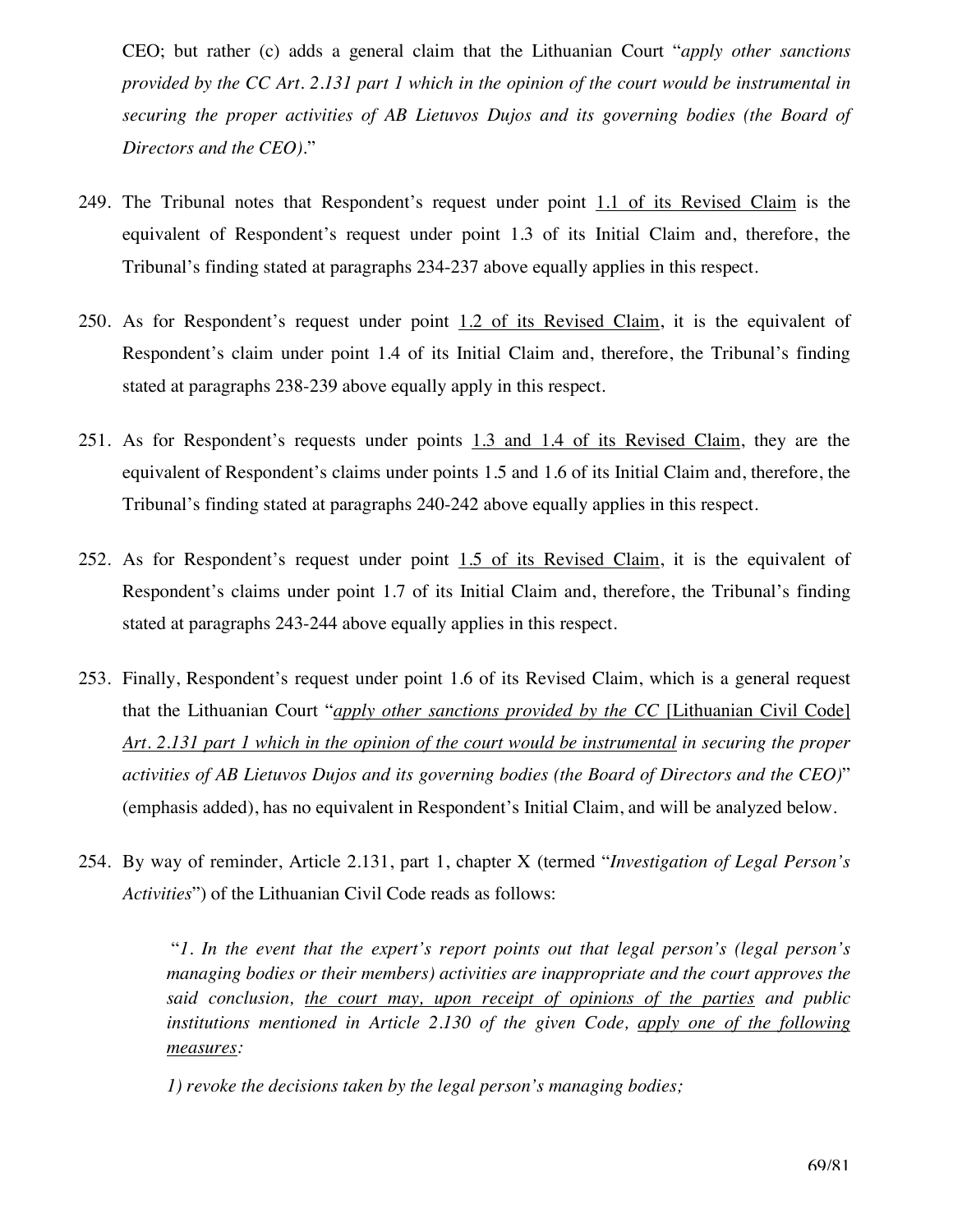*2) suspend temporarily the powers of the members of legal person's managing bodies or exclude a person from legal person's managing body;* 

*3) appoint provisional members of legal person's managing bodies;* 

*4) authorize non implementation of certain provisions of incorporation documents;* 

*5) to oblige making of amendments to certain provisions of incorporation documents;* 

*6) to transfer the legal person's right to vote to other person;* 

*7) to oblige a legal person to take or not to take certain actions;* 

*8) to liquidate a legal person and appoint a liquidator*."213

- 255. In order to decide whether Respondent's request under point 1.6 above is in breach of the arbitration clause, the Tribunal has to analyze each of the possible measures that can be taken by the Lithuanian Court pursuant to Article 2.131 above.
- 256. Item 1 of Article 2.131 (part 1) provides that the Court may "*revoke the decisions taken by the legal person's managing bodies*"*.* The Tribunal finds that Respondent cannot be prevented from requesting the Lithuanian Court to revoke decisions that were taken in violation of Lithuanian law, as an arbitral tribunal constituted pursuant to the arbitration clause contained in the SHA would not have jurisdiction to take such a decision. This is because the revocation of decisions taken by the Company's managing bodies due to inappropriate activities of their members is not governed by the SHA and is not an issue "*in connection with*" the SHA.
- 257. As for item 2 of Article 2.131 (part 1), which provides that the Lithuanian Court may "*suspend temporarily the powers of the members of legal person's managing bodies or exclude a person from legal person's managing body*", it is equivalent to Respondent's request 1.1 of its Initial Claim. For the reasons stated at paragraphs 230-232 above, the Tribunal finds that the removal of members from the Company's Board, should the Lithuanian Court find that they acted inappropriately, will not jeopardize the rights and obligations agreed in the SHA.
- 258. As for item 3 of Article 2.131 (part 1), which provides that the Lithuanian Court may "*appoint provisional members of legal person's managing bodies*", the Tribunal finds that such measure is simply a consequence of a State court's decision regarding the dismissal of the members of the Company's managing bodies. The Tribunal notes, however, that in its Initial Claim, Respondent only requested the provisional replacement of the Company's CEO, in case of his removal by the

 $\overline{a}$ <sup>213</sup> **Exhibit C-58.**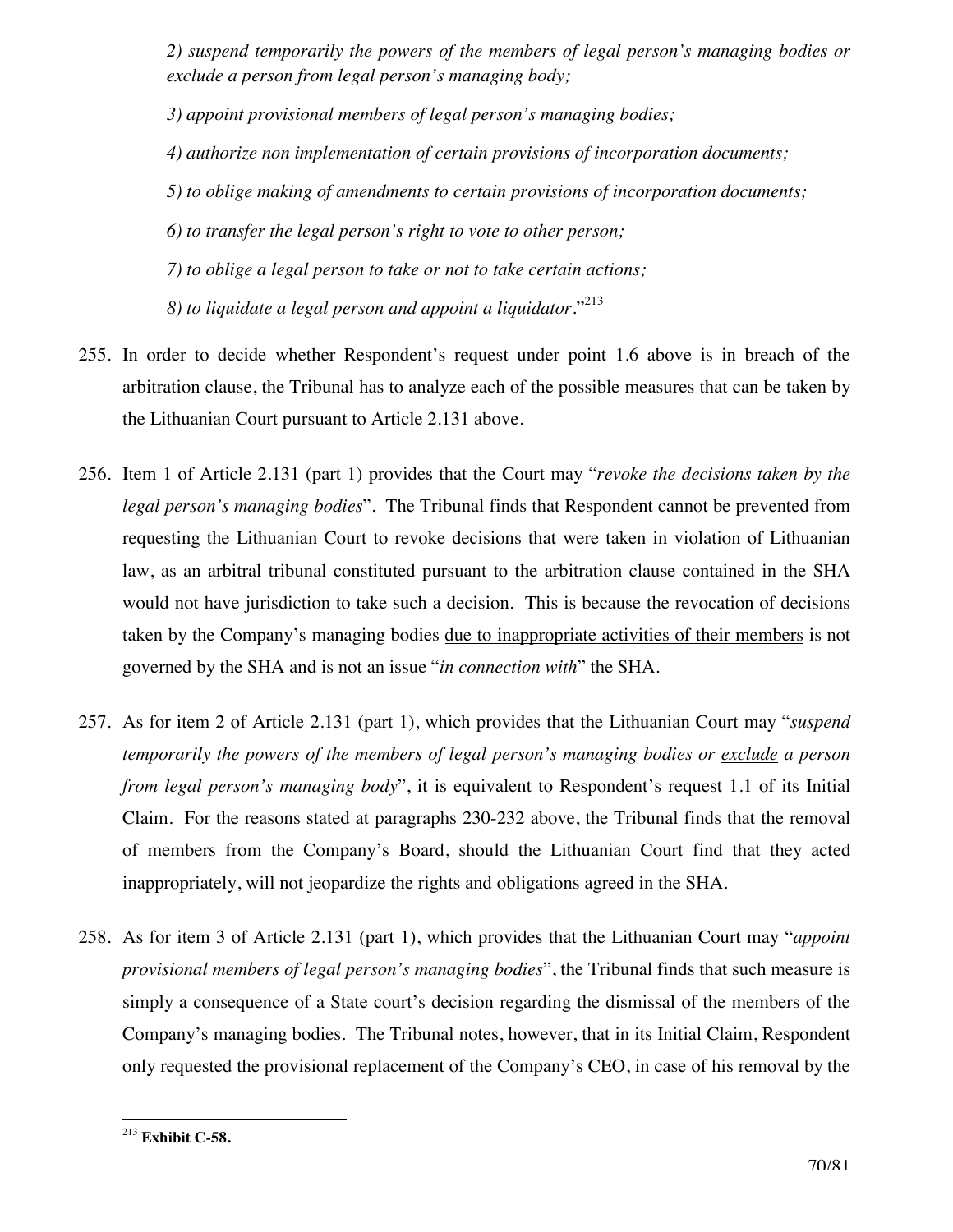Lithuanian Court, but that it does not request the provisional replacement of the two members of the Board nominated by Gazprom, in the event of their removal by the Lithuanian Court. In any event, the removal of members of the Board for breach of fiduciary duties, as well as any necessary provisional appointment arising thereof, is not governed by the SHA.

- 259. As for items 4 and 5 of Article 2.131 (part 1), they provide respectively that the Lithuanian Court may "*authorize non implementation of certain provisions of incorporation documents*" and "*oblige making of amendments to certain provisions of incorporation documents.*" The Tribunal finds that Respondent cannot be prevented from requesting such measures before State courts, as an arbitral tribunal having jurisdiction based on the arbitration clause in the SHA would not have jurisdiction to modify or prevent the implementation of provisions of the Company's incorporation documents in case they fall foul of Lithuanian Law.
- 260. As for item 6 of Article 2.131 (part 1), it provides that the Lithuanian Court may "*transfer the legal person's right to vote to other person*". The Tribunal finds that Respondent cannot request a State court to modify the shareholders' rights to vote as established in the SHA, as disputes in relation to these fall within the scope of the arbitration clause. Therefore, even if the Lithuanian Court should find irregularities in the activities of the members of the Company's Board and its CEO, modifying the voting rights under the SHA would contravene the arbitration agreement in the SHA.
- 261. As for item 7 of Article 2.131 (part 1), it provides that the Lithuanian Court may "*oblige a legal person to take or not to take certain actions*". The Tribunal notes that this is a very broad provision and reiterates that Respondent may not request before the Lithuanian Court, or any State court, for a relief that would jeopardize the rights and obligations established in the SHA and that Respondent could also request to an arbitral tribunal constituted pursuant to the arbitration clause of the SHA.
- 262. As for item 7 of Article 2.131 (part 1), it provides that the Lithuanian Court may "*liquidate a legal person and appoint a liquidator*." The Tribunal finds that Respondent cannot be prevented from requesting State courts to liquidate the Company if it finds that the Company is performing illegal activities. This is because an arbitral tribunal constituted pursuant to the arbitration clause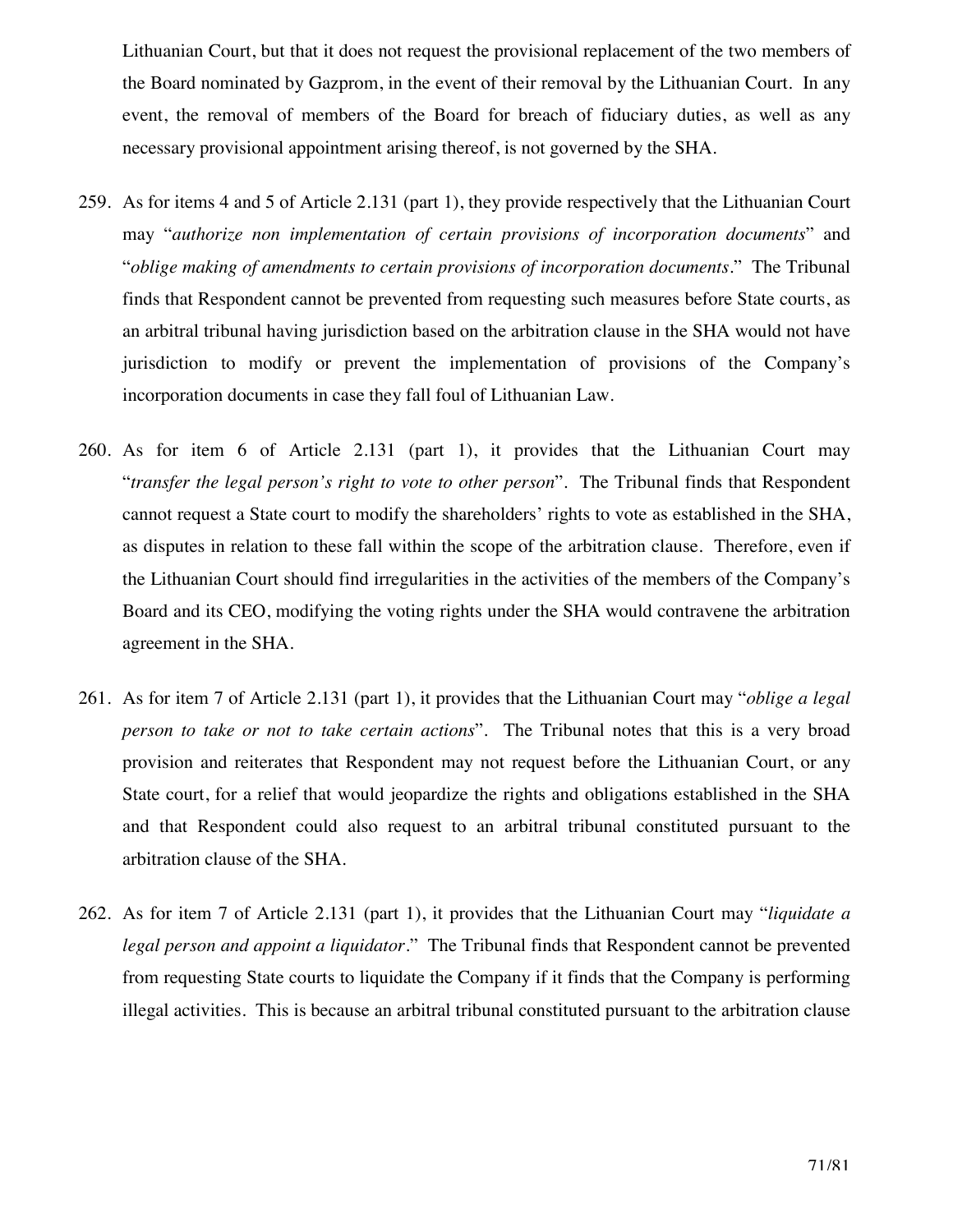of the SHA would not have jurisdiction to take such decision, unless the dispute is related to Section 3.1(1.4) of the SHA.<sup>214</sup>

263. On the basis of the above, the Tribunal finds that Respondent's requests under points 1.1, 1.3 and 1.4 of its Revised Claim to the Lithuanian Court are in breach of the arbitration clause of the SHA. As for Respondent's request under point 1.6 of the Revised Claim, such request shall be limited to measures that (i) would not jeopardize the rights and obligations agreed between the parties in the SHA; and (ii) would not be open to Respondent to request before an arbitral tribunal constituted pursuant to the arbitration clause of the SHA.

#### **(3) Specific Performance**

- 264. It is Claimant's position that the Tribunal has the power to enforce the arbitration clause contained in the SHA, and requests that the Ministry be ordered to terminate the Investigation Proceedings before the Lithuanian Court. Claimant alleges that specific performance is the most appropriate remedy for the breach of an arbitration agreement. If the only remedy for a party's refusal to perform an arbitration agreement were an award of damages, the arbitration agreement would be of little value.<sup>215</sup>
- 265. According to Respondent, Claimant's request for specific performance presumes that the Investigation Proceedings are covered by the arbitration agreement in the SHA, which on Respondent's submission is not the case. Therefore, according to Respondent, the Tribunal does not have jurisdiction to order specific performance. Even if the Tribunal had such jurisdiction, there would be no legal basis for any specific performance order, as no corresponding obligation, either under the arbitration agreement, or the SHA, has been breached.<sup>216</sup>
- 266. As stated in paragraphs 220-221 above, the Arbitral Tribunal finds that an application before the Lithuanian courts for Investigation Proceedings, pursuant to article 2.124 of the Lithuanian Civil Code, may, under some conditions, amount to bringing to a State court a dispute falling within the scope of the arbitration clause of the SHA, and therefore be in breach thereof. The Tribunal

<sup>&</sup>lt;sup>214</sup> Section 3.1(1.4) reads as follow: "3.1. As long as the Republic of Lithuania owns at least 7% of the Shares, no Party will vote, and will ensure that no Affiliate of such Party will, vote at the general meeting of shareholders of the Company any of their Shares in favour of a decision on, or which will result in, the following if at least one other Party does not vote in favour of the same decision and provided, however, that the voting in favour of such decisions should not be unreasonably withheld: [...] 1.4 voluntary liquidation of the Company." (Emphasis added)

<sup>215</sup> SoC, ¶ 162; **Exhibit C-69**.

 $216$  SoD, ¶ 97.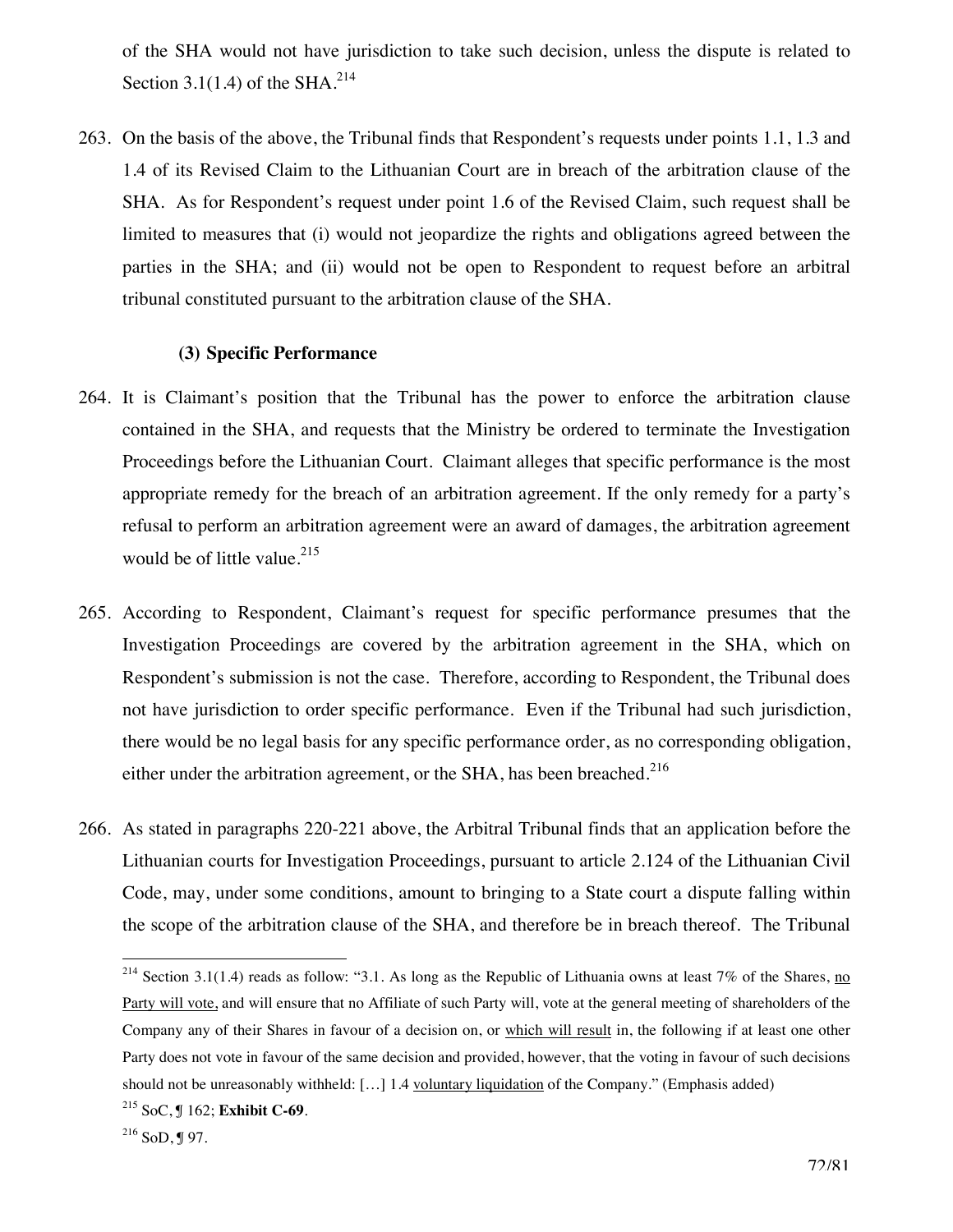also finds that it has the powers to limit the Ministry's requests (suggested remedies) under items 1.1, 1.3, 1.4 and 1.6 of its Revised Claim<sup>217</sup> filed before the Lithuanian Court, in order to prevent the Ministry from breaching the arbitration clause provided in the SHA. The Tribunal notes that Respondent does not challenge the Tribunal's power to order specific performance if it finds that Respondent has breached the arbitration clause in the  $SHA<sup>218</sup>$  As a consequence, the Tribunal finds that it has jurisdiction to order the Ministry not to bring a request before the Lithuanian Court that could affect the rights of the shareholders under the SHA.

- 267. In light of the Tribunal's findings in the previous section of this award, the Tribunal decides that Respondent must withdraw the following requests made in its Revised Claim of December 9, 2011, before the Lithuanian Court:
	- "1.1 *to obligate AB Lietuvos Dujos no later than within 1 (one) month of the date the Court judgment enters into force to initiate negotiations with OAO Gazprom on setting a fair and correct price for the purchase of natural gas and, no later than within 3 (three) months of the date the Court judgment enters into force, to submit newly*  negotiated terms of the purchase of natural gas from OAO Gazprom to the Board of *AB Lietuvos Dujos for its approval;*"
	- "1.3 to obligate AB Lietuvos Dujos to ensure that the negotiations on the terms of *purchase of natural gas and the terms of providing the natural gas transit service: 1.3.1 are conducted in good faith, aiming at the best terms of supply and the lowest supply price and the highest transit service price;*

 *1.3.2 are conducted after due preparation for the negotiations and that detailed analyses are conducted prior to negotiations based on which representatives of AB Lietuvos Dujos will argue during negotiations;*"

• "*1.4 to obligate AB Lietuvos Dujos to establish a decision-making procedure which would secure that the terms of purchase of natural gas and the terms of rendering the natural gas transit service agreed upon through fair negotiations are to be adopted by resolution of the Board of AB Lietuvos Dujos no later than on 30 November of each year and that to adopt these terms the Company's Board must be provided with information and documents:*

 $\overline{a}$ 

<sup>&</sup>lt;sup>217</sup> **Exhibit C-52**, pp. 21-22.<br><sup>218</sup> SoD, ¶ 97.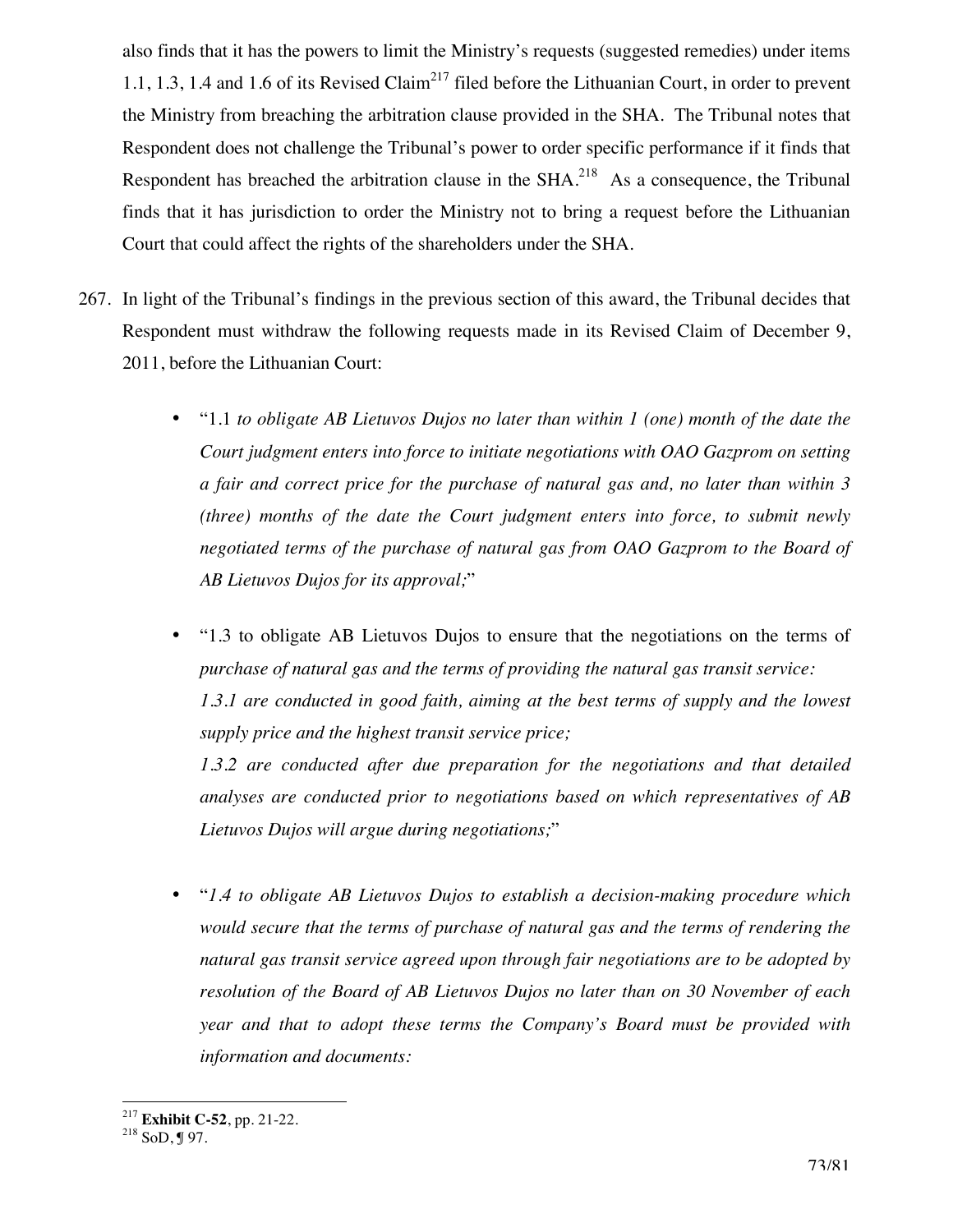*1.4.1 indicating which actions were carried out by the representatives of AB Lietuvos Dujos during negotiations on the terms of purchase of natural gas and the terms of rendering the transit service, and what arguments were prepared for the negotiations; 1.4.2 reasoning why the terms of purchase of natural gas and the terms of rendering the transit service presented for adoption should be considered as the best possible terms for AB Lietuvos Dujos that could be achieved through negotiations;* 

*1.4.3 written confirmation from the CEO of AB Lietuvos Dujos that the terms that are being submitted for approval have been set through fair negotiations and that the terms that are being submitted for approval are in line with the market conditions taking into account the volume of gas transmitted by transit and the possibility of replacing the services of AB Lietuvos Dujos;*"

268. As for Respondent's request under point 1.6 of the Revised Claim,  $2^{19}$  the Tribunal decides that Respondent must limit such request to measures that would not jeopardize the rights and obligations established in the SHA, and in addition that could not be requested before an arbitral tribunal constituted pursuant to the arbitration clause of the SHA.

#### **(4) Damages**

- 269. Gazprom alleges that it has incurred legal costs as a result of the Ministry's violation of the arbitration clause. It states that, to date, costs incurred by Gazprom on behalf of Messrs. Golubev and Seleznev in defending the Ministry's action before the Lithuanian Court amount to EUR 39,683 (including VAT) in legal fees of Salans LLP, and EUR 21,164 (including VAT) in legal fees of Moteikaa ir Audzevicius.<sup>220</sup> A spreadsheet summarizing further costs, incurred as of April 30, 2012, was submitted by Claimant.<sup>221</sup>
- 270. Furthermore, costs incurred by Lietuvos Dujos in defending against the same legal action amount to date to EUR 211,667, including (i) costs for additional working hours of Lietuvos Dujos' employees required to collect documents, the production of which was ordered by the

<sup>219</sup> 219 Respondent's request under point 1.6 of the Revised Claim reads as follows: "*1.6 to apply other sanctions provided by the CC Article 2.131 part 1 which in the opinion of the court would be instrumental in securing the proper activities of AB Lietuvos Dujos and its governing Bodies (the Board of Directors and the CEO).*" 220 SoC, ¶170; **Exhibit C-57**.

<sup>221</sup> **Exhibit C-148.**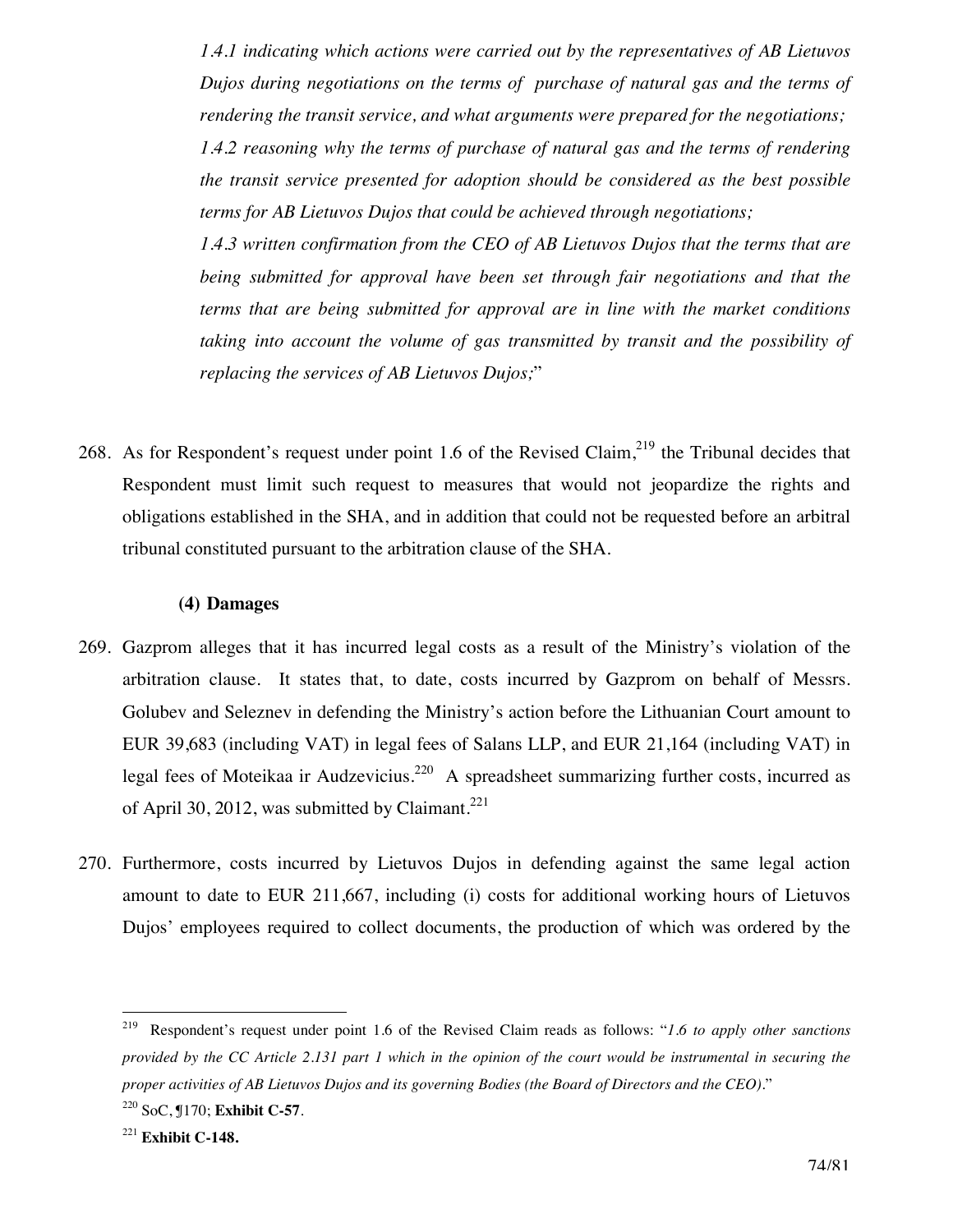Court; (ii) costs of translation and bookbinding services; (iii) legal fees; and (iv) management time spent defending Lietuvos Dujos against the Ministry's action before the Vilnius Court.<sup>222</sup>

- 271. Respondent alleges that Claimant incorrectly stated that the Ministry does not dispute that Gazprom has paid the invoices, or its calculation of damages. Respondent clarifies that it has already stated in its SoD that no amounts were admitted. Respondent rejects Gazprom's claim on quantum in its entirety. $223$
- 272. In any event, Respondent alleges that costs incurred by third parties in local court proceedings can and should be claimed as part of those proceedings. As the Investigation Proceedings are still pending, the alleged loss has at any rate not yet matured. $224$
- 273. The Tribunal notes that Claimant's claims are based on the allegation that Respondent breached the arbitration agreement of the SHA by filing its application for Investigation Proceedings before the Lithuanian Court. The Tribunal has found, however, that applying for Investigation Proceedings before the Lithuanian Court is not, per se, a breach of the arbitration clause of the SHA. The Tribunal has found that Respondent's breach in this respect is limited to only some of the requests that are in connection with the SHA.
- 274. In light of its above findings, the Tribunal considers that it is not possible to quantify the amount of costs incurred by Claimant, on behalf of Messrs. Golubev and Seleznev, in defending their position against the Ministry's action before the Lithuanian Court, with respect to those requests made by Respondent that have been found to be in breach of the arbitration clause.
- 275. In addition, there is no evidence that part of the damages incurred by Lietuvos Dujos as a result of the Lithuanian proceedings was and/or will be ultimately borne by Gazprom.
- 276. In view of the above, the Tribunal rejects Claimant's request for damages in its entirety.

### **(5) Costs**

277. Claimant and Respondent have each requested the Arbitral Tribunal to make the other party liable for the Arbitration Costs (as defined in Article 43 of the SCC Rules) and order it to pay the

 $\overline{a}$ 222 SoC, ¶171; **Exhibits C-53** and **C-54.**

 $223$  Respondent's Rejoinder, ¶ 65.

<sup>224</sup> SoD, ¶ 99.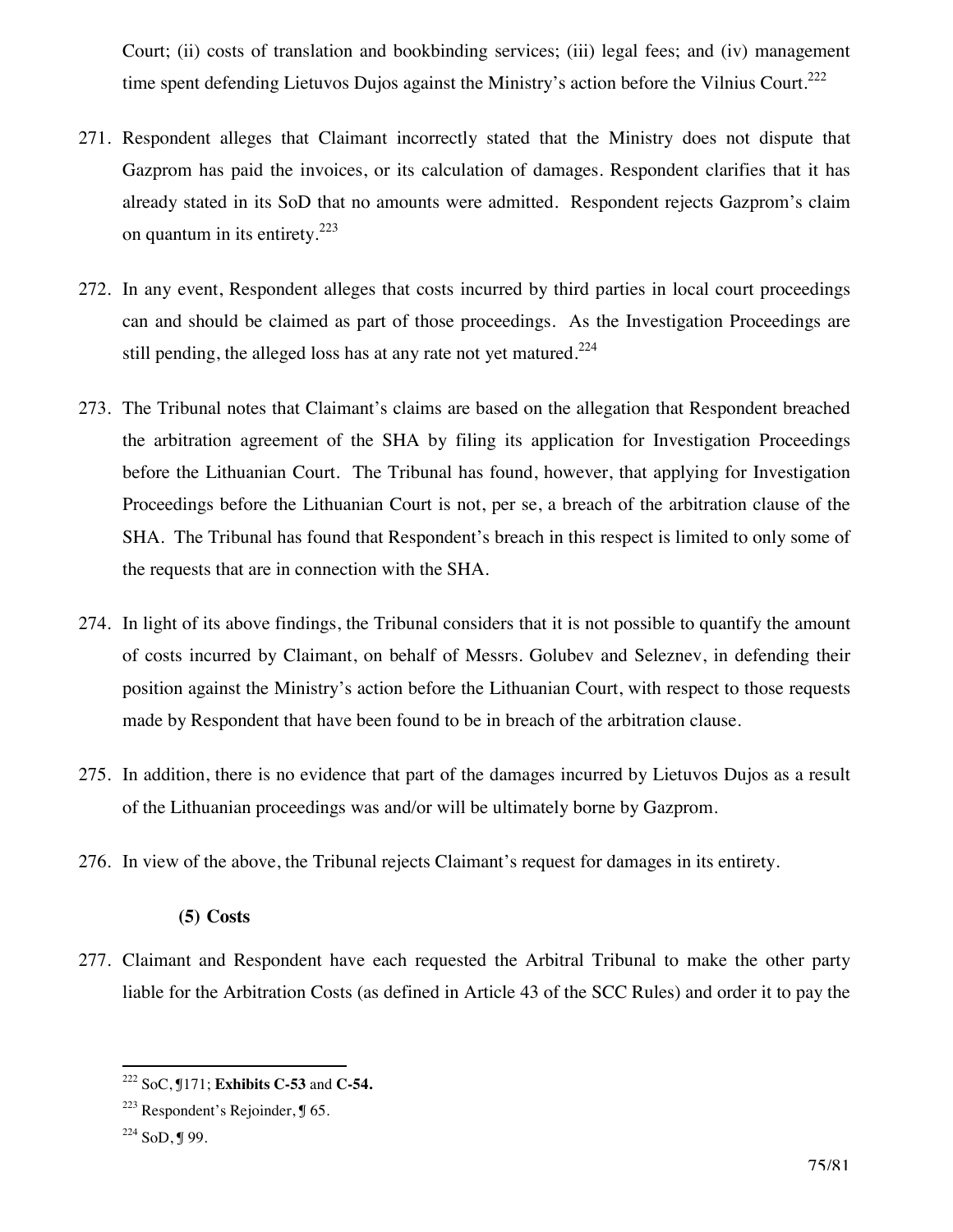costs incurred in the conduct of this arbitration, including legal representation (Article 44 of the SCC Rules).

- 278. In its submission of July 4, 2011, Claimant requested that Respondent bear the costs of the arbitration which amount to  $EUR$  1,460,059.48. Such amount includes the costs incurred in the emergency arbitrator proceedings conducted immediately prior to this arbitration, pursuant to para. 119 of the Order on Interim Measures issued by the Emergency Arbitrator on June 24, 2011. In accordance with Article 10(5) of Appendix II of the SCC Rules, the costs of the emergency arbitrator proceedings have been reserved to be apportioned between the Parties by the present Tribunal in its final award.
- 279. The Tribunal notes that in its Reply, Claimant requests the Tribunal to order the Ministry to pay post-award interest on the amounts awarded until full payment thereof, at a rate exceeding the official reference rate, as from time to time fixed by the Bank of Sweden, by 8 percentage units.225

| <b>Costs of Arbitration</b>                  | EUR 190,600.00   |
|----------------------------------------------|------------------|
| Salans' Legal Fees and Disbursements         | EUR 818,878.06   |
| <b>Legal Experts and Consultants</b>         | EUR 227,860.48   |
| VAT (18%, payable in the Russian Federation) | EUR 222,720.93   |
| <b>TOTAL</b>                                 | EUR 1,460,059.48 |

280. Claimant's costs are broken down as follows:

281. On July 11, 2012, in its comments to Claimant's Statement on Costs, Respondent submitted, in summary, that the legal fees claimed by Gazprom (i.e. EUR 818,878.06) are not reasonable or acceptable. It noted that Respondent's corresponding costs amounts to half of it. $^{226}$  It also noted that in item C of Claimant's Statement on Costs, Gazprom claims compensation for works allegedly performed by *Motieka & Audzevicius* in the amount of EUR 119,941.61. Respondent objected to this claim contending that there is no document on the record supporting that such firm has been involved in these proceedings.<sup>227</sup> Moreover, Respondent's objected to the amount claimed for Prof. Nekrosius' expert opinion (i.e. EUR 11,023.17), which it submits is not

 $\overline{a}$ 

 $225$  Claimant's Reply,  $\text{\textsterling} 145$  (e).

<sup>&</sup>lt;sup>226</sup> Respondent's Comments to Claimant's Statement on Costs,  $\mathbb{J}$  3-4. <sup>227</sup> Respondent's Comments to Claimant's Statement on Costs,  $\mathbb{J}$  7-8.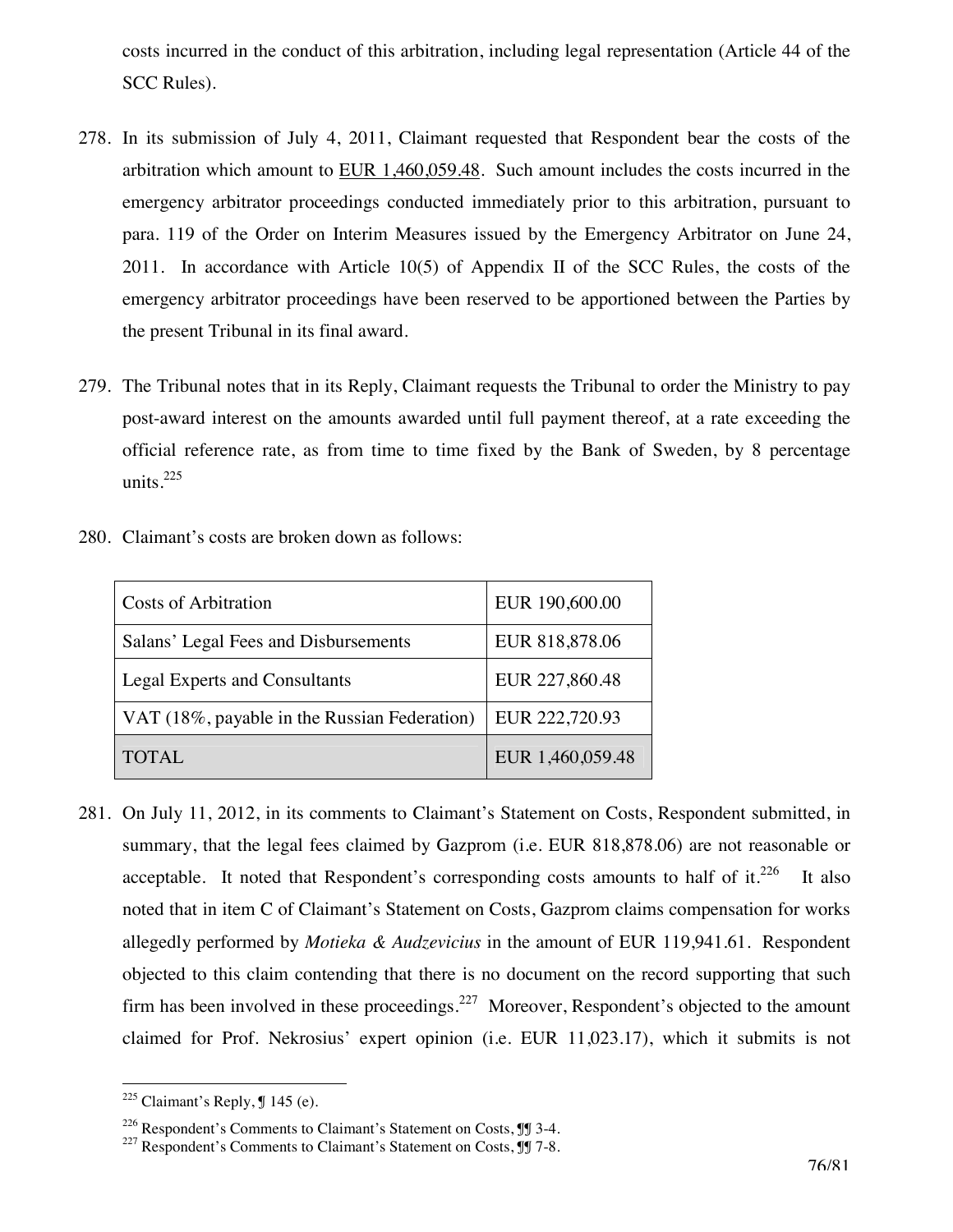reasonable for two single-page documents.<sup>228</sup> Finally, Respondent noted that Gazprom has included the costs incurred during the emergency arbitration proceedings in its Statement on Costs, but fails to specify the exact amount. Respondent submitted that it was Gazprom that applied for the Emergency Arbitration proceedings, which was ultimately denied by the emergency arbitrator. Respondent requested that, as a consequence, irrespective of the outcome of the present arbitration, this Tribunal should order Gazprom to compensate the Ministry for its costs in the Emergency Arbitration.<sup>229</sup>

282. In its submission of July 4, 2012, Respondent requested the Tribunal to order Respondent to compensate the Ministry for its costs in the arbitration amounting to EUR 683,007.31**,** together with interest thereon at a rate determined according to Section 6 of the Swedish Interest Act (SFS 1975:635) from the date of the Award until the date of final payment.

| Fees for legal services                                                                                                                                                                      | EUR 406,324.80 |
|----------------------------------------------------------------------------------------------------------------------------------------------------------------------------------------------|----------------|
| Expenses (including but not limited to costs for courier delivery,<br>travel to and from meetings in Stockholm, hotel accommodation,<br>translation, telecommunication and data search etc.) | EUR 14,882.72  |
| Costs for the Ministry's expert witnesses                                                                                                                                                    | EUR 43,507.23  |
| Advance payment of costs to the Arbitral Tribunal                                                                                                                                            | EUR 174,100    |
| Fees for legal services and expenses incurred in the Emergency<br>Arbitration proceedings                                                                                                    | EUR 44,192.56  |
| TOTAL.                                                                                                                                                                                       | EUR 683,007.31 |

283. Respondent's costs are broken down as follows:

284. On July 11, 2012, in its comments to Respondent's Statement on Costs, Claimant submitted that the Tribunal should reject Respondent's Submission on Costs, as this arbitration confirms that Respondent, by submitting its dispute with Gazprom to the Lithuanian Court, has breached and continues to breach the arbitration clause of the  $SHA$ <sup>230</sup> As to the disparity in the amount of costs incurred by each of the Parties, Gazprom argued that this is a result of the different approaches taken by the Parties to the issues in dispute. It underscores that the issues in dispute are worth millions of euros to Gazprom, and the Ministry's approach suggests that it places a

 $\overline{a}$ 

 $228$  Respondent's Comments to Claimant's Statement on Costs,  $\mathbb{J}$  11-12.

<sup>&</sup>lt;sup>229</sup> Respondent's Comments to Claimant's Statement on Costs,  $\P$  13-14.<br><sup>230</sup> Claimant's Comments to Respondent's Statement on Costs, p.1.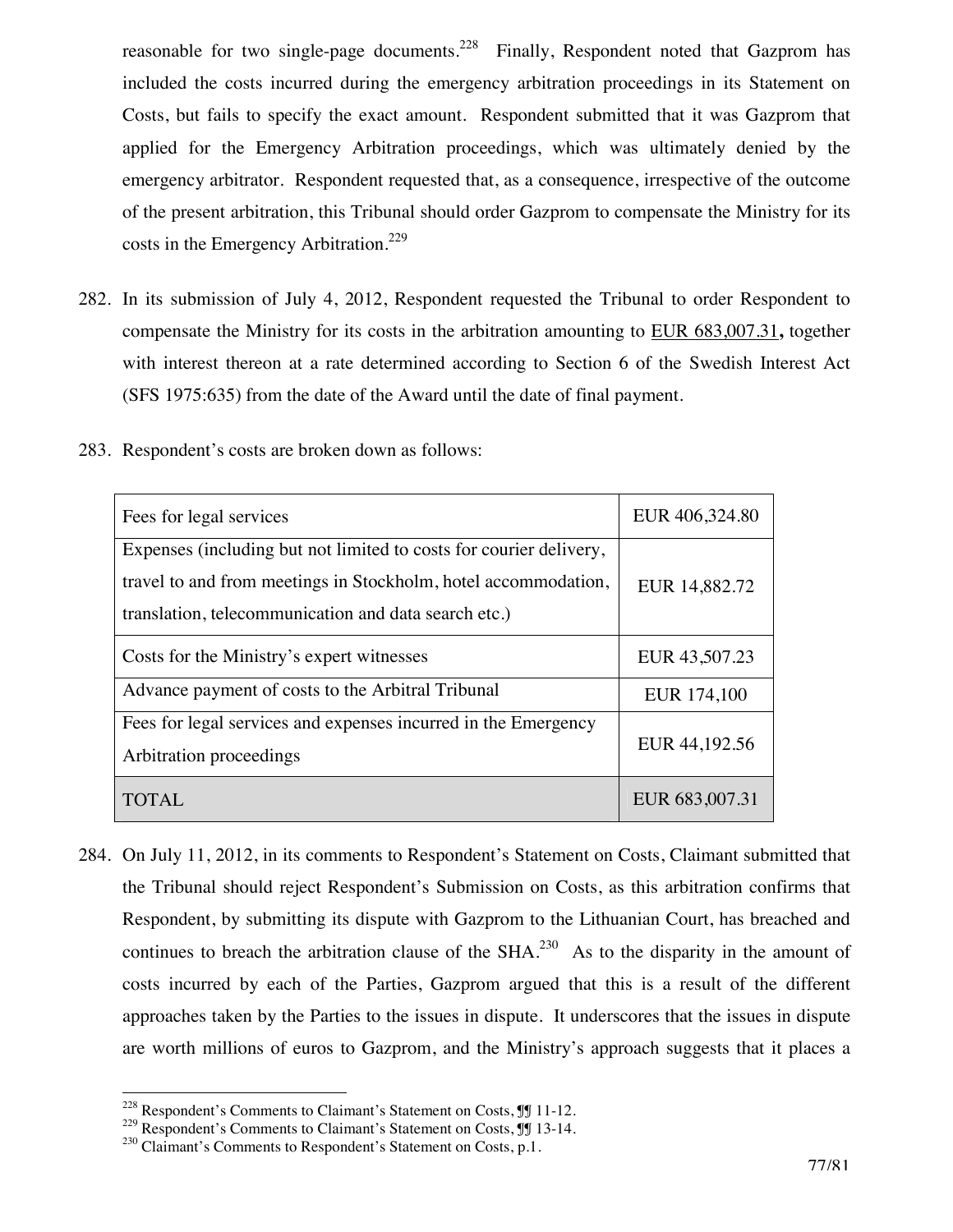lesser value on them. Finally, Claimant submitted that its request for costs is reasonable notwithstanding the lesser amount claimed by the Ministry.<sup>231</sup>

- 285. The Arbitral Tribunal is satisfied that all the costs claimed by the Parties are part of the arbitration costs.
- 286. As set out in Article 43 of the SCC Rules, the parties are jointly and severally liable for the costs of the arbitration. Article 43 also stipulates that the Arbitral Tribunal shall apportion the costs of the arbitration between the Parties, having regard to the outcome of the case and other relevant circumstances.
- 287. Considering its findings in these proceedings, the Arbitral Tribunal finds it fair that the fees and expenses of the Arbitral Tribunal and the administrative fee and any expenses of the SCC Institute shall be paid in equal shares by Claimant and Respondent. The Arbitral Tribunal has taken into consideration that Claimant was successful in part of its claims, but unsuccessful on the principle that Respondent was altogether prevented from applying for the Investigation Proceedings before the Lithuanian Court.
- 288. As for the Parties' legal costs, including fees and expenses, the Arbitral Tribunal, exercising its discretion pursuant to Articles 43 (5) and 44 of the SCC Rules, decides that each of the Parties must bear its own costs, including those incurred in the Emergency Arbitration proceedings.
- 289. Similarly, the fees and expenses of the Emergency Arbitrator and any expenses of the SCC in this respect shall be borne in equal share by the Parties. This is because, although Claimant's request before the Emergency Arbitrator was denied, it was filed as a result of Respondent's breach of the arbitration agreement contained in the SHA. Consequently, Respondent must bear half of its costs as it is partially responsible for its commencement.
- 290. The SCC has determined the costs of the arbitration as follows:

**Mr. Yves Derains - Chairman**  Fee EUR 90,950 plus any VAT Expenses EUR 1,690 plus any VAT Per diem allowance EUR 1,000

**Ms. Sophie Nappert - Co-arbitrator**  Fee EUR 54,570 plus any VAT

 $\overline{a}$  $^{231}$  Claimant's Comments to Respondent's Statement on Costs, p.2.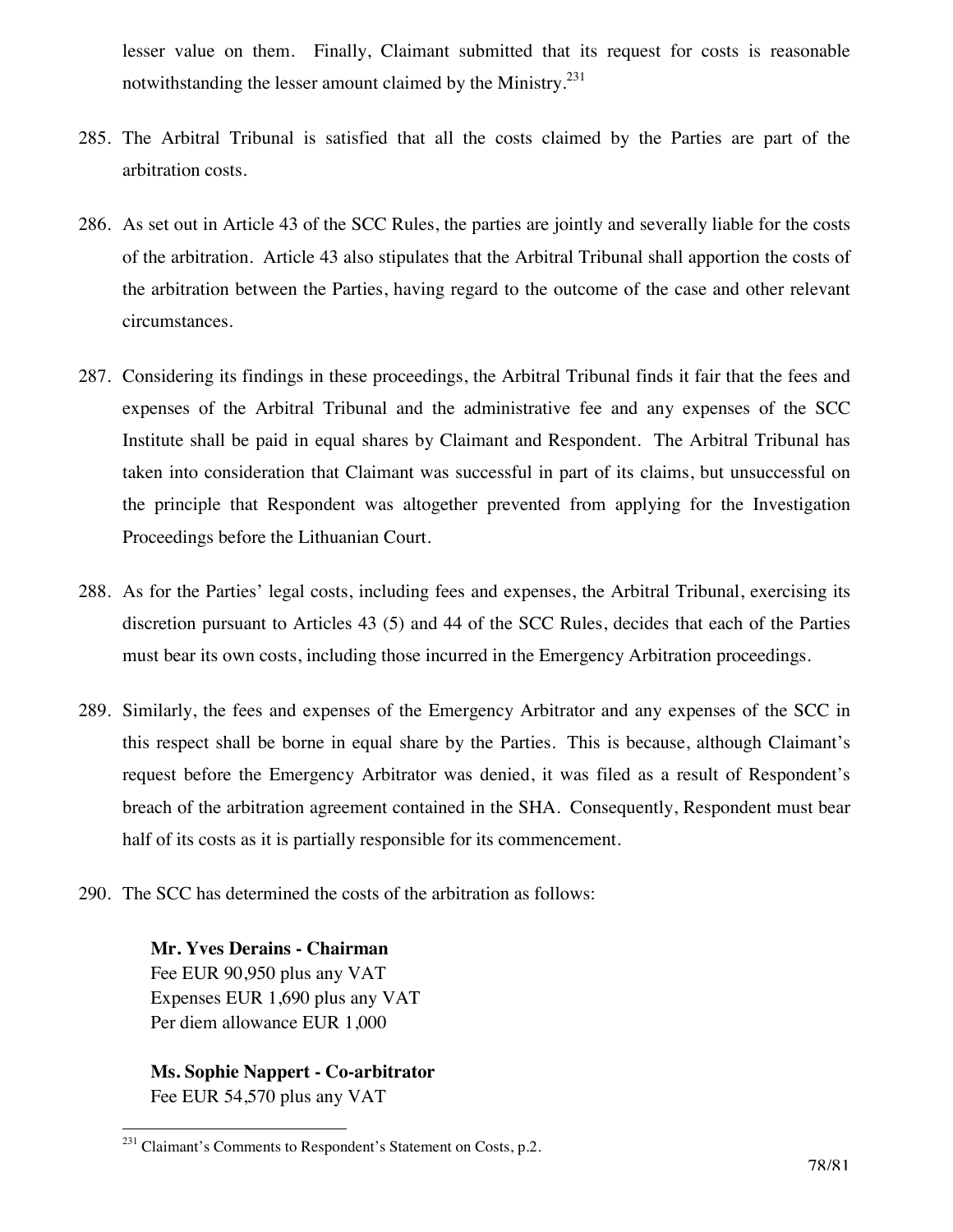Expenses GBP 312 plus any VAT Expenses SEK 1,000 plus any VAT Per diem allowance EUR 1,000

## **Ms. Sophie Lamb - Co-arbitrator**

Fee EUR 54,570 plus any VAT Expenses GBP 403 plus any VAT Per diem allowance EUR 1,000

**Ms. Ana Paula Montans – Secretary of the Arbitral Tribunal**  Expenses EUR 1,511 plus any VAT Per diem allowance EUR 1,000

# **Stockholm Chamber of Commerce**

Administrative Fee EUR 32,000 plus any VAT Court reporter EUR 8,623 plus any VAT

291. The fees and expenses specified under paragraph 290 above will be paid out of the advances paid by the Parties to the SCC Institute.

## **VI. THE TRIBUNAL'S HOLDING**

- 292. For the above reasons, the Arbitral Tribunal:
	- i) declares that Respondent's initiation and prosecution of the Lithuanian court proceedings described above was partially in breach of the arbitration agreement contained in the SHA;
	- ii) orders Respondent to withdraw its requests under points 1.1, 1.3 and 1.4 of its Revised Claim, dated December 9, 2011, and to limit its request under point 1.6 of such Revised Claim to measures that would not jeopardize the rights and obligations established in the SHA and that Respondent could not request before an arbitral tribunal constituted pursuant to the arbitration clause of the SHA;
	- iii) dismisses Claimant's claim for damages in its entirety;
	- iv) decides that the Parties shall be liable, jointly and severally, for the payment of the following costs of the arbitration:
		- Fee of Mr. Yves Derains of EUR 90,950, expenses of EUR 1,690 and per diem allowance of EUR 1,000. In addition, Respondent will be liable for VAT at 19,6% on the following amounts: EUR 45,475 (50% of the fee) and EUR 845 (50% of the expenses).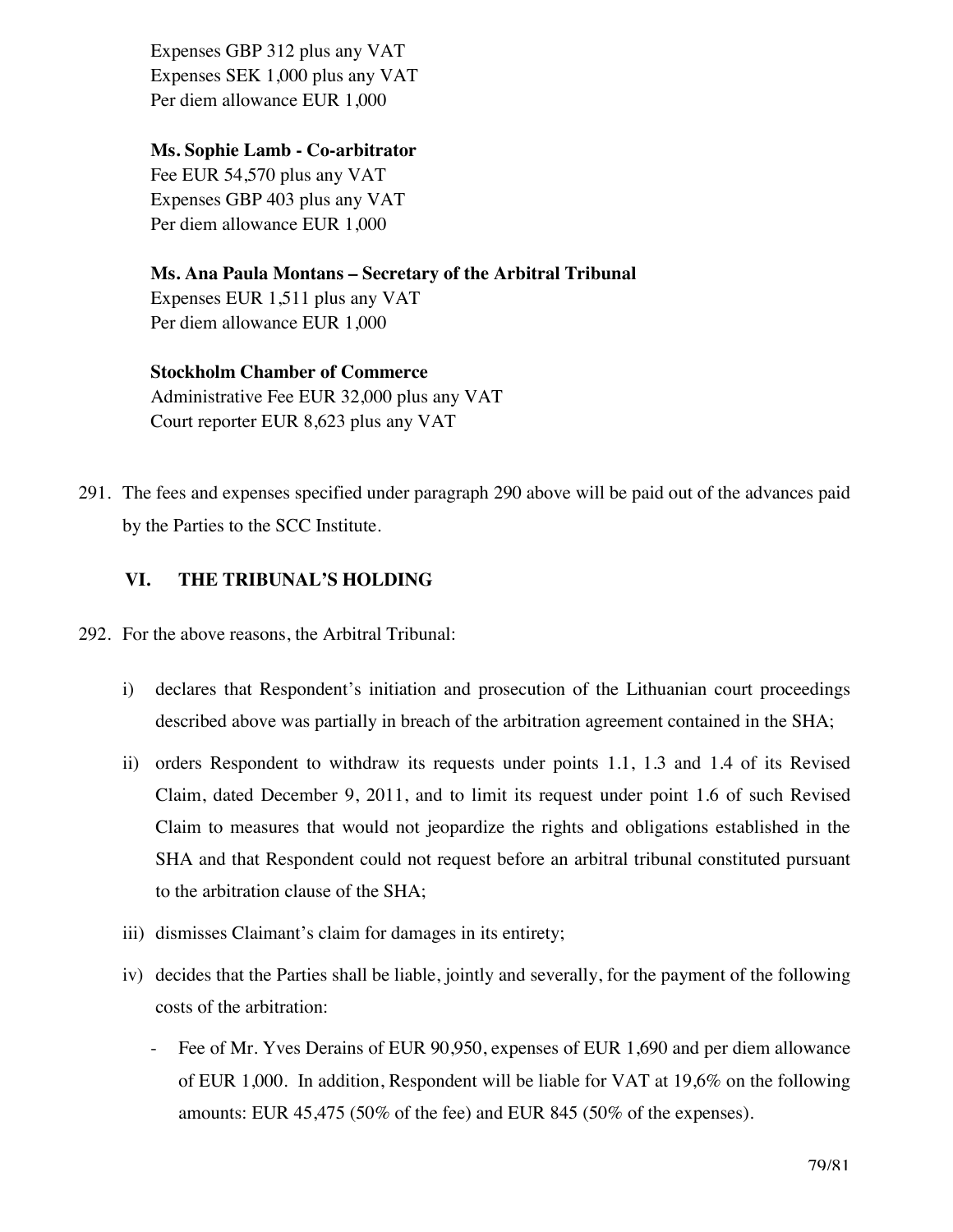- Fee of Ms. Sophie Nappert of EUR 54,570, expenses of GBP 312, SEK 1,000 and per diem allowance of EUR 1,000.
- Fee of Ms. Sophie Lamb of EUR 54,570, expenses of GBP 403 and per diem allowance of EUR 1,000.
- Expenses of Ms. Ana Paula Montans of EUR 1,511 and per diem allowance of EUR 1,000. In addition, Respondent will be liable for VAT at 19,6% on EUR 755,50 (50% of the expenses).
- Administrative fee of the Stockholm Chamber of Commerce of EUR 32,000 and court reporting services of EUR 8,623. In addition, Respondent will be liable for VAT at 25% on the following amounts: EUR 16,000 (50% of the fee) and EUR 4,311.50 (50% of the expenses).

Between the Parties, the liability for the costs of the arbitration shall be borne in equal shares.

- v) decides that each Party shall bear its own legal costs; and
- vi) rejects any other claim, petition or demand of the Parties, whether implicit or expressly introduced in this arbitration.